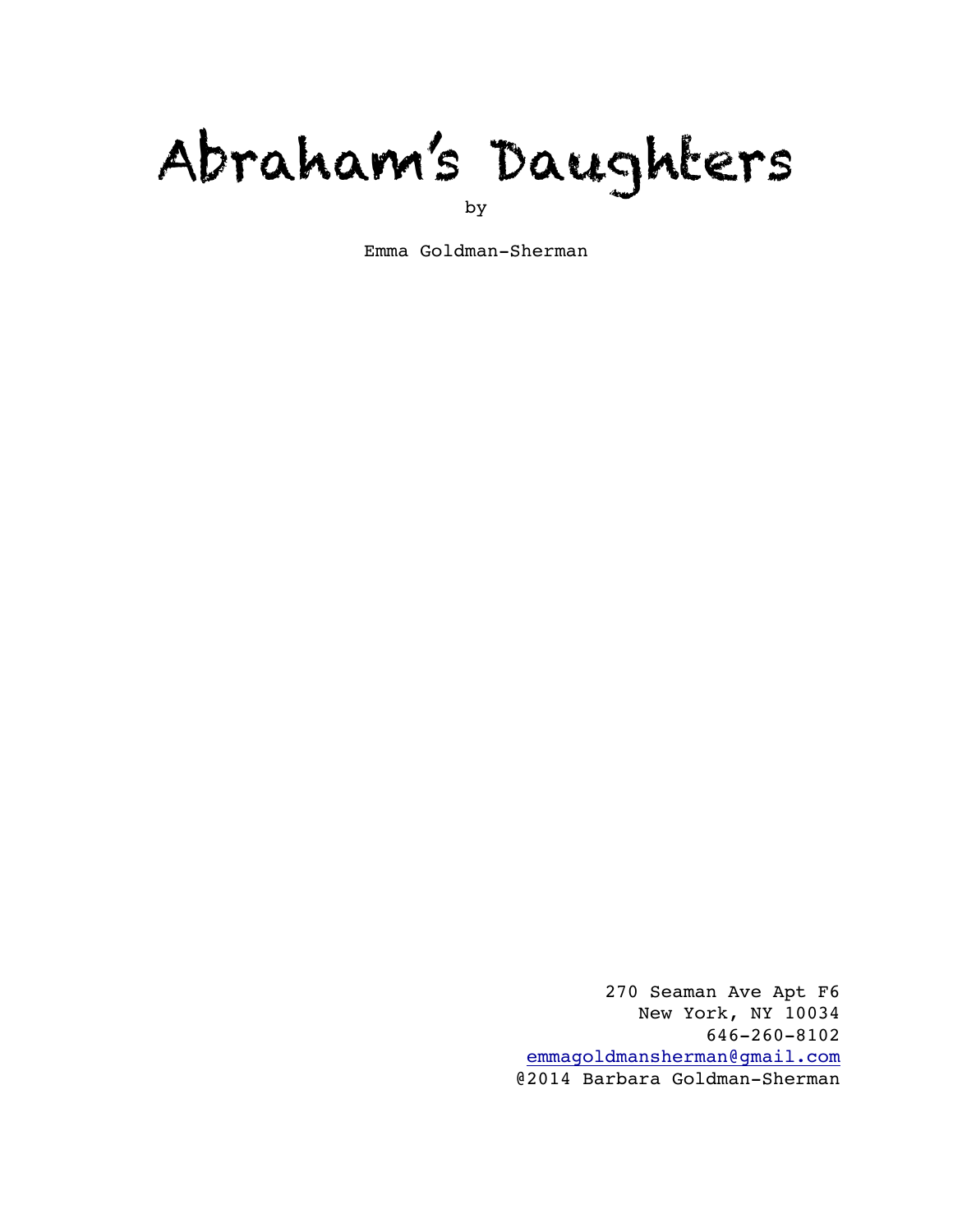## ABRAHAM'S DAUGHTERS Casting Breakdown and Requirements characters

| MAXINE         | A woman, thirty-nine. Jewish-American.   |
|----------------|------------------------------------------|
| <b>HUDA</b>    | A woman, forty-four. Palestinian Muslim. |
| <b>RACIE</b>   | Maxine's daughter. Eighteen.             |
| AMAL           | Huda's daughter. Nineteen.               |
| <b>ABRAHAM</b> | A man in his seventies. Jewish-American. |

time/place

In Tel Aviv and Jerusalem, and in Nablus under Closure, June, 1993. Stone-colored paths that create a sense of terracing. Two distinct downstage spaces with a threshold between them. The two spaces are Abraham's condo in Tel Aviv and Huda's home in Nablus. Huda's home also has a roof where Amal and Racie have scenes. The threshold area in the center is used for the grave outside Jerusalem at the beginning and the end and MAXINE "marks" the threshold with books/ stones during the first act. At the top of the second act, the threshold might be the checkpoint.

## scene breakdown

ACT I

Prologue: Jerusalem/Nablus - Tuesday morning

Scene 1: Tel Aviv/Nablus, Tuesday afternoon

Scene 2: Tel Aviv, Wednesday

Scene 3: Tel Aviv, Wednesday afternoon

Scene 4: Tel Aviv, Thursday

#### ACT II

Scene 1: A checkpoint, Friday.

Scene 2: Nablus, the same day.

Scene 3: Huda's home, Nablus, the same day.

Scene 4: Nablus, sundown.

Epilogue: Jerusalem

## notes for actors

 Ellipses (...) are used for when characters run out of words to say, to express the ineffable. Words should not be added to them.

 Asterisks (\*) indicate the next speaker's cue when it overlaps before the end of a line. If there is an asterisk at the beginning of your line, check the line before you for your cue which is the asterisk somewhere in the middle of the line.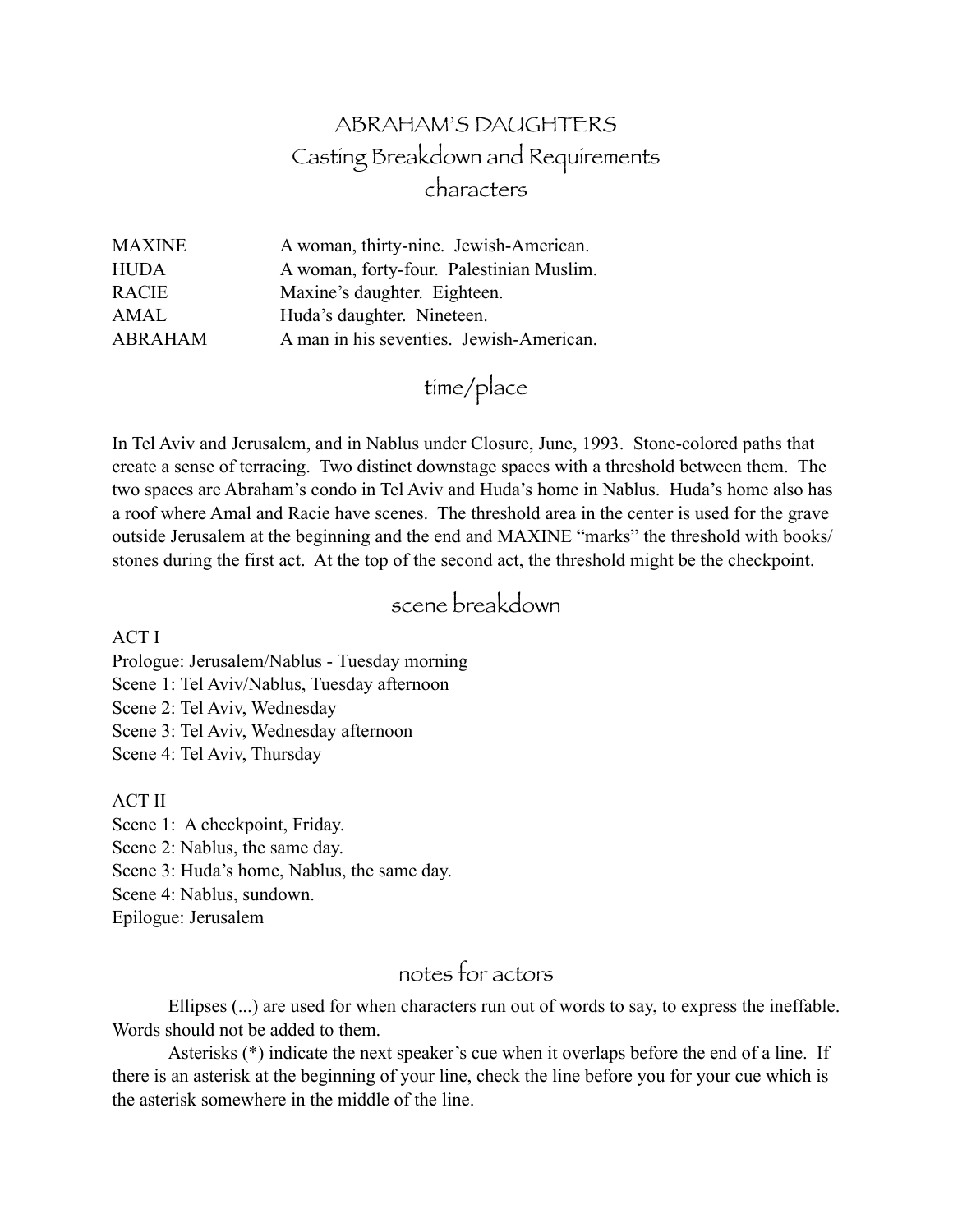<< words inside these brackets >> have not yet been translated into transliterations of Hebrew or Arabic, so they are still in English, but won't be in the play. Arabic and all other non-English words are written in *italics* with phonetic spelling, emphasis on the **bold** syllable(s).

## acknowledgements

Special thanks to The Palestinian Aid Society and The Partnership for Jewish Life. Also thanks to Barbara Krane, Jen Rudin and Rabbi David Gedzelman. Thank you also to Sheikh Wesam Charkawi. This play is based on time I spent in the Occupied Territories with Palestinians whose stories I tell here as they were told to me.

## prayer transliterations and translations

| The Mourner's Kaddish (for Jews)                                |                                                                          |
|-----------------------------------------------------------------|--------------------------------------------------------------------------|
| Yit'gadal v'yit'kadash sh'mei raba (amein)                      | May His great Name grow exalted<br>and sanctified                        |
| b'al'ma di v'ra khir'utei                                       | in the world that He created as He<br>willed.                            |
| v'yam'likh mal'khutei b'chayeikhon uv'yomeikhon                 | May He give reign to His kingship in<br>your lifetimes and in your days, |
| uv'chayei d'khol beit yis'ra'eil                                | and in the lifetimes of the entire<br>Family of Israel,                  |
| ba'agala uviz'man kariv v'im'ru: Amein.                         | swiftly and soon. Now say: Amein.                                        |
| Y'hei sh'mei raba m'varakh l'alam ul'al'mei al'maya             | May His great Name be blessed<br>forever and ever                        |
| Yit'barakh v'yish'taback v'yit'pa'ar v'yit'roman<br>v'yit'nasei | Blessed, praised, glorified, exalted,<br>extolled,                       |
| v'yit'hadar v'yit'aleh v'yit'halal sh'mei d'kud'sha.            | mighty, upraised and lauded be the<br>Name of the Holy One.              |
| B'rikh hu,                                                      | Blessed is He,                                                           |
| l'eila min kol bir'khata v'shirata                              | beyond any blessing and song,                                            |
| toosh'b'chatah v'nechematah, da'ameeran                         | praise and consolation that are                                          |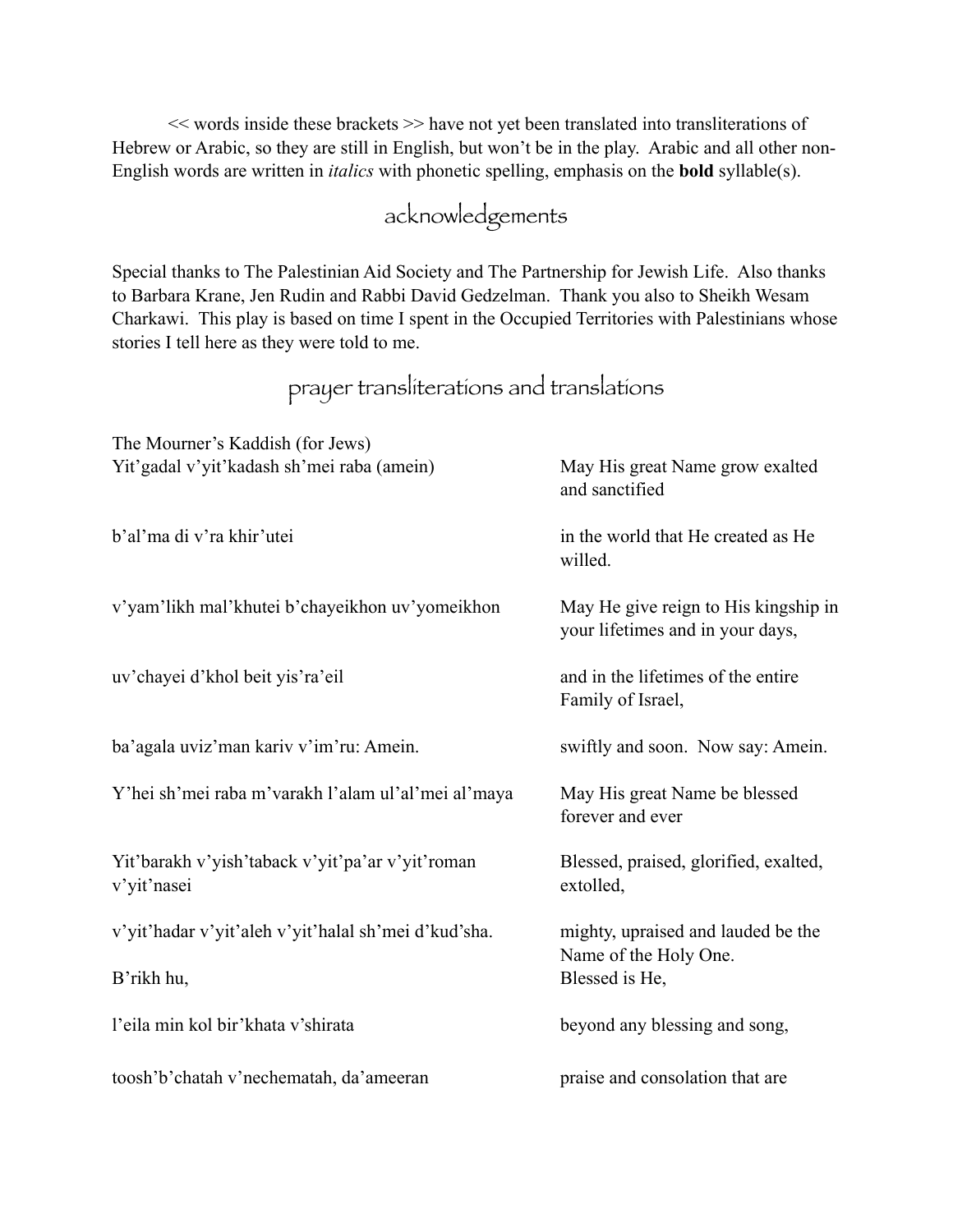| b'al'mah v'eemru: Amein.                                            | uttered in the world. Now say:<br>Amein.                              |
|---------------------------------------------------------------------|-----------------------------------------------------------------------|
| Y'hei sh'lama raba min sh'maya                                      | May there be abundant peace from<br>Heaven                            |
| v'chayim aleinu v'al kol yis'ra'eil v'im'ru<br>Amein                | and life upon us and all Israel.<br>Now say: Amein.                   |
| Oseh shalom bim'romay hu ya'aseh shalom                             | He Who makes peace in His heights,<br>may He make peace,              |
| aleinu v'al kol Yis'ra'eil v'al kol yoshvey teyvel<br>v'im'ru Amein | upon us and upon all Israel and upon<br>all the world, now say: amen. |

Muslim Prayers for the Dead

The four pillars of the prayers are called The Tak'birs. When chanting the Takbirs, the hands come up, palms forward with index fingers close to the ears, and then the hands are put back in the prayerful position used while standing -- the mourning prayers are all done standing up -- and the hands are over the chest with the right hand covering the left on the chest.

First Tak'bir:

Allah Akbar. God is Greater.

Surah Al Fatiyah (basic beginning of all Muslim prayer):

| Bismi Allahi alrrahmani alrraheemi            | In the name of Allah, the most merciful<br>most kind                    |
|-----------------------------------------------|-------------------------------------------------------------------------|
| Alhamdu lillahi rabbi alAAalameena            | Praise be to Allah Lord of the Worlds                                   |
| Alrrahmani Alrraheemi                         | The most Merciful, most Kind                                            |
| Maliki yawmi alddeeni                         | Owner of the day of Judgement                                           |
| Iyyaka naAAbudu                               | You alone do we worship                                                 |
| waiyyaka nastaAAeenu                          | You alone do we ask for help                                            |
| Ihdina alssirata almustaqeema                 | Show us the straight path                                               |
| Sirata allatheena anAAamtha AAalayhim         | The path of those you have favored                                      |
| ghayri almaghdoobi AAalayhim wala alddalleena | Not the path of those who earn your anger<br>Nor of those who go astray |

Second Tak'bir: Allah Akbar. God is Greater.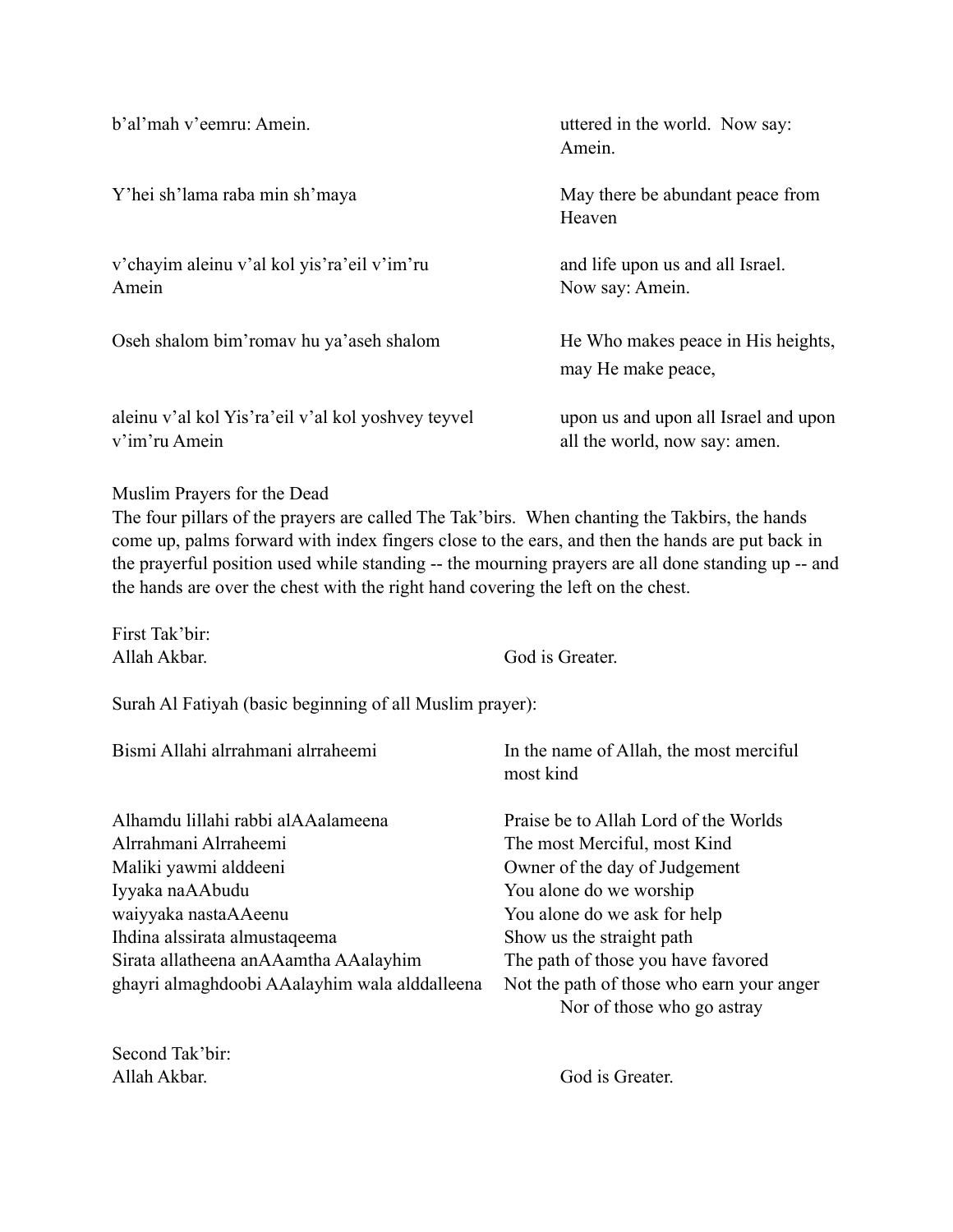Ibrahimiyah The Abraham Prayer Al-la-hum-ma sal-li 'a-la Mu-ham-ma-din O Allah, send prayers on was 'a-la ah-li Mu-ham-mad. Muhammed and the family of

Kih-ma sal-lay-ta 'a-la Ib-ra-hi-ma As you sent prayers on Abraham wa 'a-la ah'-li Ibrahim. and the family of Abraham.

Al-la-hum-ma ba-rik 'a-la Mu-ham-ma-din O Allah, send blessings on wa 'a-la ah-li Mu-ham-mad. Muhammed and the family of

Kih-ma ba-rayk-ta 'a-la Ib-ra-hi-ma As you sent blessings on Abraham wa 'a-la ah-li Ib-ra-him. and the family of Abraham.

Third Tak'bir

Du'aa for the deceased (female version): Allahumaghfir li-hay-yeen wa may-yitina O Allah forgive our living and our wa shaa-hi-dinaa dead wa ghau-ibinaa wa sghierinaa wa kabeerinaa our present and our absent, our wa thakarinaa wa unthaanaa. young and our old, our males and our

Allahuma man ah-yayta-hu minaa fa-ah-yeehi O Allah, if You give us life then alaal islaam, wa man tawa-faytahu minna fata make our lives an Islamic life, waffahu alal lymaan and if You cause us to die then

Fourth Tak'bir: Allah Akbar God is Greater.

Janaaza Du'aa (prayers for the dead for a woman) Biesmiella hir' ragh' maa ni ragheem In the name of Allah the Beneficent

Allah hum'ma an'ta ghalaq ta'haa You have created her

Muhammed.

In-nay-kih Ha-mee-doom Majeed. Certainly You are praise-worthy and glorious.

Muhammed.

In-nay-kih Ha-mee-doom Majeed. Certainly You are praise-worthy and glorious.

Allah Akbar. God is Greater.

females.

 make us depart from this world with lymaan.

and the Merciful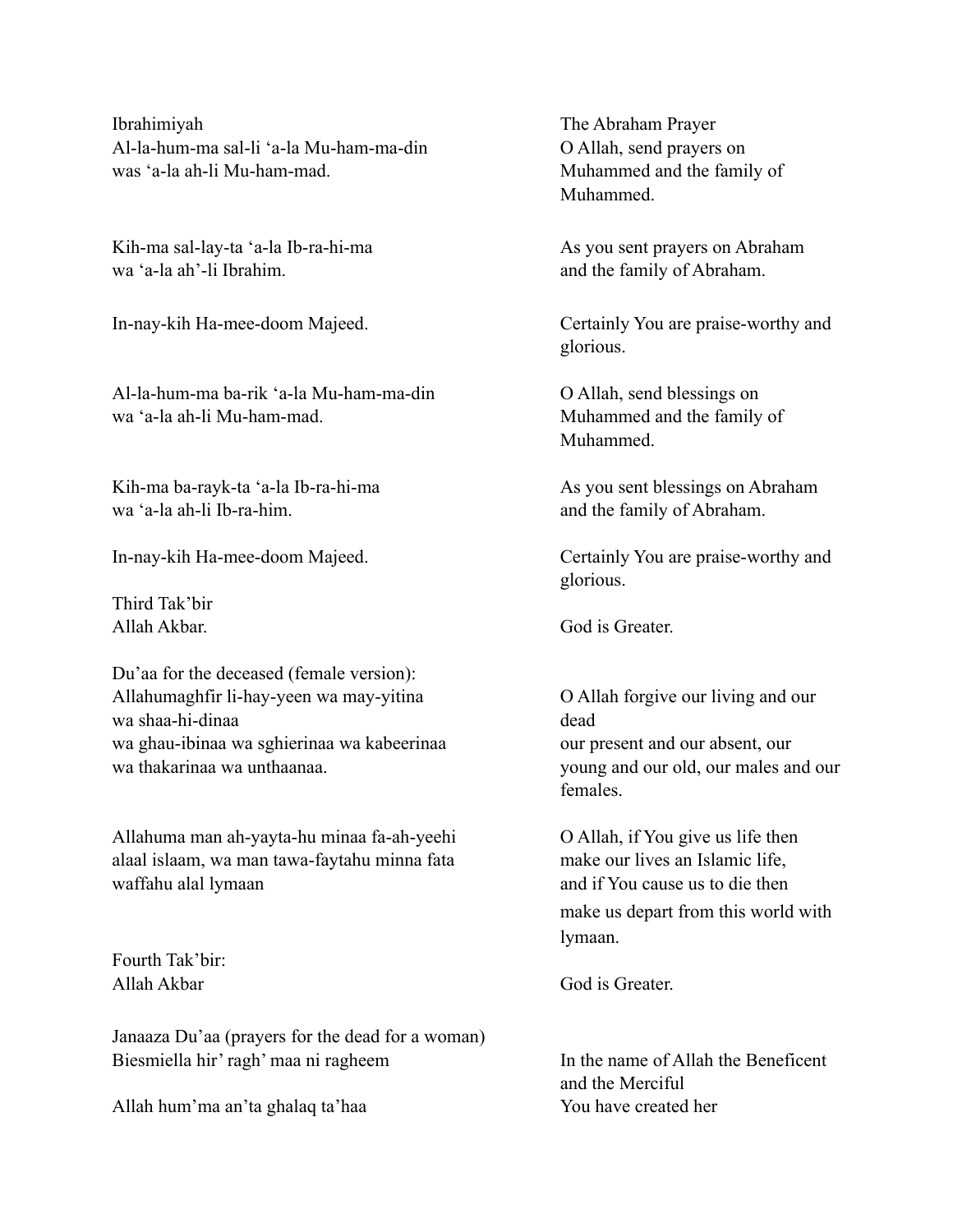wa a day 'ta haa lil Islam and You have guided her to Islam roow ga haa fa haa nag noe waaqi and now You have taken her soul foo na bie baa bie ragh ma 'ti ka nar so here we are standing by the doors jee magh fi ra tiek of your mercy desiring forgiveness Bowing to the left say: As-sa-la-moo 'A-lay-koom wa rah-mah-tul-lah. Peace of God be unto you. Bowing to the right say: As-sa-la-moo 'A-lay-koom wa rah-mah-tul-lah. Peace of God be unto you. Additional prayers for the dead: Announcement for Salaah of Janaaza (Mourner's Prayer) for a Woman: As'salaatu a'laa haa 'thi hil'mayta'til haa'thirah The Salaah on this present dead female will be performed As'salaatu janaaza ra'hi'ma'kumul'laah The Salaah will be performed May Allah have mercy upon you Niyyat for a Woman (announces the intention to pray for a dead woman)

Na'way'tu u'sol'lee fardas salatil janaaza a'laa I intend to perform Salaah of four haa'thihil may'yi'ta'til haa'di'ra'ti, Tak'birs on the present female ar'ba'a tak'bee'raatin' jamaa'a'tan lil'laahi ta'aalaa deceased in congregation facing the

 qibia for the sake of Allah the Most **High**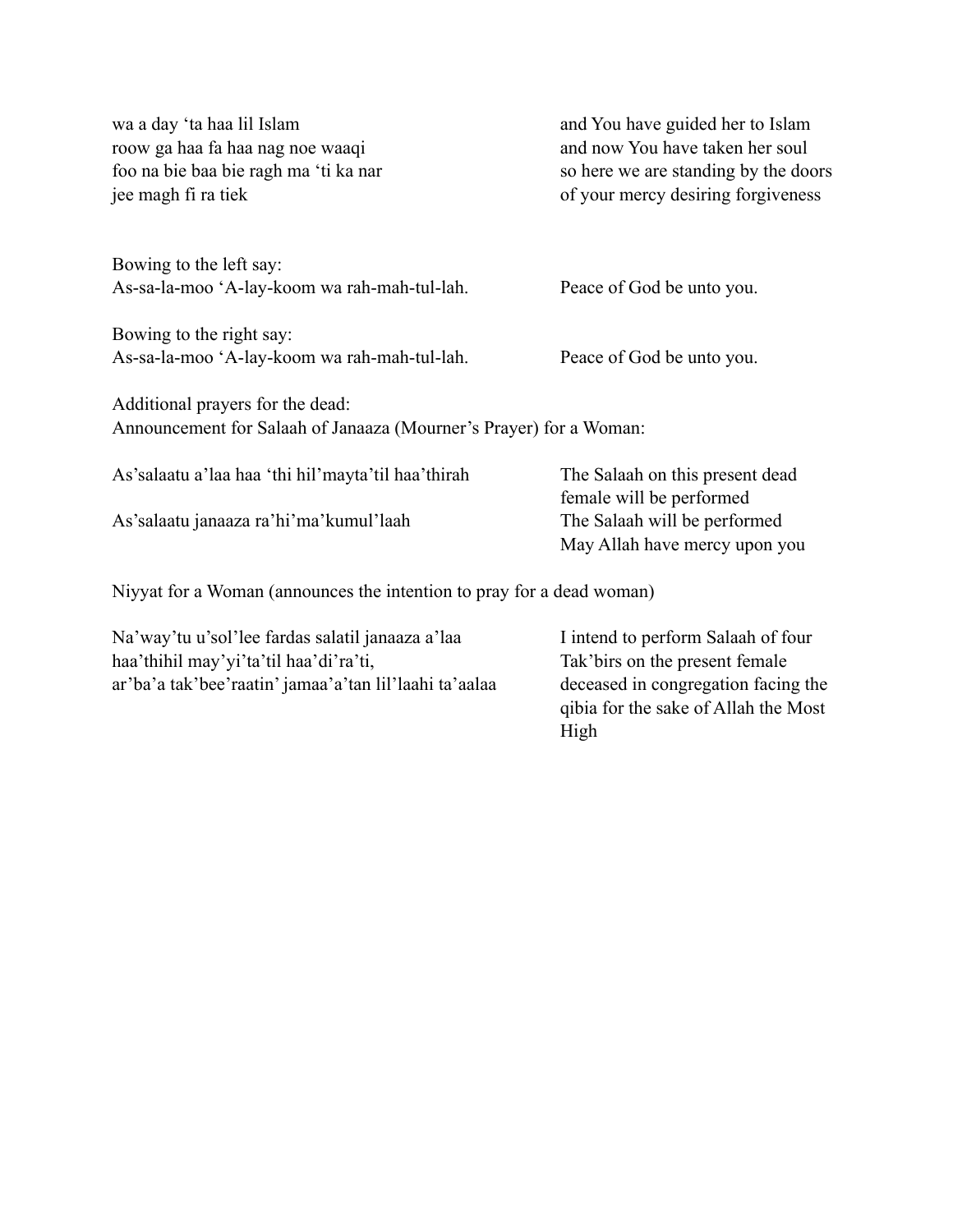#### Abraham's Daughters

Prologue

 (MAXINE and RACIE daven over a grave and recite the Mourner's Kaddish. Simultaneously HUDA and AMAL kneel and pray Muslim prayers for the dead on the other side of the grave. ABRAHAM enters.)

 (ABRAHAM speaks over both sets of mourners whose prayers are heard softly underneath him. The prayers rise and fall, and we hear what is written in bold type. Whenever Huda/Amal say "Allah Akbar" they bring their hands up palms forward so that their index fingers are almost at their ears and then bring their hands down again. The hand position for praying Muslim prayers as women has their right hand folded over their left up high at their chests.)

| <b>MAXINE/Racie</b>                                                                                                          | Abraham                                                                                                                           | Huda/Amal                                                                                                                |
|------------------------------------------------------------------------------------------------------------------------------|-----------------------------------------------------------------------------------------------------------------------------------|--------------------------------------------------------------------------------------------------------------------------|
| Y'it gadal v'yitkadash sh'mei<br>raba                                                                                        | God promised to make<br>Abraham the father of<br>nations. I am Abraham.                                                           | Allah Akbar. Bismi Allahi<br>alrrahmani alrraheemi                                                                       |
| b'al'ma di v'ra khir'utei                                                                                                    |                                                                                                                                   | Alhamdu lillahi rabbi<br>alAAalameena                                                                                    |
| v'yam'likh mal'khutei<br>b'chayeikhon uv'yomeikhon                                                                           | and this promise has hung<br>before me, a dazzling jewel,<br>all my life. And still I have<br>no sons.                            | Alrrahmani Alrraheemi<br>Maliki yawmi alddeeni<br>Iyyaka naAAbudu waiyyaka<br>nastaAAeenu                                |
| uv'chayeu d'khol beit<br>yis'ra'eil ba'agala uviz'man<br>kariv v'im'ru: Amein.                                               |                                                                                                                                   | Ihdina alssirata<br>almustaqeema Sirata<br>allatheena anAAamtha                                                          |
| Y'hei sh'mei raba m'varakh<br>l'alam ul'al'mei al'maya<br>Yit'barakh v'yish'tabach<br>v'yit pa'ar v'yit'roman<br>v'yit'nasei | When I was a boy, I enlisted<br>in the army, fought in<br>World War II. The father<br>of nations should know<br>something of war. | AAalayhim ghayri<br>almaghdoobi AAalayhim<br>wala alddalleena<br>Allah Akbar. Al-la-hum-ma<br>sal-li 'a-la Mu-ham-ma-din |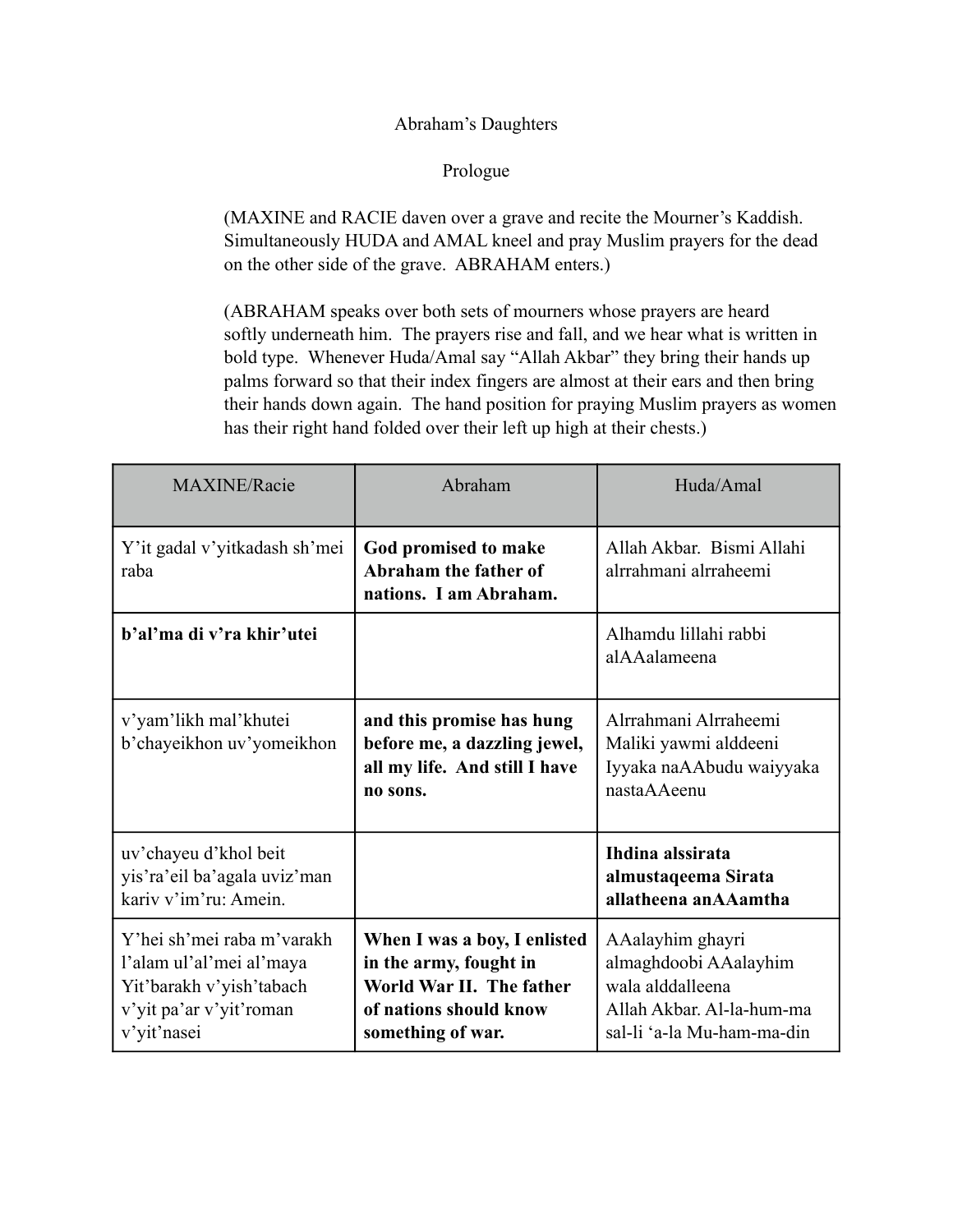| MAXINE/Racie                                                                                                  | Abraham                                                                                                                                                                                                                                                                                                                            | Huda/Amal                                                                                                                                                                                                                         |
|---------------------------------------------------------------------------------------------------------------|------------------------------------------------------------------------------------------------------------------------------------------------------------------------------------------------------------------------------------------------------------------------------------------------------------------------------------|-----------------------------------------------------------------------------------------------------------------------------------------------------------------------------------------------------------------------------------|
| V'yit'hadar v'yitaleh<br>v'yit'halal sh'mei d'kud'sha<br>B'rikh hu. Amein.                                    |                                                                                                                                                                                                                                                                                                                                    | was 'a-la ah'li Mu-ham-mad.<br>Kih-ma sal-lay-ta 'a-la Ib-ra-<br>him. In-nay-kih Ha-mee-<br>doom Majeed.                                                                                                                          |
| l'eila min kil bir'khata<br>v'shirata toosh' chatah<br>v'nechematah, da 'ameeran<br>b'al'mah, v'eemru: Amein. | After the war, I joined the<br>Haganah, the Jewish army,<br>and I fought to make a<br><b>Jewish State.</b>                                                                                                                                                                                                                         | Al-la-hum-ma ba-rik 'a-la<br>Mu-ham-ma-din wa 'a-la ah-<br>li Mu-ham-mad.                                                                                                                                                         |
| Y'hei sh'lama raba min<br>sh'maya                                                                             |                                                                                                                                                                                                                                                                                                                                    | Kih-ma ba-rak-ta 'a-la Ib-<br>ra-hi-ma wa 'a-la ah-li Ib-<br>ra-him.                                                                                                                                                              |
| v'chayim aleinu v'al kol<br>yis'ra'eil v'im'ru: Amein.                                                        | All this time I was<br>searching for my Sara, even<br>though I had a perfectly<br>nice Sara waiting for me<br>back home in Flushing New<br>York.                                                                                                                                                                                   | In-nay-kih Ha-mee-doom<br>Majeed. Allah Akbar.<br>Allahumaghfir li-hay-yeen<br>wa may-yitina wa shaa-hi-<br>dinaa wa ghau-ibinaa wa<br>sghierinaa wa kabeerinaa                                                                   |
| O'seh shalom bim'romav<br>hu ya'aseh shalom aleinu                                                            |                                                                                                                                                                                                                                                                                                                                    | wa thakarinaa wa unthaanaa.<br>Allah Akbar.                                                                                                                                                                                       |
| v'al kol Yis'ra'eil,<br>v'al kol yo'shvei tey'vel<br>v'im'ru:<br>Amein.                                       | I found a beautiful Hagar<br>right here in what was then<br>called Palestine. But when<br>Sara wrote, "come home<br>and fight for me," I did.<br><b>You see Jacob Weinstock</b><br>had asked her to marry him<br>and I couldn't let her marry<br>Jacob, a father of tribes,<br>when I, Abraham, would be<br>the father of nations. | Biesmiella hir' ragh' maa ni<br>rhagheem Allah hum'ma<br>an'ta ghalaq ta'haa was a<br>day'ta'haa lil Islam wa an<br>taw wab fa ta ga haa fa haa<br>nag noe waaqi foo na bie baa<br>bie ragh ma 'ti ka nar jee<br>magh fi ra tiek. |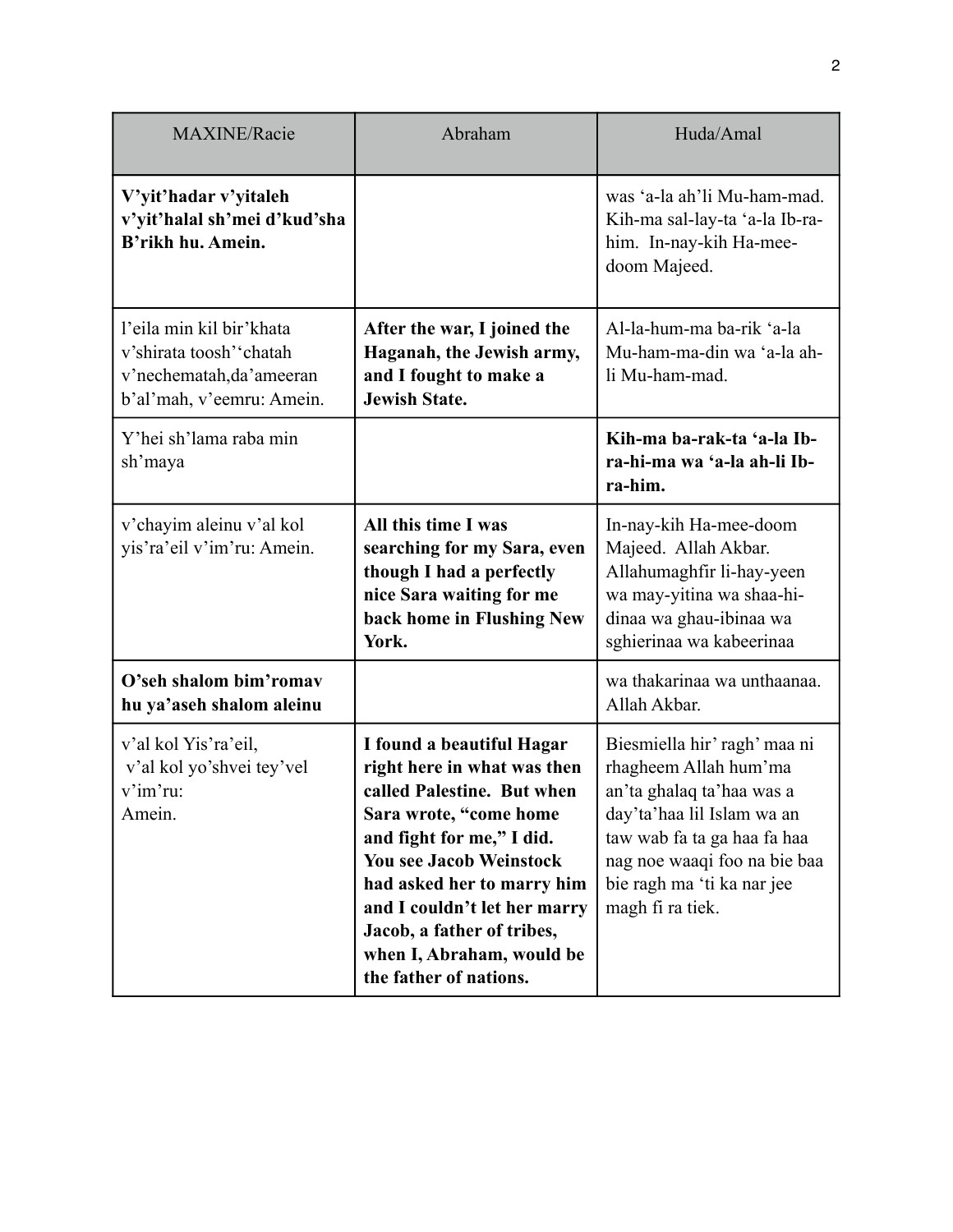| MAXINE/Racie | Abraham | Huda/Amal                                                                                                                                      |
|--------------|---------|------------------------------------------------------------------------------------------------------------------------------------------------|
|              |         | (bowing left:) As-sa-la-moo<br>'A-lay-koom weh-wrah-<br>mah-tul-lah. (bowing<br>right:) As-sa-la-moo 'A-<br>lay-koom weh-wrah-mah-<br>tul-lah. |

And I remembered that God asked Abraham to leave his homeland, and I realized that being in Jerusalem could be interpreted by God as being in my true homeland, so I went back to Flushing, and Sara became my home away from home.

Finally, Sara, we've come to where we always dreamed we'd be: Yis-ra-el.

#### MAXINE

She's gone Daddy. You have to accept that.

#### ABRAHAM

I accept.

#### MAXINE

Then why are you talking to her?

#### ABRAHAM

I talked to her for forty-five years. Sometimes she listened, sometimes she ignored me. What's wrong with talking to her now? I have a story to tell.

#### MAXINE

It isn't yours to tell.

#### HUDA

Your daughters' stories.

#### RACIE and AMAL

And your granddaughters'.

#### MAXINE

It doesn't make any sense, and it shouldn't be repeated.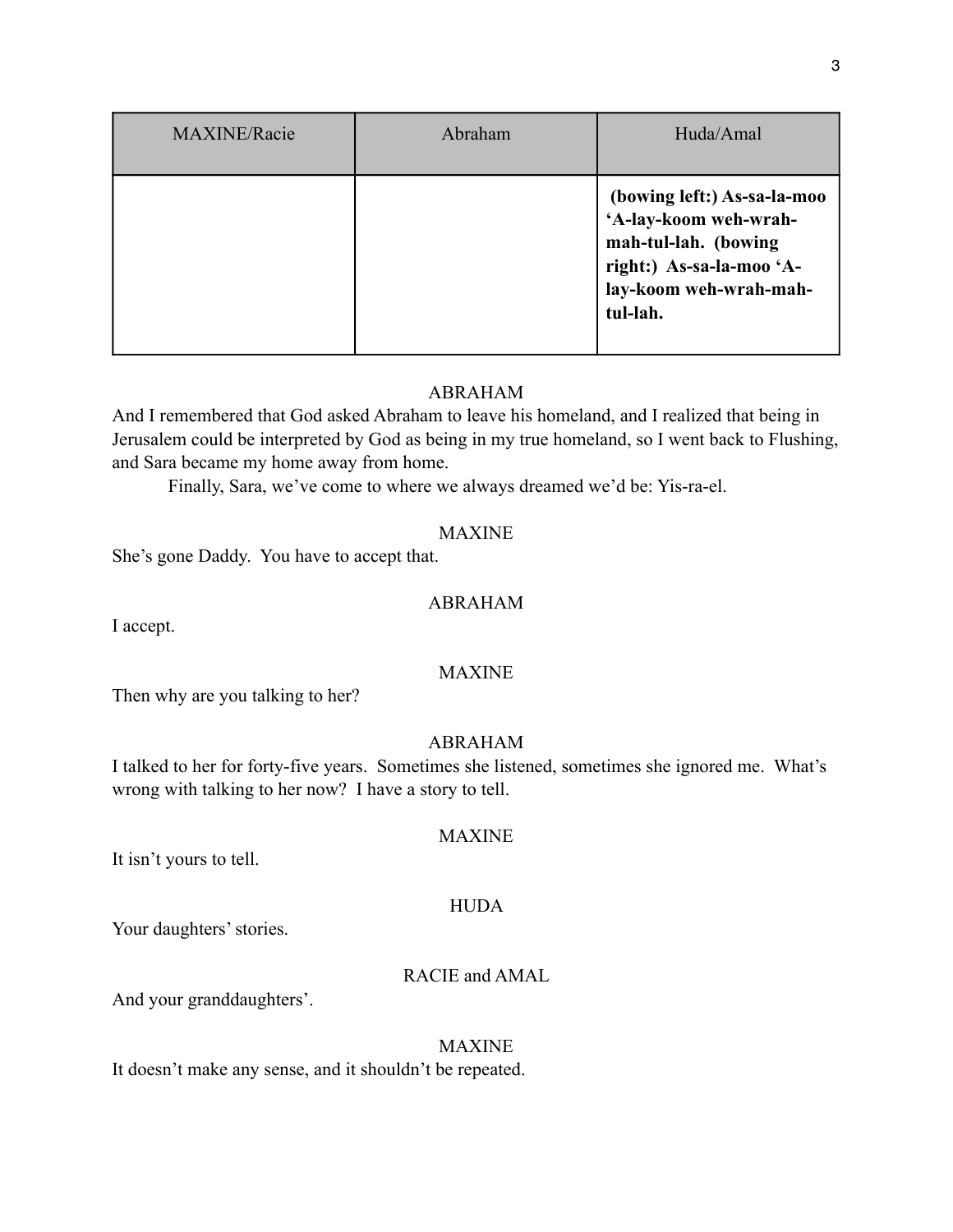#### RACIE and AMAL

Why not?

#### ABRAHAM

I love this story.

#### RACIE

AMAL

HUDA

Even if it kills you?

## Think of it as a fable told to children.

#### (to AMAL) You didn't grow up with fables. I told you facts.

MAXINE Then it's just a story, like a luxury, that's all.

AMAL Like a story where a single seed might grow?

Unattended.

Like a seed that grows into a stalk?

#### ABRAHAM

RACIE

MAXINE

I like that.

#### RACIE

Is that supposed to be a phallic image?

#### MAXINE

Racie, be good.

RACIE Why can't I ask a question? Isn't it good to ask questions?

ABRAHAM Let her ask her questions, Maxine. Phallic isn't all bad, you know?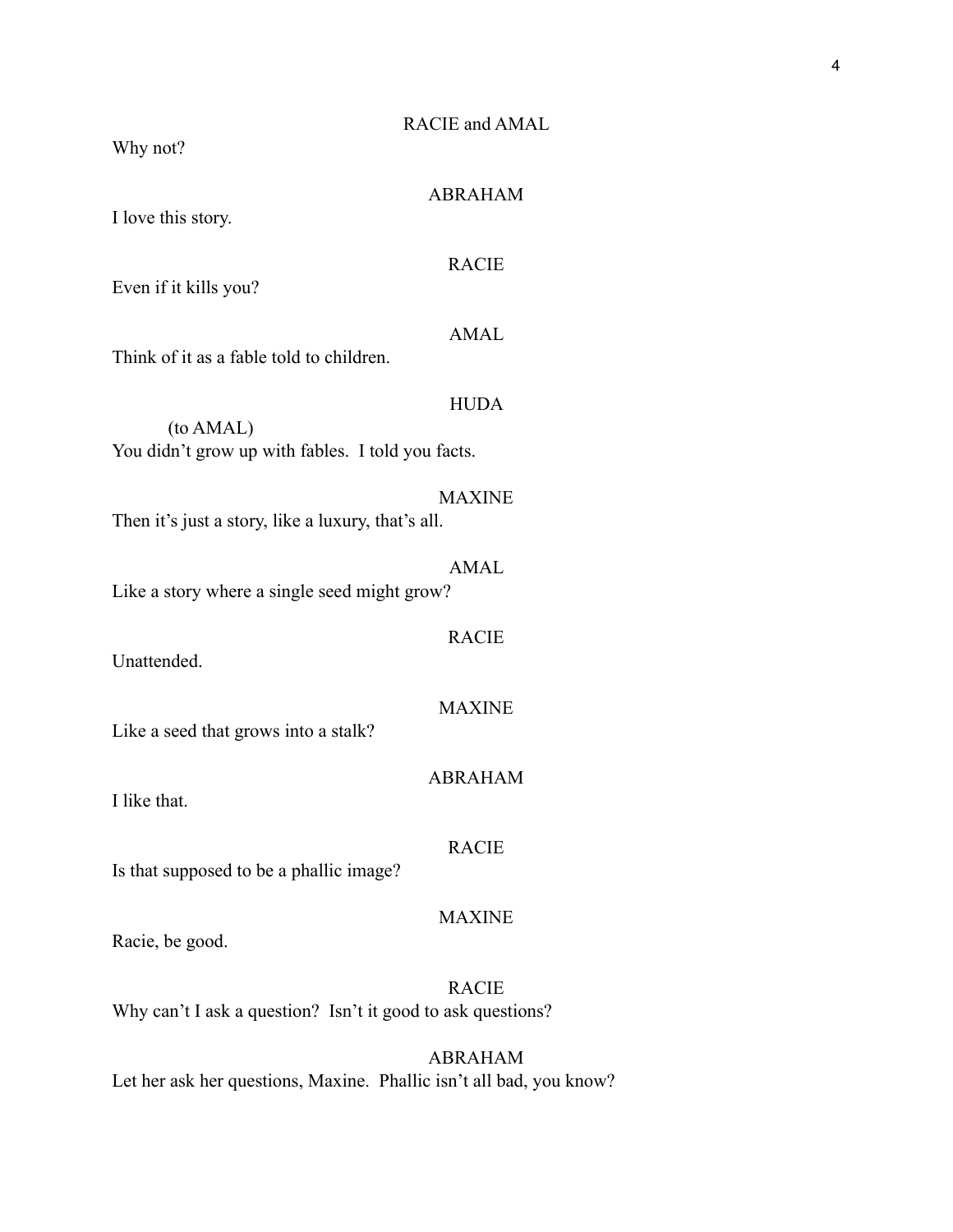You always take her side.

#### ABRAHAM

I'm her grandfather. Phallic made her.

RACIE What are we supposed to imagine now, a stalk? ABRAHAM A story you may have heard as a child. AMAL So we should listen as children? MAXINE Only children would believe it. RACIE I'm not a child anymore. ABRAHAM Plus it's phallic. Not for children. AMAL To which story? ABRAHAM My story.

Your story?

ABRAHAM

MAXINE

My story. At the end of my life.

 (RACIE and MAXINE go to ABRAHAM's condo as HUDA and AMAL go to HUDA's home. ABRAHAM places a stone on the grave.)

#### ABRAHAM

No more "next year in Jerusalem." You can rest now, at home. I've kept my promise to you, and now God's promise to me will be kept.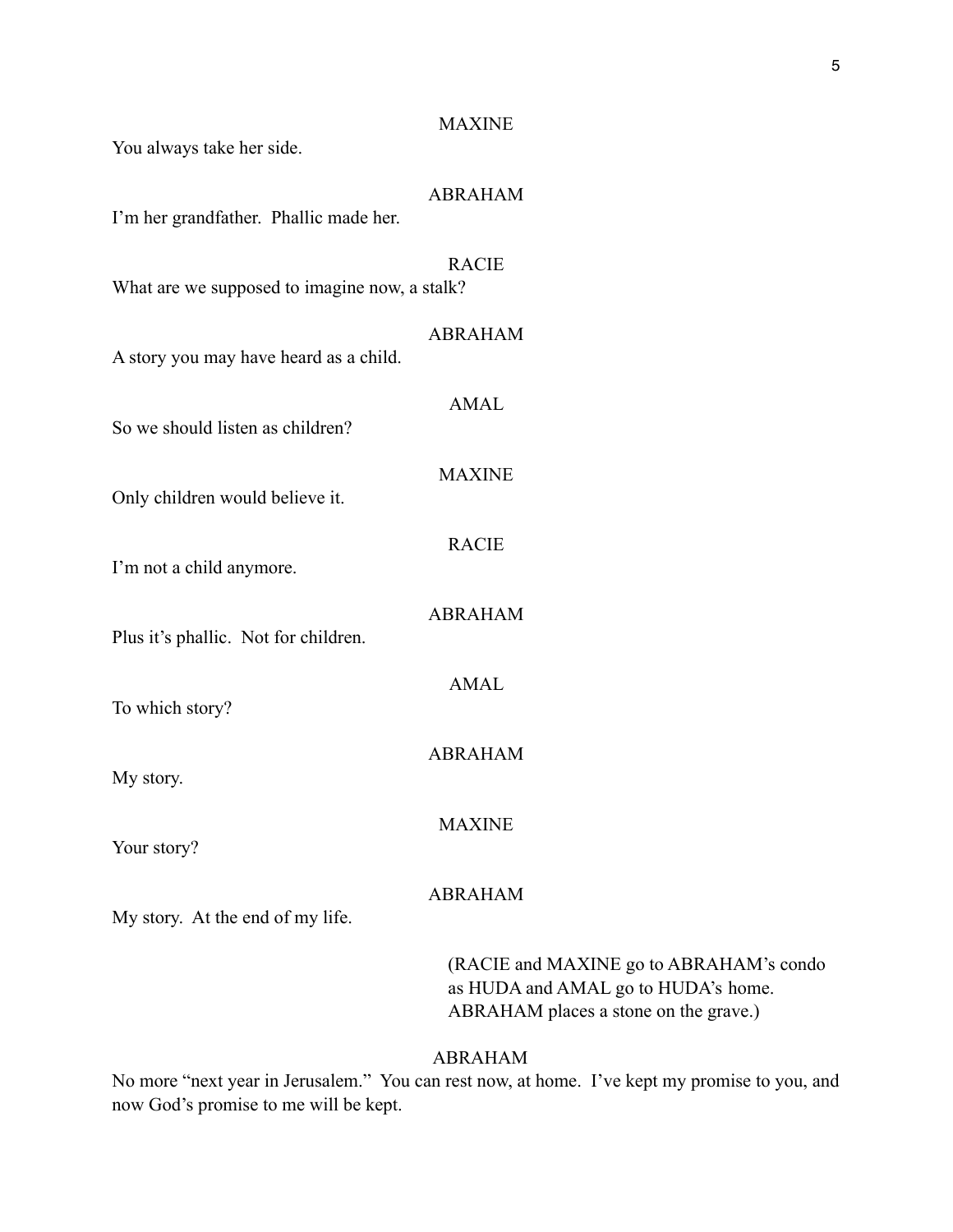#### scene 1

 (RACIE and MAXINE unpack in Tel Aviv as HUDA and AMAL pack in Nablus out of/into the same boxes.)

#### MAXINE

God's promise?

#### RACIE

He would be the father of nations.

#### MAXINE

I guess that makes me the promised land.

#### RACIE

His country.

#### MAXINE

Racie...

#### RACIE

What? He's your father, and even you don't spend any time with him.

#### MAXINE

He's your grandfather. Family.

#### RACIE I'm surprised I even know what a family is. I didn't grow up with one.

#### MAXINE

Rachel, that isn't true, and you know it.

RACIE I might have thought we were a family, but obviously that isn't true.

#### MAXINE

RACIE

You're being unfair.

No. I could have had a family, but you didn't want to work at it. You didn't want to --

#### MAXINE

That's enough.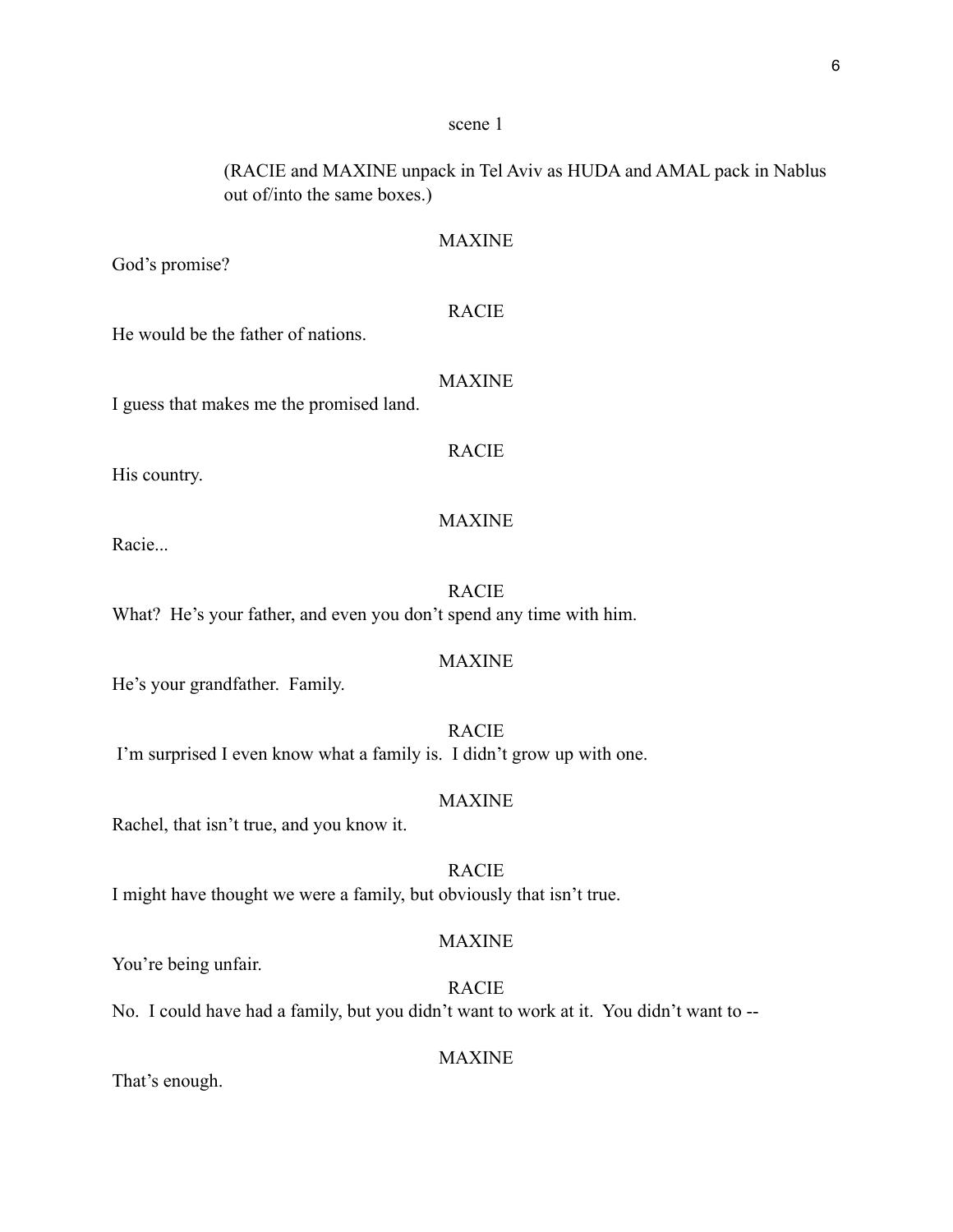#### RACIE

I didn't even want to come here.

#### (AMAL holds up an embroidered hijab.)

#### AMAL

But Mama what about this one? She embroidered it herself.

#### HUDA

Hmmm?

#### AMAL

All these tiny stitches, such patience she had sewing one after another until a pattern appears.

#### **HUDA**

She wore that when I was a little girl. She wore that until '67. I had always thought my father -- I don't know. Even though my father died in '48, it wasn't until '67 that I think she gave up on his returning. Or maybe he didn't die in '48, just disappeared, so many people did. And I think she thought he would come back, he would find her, because after '67, she never wore it again.

AMAL Don't you want to keep it? **HUDA** You keep it. AMAL I will then. (AMAL replaces her hijab with this one.) RACIE

So why did I have to come?

#### MAXINE

Because he is your grandfather. If you don't have a sense of family, then it's time you got one.

#### RACIE

I guess it's just your timing that bothers me.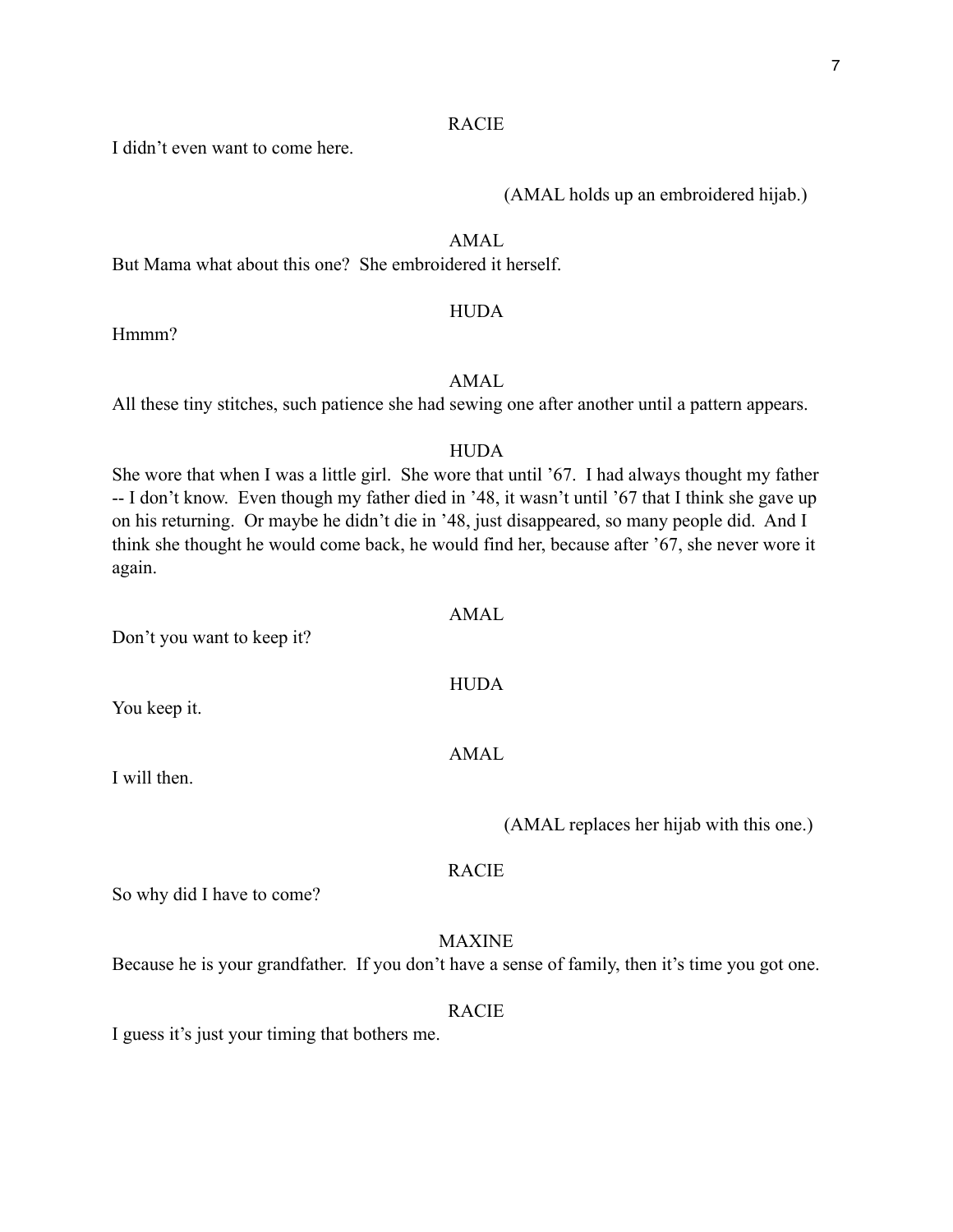We should have made weekly trips out to Great Neck, but we didn't. We made some. A couple times a year. But it was always so hard on you. There were never any other children around, and you had to sit still and behave yourself.

|                                                       | <b>RACIE</b>  |
|-------------------------------------------------------|---------------|
| But why? Aren't grandparents supposed to be fun?      |               |
| My mother never had the patience for little children. | <b>MAXINE</b> |
| How did you stand it?                                 | <b>RACIE</b>  |
| I grew up fast.                                       | <b>MAXINE</b> |
| What is it?                                           | <b>AMAL</b>   |
| Nothing.                                              | <b>HUDA</b>   |
| Does it bother you that I'm wearing it?               | <b>AMAL</b>   |
| No, you're beautiful.                                 | <b>HUDA</b>   |
| I could take it off.                                  | <b>AMAL</b>   |
| You should wear it all the time.                      | <b>HUDA</b>   |
| But you're crying.                                    | <b>AMAL</b>   |

#### HUDA

Because you look so much like her, like she looked when... , the way I remember her from... when I was a child. It's almost like she is here. In you. My Amal.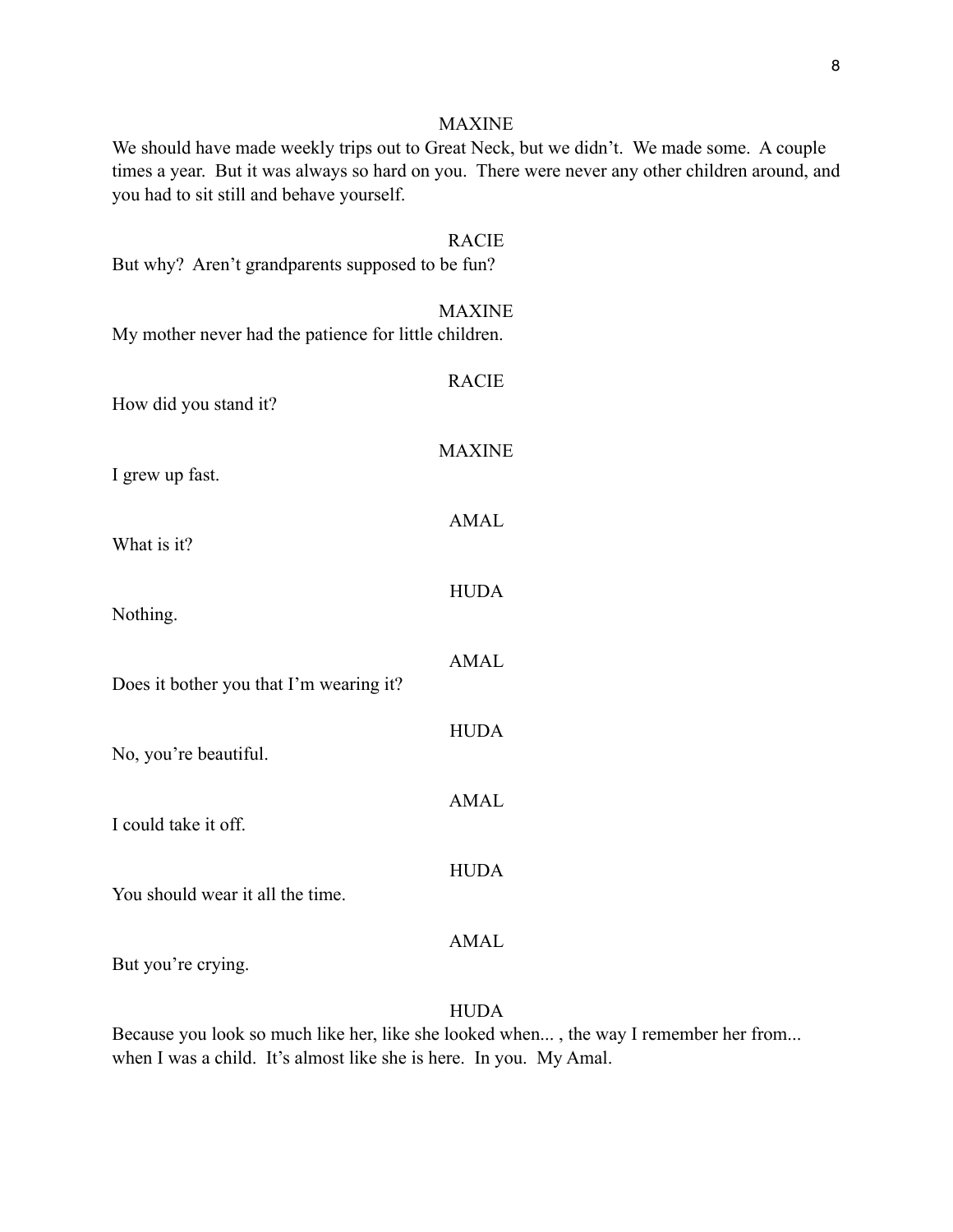Tel Aviv's not such a bad place. It's like Florida. High rises, palm treees, air conditioning, and everyone's a Jew.

#### RACIE

Not everyone.

#### MAXINE

Everyone except the help.

#### RACIE

You mean the trash collectors and the maids?

#### MAXINE

I don't think there's a place in the world that doesn't have some people who collect trash and clean houses. I'm hiring someone for Daddy later today.

#### RACIE

I'll take a walk then, and see if I can find something to do in this place.

#### MAXINE

You know Grandpa might want to take a walk.

#### RACIE

Oh, and I'm supposed to take him?

#### MAXINE

I know you don't believe in husbands or wives or the conventions of marriage these days,

#### RACIE

I'm all for marriage, queer marriage.

#### MAXINE

but try to imagine someone you love very much for many years leaves or dies --

#### RACIE

That's easy. Daddy. He left because of you.

#### MAXINE

We are not discussing why your father left. Imagine you're getting older, facing the rest of your life alone. I know that might be hard, but you can try.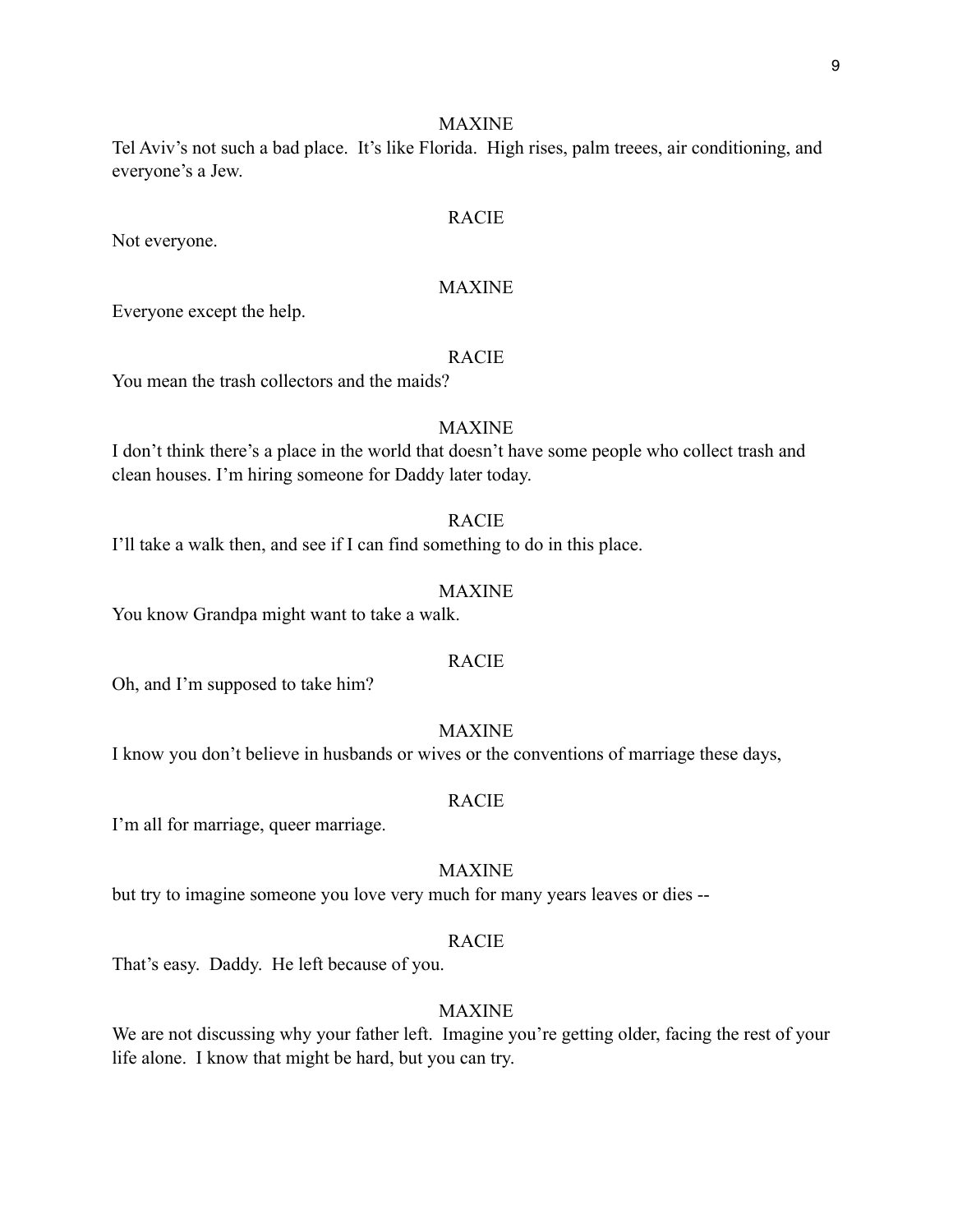#### RACIE

It's not hard for you. You're all alone, and who knows how long you've got.

#### MAXINE

I'm talking about your grandfather. He would love to get to know you better.

#### RACIE

He just moved to the opposite side of the world. It's not like I'm coming back to visit.

#### MAXINE

Oh Racie, I hope you will.

#### AMAL

What about this?

#### HUDA

Sell it. Sell everything. I can't think now.

#### AMAL

But that's exactly why we should wait, at least a few days.

#### MAXINE

You had a choice. You could have spent the summer with your father and his new girlfriend\* at the beach --

| *Some choice.                          | <b>RACIE</b> |
|----------------------------------------|--------------|
| I just want it to be over Amal.        | <b>HUDA</b>  |
| I'm not going to sell her jewelry box. | <b>AMAL</b>  |
| Why not? It's been empty for years.    | <b>HUDA</b>  |
| No, it's not. She still has this.      | AMAI         |
|                                        |              |

What?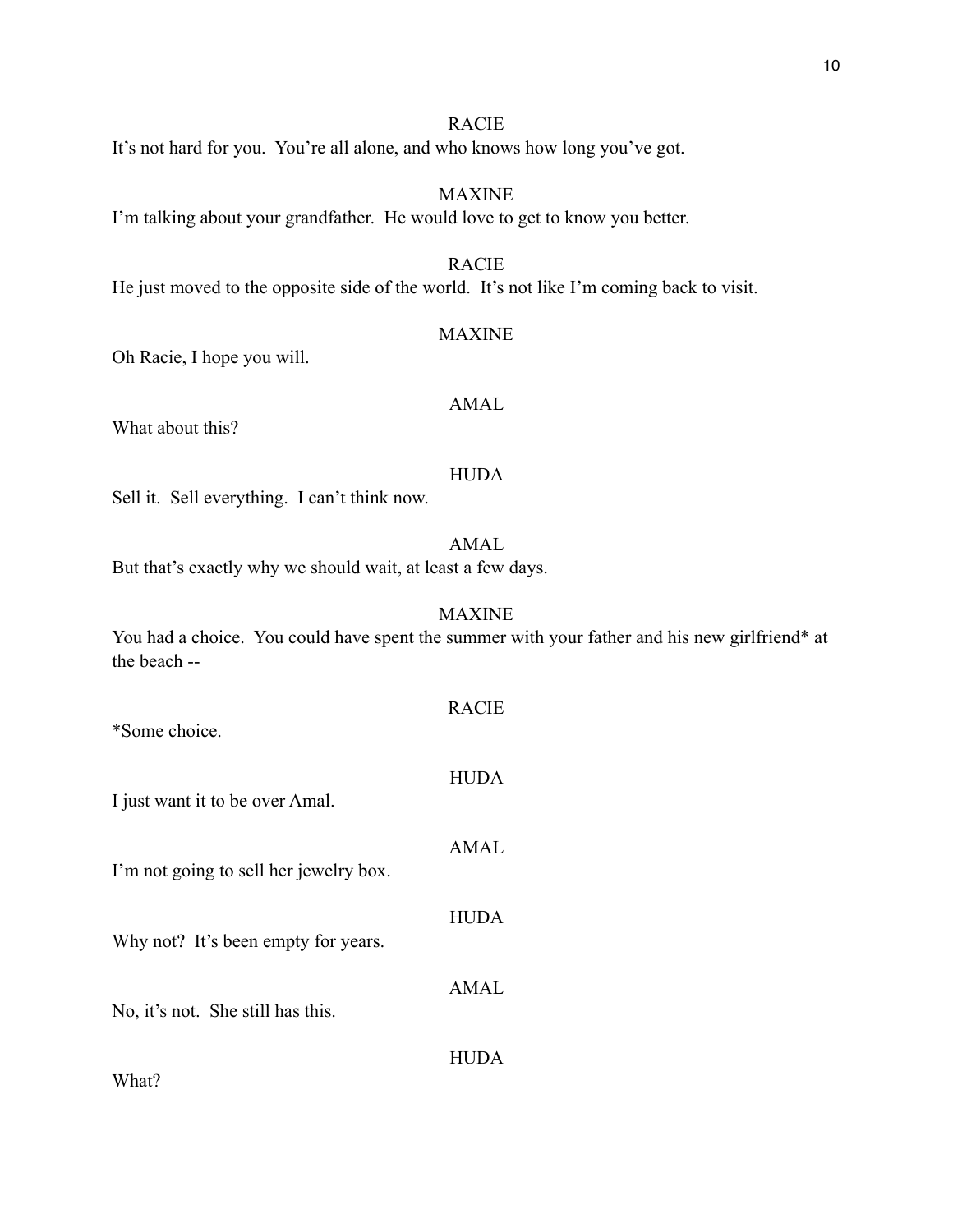| <b>AMAL</b>                                                                                                  |  |
|--------------------------------------------------------------------------------------------------------------|--|
| I don't know, some kind of medal.                                                                            |  |
| <b>HUDA</b><br>From a soldier?                                                                               |  |
| <b>AMAL</b><br>I don't know. Here. It's a beautiful box. She would have wanted someone to keep it.           |  |
| <b>HUDA</b><br>We can't keep everything.                                                                     |  |
| <b>AMAL</b><br>We've survived worse than this. We can't throw everything away.                               |  |
| <b>HUDA</b><br>So keep it.                                                                                   |  |
| <b>AMAL</b><br>And the medal?                                                                                |  |
| <b>HUDA</b><br>I'll keep that.                                                                               |  |
| <b>MAXINE</b><br>You might enjoy yourself.                                                                   |  |
| <b>RACIE</b><br>It's hot as hell and there's nothing to do.                                                  |  |
| <b>HUDA</b><br>I'm not trying to force you to sell it all, Amal, but we need the money. *You know we --      |  |
| <b>AMAL</b><br>*Look at all these pictures. Tell me who everyone is, and I'll make a little note and put the |  |

\*Look at all these pictures. Tell me who everyone is, and I'll make a little note and put them in a scrapbook with their names underneath.

HUDA

MAXINE

Yes, all right. Tomorrow. I want to finish this box.

You can walk to the beach. You can go to the pool.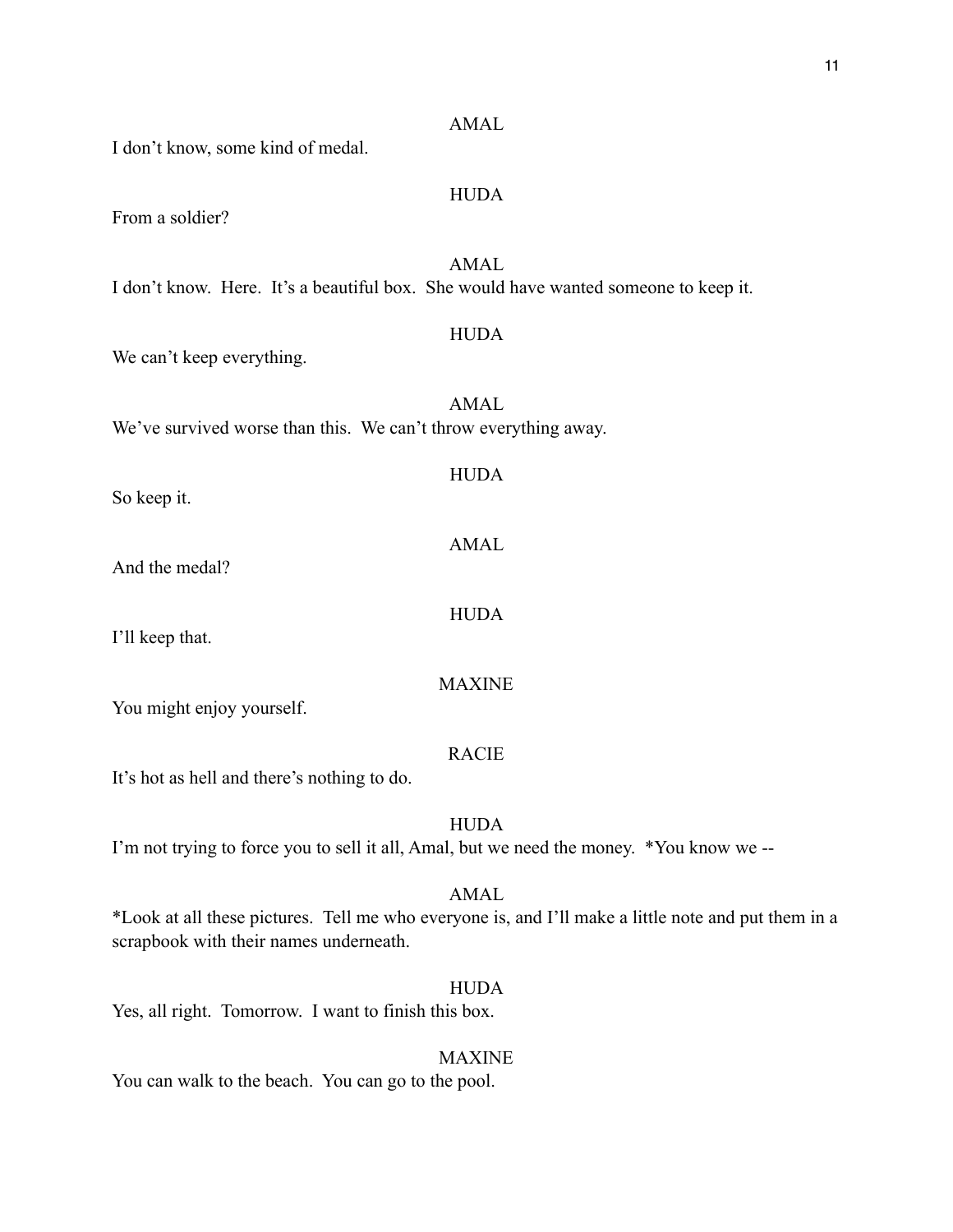#### RACIE

It's a retirement community with old people smelling like old people.

#### MAXINE

People come to Israel as tourists all the time. The Mediterranean's right outside.

#### HUDA

That's strange. I thought for a moment I could smell the sea. I thought I heard waves and then a bird. Wouldn't it be nice to be a bird, Amal?

#### AMAL

I want to know their names. I hardly know anyone in your family.

#### **HUDA**

Because they're all dead now.

#### MAXINE

We can see the country, witness history in the making.

#### RACIE

AMAL

HUDA

Get blown up in a bus.

MAXINE So don't ride a bus. Did I say you had to ride a bus?

And what about them?

Who?

#### AMAL

These men here.

#### HUDA That's my grandfather with his cigar. And that must be my Uncle. He died in Jordan.

RACIE You don't know what's going on here. You don't even read the papers.

#### MAXINE I know enough. There are Chagalls and the Dead Sea.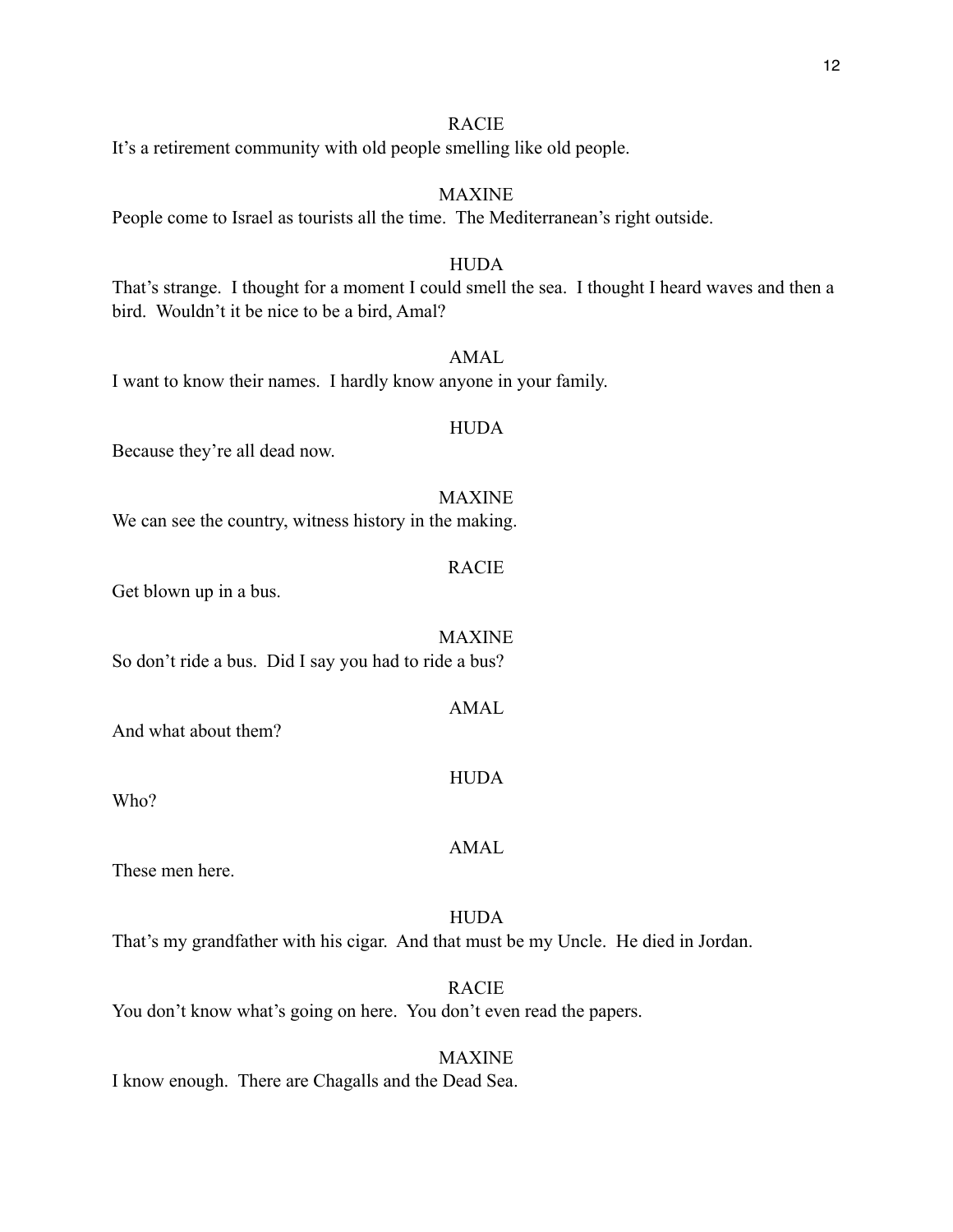#### AMAL

If you were a bird, would you fly back home?

#### HUDA

Do you know why I named you Amal?

#### AMAL

Because I was your last hope.

#### **HUDA**

If you're just going to stare at those pictures, we'll never get this all packed up.

#### AMAL

But it's history.

#### MAXINE

Rachel, this is a dream your grandparents have had for years.

#### RACIE

"Next year in Jerusalem." I can hear them at the seder table. But we're not in Tel Aviv. And as far as I can tell it's Miami Beach except the movies were released six months ago, and no one speaks Spanish.

#### MAXINE

Rachel...

#### RACIE

What kind of promise did he keep? It's a little late for Grandma, don't you think?

#### MAXINE

It's never too late. At least she was buried here. That's what he wanted.

#### RACIE

But why? Why couldn't she be buried at home where she lived?

#### AMAL

Look at the house in the background. Where was this house?

#### **HUDA**

That's our house in Jerusalem. You've seen pictures of our house before.

#### AMAL

I know. I just wanted to hear you say it. Our house in Jerusalem.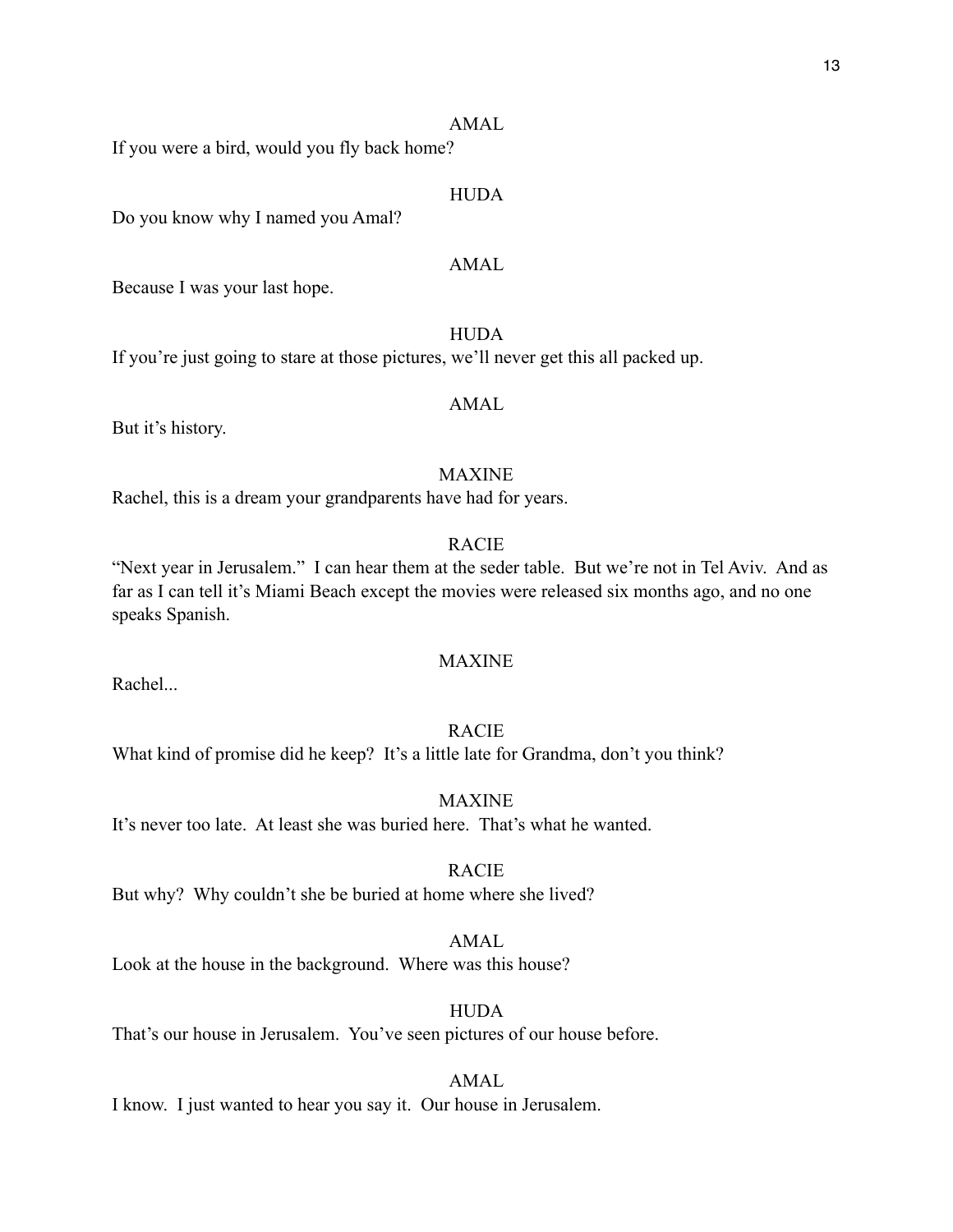They lived through the Holocaust.

#### RACIE

They weren't in any camps or anything. They were at home. In America. Perfectly safe.

#### MAXINE

Your grandfather fought in that war. He saw starving people, and then he went and fought for Israel. And when he came back home he lived through the whole Red Scare, the Communist Purge -- things you're too young to know about.

#### RACIE

Grandpa's a Communist?\* Cool.

#### MAXINE

\*He's a moral man, a good man. He's lived through a lot. I think he wants to live in Israel the way *goyim* dream of one day living in heaven.

#### RACIE

Can't you say Christians? What about lesbians? Do you call us all dykes?

#### MAXINE

Racie, you're not a -- Ok, Christians.

#### HUDA

Are you going to stare at the past all day or help me with the packing?

#### AMAL

I'm staring into the future.

#### RACIE

You have a responsibility to teach me to be a tolerant human being and I resent your use of derogatory slang in my presence.

#### MAXINE

Racie, -- ok, ok, you're right. But if you haven't learned by now, you're not going to be terribly influenced by my language.

#### RACIE

Ha ha.

#### **MAXINE**

Ask your grandfather. You've got the whole trip to ask him about it.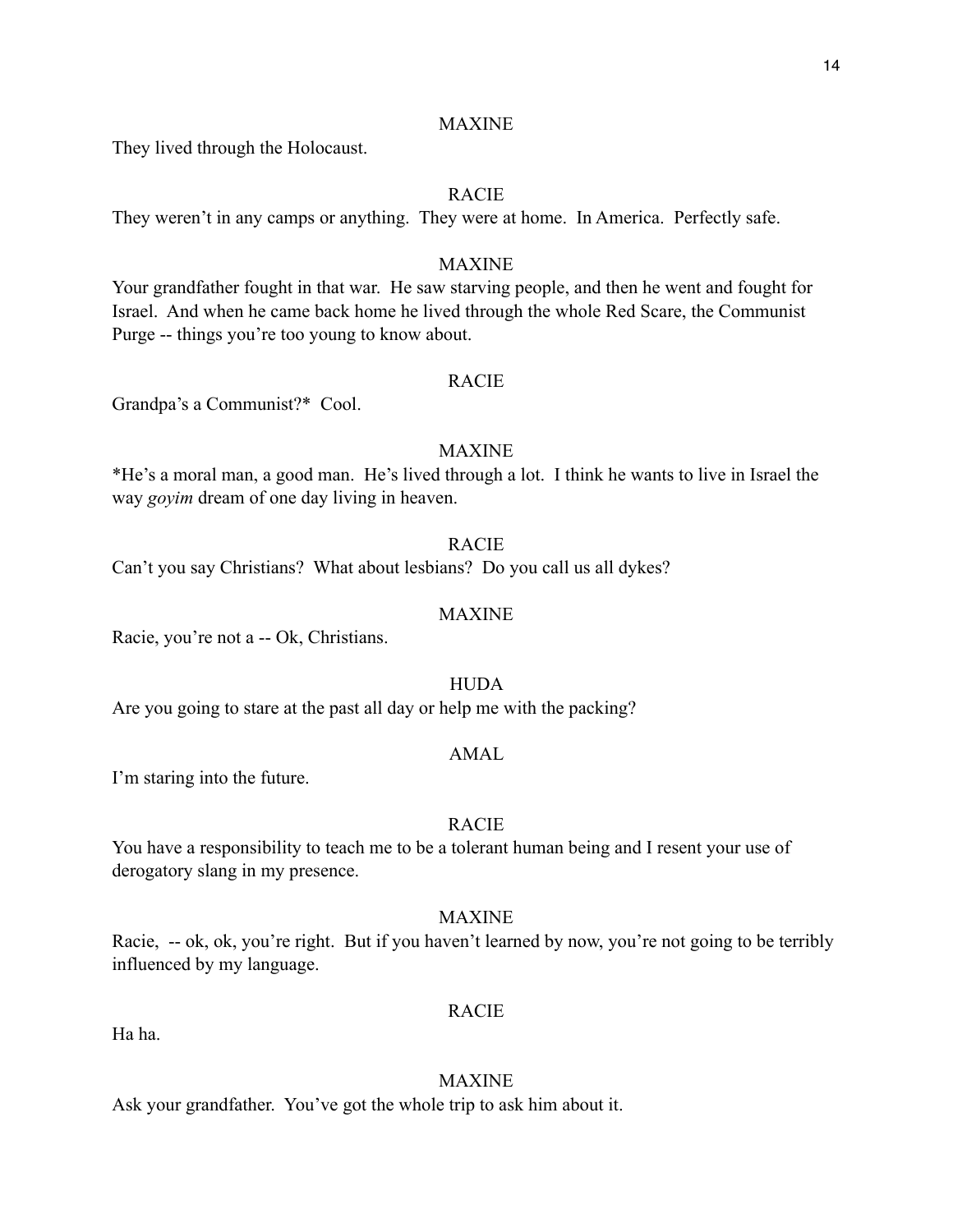#### RACIE

That's the only thing to do around here.

#### HUDA

You're dreaming.

#### AMAL

That's the real reason you named me, isn't it? So that I could make a better future, so that I could live to move back into our home in Jerusalem.

MAXINE We'll have fun, I promise. It'll be just like a vacation.

#### RACIE

Yeah, some vacation.

#### AMAL

I dream of our home.

MAXINE We won't get to spend that much time together after this.

#### AMAL

I dream its smooth walls. Touch every stone.

#### MAXINE

Once we get home, you leave for college.

#### AMAL

MAXINE

RACIE

One day I'll tell them we have returned.

I am so proud of you.

Mom.

AMAL

Are you listening? Mama?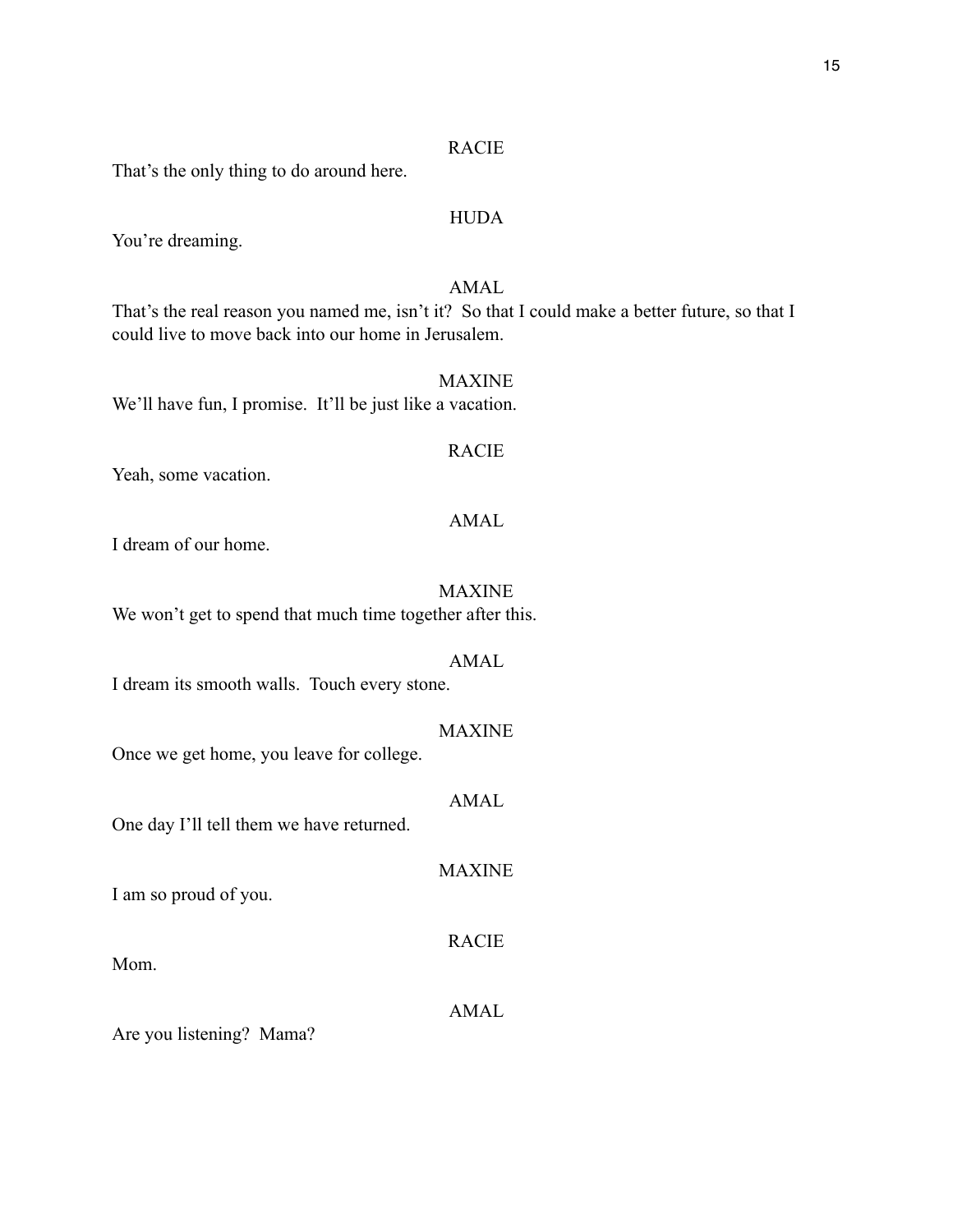The trip will fly by and before you know it, we'll be home shopping for school. Now help me finish this box.

| She got a letter today.                  | <b>AMAL</b>             |
|------------------------------------------|-------------------------|
| Let me see that.                         | <b>HUDA</b>             |
| It's from B'tselem, some Israeli agency. | <b>AMAL</b>             |
|                                          | <b>HUDA</b>             |
| Why didn't you mention it before?        | <b>AMAL</b>             |
| I forgot. The funeral and all            | <b>HUDA</b>             |
| Let me see.                              |                         |
| I can't imagine it's anything good.      | <b>AMAL</b>             |
| Amal, give me the letter.                | <b>HUDA</b>             |
| It isn't addressed to you.               | <b>AMAL</b>             |
| It isn't addressed to you either.        | <b>HUDA</b>             |
|                                          | (HUDA tal<br>with any e |

kes the letter. RACIE and MAXINE exit mpty boxes. AMAL picks up a packed box and carries it off. HUDA stands alone with the letter. She opens it. There is a letter inside and another envelope.)

#### HUDA

To Whom It May Concern, I am searching for a Palestinian woman by the name of Hagar Barakat. She used to live in Jerusalem in a house in the Arab quarter. I am not sure how to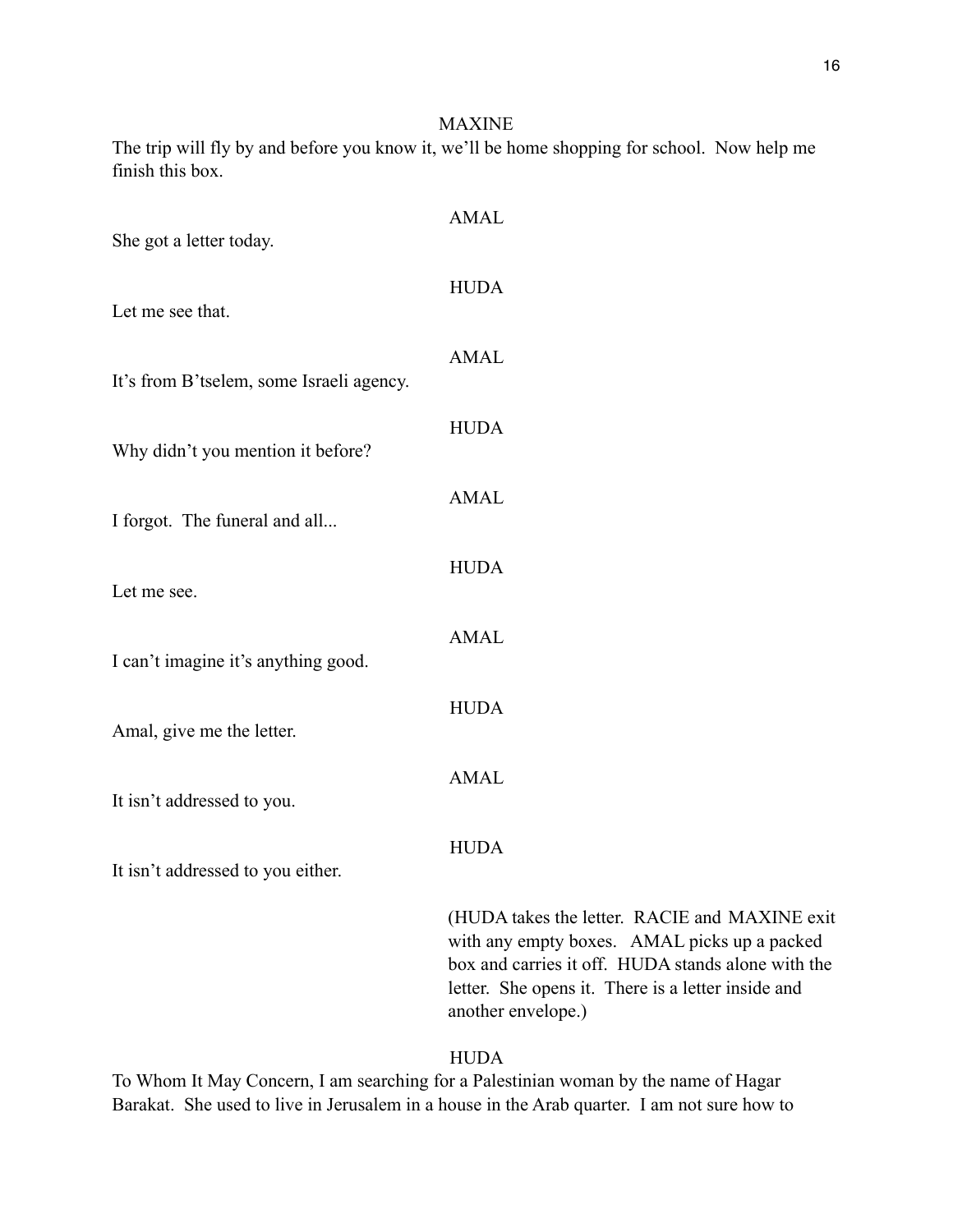#### HUDA (cont'd)

locate her now. If there is anyone who could help me find her, I would appreciate that help. As I will be making *aliyah* in the next few weeks and settling in Tel Aviv, I look forward to supporting your organization. Please give the enclosed letter to her if she can be found. Sincerely, Abraham Abramowitz.

(HUDA opens the next envelope and reads.)

#### **HUDA**

My dearest Hagar...

#### (ABRAHAM enters.)

#### ABRAHAM

It has probably been many years since you have thought of me, but I have thought of you...

#### **HUDA**

Really?

#### ABRAHAM

Often. I was unable to write to you for many reasons,

Hm-hmm.

#### ABRAHAM

the first being I had no idea how to reach you, and even now I don't know if you will ever get this letter.

She didn't get it.

#### ABRAHAM

HUDA

I'm sure you've had a good and fruitful life,

Hmph.

#### ABRAHAM

**HUDA** 

and I too have had my own...

HUDA and ABRAHAM

in America,

## **HUDA**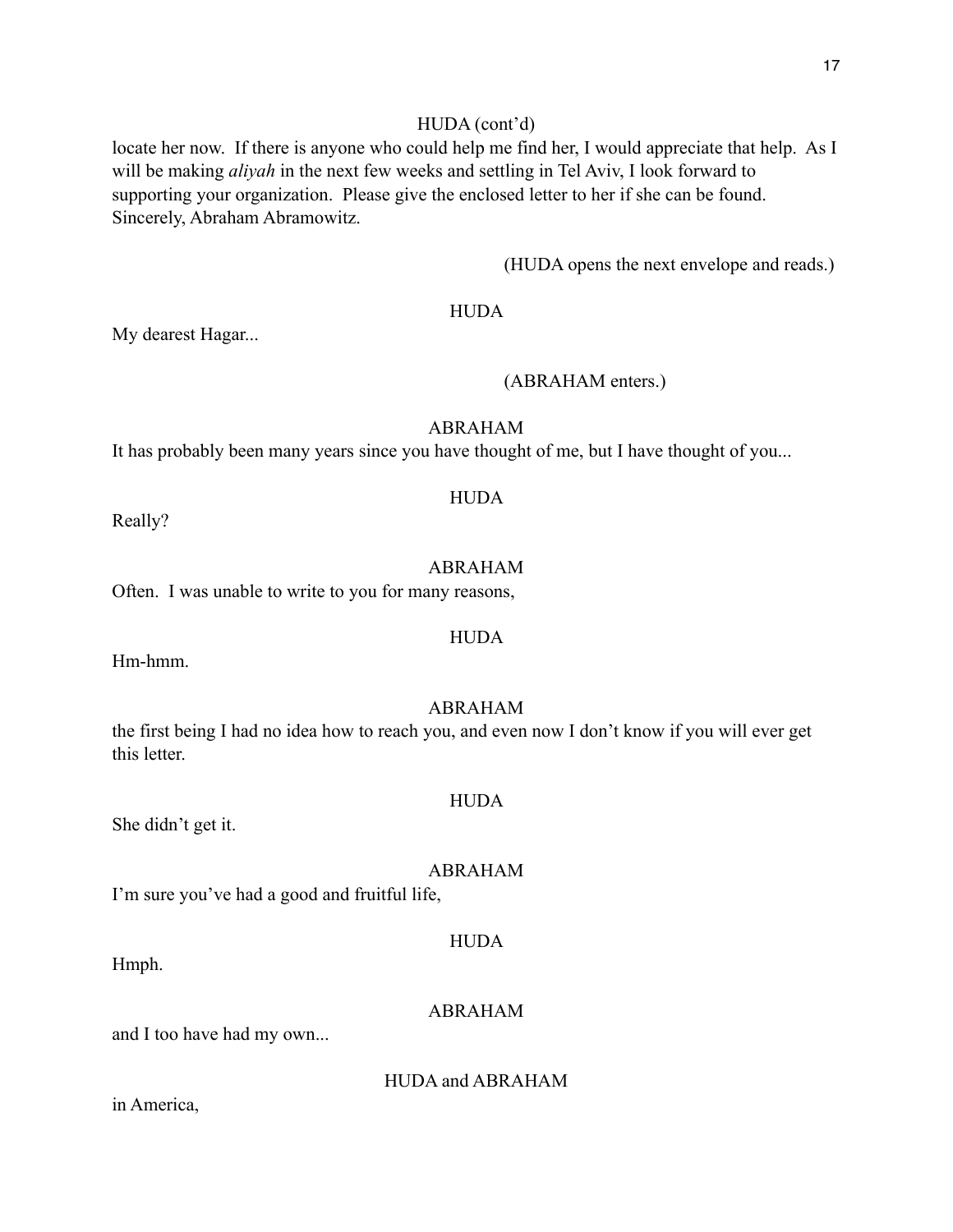but it is time for me to make *aliyah* and return to Israel...

#### HUDA

Palestine.

ABRAHAM

as it is my homeland.

Mine too.

#### ABRAHAM

HUDA

HUDA

I will be moving there in a few weeks, and I enclose my address,

Tel Aviv.

#### ABRAHAM

ABRAHAM

HUDA

ABRAHAM

HUDA

so you may contact me if you choose.

|                                       | <b>HUDA</b> |
|---------------------------------------|-------------|
| Wait a minute, when was this written? |             |
| Of course I will understand           | ABRAHAM     |
|                                       |             |

A month ago.

... if you decide not to...

So he's here now.

...if you see things differently...

In Tel Aviv.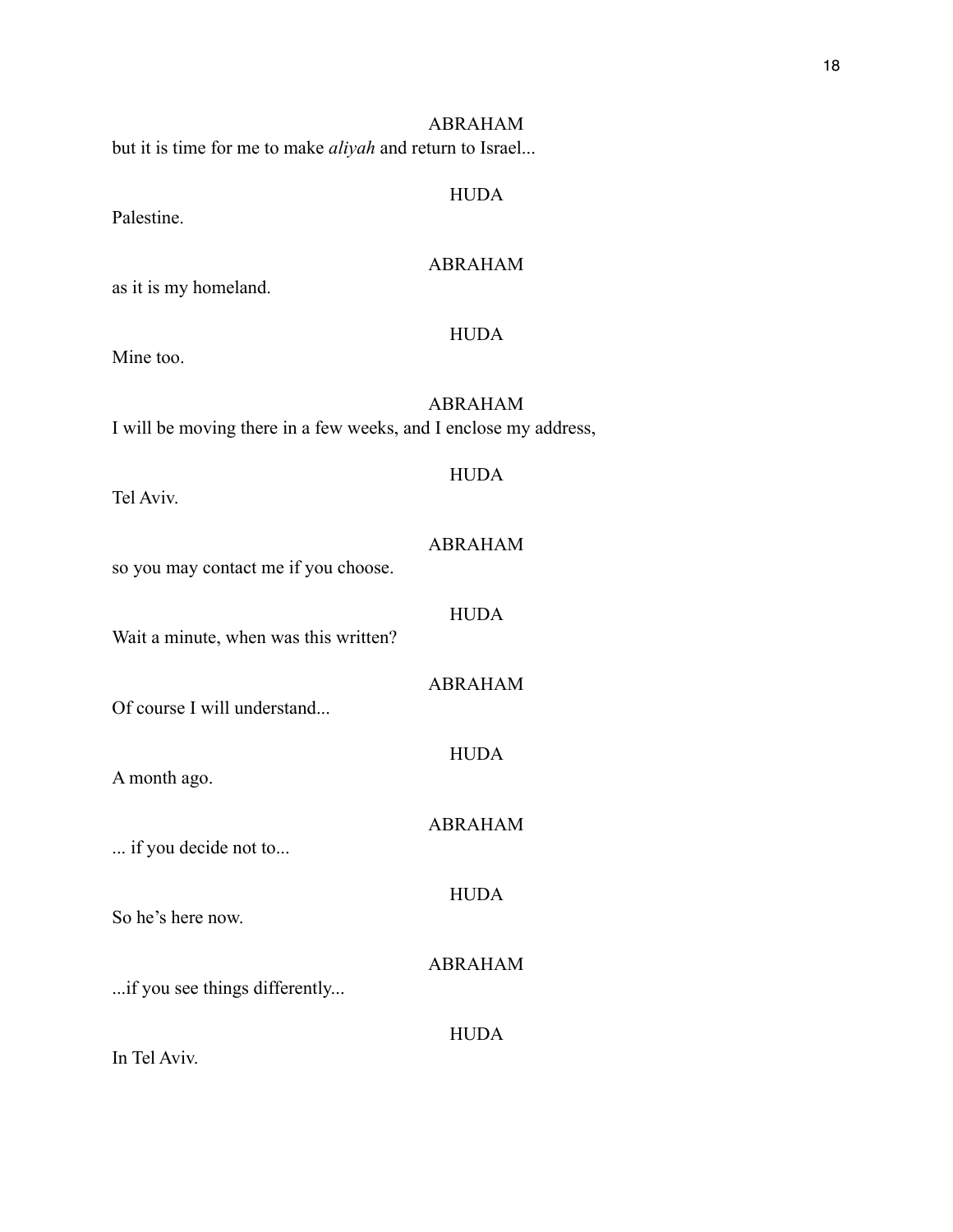...after all the time that has past...

#### HUDA

Waiting for your visit.

#### ABRAHAM

HUDA

...since 1948 so much has happened...

Since '48?

### ABRAHAM

but of course if you ignore this letter, I won't know if you ever received it, and I'll continue to look for you when I get there.

#### **HUDA**

Persistent.

#### ABRAHAM

So I'm asking for a response which you can send or bring yourself...

#### HUDA

A man who expects a miracle.

#### ABRAHAM

Since you'll always be welcome in my home...

#### HUDA

Generous.

#### ABRAHAM

**HUDA** 

so that either way I'll know that you are well...

Optimistic.

ABRAHAM

or not well, Heaven forbid...

HUDA

Realistic.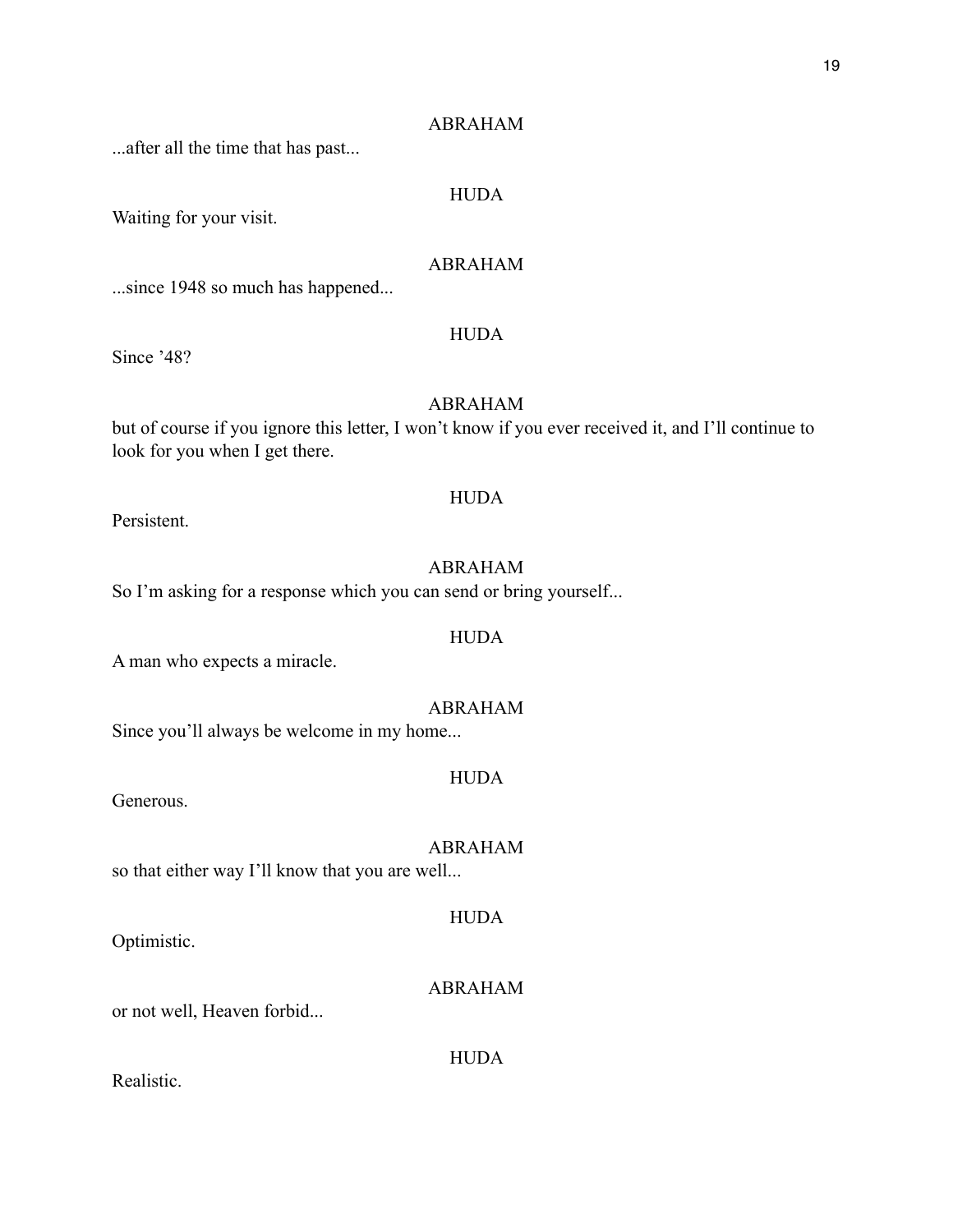or interested...

#### HUDA

Interested in what?

#### ABRAHAM

or not interested in speaking to an old man who has believed for many years that you are the most beautiful woman who ever thirsted in the desert.

#### **HUDA**

He is trying to be romantic? Poetic? Passionate?

#### ABRAHAM

With love and respect,

#### ABRAHAM and HUDA

Abraham Abramowitz.

#### HUDA

An American Jew. So this is his medal. From 1948. You kept it all these years.

#### scene 2

 (MAXINE enters condo in Tel Aviv talking on a cordless phone. HUDA in Nablus begins to move toward the threshold between her space and Tel Aviv.)

#### MAXINE

Mrs. Gottlieb? I'm so glad I caught you. It's Maxine, Abraham's daughter from 4B. No, no everything's fine, but considering we just got here, and we don't really know anyone, I was wondering if you wouldn't mind stopping by with your husband for *shiva*.

 (to HUDA at the threshold) Come in, come in. Don't be shy. I'll just be a minute.

(HUDA enters Abraham's condo.)

#### MAXINE

The entranceway just needs a little dusting. (to Mrs. Gottlieb) Just for a little while. So we'll have a *minyan.* (to HUDA) The kitchen's that way.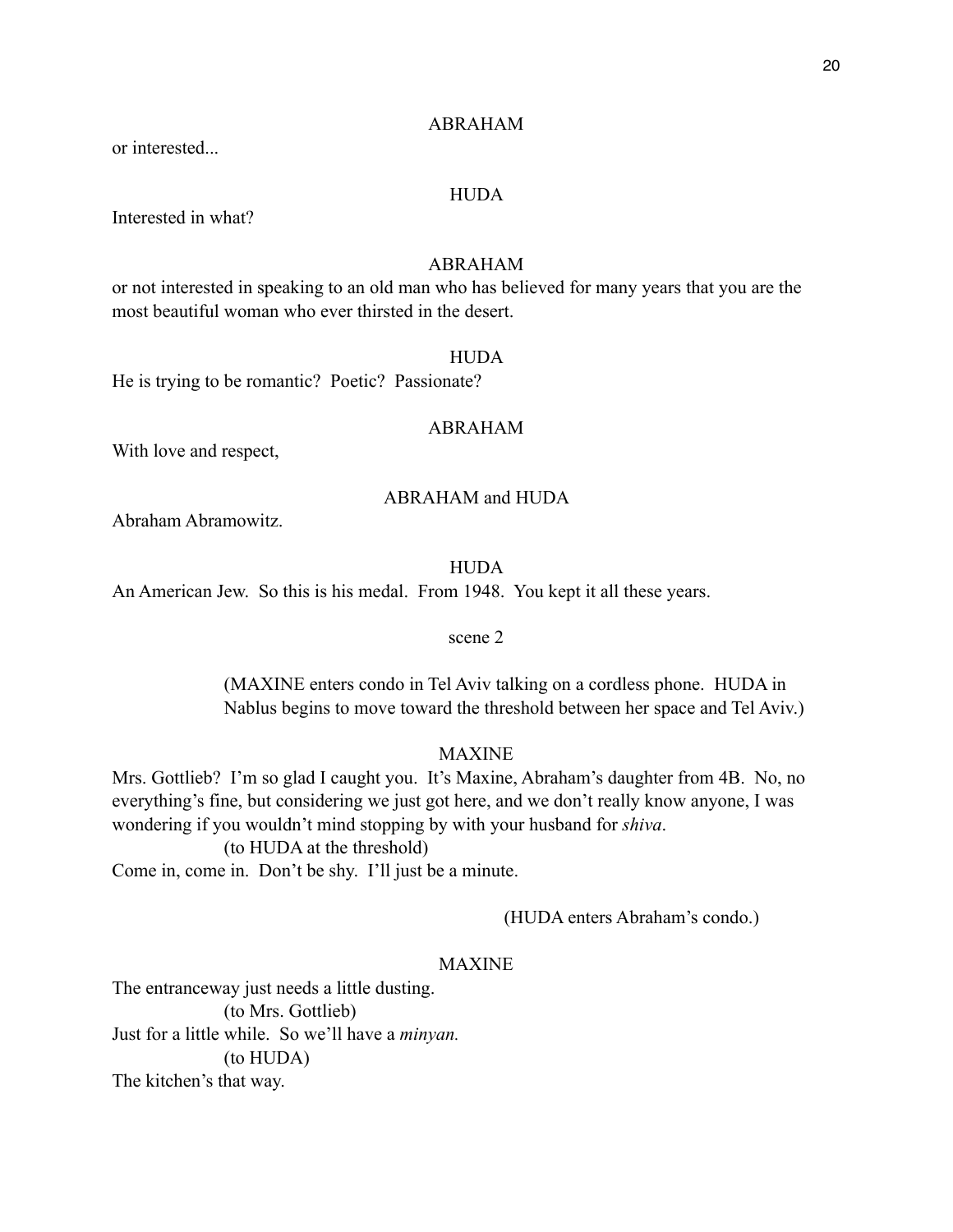#### MAXINE (cont'd)

(to Mrs. Gottlieb)

Oh that's very kind. Of course we'll be delighted to welcome whoever you find. But we're three here ourselves, and with the two of you, we're half-way there already, and we're Reform Jews, so if an orthodox *minyan* is ten, we'll be fine with half of that.

(to HUDA)

The powder room...

(to Mrs. Gottlieb)

Please, just bring your husband. There'll be plenty to eat. We've got enough food here to feed an army.

(to HUDA)

Bedrooms..

(to Mrs. Gottlieb)

No, Mrs. Gottlieb, it's just an expression. The army was not invited.

(to HUDA)

I'll just be one more minute.

(to Mrs. Gottlieb)

Oh no, I didn't mean to imply that we wouldn't want the army. I just thought a little Nova, a little prayer. Yes, from the deli you suggested. Good, so we'll see you tonight.

(to HUDA)

We're still unpacking, but I'm only here for the next two weeks to help him settle in. I asked for someone who speaks English. You do speak English, don't you?

#### **HUDA**

Yes.

#### MAXINE

Good. What did you say your name was?

#### HUDA

I didn't. I think --

#### MAXINE

I am so sorry. I'm Maxine, Mr. Abramowitz's daughter. I'll give you the tour. It's a mess right now because I'm here with my daughter, but most of the time the second bedroom won't be used. You won't have to do much more than light dusting every once in a while in there.

#### **HUDA**

I think you've mistaken me for someone else.

#### MAXINE

You're not here for the job?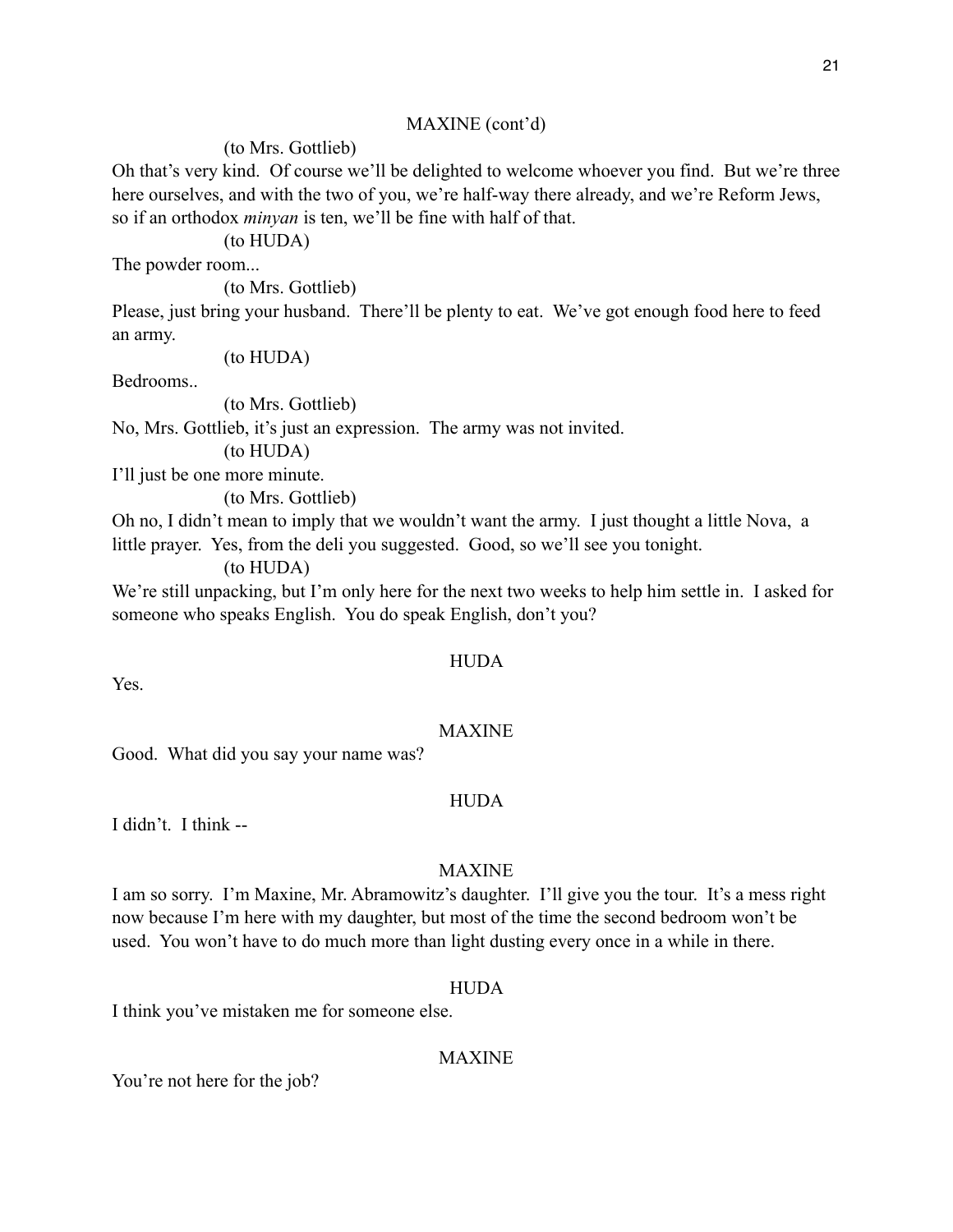#### HUDA

No.

#### MAXINE

MAXINE

**HUDA** 

You weren't sent by the agency?

HUDA

No. I think maybe we should talk.

Then who are you?

That is what I want to talk to you about.

#### MAXINE

I think you should go.

#### HUDA

But I haven't even told you\* why I'm here.

MAXINE

\*I wasn't expecting anyone, and we're in mourning here.\* I have a lot of unpacking to do.

**HUDA** \*In mourning? Has something happened to Mr. Abramowitz?

#### MAXINE

My father? You know my father?

**HUDA** 

No, but I wouldn't wish him any harm.

MAXINE

Are you threatening me?

#### HUDA

No. I am praying for his good health.

#### MAXINE

I'm sorry. He's fine. I'm not used to Israel. It's a very strange place for me. I've been jumpy. I mean, there are boys out there. Boys. Carrying automatic weapons. It's unnerving, you know?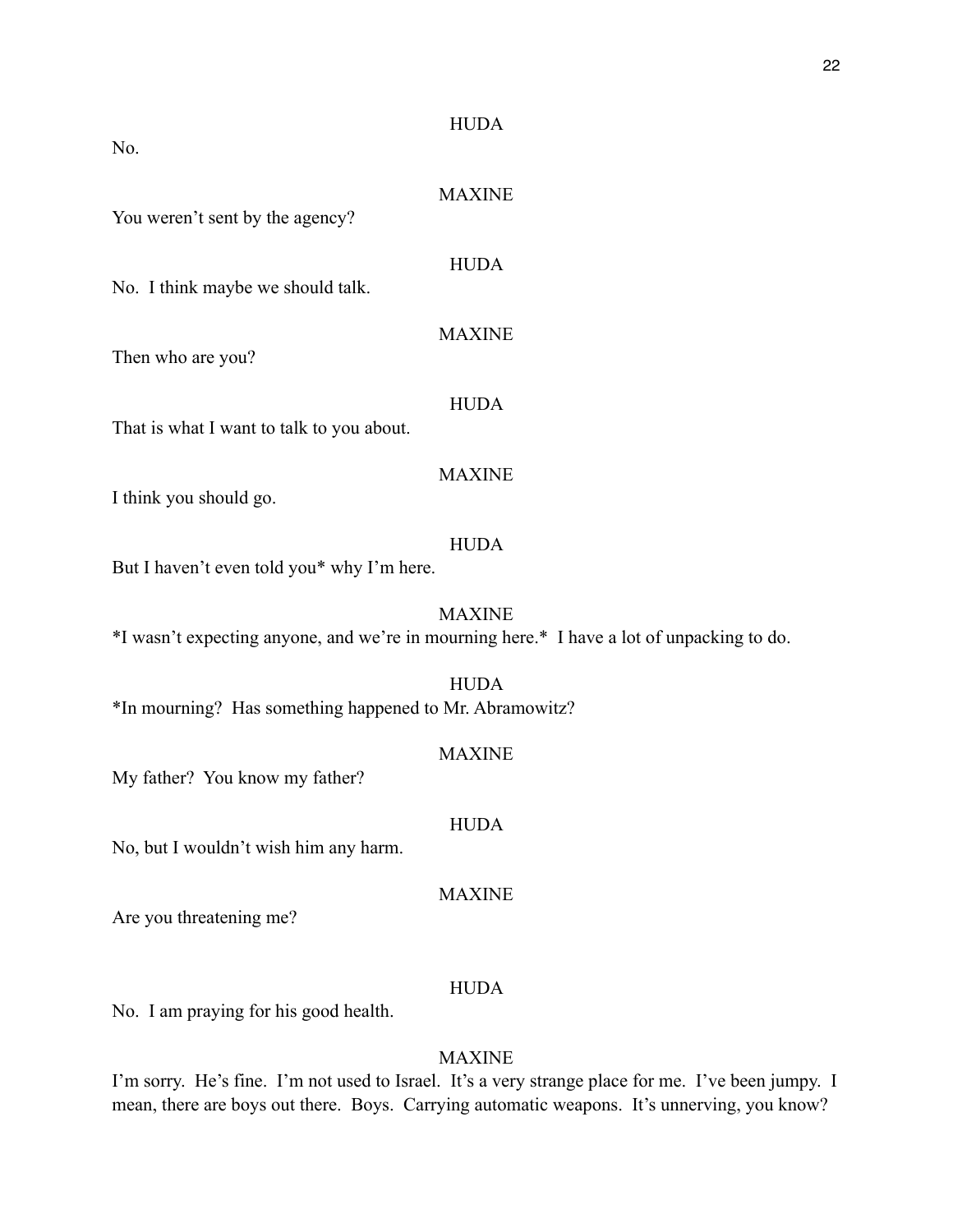| <b>MAXINE</b><br>And it's late in the afternoon,                                                            |  |  |
|-------------------------------------------------------------------------------------------------------------|--|--|
| <b>HUDA</b><br>I know.                                                                                      |  |  |
| <b>MAXINE</b><br>and I feel so far behind.                                                                  |  |  |
| <b>HUDA</b><br>It took me all day to get here.                                                              |  |  |
| <b>MAXINE</b><br>What did you say you came for?                                                             |  |  |
| <b>HUDA</b><br>I have not said. You haven't given me the chance.                                            |  |  |
| <b>MAXINE</b><br>Please, I've been rude. Have a seat. Can I get you something? A drink?                     |  |  |
| <b>HUDA</b><br>Yes, water would be fine.                                                                    |  |  |
| (MAX is off and on with a tray of drinks.)                                                                  |  |  |
| <b>MAXINE</b><br>I have seltzer. I have lemonade. I have Orangina. Please. I have to set up the bar anyway. |  |  |
| <b>HUDA</b><br>Thank you.                                                                                   |  |  |
| (A tray of hors d'ouevres.)                                                                                 |  |  |

HUDA

HUDA

MAXINE

You are kind.

Hummus?

Yes. I know.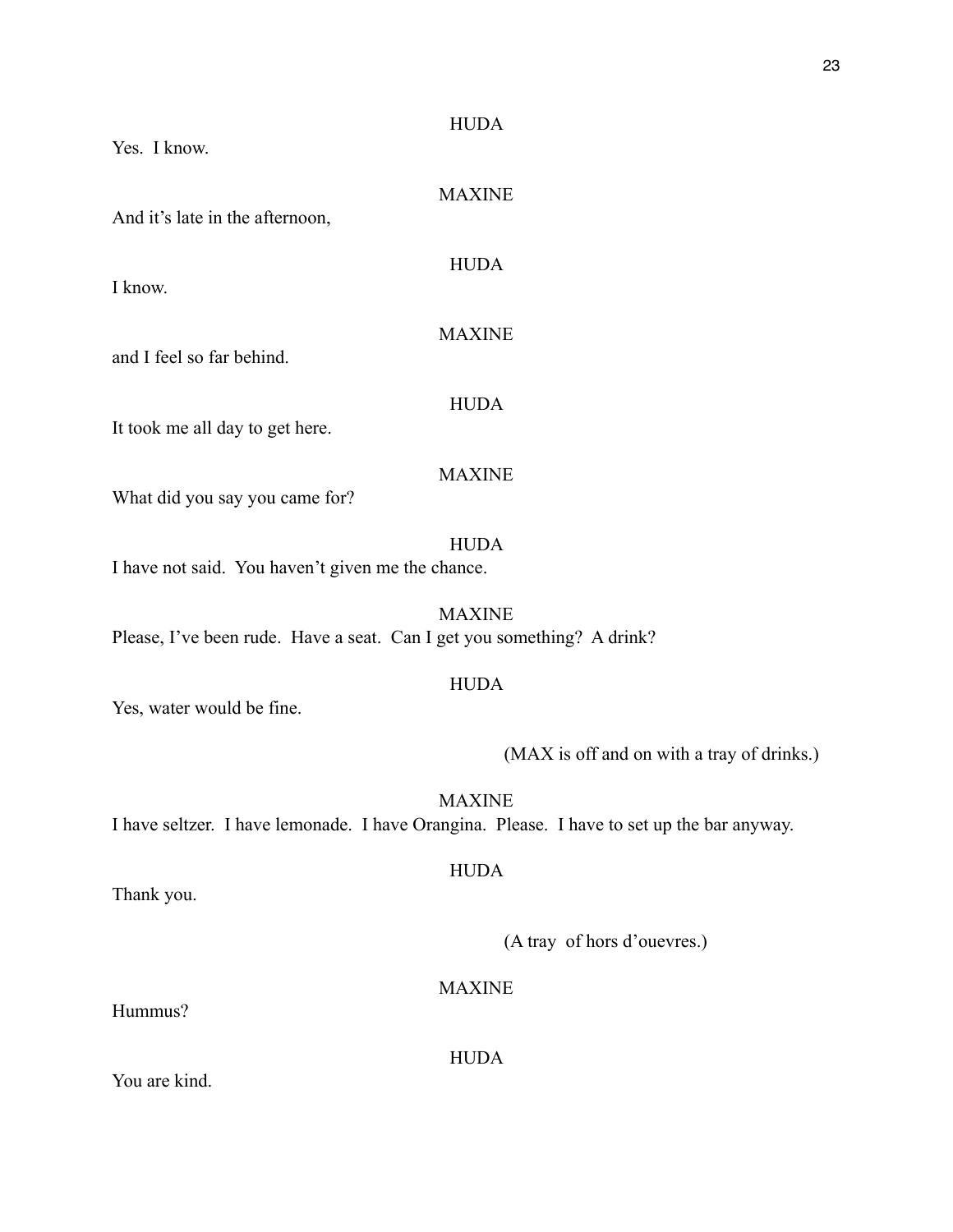| Not really. I ordered trays of this stuff.                                                                           | <b>MAXINE</b> |  |
|----------------------------------------------------------------------------------------------------------------------|---------------|--|
| I eat when I am, how do you say? Like buzzing bees inside.                                                           | <b>HUDA</b>   |  |
| Nervous?                                                                                                             | <b>MAXINE</b> |  |
| Yes. I eat.                                                                                                          | <b>HUDA</b>   |  |
| Please. Go ahead.                                                                                                    | <b>MAXINE</b> |  |
| And you?                                                                                                             | <b>HUDA</b>   |  |
| I get nervous. All the time.                                                                                         | <b>MAXINE</b> |  |
| Won't you eat?                                                                                                       | <b>HUDA</b>   |  |
| <b>MAXINE</b><br>Celery, they say, takes more energy to digest than it has calories, so it's like negative calories. |               |  |
| So you struggle like I do.                                                                                           | <b>HUDA</b>   |  |
| Everything I do is a struggle.                                                                                       | <b>MAXINE</b> |  |
| You understand.                                                                                                      | <b>HUDA</b>   |  |
| Please, tell me why you've come.                                                                                     | <b>MAXINE</b> |  |
| <b>HUDA</b><br>I am also in mourning. My mother has recently died.                                                   |               |  |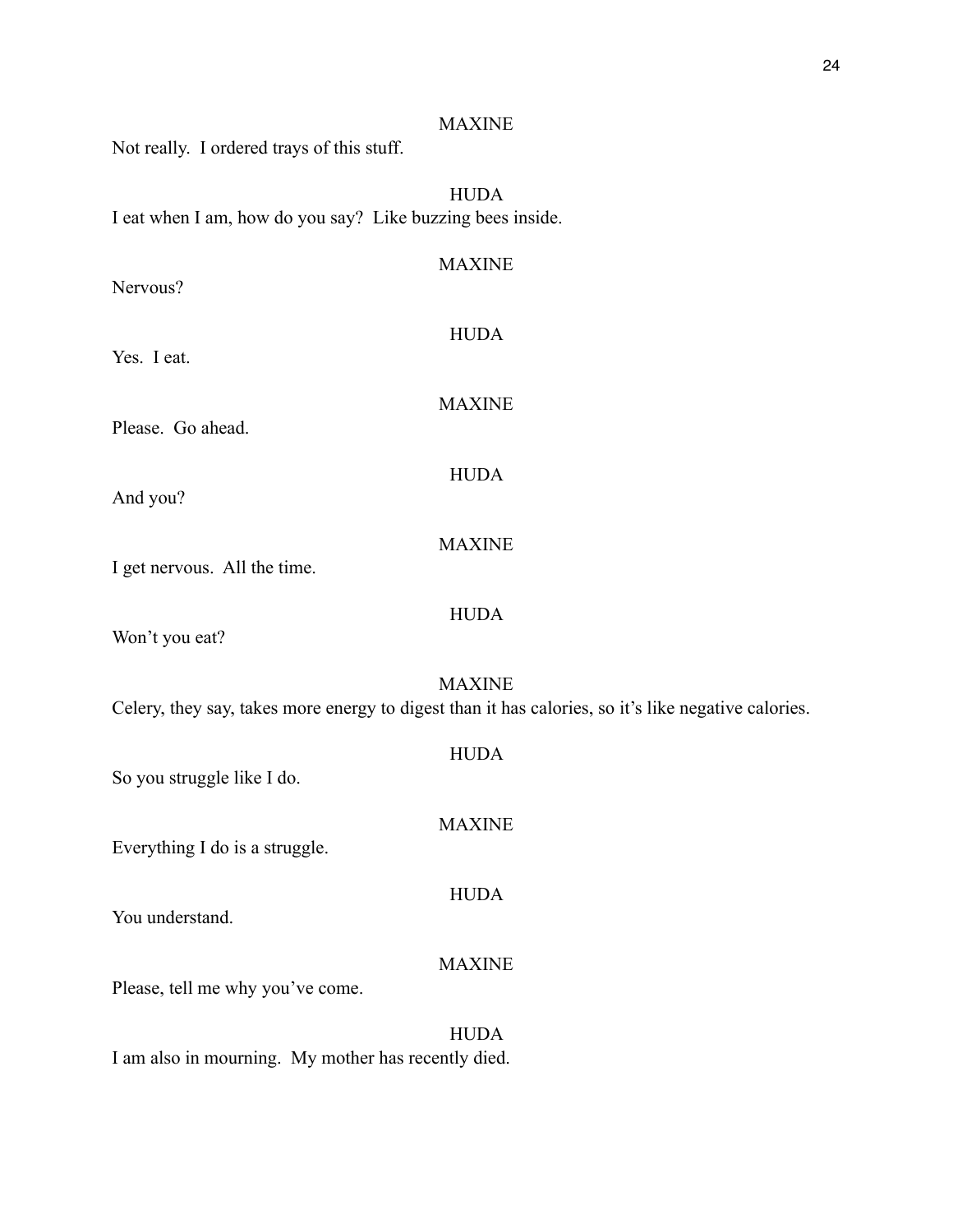I'm sorry. The hardest thing is losing a mother. We buried my mother yesterday outside Jerusalem. There is an old cemetery there. It was beautiful. Crowded, but beautiful.

#### **HUDA**

My mother would have loved to have been buried there. Near our home in Jerusalem.

#### MAXINE

You're from Jerusalem?

#### HUDA

As my family used to joke, I was made there. We are refugees.

#### MAXINE

I'm sorry again. So where do you live now?

#### HUDA

In Nablus. About an hour north of Jerusalem.

MAXINE

I've never been here before, and I don't really know the country.

HUDA It's part of what is known as The Occupied Territories. We live in a refugee camp.

#### MAXINE

A camp?

HUDA Since we lost our home in Jerusalem, we have no where else to go.

#### MAXINE

But that was decades ago.

#### HUDA

Yes, many years.

So you are from Nablus?

HUDA My mother had a home in Jerusalem. One day, I will return there.

## MAXINE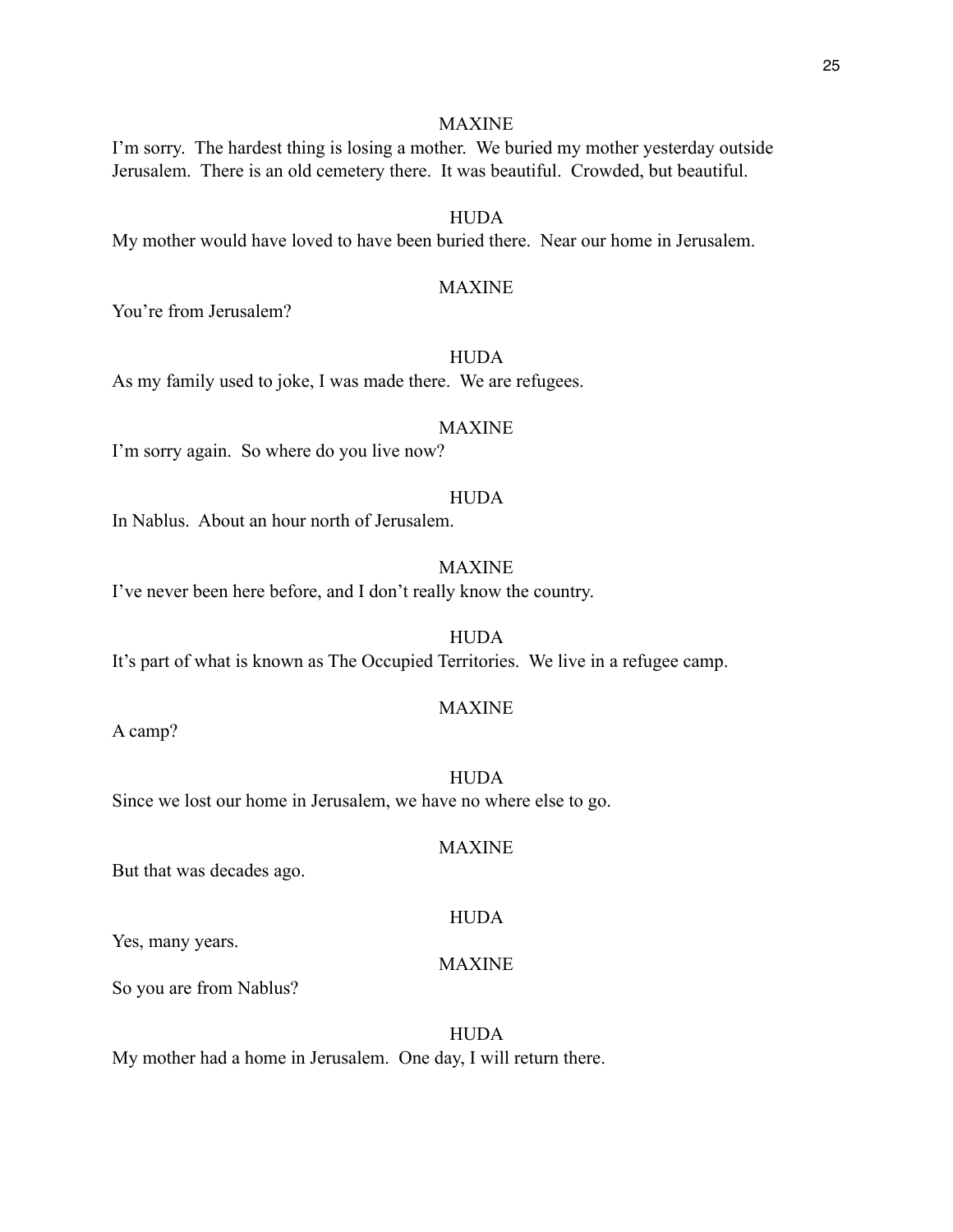And this is why you've come?

And?

#### **HUDA**

No. I'm not being clear. I'm. My name is Huda. Huda Sa'id. My mother was Hagar Barakat. She died recently. We have been mourning her. My daughter and I. We have been going through her things, and yesterday a letter came.

#### **MAXINE**

#### HUDA

From an Israeli Peace Organization. B'tselem. One of the groups that works with the refugees to end the Occupation.

#### MAXINE

There are Israelis working for the refugees? Arab refugees?

#### **HUDA**

Palestinian refugees, yes. They document human rights violations. It is Israeli. B'tselem.

#### MAXINE

I don't speak Arabic or Hebrew.

#### **HUDA**

That is the name of the agency. B'tselem.

#### MAXINE

I wasn't raised with a lot of religion.

#### **HUDA**

They sent me a letter that your father sent to them trying to locate my mother.

#### MAXINE

My father knows your mother?

#### HUDA

I think it might be easier if I could speak with him. Perhaps he could join us?

MAXINE

Mrs. Sa'id?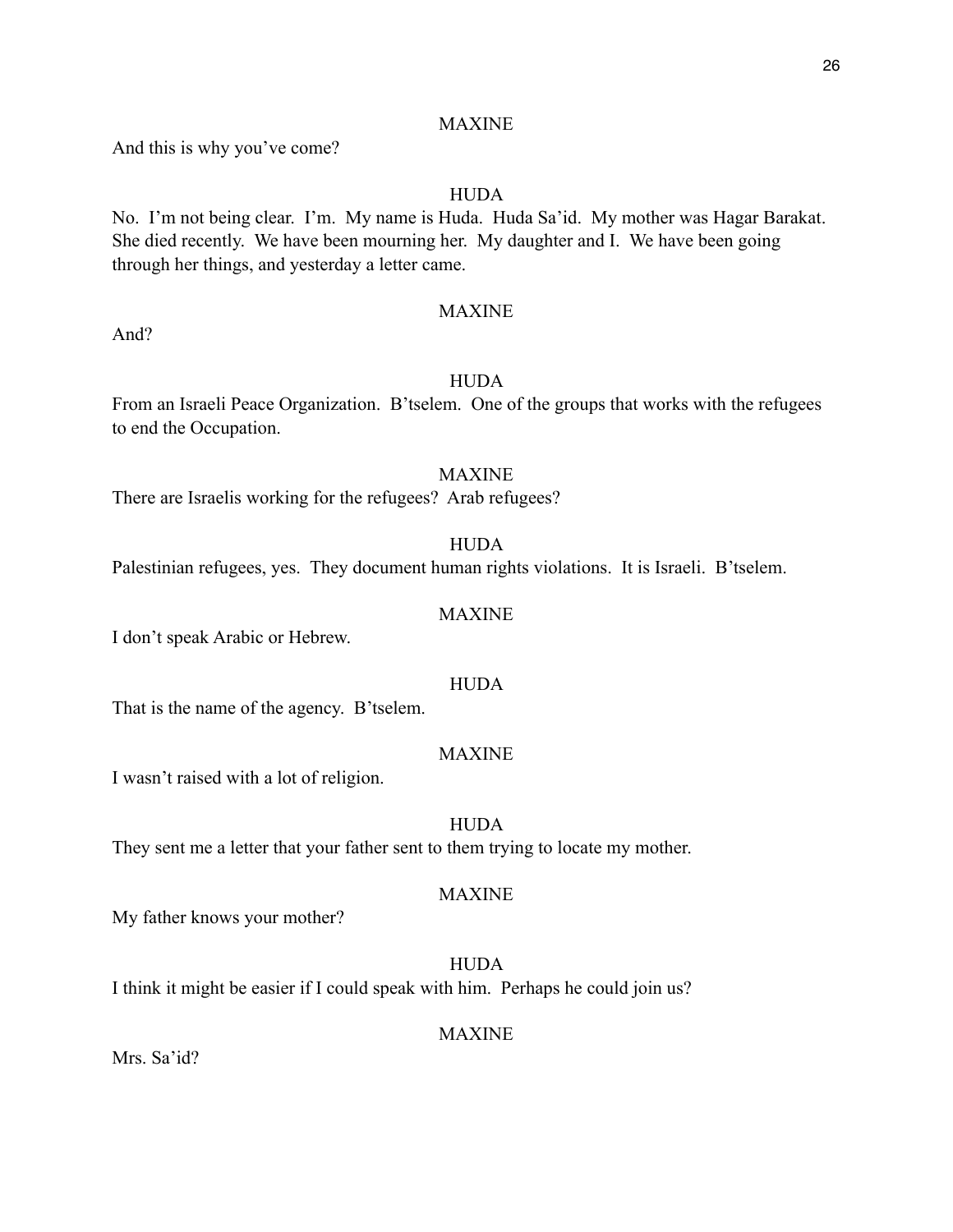#### HUDA

Yes.

#### MAXINE

It's very nice to meet you, but my father isn't here. If there's something in the letter he needs to know, I could give it to him.

#### HUDA

No, no, he sent the letter.\* What I mean to say is --

#### MAXINE

\*My father sent a letter to you?

#### HUDA

To my mother.\* It seems that he knew her, and --

#### MAXINE

\*But your mother has died. I'm so sorry.

#### MAXINE and HUDA

I'm not so sure I/you understand.

Your father knew my mother.

#### MAXINE

HUDA

HUDA

What do you mean? They were friends?

In '48.

MAXINE

In the middle of the war?

I think more than friends.

#### MAXINE

**HUDA** 

What do you mean more than friends?

HUDA I think your father knew my mother in the biblical sense.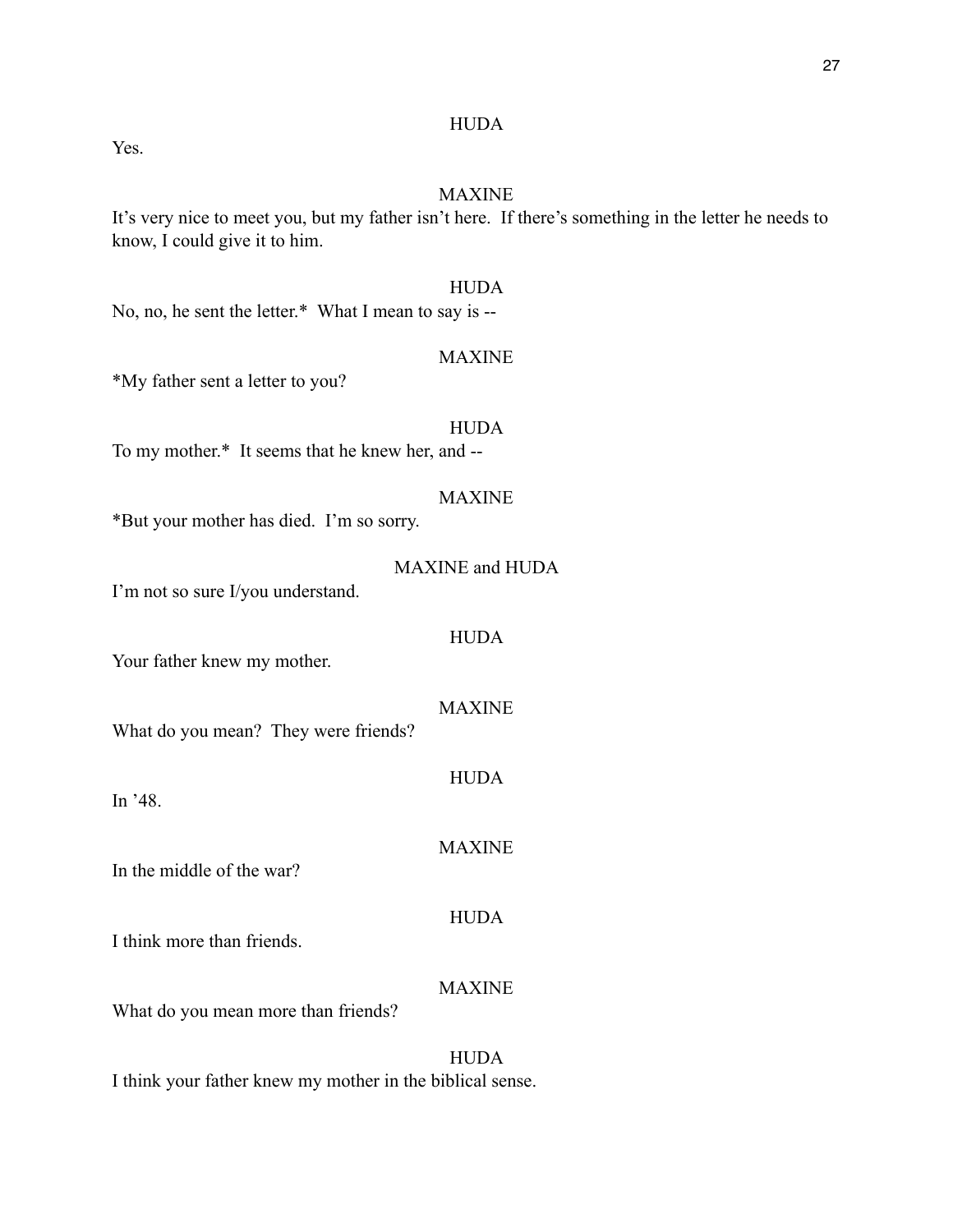Like I said, we're not that religious.

#### HUDA

What do you mean?

#### MAXINE

We don't take the Bible literally.

HUDA I mean that I think I am the result of a union between my mother and your father.

#### MAXINE

Ah... No.

#### HUDA

I know it sounds impossible, but...

MAXINE Mrs. Sa'id, maybe you'd better come back\* another time,

#### HUDA

\*I have always had a feeling that...

#### MAXINE

when my father is here perhaps, \*and he can help you sort this out.

#### **HUDA**

It is difficult to explain. But when I read the letter...

#### MAXINE

What letter? Can I see this letter?

#### HUDA

I think it would be best to wait for Abraham.

#### MAXINE

"Abraham." I see.

#### HUDA

Please understand, I travelled six hours to get here.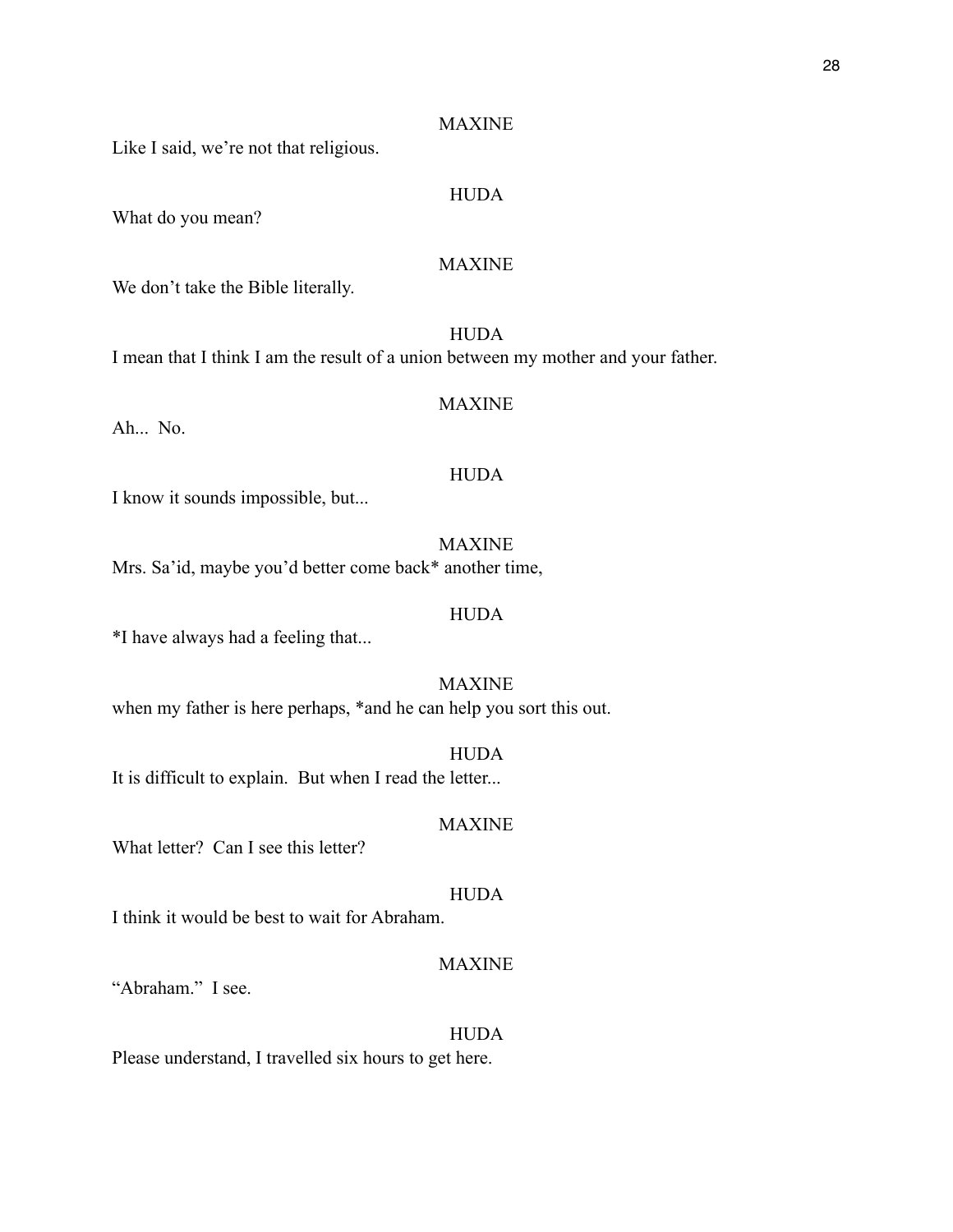| Well he isn't here.                                                                      | <b>MAXINE</b> |
|------------------------------------------------------------------------------------------|---------------|
| Checkpoints. Searches.                                                                   | <b>HUDA</b>   |
| You could come back tomorrow?                                                            | <b>MAXINE</b> |
| It would be best if I could see your father.                                             | <b>HUDA</b>   |
| I'm sorry.                                                                               | <b>MAXINE</b> |
| We live in a big prison.                                                                 | <b>HUDA</b>   |
| We just arrived.                                                                         | <b>MAXINE</b> |
| <b>HUDA</b><br>It is easier to travel to the United States than to get here from Nablus. |               |
| I still feel the time difference.                                                        | <b>MAXINE</b> |
| I didn't ask for this letter.                                                            | <b>HUDA</b>   |
| I think you should leave now.                                                            | <b>MAXINE</b> |
| I don't know if it's true about him being my father.                                     | <b>HUDA</b>   |
| It's impossible.                                                                         | <b>MAXINE</b> |
| But I need to speak to him directly.                                                     | <b>HUDA</b>   |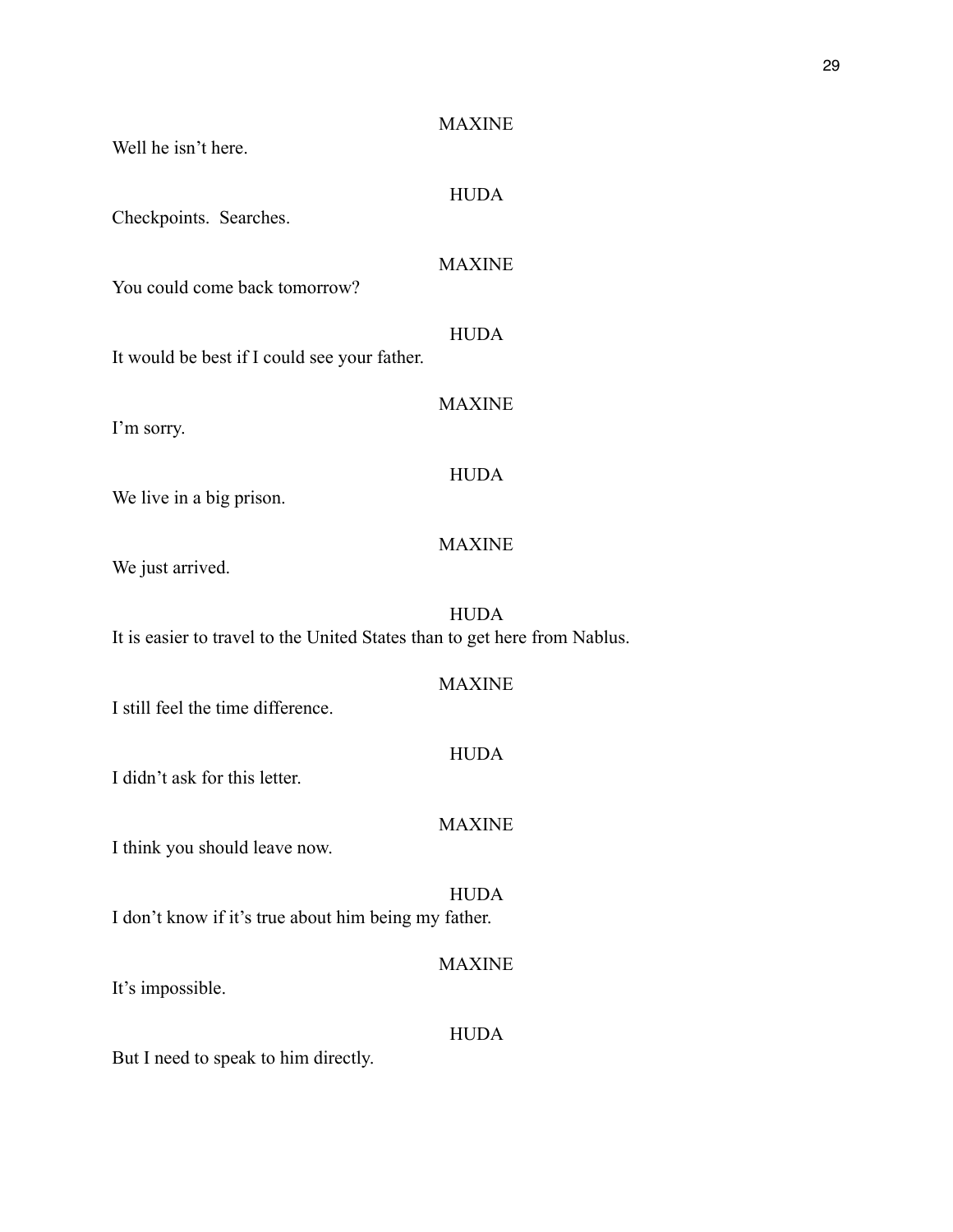It's ridiculous.

#### **HUDA**

I just need to meet him, to see for myself. If it's possible. If it could be true...

#### MAXINE

I don't believe it for a minute.

**HUDA** I have a World War II medal I think he gave to my mother.

#### MAXINE

It doesn't prove anything.

**HUDA** The letter proves something. He knew her. He loved her. Even now, he wants to see her.

#### MAXINE

Please.

#### HUDA

He has the right to know she's dead.

#### MAXINE

Of course, and I will tell him, after you leave.

#### **HUDA**

I have the right to see him, to talk with him. I came all this way.

#### MAXINE

I'm sure you're a very nice woman, and I'm sorry you came so far for nothing, but my father isn't here, in fact, he's left the country.

#### **HUDA**

He stepped out, didn't he? He went for a walk by the sea.

#### **MAXINE**

I have a lot of packing to do, now that he has decided to leave.

#### **HUDA**

If your father had another daughter, before you were born, would you not want to know her?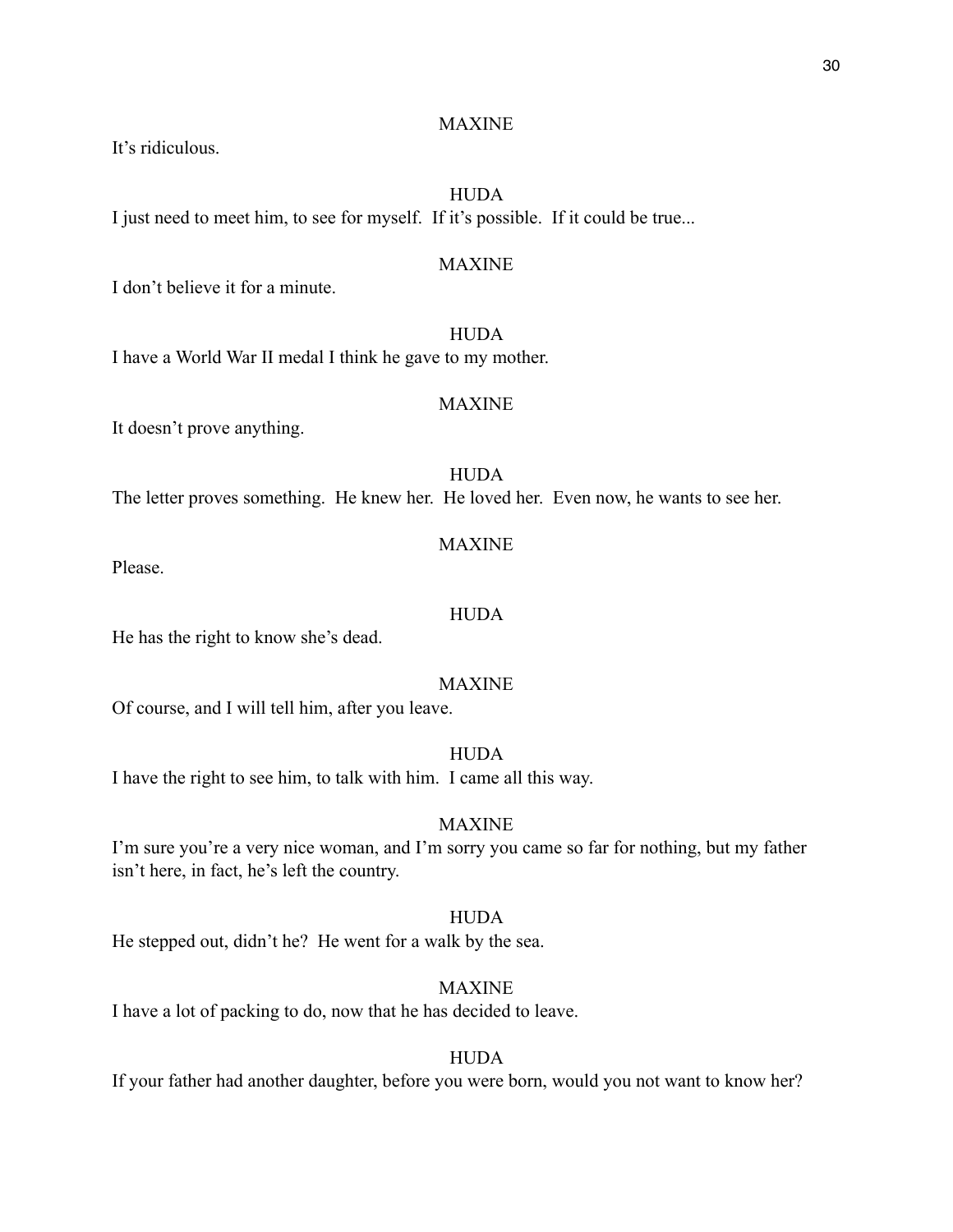You don't know my father.

#### HUDA

Of course not. How could I? But wouldn't you want to meet a person who could be your sister, find out who she is, to have a sister?

#### MAXINE

You are mistaken.

#### HUDA

Doesn't your father have a right to get an answer to his letter?

# MAXINE

You can write to him. I will give you his address in the states.

# HUDA

I have this address. You would deny him this?

# MAXINE

My father didn't have any other children.

#### **HUDA**

I was born in '49. In a refugee camp where I learned to whisper the name of my people. And still I thought I knew who I was And now I discover that I might be related to you, that we might share a father. I grew up without a father. Many of us did. With the war. There were many losses. So it wasn't strange to grow up without a father. It was strange to grow up without a country. Finding a father, a possible father, is not the same as going home, but it's close. It feels like, like there is a bird inside me, poking at me with her beak, trying to fly, to break free.

#### MAXINE

Please go.

#### HUDA

It is the truth. You can not take it away from me. I know what it means to live my entire life pretending there is nothing wrong. Everything here is wrong. But you and I can make things right between us. Please don't send me away.

#### MAXINE

I'm not going to ask you again.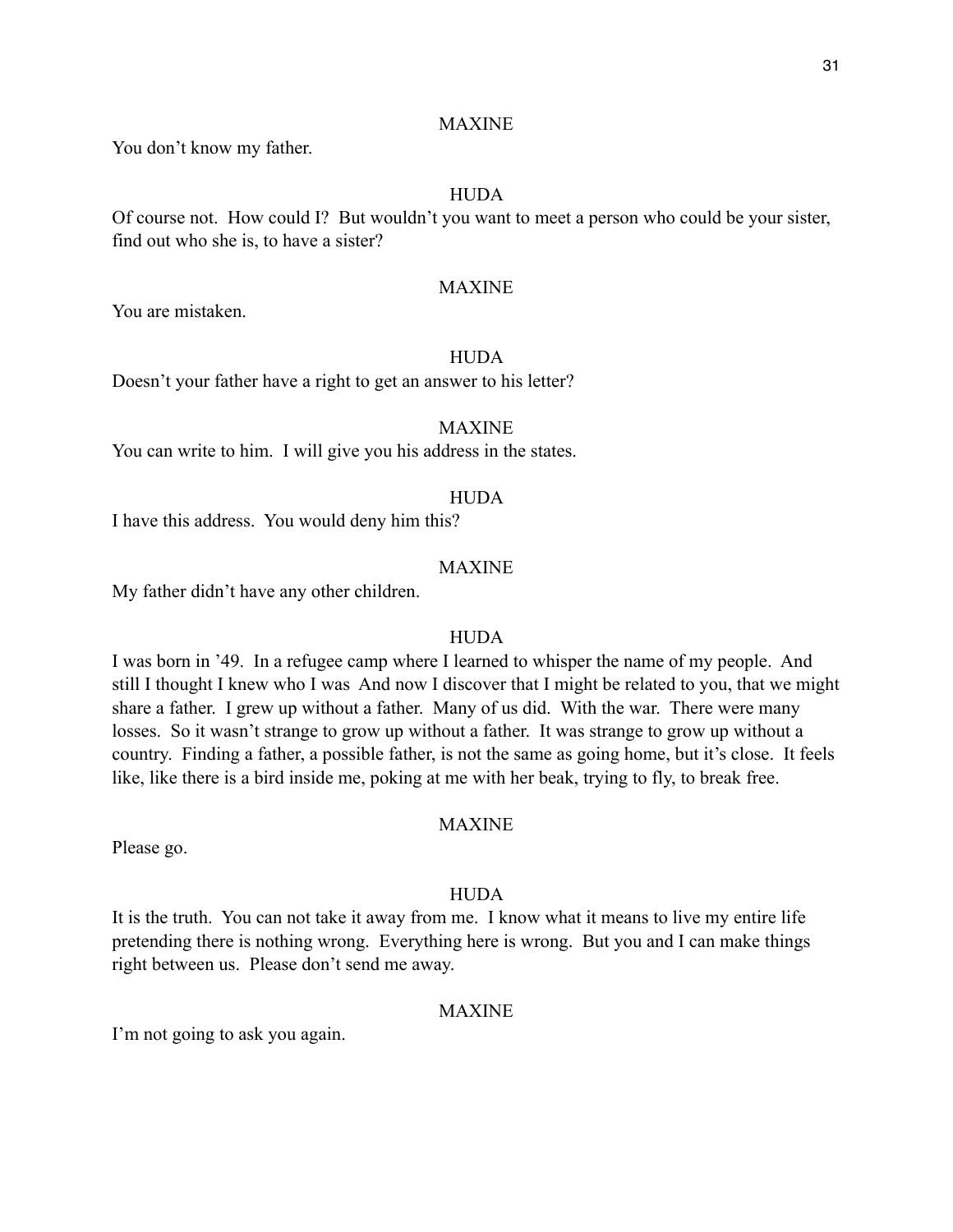#### HUDA

You cannot erase me. I will prove to you that we are related. Your father will recognize me. He will tell you about his love for my mother. He will tell you the truth, whatever it was. Ask your father. Ask him about Hagar. Hagar Barakat. Ask your father about Hagar.

> (HUDA exits. MAXINE stacks the unpacked books to make a wall — the other side of the books are stone, so we see MAXINE building a stone wall.)

#### scene 3

(MAXINE continues building the wall as ABRAHAM enters from a high path.)

#### ABRAHAM

Maxine? Maxine, you won't believe the day I've had! This city is the most amazing place I've ever been. I took a car to Jerusalem. I went to the Wailing Wall, not such a long ride, not as bad as going into Manhattan from Great Neck. I ran into two old friends, haven't seen them in Idon't-know-how-many-years. Since grade school. They are coming to *shiva.* And one of them, Marty Fine, now they call him Mordecai, so Mordy Fine, he has a son who lost his wife a few years ago, huh? Huh? A widower. On his way to shiva tonight. May Sarah rest happily knowing there is a widower coming to meet you. And maybe you'll stay. We'll find you a nice place, not far off, we can all be together. A family. Maybe he has children. Sure he does. The nations over which I'll preside. Uch, remember how upset I was, that I couldn't settle in the Old City and had to settle for this. This is everything.

#### MAXINE

Daddy...

#### ABRAHAM

Maxine

#### MAXINE

I didn't come to Israel to find a husband.

#### ABRAHAM

You have something against love? Look at this place. He gave me a tour. Unbelievable. Everywhere we went there were flags. Jewish flags flying from the rooftops, the windows, and I was proud. I am proud. The sight of it all. God is here Maxine, and he loves us.

#### MAXINE

Where do you want the menorah?

32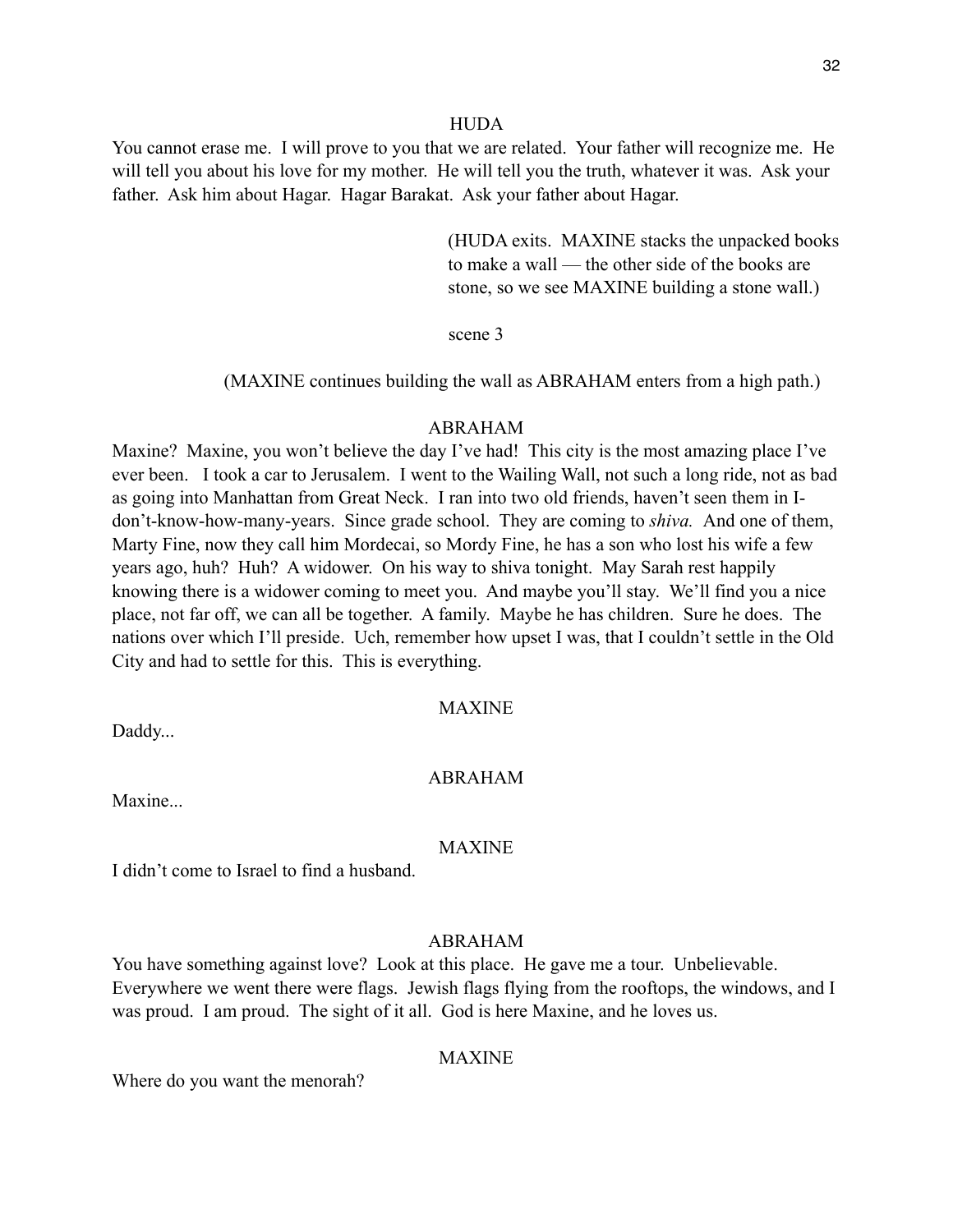You'll find a place for it. You should see the menorah at *Sharon*'s house -- we went past -- it can be seen for two miles -- enormous -- and a flag there too!

ABRAHAM

 What? You're doing a beautiful job. You're a wonderful woman Maxine. I am proud of you. It must not be easy to walk away from a marriage, but if you weren't happy, you have to move on. I understand. Or at least I am understanding. So?

Nothing. I unpacked.

# ABRAHAM

**MAXINE** 

Any mail come today?

# MAXINE

Why do you ask?

# ABRAHAM

I was out. Now I'm back. Thought I'd ask.

# MAXINE

ABRAHAM

MAXINE

Are you expecting something in the mail?

Maybe.

Like what?

# ABRAHAM

What is this? A game? Did we get any mail?

MAXINE

No, but... Dad?

# ABRAHAM

If your mother could have been here to see all this... She would love this place. It's so alive. So in bloom. The flowers in the squares. The markets full of fruit. And bargains! She would be down there right now haggling to her heart's content.

MAXINE

Can I ask you something?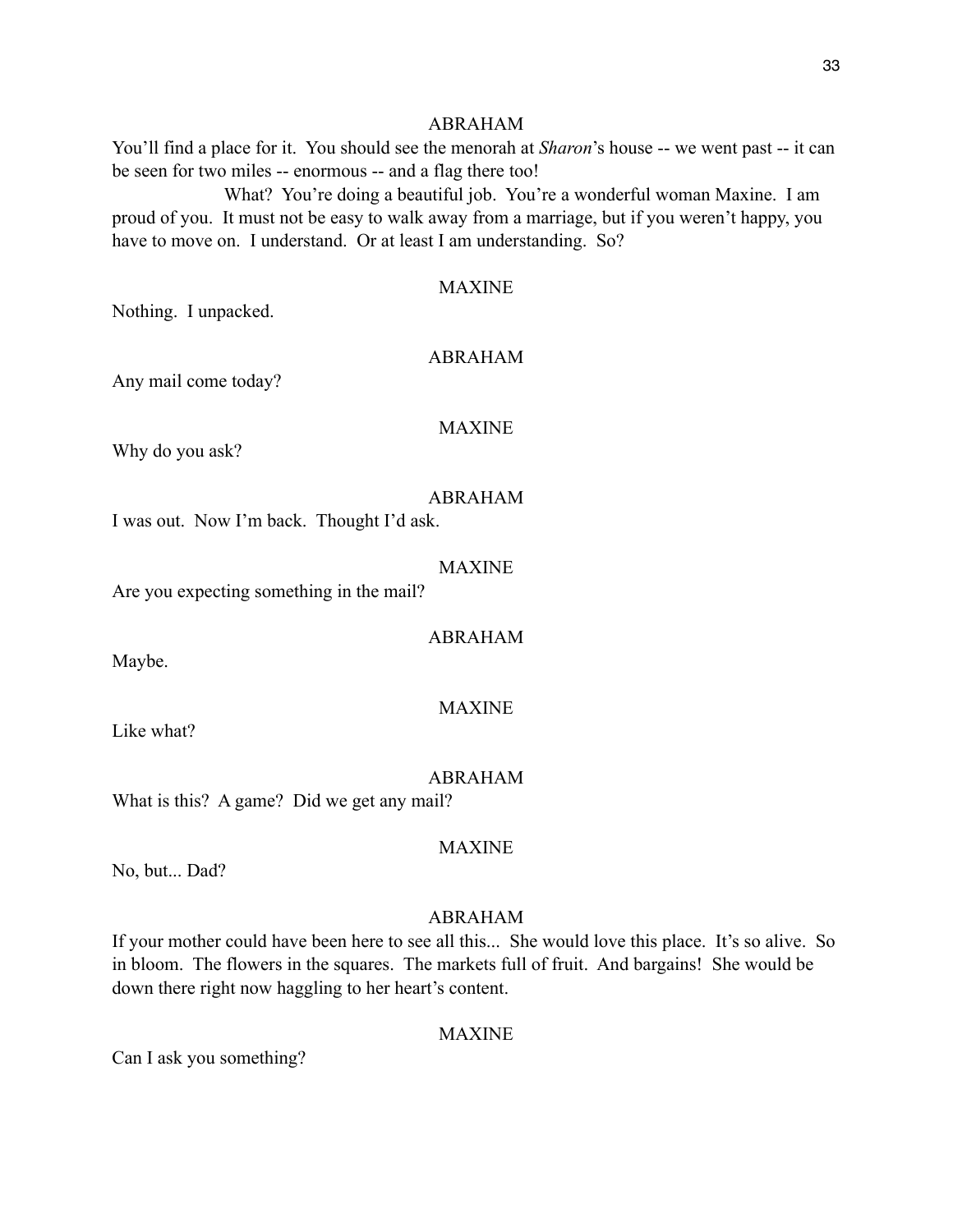I can just picture her.

#### MAXINE

Then why didn't you ever come here with Mom?

#### ABRAHAM

I wish we did. We should have.

# MAXINE

But was there any reason you might have avoided Israel?

# ABRAHAM

Avoided it? Never. We were always so busy. With you. And working. Time goes by faster than you think, Maxine. When you're older, your days become minutes.

#### MAXINE

So when you were here fighting... You didn't... It wasn't... I know you never like to talk about the war, but I wanted to ask you if ...

#### ABRAHAM

I don't like to talk about the other war. This war, this was... Do you remember how you went away to college, and it was one thing to go and live in a dorm and pretend to be a grown-up, and then you graduated from college and we helped you find an apartment in the city with your friend, what was her name?

#### MAXINE

#### ABRAHAM

Right. And then you were truly on your own. Even though you had spent four years in school. It was the next step that made you who you are.

#### MAXINE

I guess. So you're saying... ?

Adele.

#### ABRAHAM

World War II, that was like college for me. I was a kid, and it grew me up. But when I came to Israel, joined the Haganah, I had my own regiment you know. I was in charge. Then I was a man.

(RACIE enters.)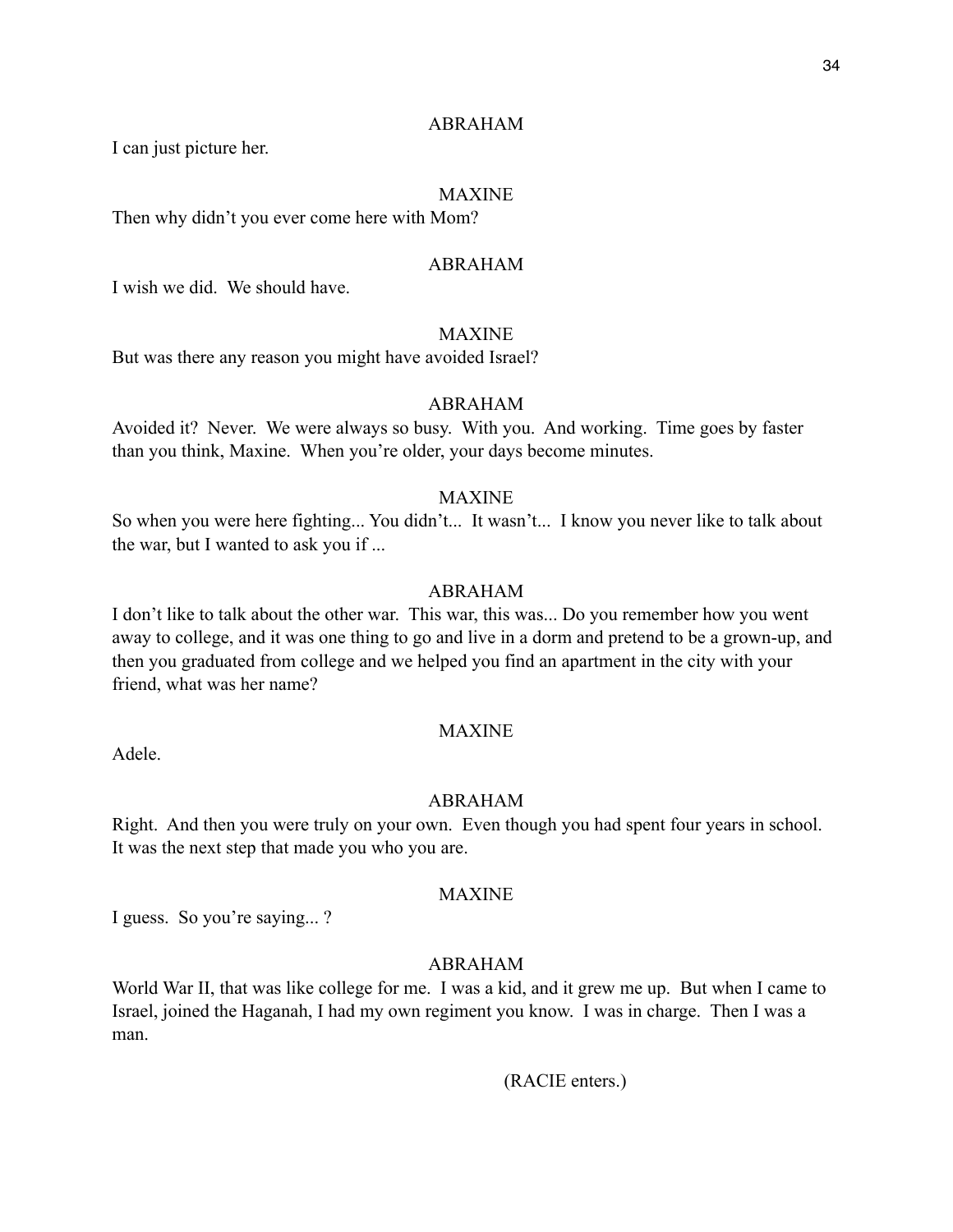I hate this place.

Rachel.

MAXINE

RACIE

I do. I hate it here.

# ABRAHAM

What happened?

# MAXINE

Don't worry Dad. I'll talk to her.

# ABRAHAM

What? I can't hear what she has to say? I want to know what happened.

# RACIE

I was out. I walked around. I ended up in that big square.

# ABRAHAM

Ben Yehuda?

# RACIE

And there are soldiers. Everywhere. Groups of them. With guns. And soldiers alone. With guns. They sit on park benches and girls fawn all over them. At first I was like, well, I can deal with this, even though it made me nervous. You know, the guns. But then I saw regular people walking through the square. As if today was any other day. And they had guns. Big guns. And they were my age. Maybe even younger. They looked totally American. They looked like people I know. Wearing concert tshirts. Or tshirts with the American flag on them, and some of the tshirts said, "don't worry America, we've got your back". As if. And they were everywhere: in the cafes, on the benches, waiting for the bus. Oh oh oh and there was this one girl, and her pocketbook was one of those canvas bags painted to look like the American flag, and she was sitting on a park bench with her flag-bag leaning up against this huge gun. The gun wasn't even attached to anyone. I mean, most of them keep their guns slung over their shoulders. But this gun. I could have probably gone right up to the bench and picked it up and walked away with it. I almost did. I thought of it. And she wouldn't have noticed, and either would the soldier whose gun it was, because they were sitting there completely oblivious in the middle of the square making out. Making out. Right next to the gun and her stupid American flag-bag.

### MAXINE

So this is why you're upset?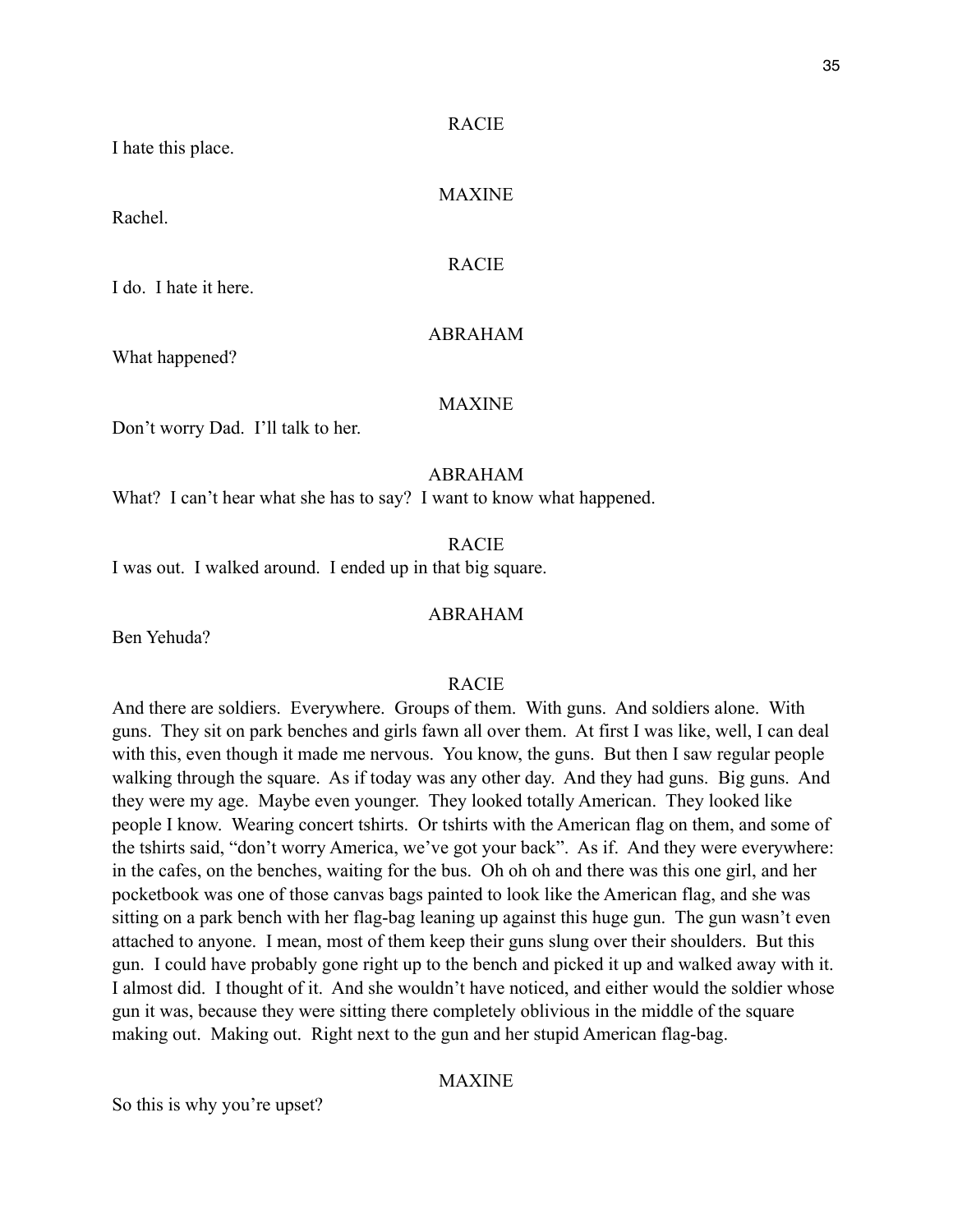# I understand Maxine. MAXINE Because you saw guns? ABRAHAM She's a nice Ameircan girl.\* She's not used to guns. RACIE \*Don't call me nice! MAXINE Racie, the Israelis have a right to defend themselves. RACIE Against what? ABRAHAM They are big guns. M-16s. MAXINE We're surrounded by Arabs here. ABRAHAM She was scared that's all. RACIE I wasn't scared. I'm offended. ABRAHAM You'll get used to it. RACIE I don't want to get used to it. I don't understand why it's okay to live in a world that needs guns. I thought this was supposed to be a safe place, a homeland.

MAXINE

ABRAHAM

The guns make it safe.

RACIE

I don't feel safe.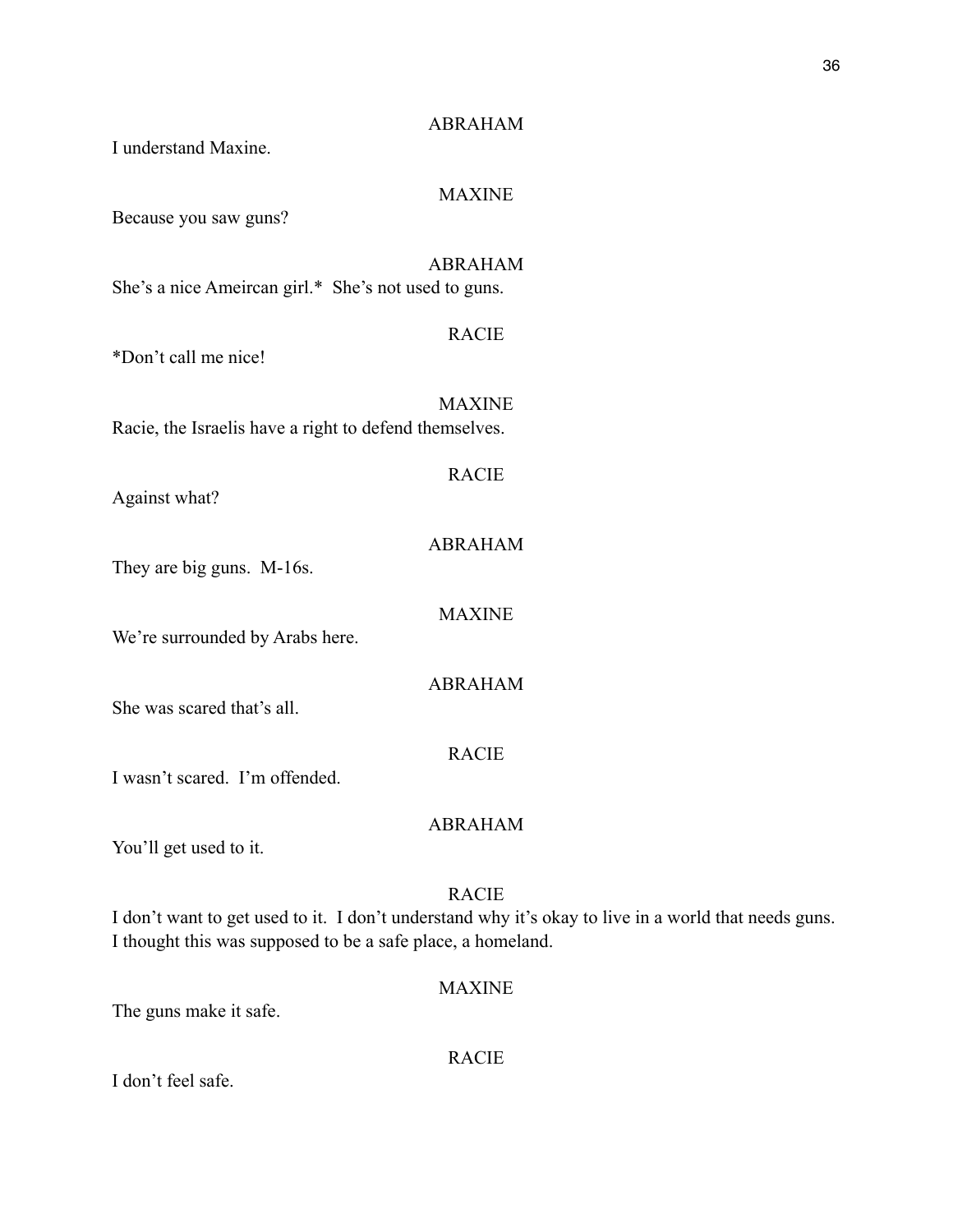I feel much better knowing there are people walking around who could defend us if we need it.

# RACIE

But they could just go off.

# ABRAHAM

But you agree that we have the right to protect ourselves, yes?

# RACIE

Protect ourselves from what?

# MAXINE

Racie, don't be like this.

ABRAHAM Leave her alone Maxine. She's young. She doesn't understand.

RACIE

I do so understand. I was told this was a special place.

# ABRAHAM

The promised land.

\*Gross.

Racie...

# RACIE

And what does it promise?

# ABRAHAM

When we landed in the plane after the sun came up over Israel, when they played Hatikva, I felt as if I could cry for happiness. The first time I came here, in '46, it was still Palestine. And even when it was declared to be Israel, it didn't feel the way it did when we got off that plane, and I knelt down and kissed the ground,\* I knew I had finally come home.

|        | <b>RACIE</b>  |  |
|--------|---------------|--|
|        | <b>MAXINE</b> |  |
| andna? | <b>RACIE</b>  |  |

You really believe that Grandpa?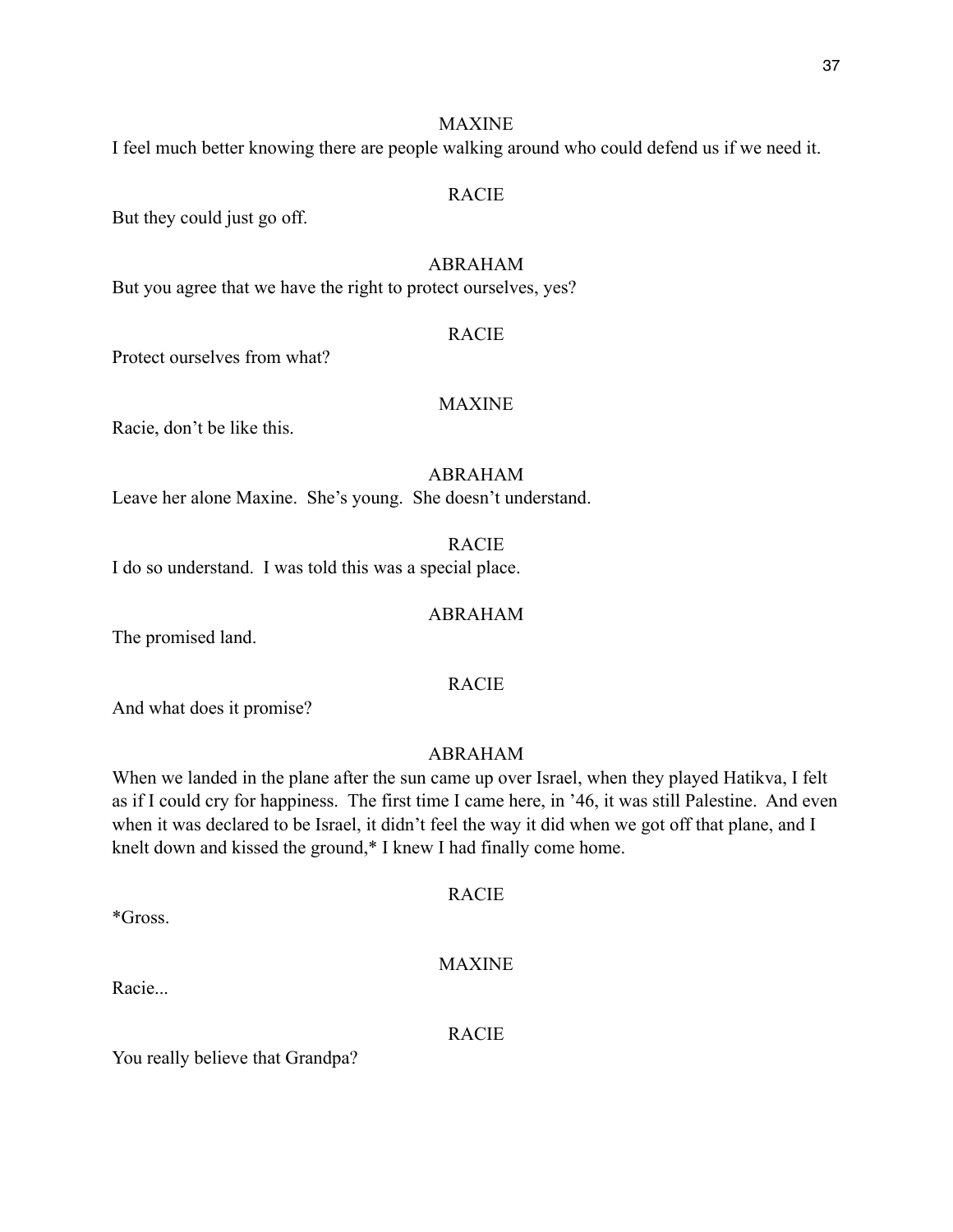I may have spent most of my life in America, but this is my land. I fought for it, I won it fair and square.

RACIE

Seems like we're still fighting for it.

# MAXINE

And we have every right to keep fighting.

# RACIE

So what does it promise?

# ABRAHAM

The freedom to be who you are. Without explanation. No apologies. To be proud of who you are.

# RACIE So I can walk outside and scream at the top of my lungs, "hello Israel! I am a LESBIAN!" ...?

# MAXINE

Rachel!

Will Israel embrace me?

Oy guvult.

# RACIE

Well?

# ABRAHAM

You're a Jew. Whatever else you are, you don't even know yet\*, but from the moment you were a twinkle in your mother's eye, you were a Jew. You can be proud of being a Jew. \*\*

# RACIE

\*I don't know yet? \*\*So you think that Judaism is a biological imperative and sexual orientation is only a choice?

MAXINE

Rachel, that's enough.

ABRAHAM

RACIE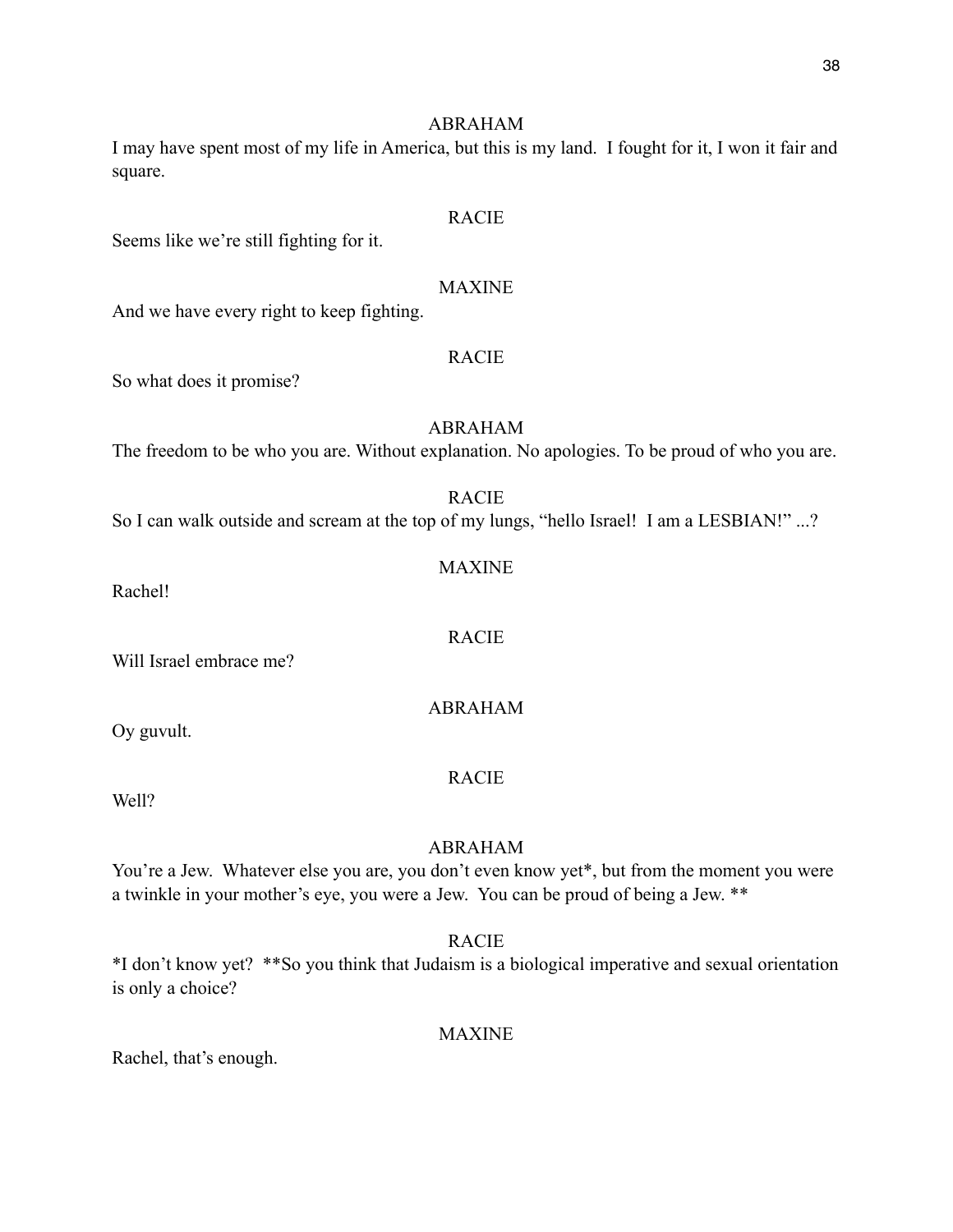Okay, then what's with all the Jewish flags? Why do we need to hang flags everywhere? Why do we have to keep announcing ourselves?

# **MAXINE**

You of all people should be able to understand the impulse to want to announce yourself.

# RACIE

That's different. People don't understand lesbians. People despise us. There are hate crimes. (realizing the similarities)

Oh.

# MAXINE

Oh? That's all you have to say for yourself? You could apologize to your grandfather.

# ABRAHAM

She doesn't have to apologize to me. She's learning. That's what family discussion should be about, right?

#### **MAXINE**

Racie, can you give me a hand in the kitchen?

# ABRAHAM

Leave her alone, Maxine. I'm trying to make a point here.

#### MAXINE

(MAX exits.)

# ABRAHAM

You think I don't know what's going on in the world, but I know. My life isn't over yet, meshuguh. You are going into politics I hope.

#### RACIE

I haven't decided.

#### ABRAHAM

Good. Take your time.

Fine.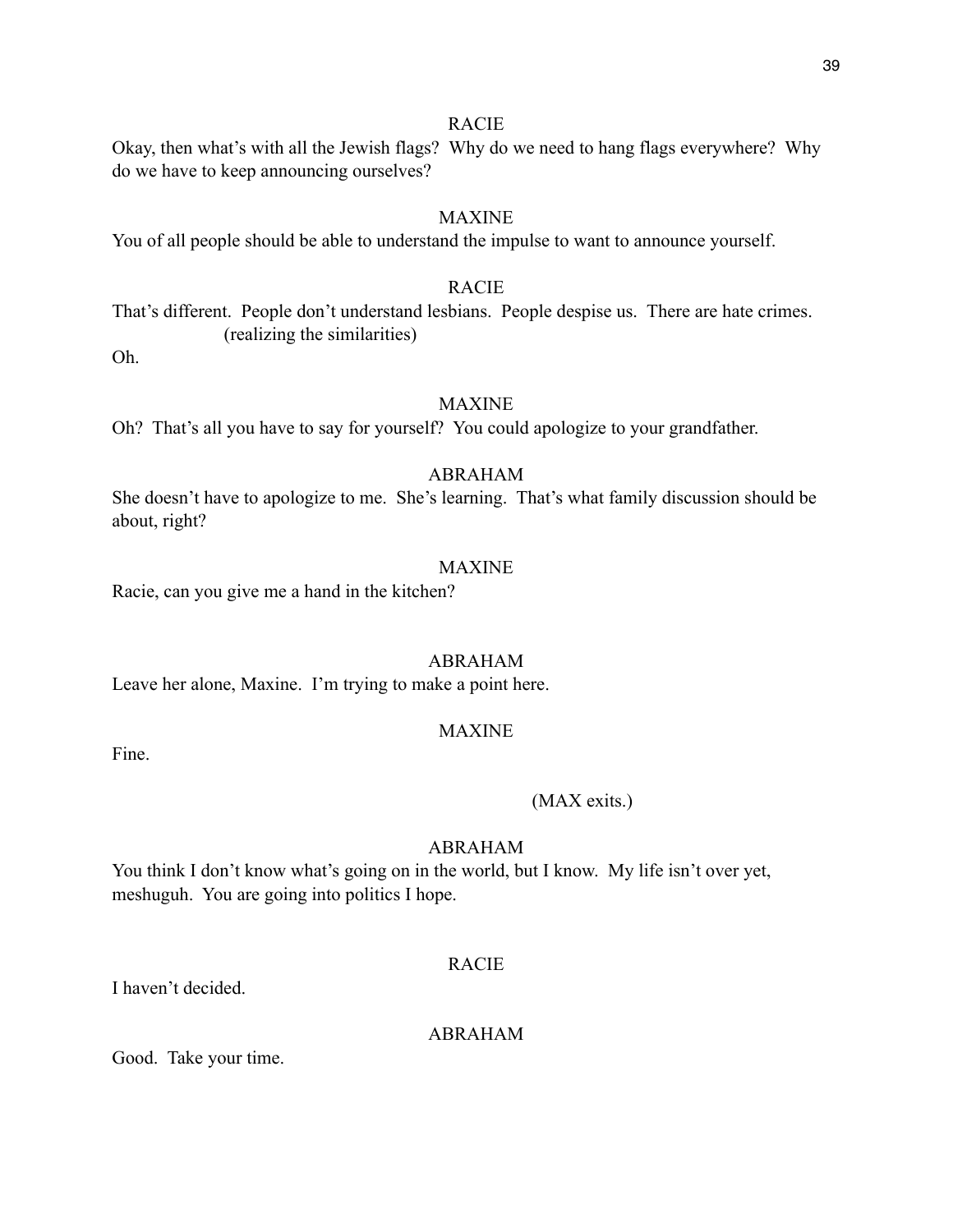Well? Aren't you going to answer my question?

# ABRAHAM

Which question? The one about being a lesbian? Or the one about why isn't this a safe place?

# RACIE

# ABRAHAM

First I have to ask you some questions. Okay?

# RACIE

Okay.

Both.

# ABRAHAM

When you interviewed for that job you had last summer as a camp counselor in Maine, did you tell then, "hello, I'm a lesbian?"

# RACIE

No, but --

# ABRAHAM

Ah, ah, I'm asking the questions here. A simple yes or no will please the court.

#### RACIE

I didn't know I was on trial here.

# ABRAHAM

It's a nice trial -- you get to be the jury.

# RACIE

I'll try to be careful not to hang myself.

# ABRAHAM

Good. Second question: is your what-did-you-call-it? your "sexual orientation" written on your face or on your birth certificate?

# RACIE

No.

# ABRAHAM

Imagine for a moment that it is.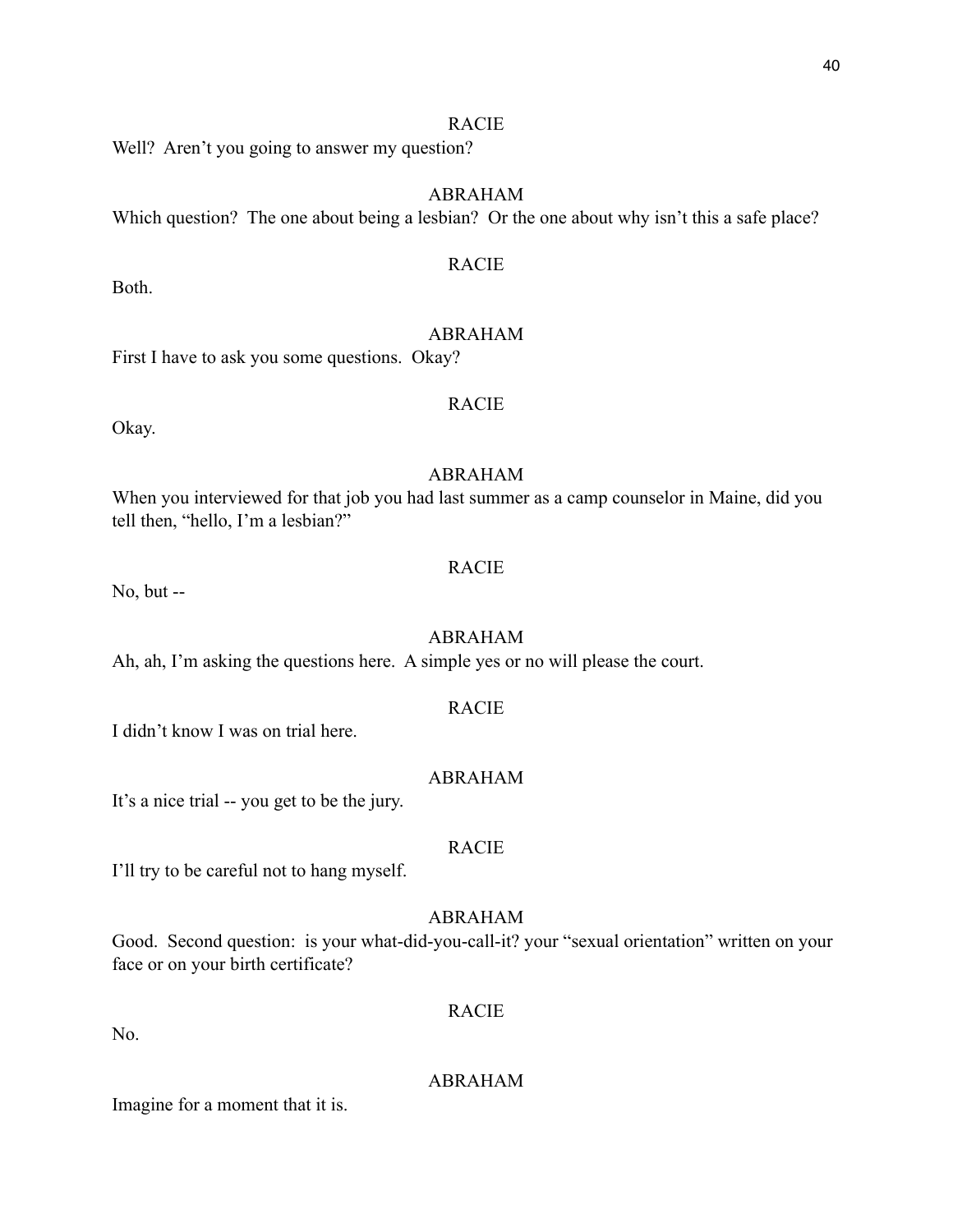Huh?

#### ABRAHAM

Imagine a world, or a place in this world, where there is written, stamped perhaps, on your face, or tattooed say, on your arm, so it can be seen, the way a schwartzeh's\* skin is seen, the way a

#### RACIE

\*Grandpa, we don't say that!

#### ABRAHAM (cont'd)

Jewish man is supposed to have a bigger nose, imagine that what you say you are is written on your face.

#### RACIE

But it's not.

#### ABRAHAM

But imagine it is. Or imagine it's part of your name, like Lipschitz, a Jewish name if there ever was one.

#### RACIE

Okay, I'm imagining.

# ABRAHAM

Would you want to live in a place that recognizes you as good, or would you want to live in a place where they consider you to be bad, someone to laugh at, or worse, something they mistrust, follow through the department stores, detain on the corner for small infractions or imagined infractions, or worse, an object they hate and want to destroy?

#### RACIE

Do you really want me to answer you?

# ABRAHAM

Yes.

#### RACIE

Okay, I see your point.

ABRAHAM

For the record.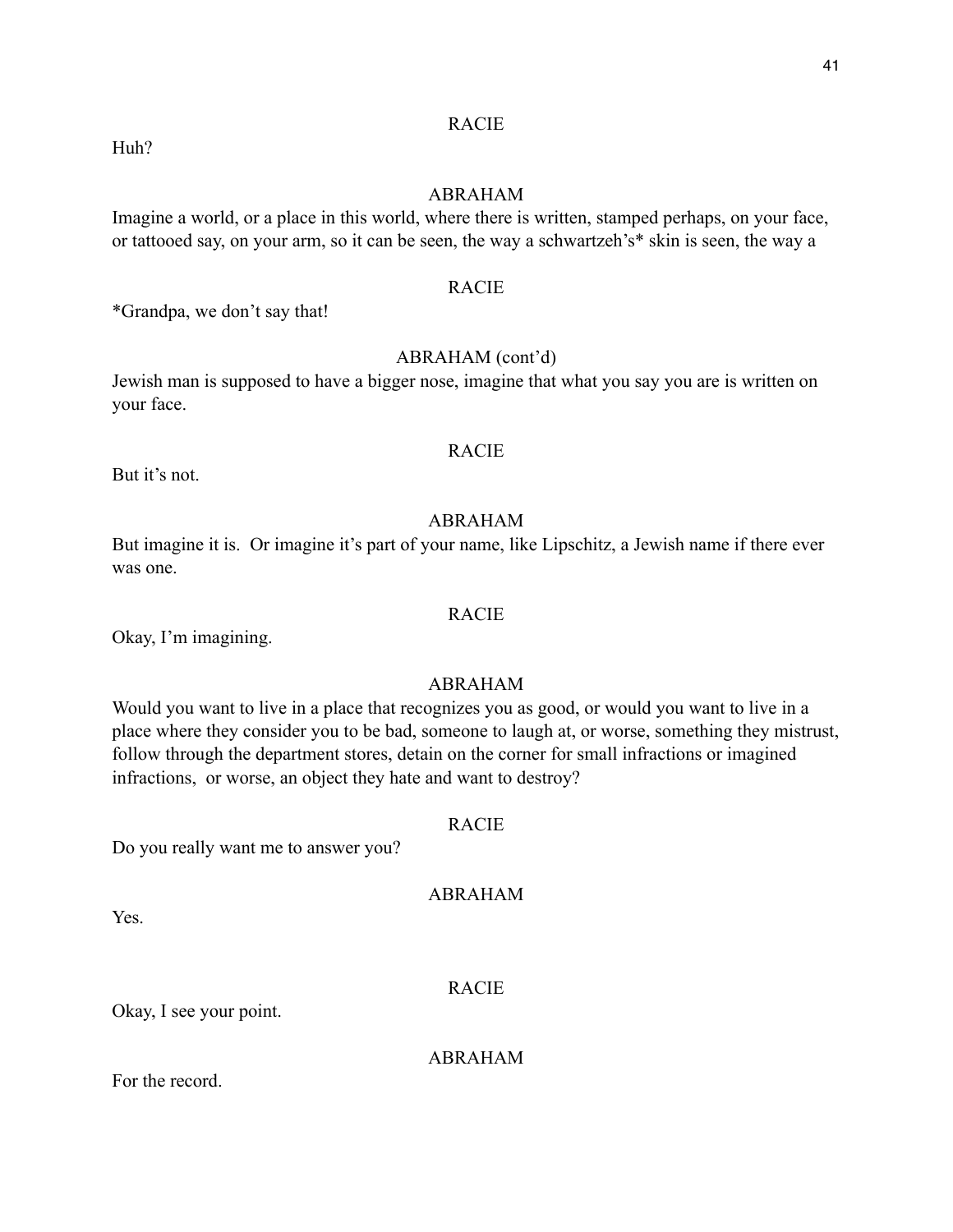I would rather live in a place that accepts who I am.

#### ABRAHAM

Thank you.

### RACIE

But that doesn't mean I don't believe it would be better to work in a world that is unsure of who I am and to try to prove to them that I am as individual and as upright as I prove myself to be so that they can decide for themselves what a lesbian is, by the example I set.

#### ABRAHAM

After even half a lifetime, setting examples gets tiresome. And it's dangerous. It can wear you down. And this is why, after a long and happy life in the U.S. of A., land of the free, home of the brave, after working and paying taxes there and doing exactly as you said, I decided it was time, for me -- I'm not asking you to stay, only visit -- it is time for me to live as a citizen, to make aliyah and to dedicate the rest of my days to the Jewish State.

(ABRAHAM starts to dance and sing.)

### ABRAHAM

Oh-oh say shalom bimromah, hoo yah say shalom aleinu, vi'al kol Yis'ra'el, v'imru, v'imru amein.

#### (MAX enters.)

#### RACIE

Grandpa's showing me how to dance like a lesbian.

#### MAXINE

Is she bothering you?

### ABRAHAM

She is the apple of my eye, whatever she thinks she is.

#### **MAXINE**

Racie, try not to --

# ABRAHAM

What? She's helping me. She makes me think about everything I say. She makes me defend my choice to live here, and that makes me feel more... dug in to the place. Makes me feel as if this really is my home. Not just some idea I dreamt up however many years ago. So don't stick your nose in Maxine. We were perfectly fine without you, weren't we?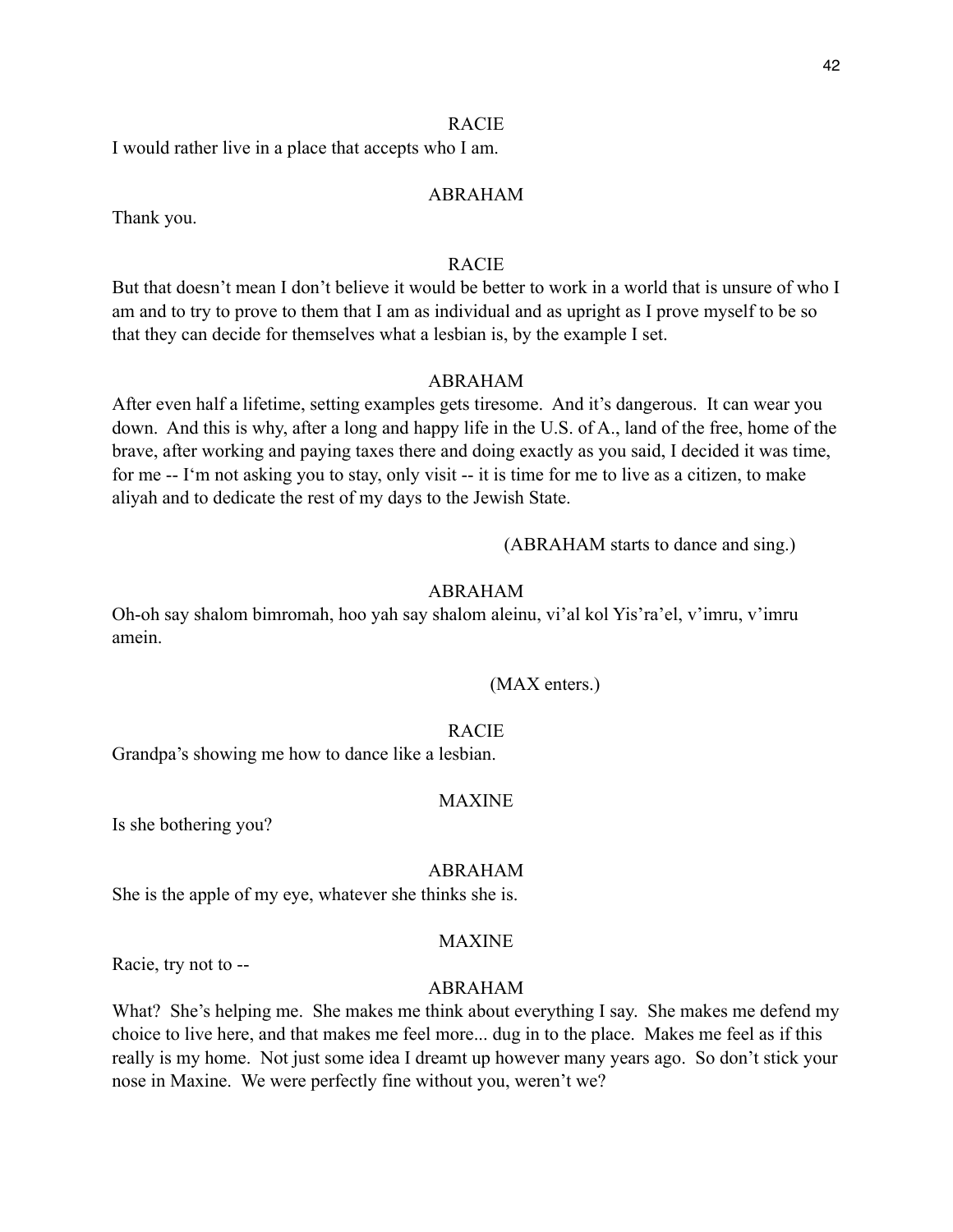I was alone here all afternoon, and neither of you seem to realize just how exposed we are. There are people, I don't know what they want, maybe they're trying to infiltrate Israel\*, and they'll do, I don't know, maybe anything or just about anything, to get in here.

#### ABRAHAM

\*What?

# MAXINE (cont'd)

People have records of who you are Dad.\* They know you fought in the war here, in '48, and

#### ABRAHAM

What are you talking about?

# MAXINE (cont'd)

they're looking for you\*. And I don't know how safe this place is with all the guns in the street,

#### ABRAHAM

\*Wait a minute. Who is looking for me?

#### MAXINE (cont'd)

but maybe we should think about a gun for the condo. Maybe we should think about that.

#### ABRAHAM

I want to hear from the beginning a full account of what went on here today in my absence.

#### MAXINE

People\*. Arabs. They came here today.

#### ABRAHAM

\*What people?

#### MAXINE

Said they knew you, wanted to speak to you.

#### ABRAHAM

How many people?

#### **MAXINE**

They made claims. I think the whole things is a scam.

#### ABRAHAM

What claims?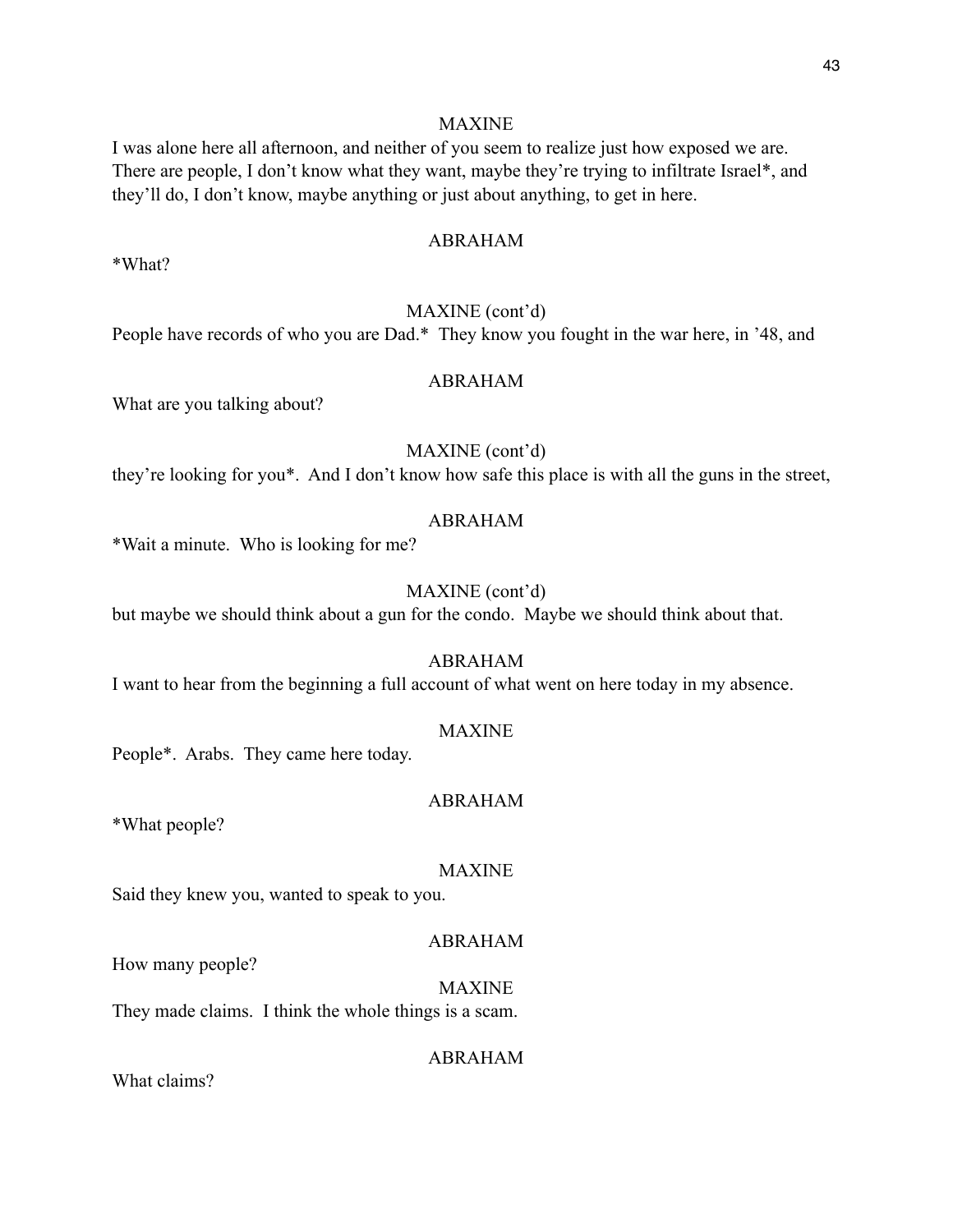Probably something that happens all the time to unsuspecting newcomers. Americans who never think a minute about their own safety. You know, people like us, who take things for granted. Well, I don't know this place. I don't know what people want from us. I don't know how they got your name or how they know you live here, but it isn't safe. I won't be here to guard this place every day. I won't be here to help you. And I don't know what to do about it.

#### ABRAHAM

Why didn't you say something?

# MAXINE I am saying something. I'm saying something. ABRAHAM Okay, slow down. Who was here? **MAXINE** A woman. ABRAHAM You said people. **MAXINE** Okay, a woman\*. An Arab woman. ABRAHAM \*Well that sounds threatening. MAXINE If you're going to make fun of me -- ABRAHAM I'm sorry. Tell me the whole thing, beginning to end. MAXINE Racie, will you excuse us a minute? RACIE Why? MAXINE Because this is private.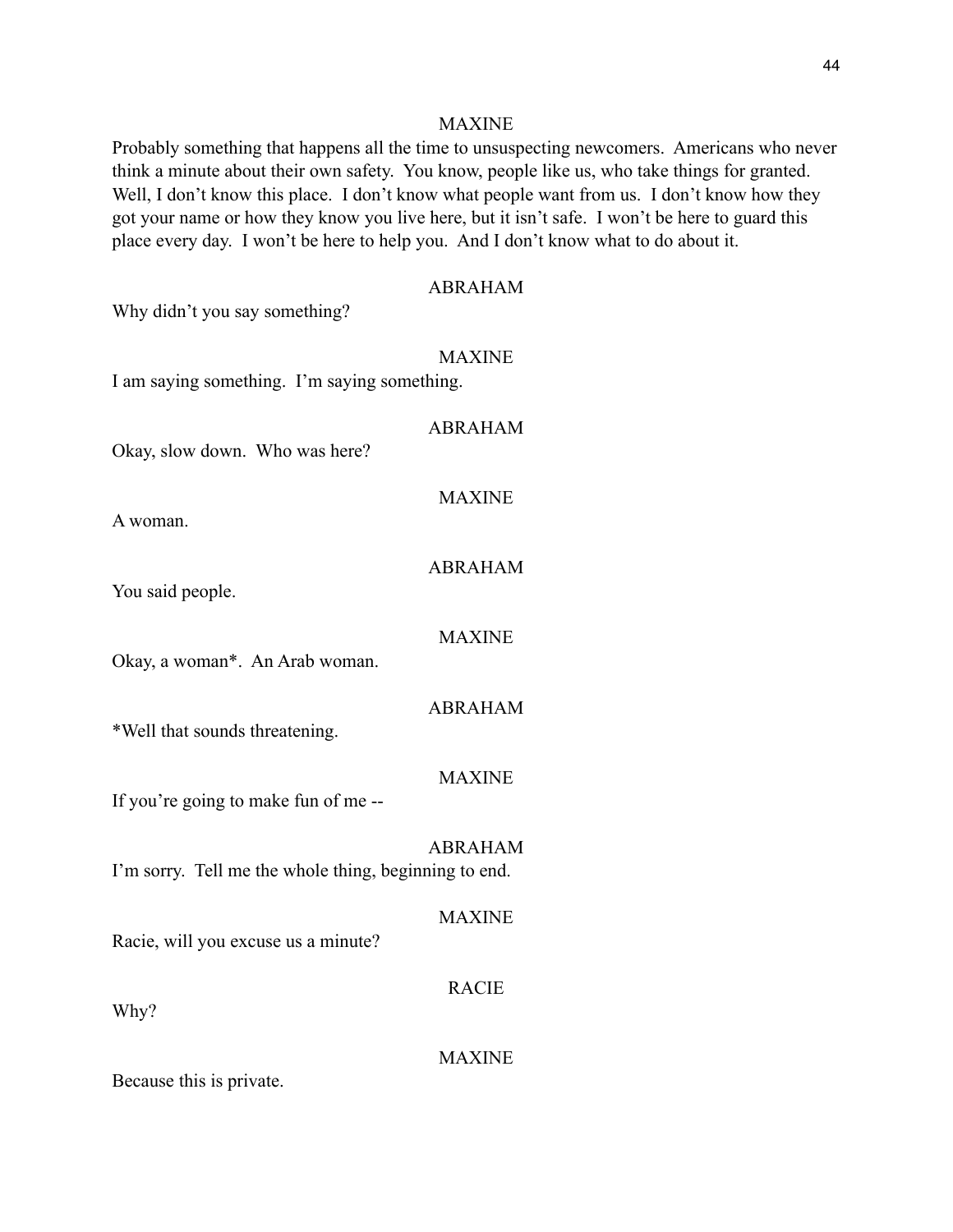But I want to hear.

# ABRAHAM

Oh let her stay Maxine.

# MAXINE

I'm asking you nicely.

# RACIE

It's about our safety, you already said, and I deserve to know what's going on around here. I'm not a baby.

#### ABRAHAM

I don't see what the problem is Maxine.

# MAXINE

It was for your benefit I was asking her to leave.

#### ABRAHAM

What? I have something to hide from her?

#### MAXINE

I don't know. Maybe you do.

# ABRAHAM

Sit. Listen. Secrets I don't got.

#### MAXINE

Fine. This woman, an Arab woman, she gave me her name, but I'm sure it was false. Huda something or other\*. They wouldn't have even let her upstairs except I had mentioned I was expecting someone to the front desk, because I was interviewing people to find you some help, and I only let her in because... \*\*

# ABRAHAM

\*Huda? You're sure it was Huda? \*\* Maxine, what was her name?

# MAXINE

I don't remember.

ABRAHAM

How old a woman?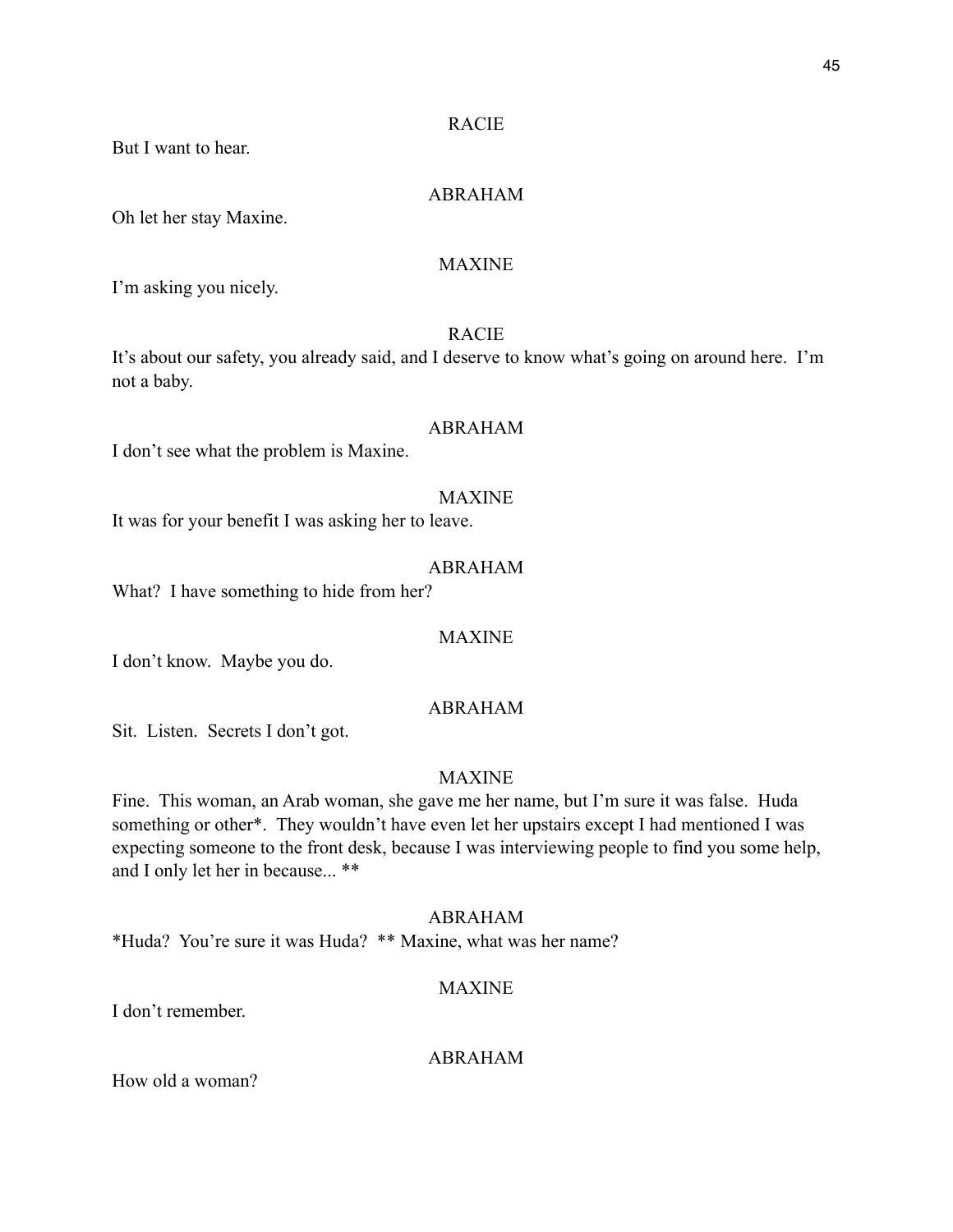I don't know. My age, only older.

# ABRAHAM

Ten years older. Twenty years, thirty?

MAXINE

Daddy, she was around my age. A little older. What? You think you know her?

#### ABRAHAM

It's possible.

# MAXINE

How? How would you know her?

# ABRAHAM

What did she want Maxine?

# MAXINE

She wanted to speak with you. She had some kind of letter\*, probably forged, I didn't read it, she said it was private, that you'd written to her mother.

#### ABRAHAM

\*A letter? She had a letter? Didn't I ask you earlier if there was any mail?

#### MAXINE

This wasn't mail written to you. This was a letter you'd written to someone else.

#### ABRAHAM

This was the answer to my letter. Hagar.

#### MAXINE

Yes, that was the name... You know her?

# ABRAHAM

Hagar Barakat.

### MAXINE

Daddy?

ABRAHAM

What? It's a crime to know a person? A Palestinian person?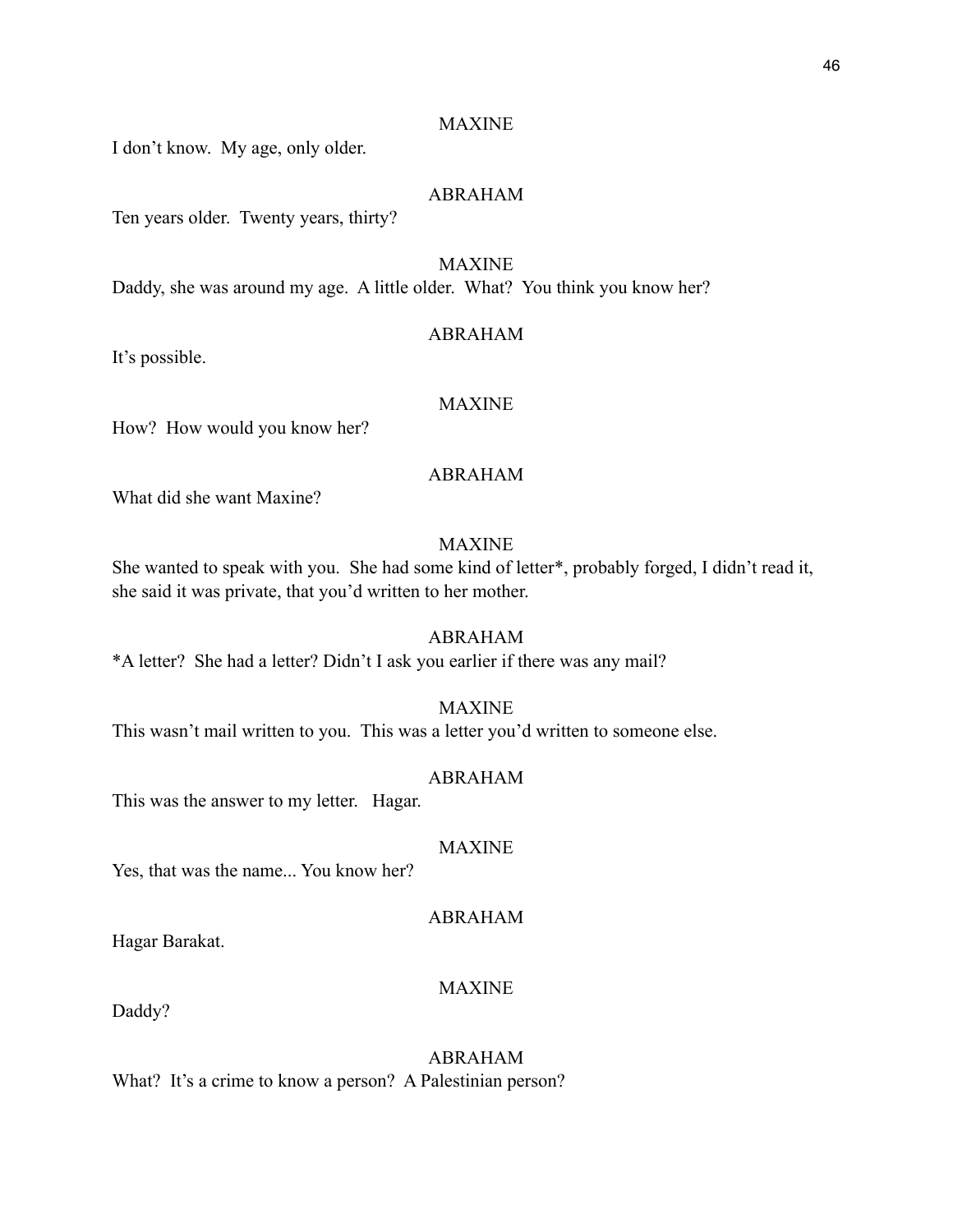47

# MAXINE

This woman threatened me. She said you were her father.

#### ABRAHAM

Well maybe I am.

# RACIE

Whoa! This is really great!

# MAXINE

Daddy, I am not kidding around.

# ABRAHAM

MAXINE

Let me get this straight. Did she ask for money?

# No.

# ABRAHAM

Did she take the television set?

# MAXINE

No. Why are you --

# ABRAHAM

Did she hold a knife to your throat?

# MAXINE

No, but -- Don't you see? If you're her father, then she has some kind of claim, to the land, she's half-Jewish, she's running a scam. It's clearly something these people do with people like us.

# RACIE

What do you mean "these people"?

# MAXINE

Racie, if you're going to sit here, then don't interrupt.

# ABRAHAM

Anything is possible Maxine.

# MAXINE

What's possible?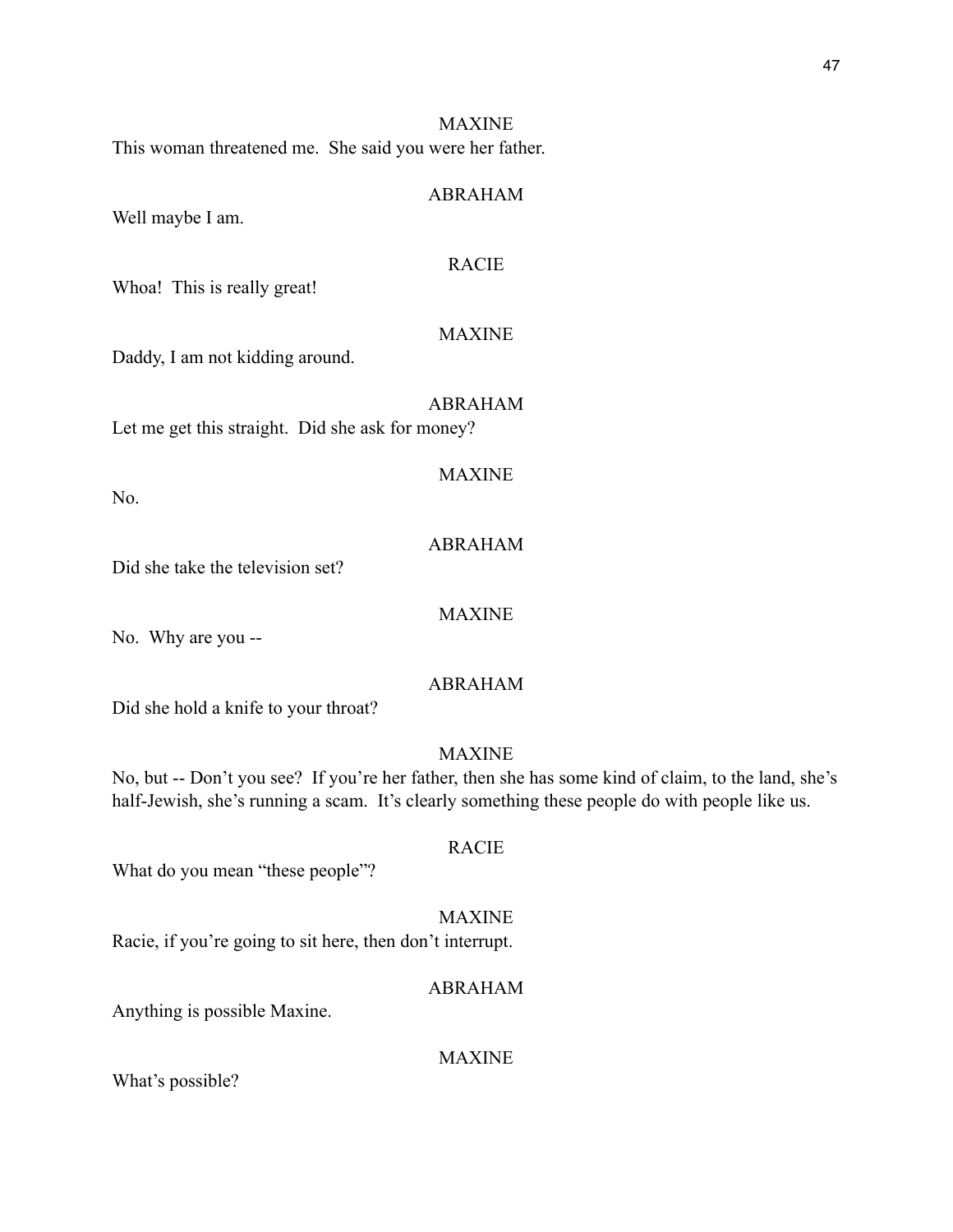This is the land of the covenant.

# MAXINE

It's a scam.

# ABRAHAM

Maybe, but it's also possible she's my daughter. Does she look like me?

# MAXINE

Daddy, don't be ridiculous! Of course she's not your duaghter. She's an Arab. And she's much too old, probably fifty.

#### ABRAHAM

So now she's older? A moment ago, you said --

# MAXINE

And you don't have any other children.\* I can't even believe you would consider it. It's -- It's --

# ABRAHAM

Who says I don't have any other children? You don't know that. I am Abraham, father of nations. Nations, Maxine. I should have children coming out of my eyeballs by now.

#### RACIE

Pretty cool if you ask me.

# **MAXINE**

Ridiculous. Absolutely ridiculous.

# ABRAHAM

But it is possible.

# **MAXINE**

Possible? What is possible? I was married for twenty years, and now I'm not. My baby girl\* is eighteen and angry and about to leave for college. My father leaves home and moves to Israel. Is it possible I'll never hear my own mother's voice again? How will I mourn her when her grave is in this strange place? Is it possible that Israel feels so strange to me, a Jew? What kind of Jew does that make me?

# RACIE

 $*<sub>Mom</sub>$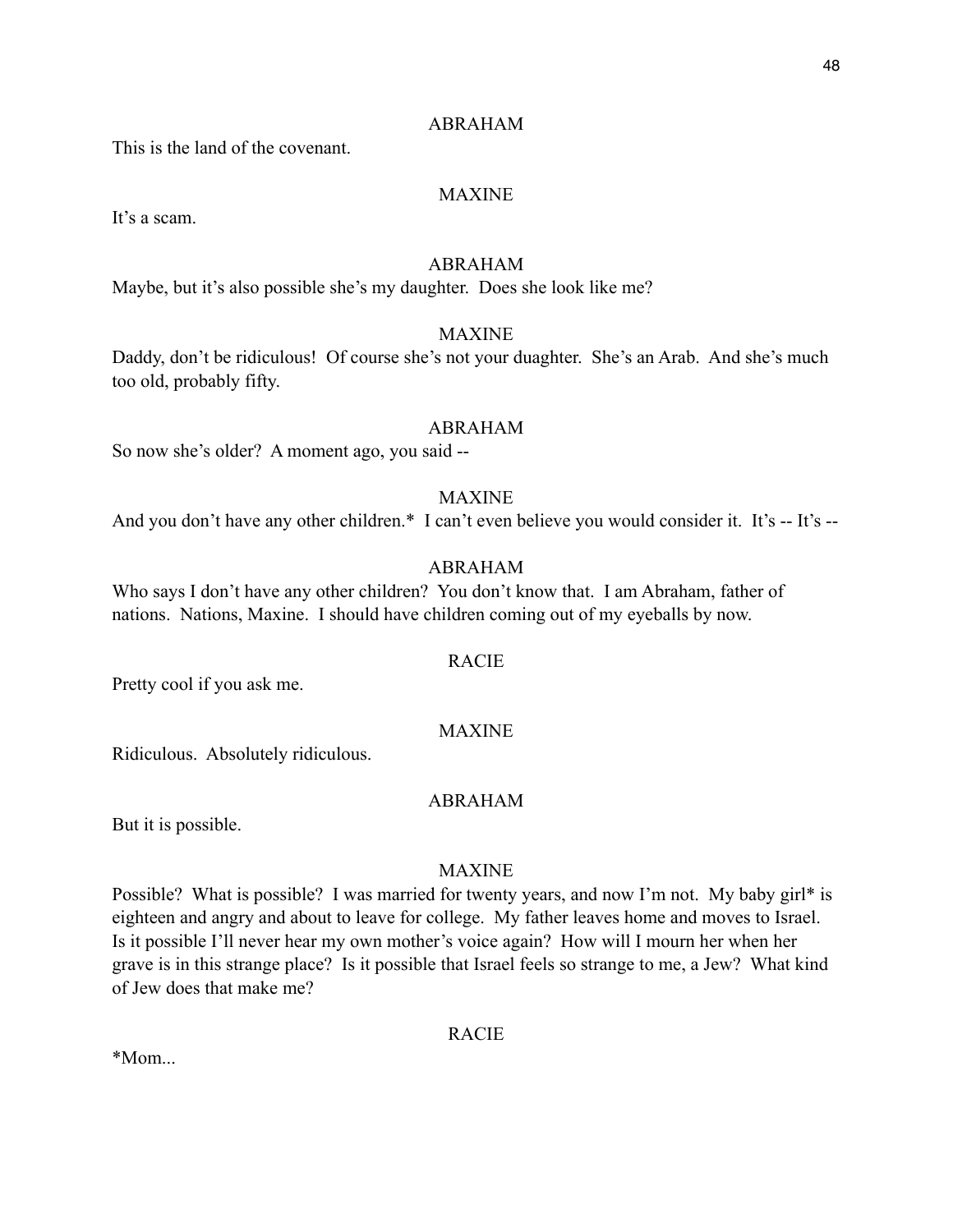All good questions with difficult answers, but it is definitely possible that I have children you never heard of, children I've been praying for, children I've waited to discover all these years.

(Phone rings.)

#### MAXINE

Thank you, Father of Nations. Very comforting.

(Phone rings. Knock on the door. Doorbell.)

#### RACIE

 (on phone) Hello? \* Okay. Send him up. (to ABRAHAM) The rabbi's downstairs.

#### MAXINE

\*I'll get that.

(MAXINE exits to the door.)

#### ABRAHAM

Our last night of shiva. I'll miss it. I miss you Sarah.

RACIE

I love you Grandpa, even if you have other children.

ABRAHAM

I love you too Rachel. Even if you end up a lesbian.

#### (MAXINE enters.)

#### MAXINE

The Gottliebs from 7J are here.

ABRAHAM

You just left them out there? In the foyer? Go greet them Rachel.

(RACIE exits.)

#### RACIE

 (off) Hello Mr and Mrs Gottlieb.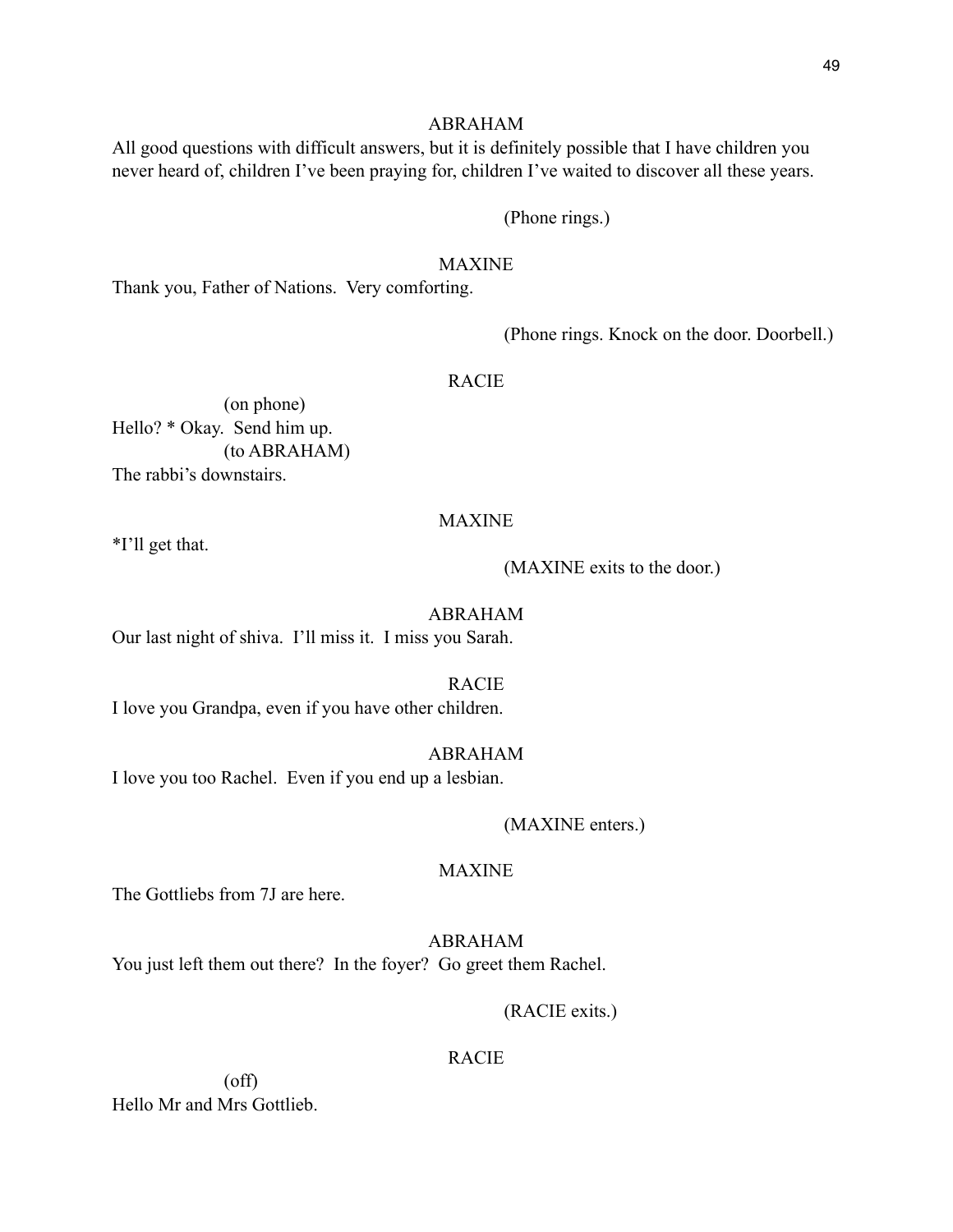Change into something nice Maxine. Marty Fine's son'll be here any minute.

#### MAXINE

I don't care about Marty Fine's son.

#### ABRAHAM

Do something with yourself Maxine. Please. (exiting to foyer) Hello neighbors! Welcome, please! Come in, come in.

MAXINE

There's a woman chasing after me. A bird beats in her chest.

#### scene 4

# (MAXINE is startled to see HUDA and AMAL.)

| We have come to see Abraham.                                                                                                                                                                                                                                                                     | HUDA          |
|--------------------------------------------------------------------------------------------------------------------------------------------------------------------------------------------------------------------------------------------------------------------------------------------------|---------------|
| He isn't here.                                                                                                                                                                                                                                                                                   | <b>MAXINE</b> |
| Then we will wait for him to return.                                                                                                                                                                                                                                                             | <b>HUDA</b>   |
| He isn't coming back.                                                                                                                                                                                                                                                                            | <b>MAXINE</b> |
| We will wait anyway.                                                                                                                                                                                                                                                                             | <b>HUDA</b>   |
| I'll call the police.                                                                                                                                                                                                                                                                            | <b>MAXINE</b> |
| No. You won't.                                                                                                                                                                                                                                                                                   | <b>HUDA</b>   |
| $\mathbf{r}$ and $\mathbf{r}$ and $\mathbf{r}$ and $\mathbf{r}$ and $\mathbf{r}$ and $\mathbf{r}$ and $\mathbf{r}$ and $\mathbf{r}$ and $\mathbf{r}$ and $\mathbf{r}$ and $\mathbf{r}$ and $\mathbf{r}$ and $\mathbf{r}$ and $\mathbf{r}$ and $\mathbf{r}$ and $\mathbf{r}$ and $\mathbf{r}$ and | <b>MAXINE</b> |

I won't? You know I won't?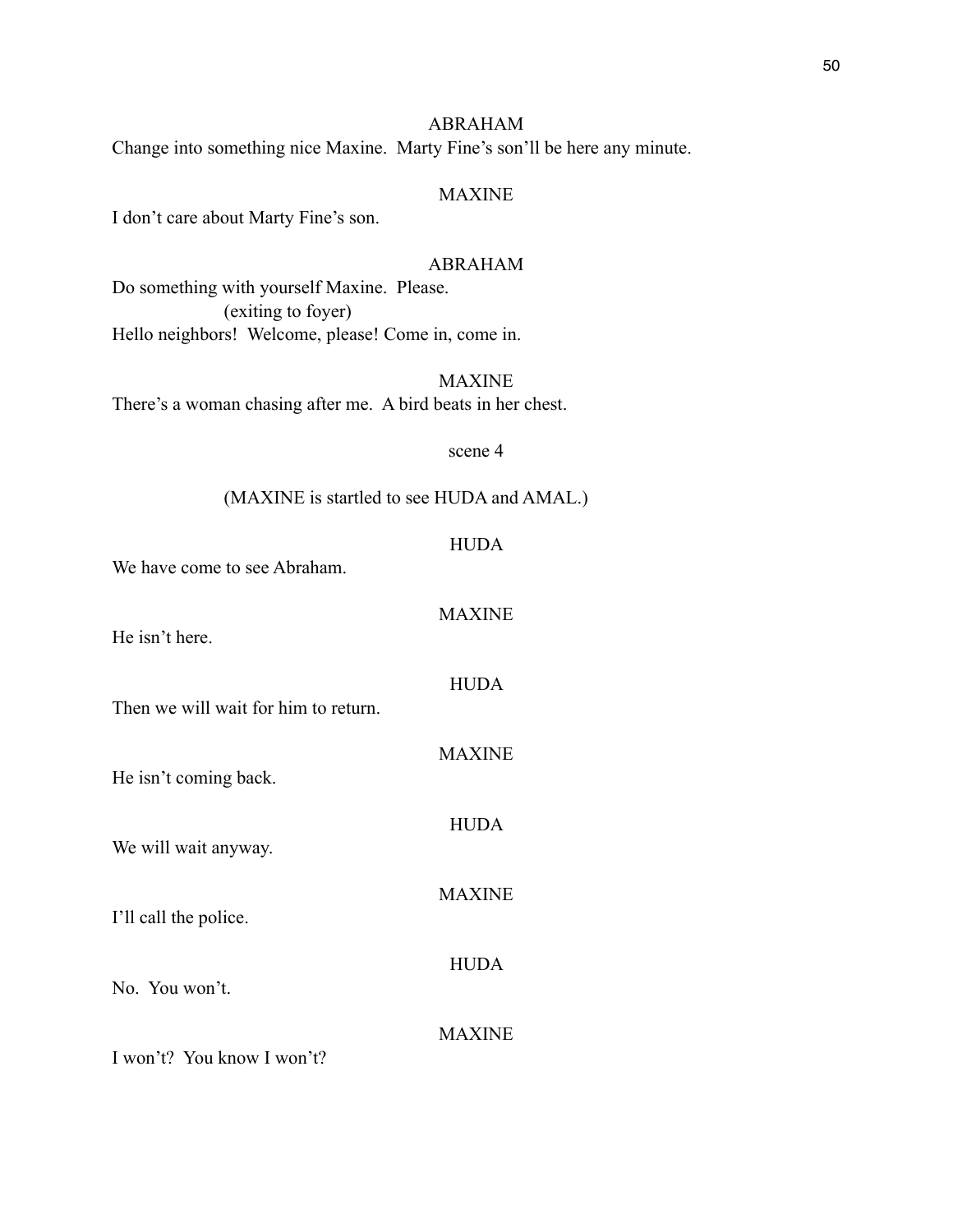HUDA Yesterday when you asked your father about my mother, he told you the truth.

MAXINE

I didn't ask.

HUDA Then call the police. Do you know what they will do to us?

What do you want?

I want to meet Abraham.

#### MAXINE

MAXINE

**HUDA** 

You have the wrong man.

HUDA I want to know the man who loved my mother.

I don't know who that is.

I want to meet my father.

# MAXINE

HUDA

MAXINE

I don't know your father.

**HUDA** Then I will wait for him. I want to introduce him to my daughter.

# MAXINE

My father is not your father.

**HUDA** I want to know him. I want to know how this came to be.

MAXINE

You've made a mistake.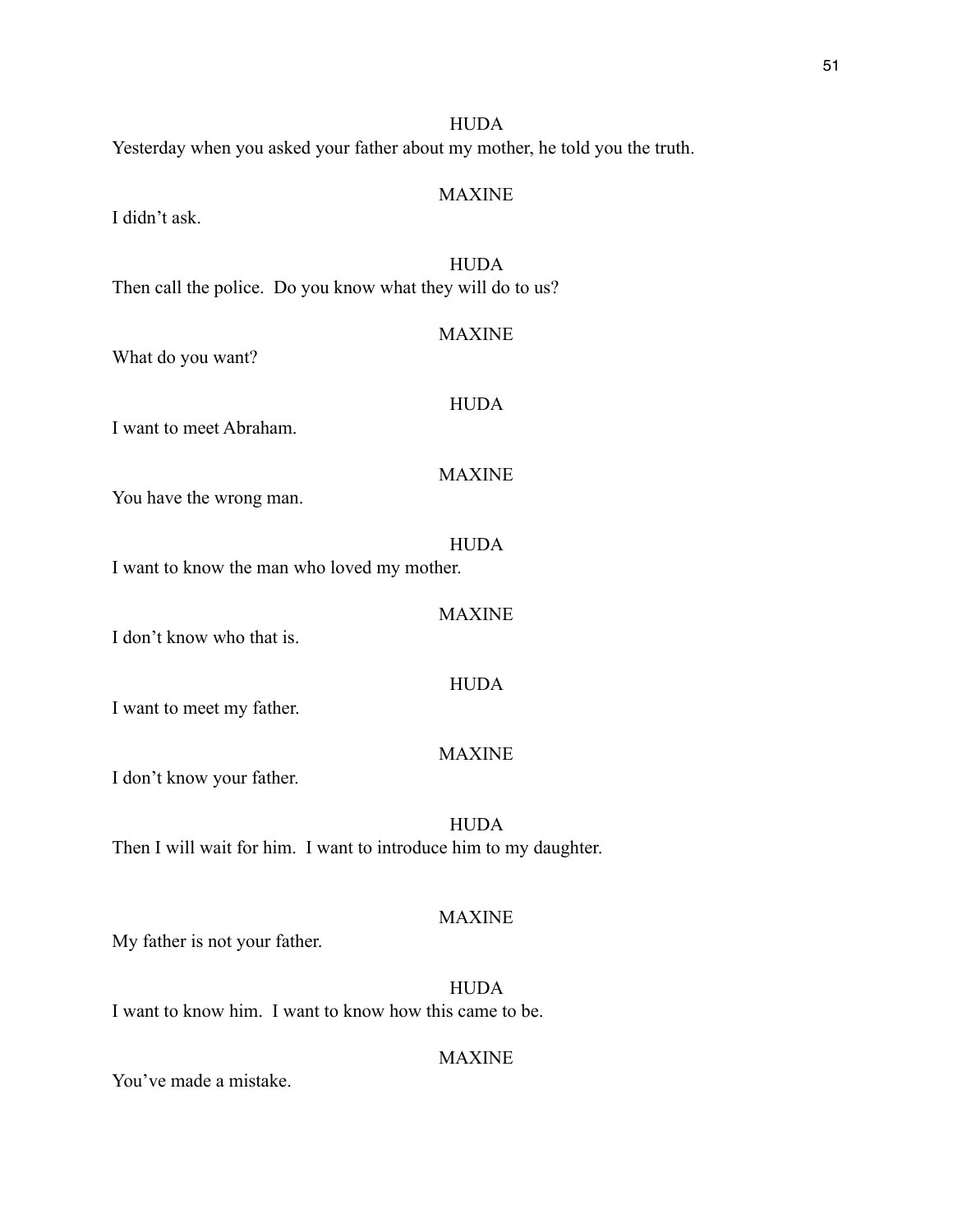#### HUDA

I want to understand what part of him is related to me.

#### MAXINE

How can you be related? You have nothing in common.

# HUDA

I want to know what the possibilities are for the future.

# MAXINE

You have no future here. This is not about your future.

# **HUDA**

Already this has changed my life. I am standing here in Tel Aviv with my daughter.

# MAXINE

Obviously it's not impossible for you to get here. You came yesterday. You are not a prisoner.

## HUDA

You don't know what it is to live under Closure. There is a curfew, soldiers, checkpoints, and it is a very, very long walk.

#### **MAXINE**

You walked here?

#### HUDA

We started on a bus, but there were many places we had to stop and walk. We risked our lives to come here.

# AMAL

It wasn't so terrible. Knowing our purpose, I think we floated.

#### HUDA

This is my daughter, Amal.

# MAXINE

I'm sorry Amal, but your mother is deluded. My father is not the man she is looking for. I wish you would go.

# AMAL

I work in a hospital. Most of our patients are children. Most of them are wounded in the Intifahda, and --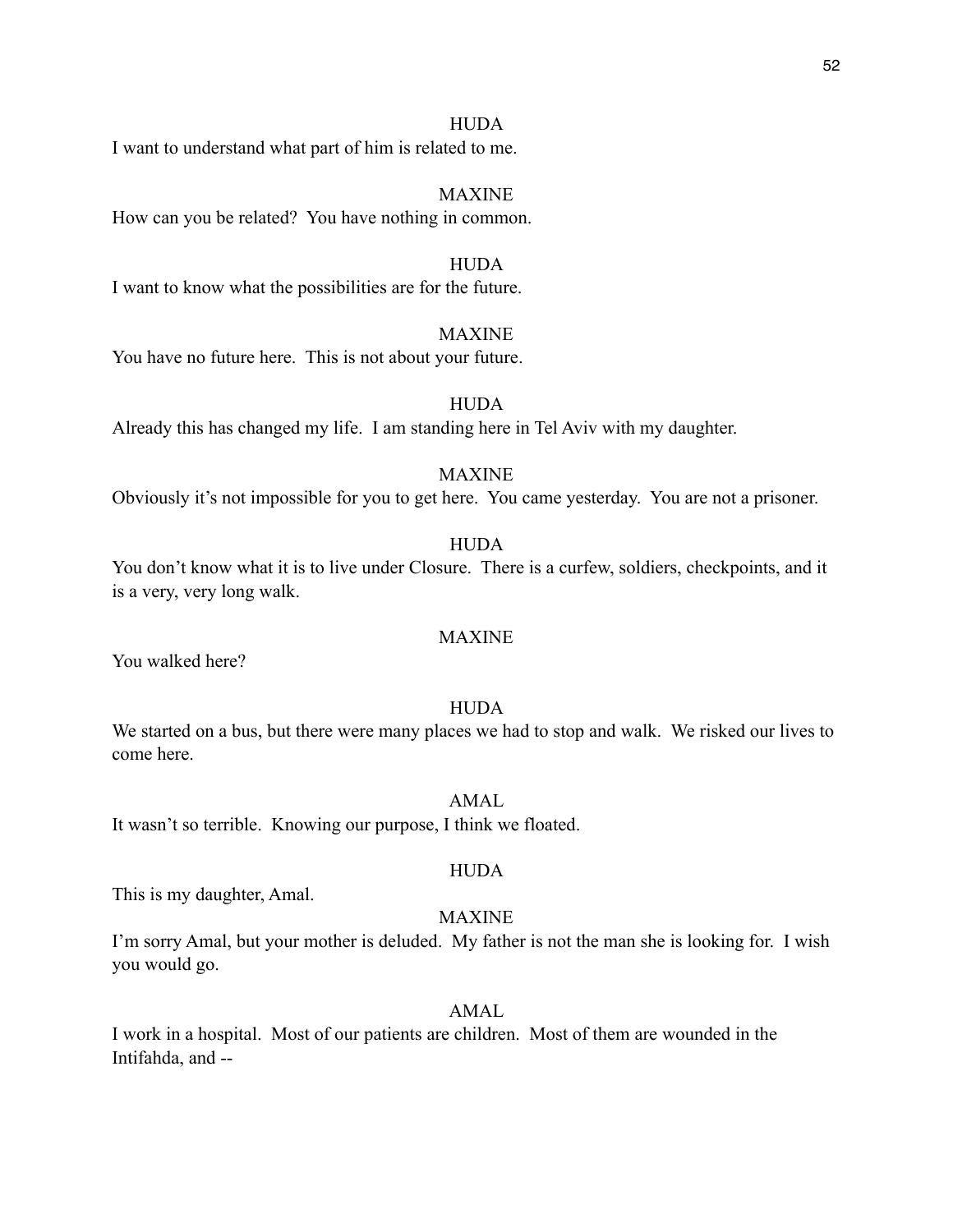This has nothing to do with me.

#### HUDA

If you truly doubted us, you wouldn't mind if we stayed. You would feel secure knowing your your father would send us away in the end. You wouldn't feel so threatened.

#### MAXINE

I don't have to explain myself to you.

# HUDA

I won't ask you to. Let's go, Amal.

 (HUDA and AMAL move to an upstage path. MAXINE hugs herself and exits.)

# AMAL

You're not giving up are you?

# **HUDA**

Who said anything about giving up. Do we have any more water?

 (AMAL hands HUDA the water in an old army canteen and HUDA sits on the path to rest. ABRAHAM enters from an opposite high path. HE sees AMAL standing -- it may seem to him that she is alone -- on the opposite path, lower. AMAL, wearing the emroidered hijab that was Hagar's, drinks from the canteen.)

# ABRAHAM

Hagar. The first time I laid eyes on you, before I even knew your name, you were standing in the market with your sisters. Looking at cloth for a dress. You picked one out, but the price was too high. You argued with the merchant. You even tried to flirt with him a little which made your sisters laugh and blush. I remember thinking I would just walk over and offer to buy it for you, but as soon as I got close, close enough for you to feel my eyes, you dropped the cloth and ran off with your sisters. But I found you. I followed the maze of the high Old City walls. I travelled into the quarters I didn't know at all until I found yours. You wore that same embroidered scarf. You made it yourself. And you were thirsty. You drank from my canteen. You drank and you drank and you said the water was sweet from my well.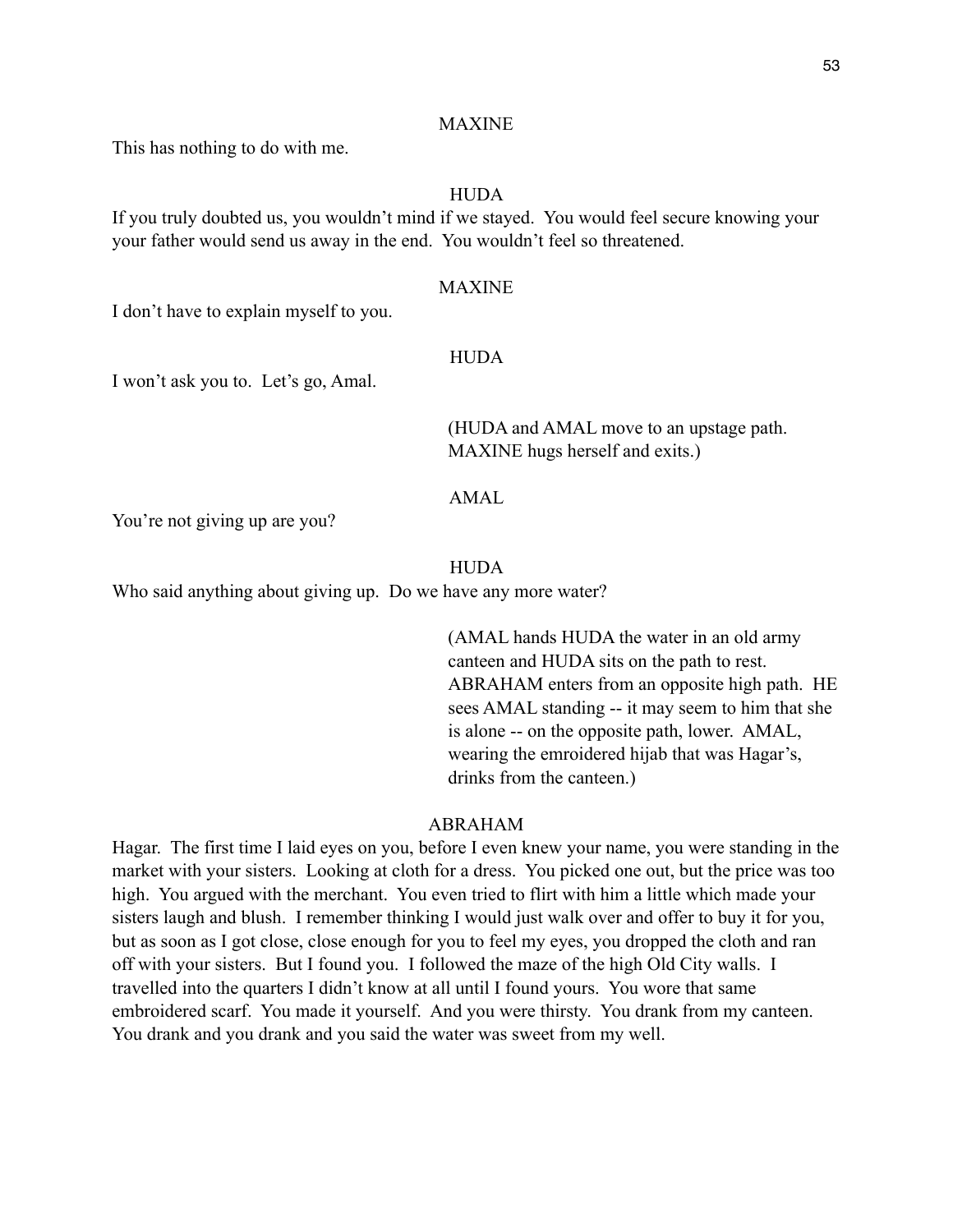|                                                                       | (RACIE enters and throws her hands over<br>ABRAHAM's eyes. AMAL sits down with HUDA<br>effectively vanishing from ABRAHAM's sight.)                          |
|-----------------------------------------------------------------------|--------------------------------------------------------------------------------------------------------------------------------------------------------------|
|                                                                       |                                                                                                                                                              |
| Grandpa, guess who?                                                   | <b>RACIE</b>                                                                                                                                                 |
| Sssh! She was just here.                                              | <b>ABRAHAM</b>                                                                                                                                               |
| Who? Where?                                                           | <b>RACIE</b>                                                                                                                                                 |
|                                                                       | (ABRAHAM begins to move down the path<br>to find AMAL. RACIE follows.)                                                                                       |
| Is this a game?                                                       | <b>RACIE</b>                                                                                                                                                 |
|                                                                       | (ABRAHAM moves across from HUDA and<br>AMAL. RACIE goes to the bottom of the path and<br>climbs back up toward HUDA and AMAL who rise<br>when they see her.) |
| Hi!                                                                   | <b>RACIE</b>                                                                                                                                                 |
| Hello.                                                                | <b>HUDA</b>                                                                                                                                                  |
|                                                                       | <b>ABRAHAM</b>                                                                                                                                               |
| Oh, I didn't mean to disturb you. I thought you were -- someone else. |                                                                                                                                                              |
| I thought I saw                                                       | <b>ABRAHAM</b>                                                                                                                                               |
| know him?                                                             | <b>AMAL</b><br>We've been waiting for a man who lives in this building. Abraham Abramowitz. Perhaps you                                                      |
| <b>ABRAHAM</b><br>Yes, I know him.                                    | <b>RACIE</b><br>But that's --                                                                                                                                |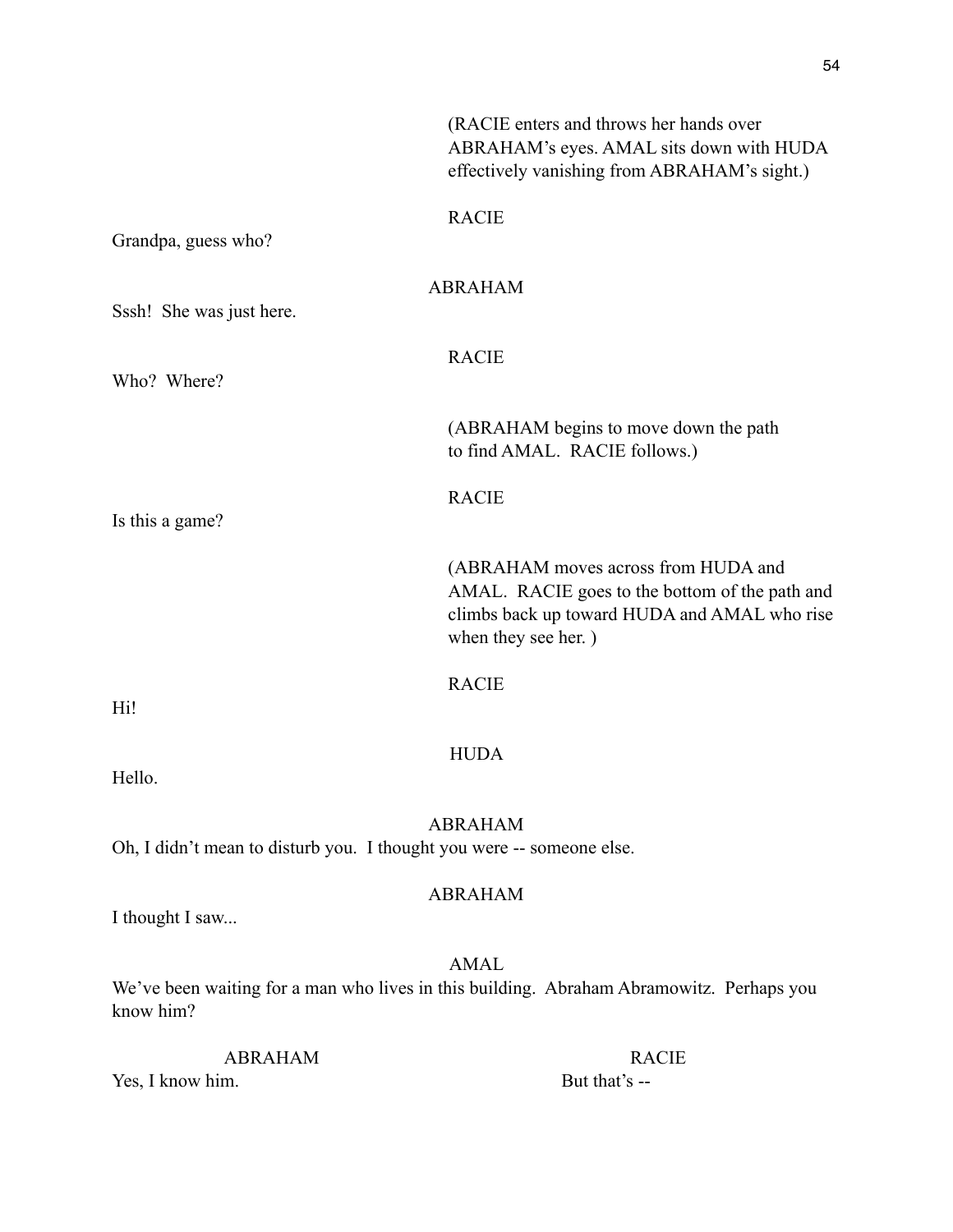You have something to discuss with him?

# RACIE

But Grandpa...

# ABRAHAM

Some business?

# HUDA

It's a personal matter. We will wait until he returns.

# ABRAHAM

You look as if you have waited a long time already.

# AMAL

We don't mind.

# HUDA We've come a long way. You are an American.

#### ABRAHAM

Yes, I am. And where are you from?

#### HUDA

I was born in a refugee camp. In '49. My family is from Jerusalem, the Old City.

# ABRAHAM

It isn't easy, is it? Life is filled with strange turns. I was a soldier in '48. I remember when we lost the Old City.

 (to AMAL) And who made your beautiful head scarf?

# AMAL

It was my grandmother's.

# ABRAHAM

Don't be shy. I'm a very nice man for an American.

# AMAL

I was only thinking of my grandmother. We buried her a few days ago.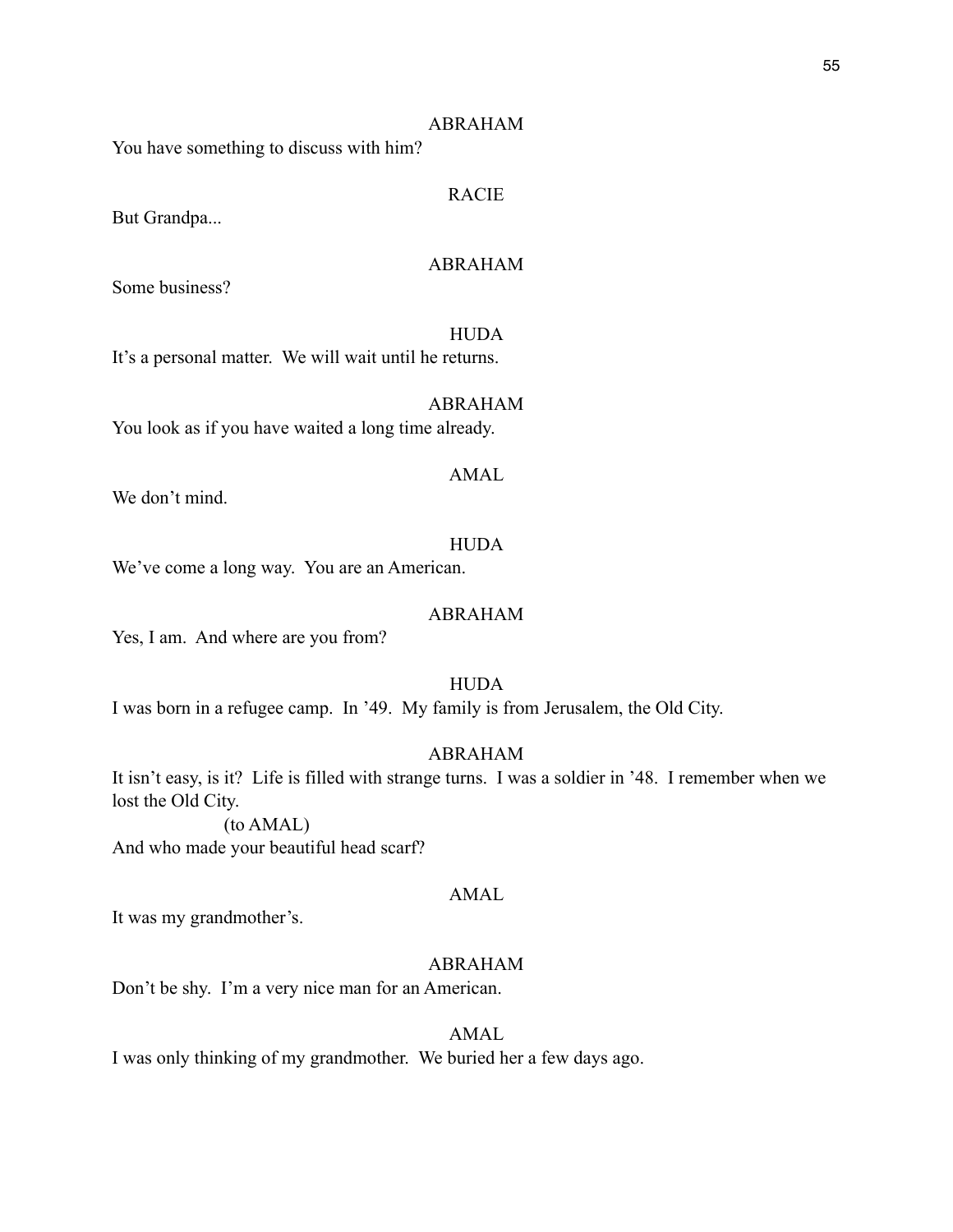Hagar. Hagar Barakat. It is good you wear her scarf. You keep her alive this way.

#### Abraham.

#### ABRAHAM

It's a terrible thing to lose a mother, but now you have a father. You are born again in Tel Aviv. Let me look at you. Strong. Determined. With your mother's eyes. What is your name?

# **HUDA**

Huda. Huda Sa'id.

#### ABRAHAM

Huda. Don't cry. There's nothing to cry about now.

#### **HUDA**

Only happiness. Here is your letter, and I think this belonged to you as well.

#### ABRAHAM

HUDA

My war medal?

You can take it as proof.

#### ABRAHAM

I don't need proof. I recognized you right away. And, and --

#### HUDA

My daughter, Amal.

# ABRAHAM

Amal. Yes. In Hagar's scarf. There is no mistaking you. I always knew this day would come. Amal. Huda! Amal! Welcome to my home. We must celebrate. A feast! Please come in, come in. What's wrong. Ah, Rachel, this is my Rachel, my granddaughter everyone likes to call Racie. Racie, Amal. Cousins! Racie, Huda, your aunt! Huda, Racie, your niece! A celebration! A feast! My God has kept his promise! What is it?

#### HUDA

We already met your daughter.

#### RACIE

You'd better go in and talk to Mom, Grandpa.

#### HUDA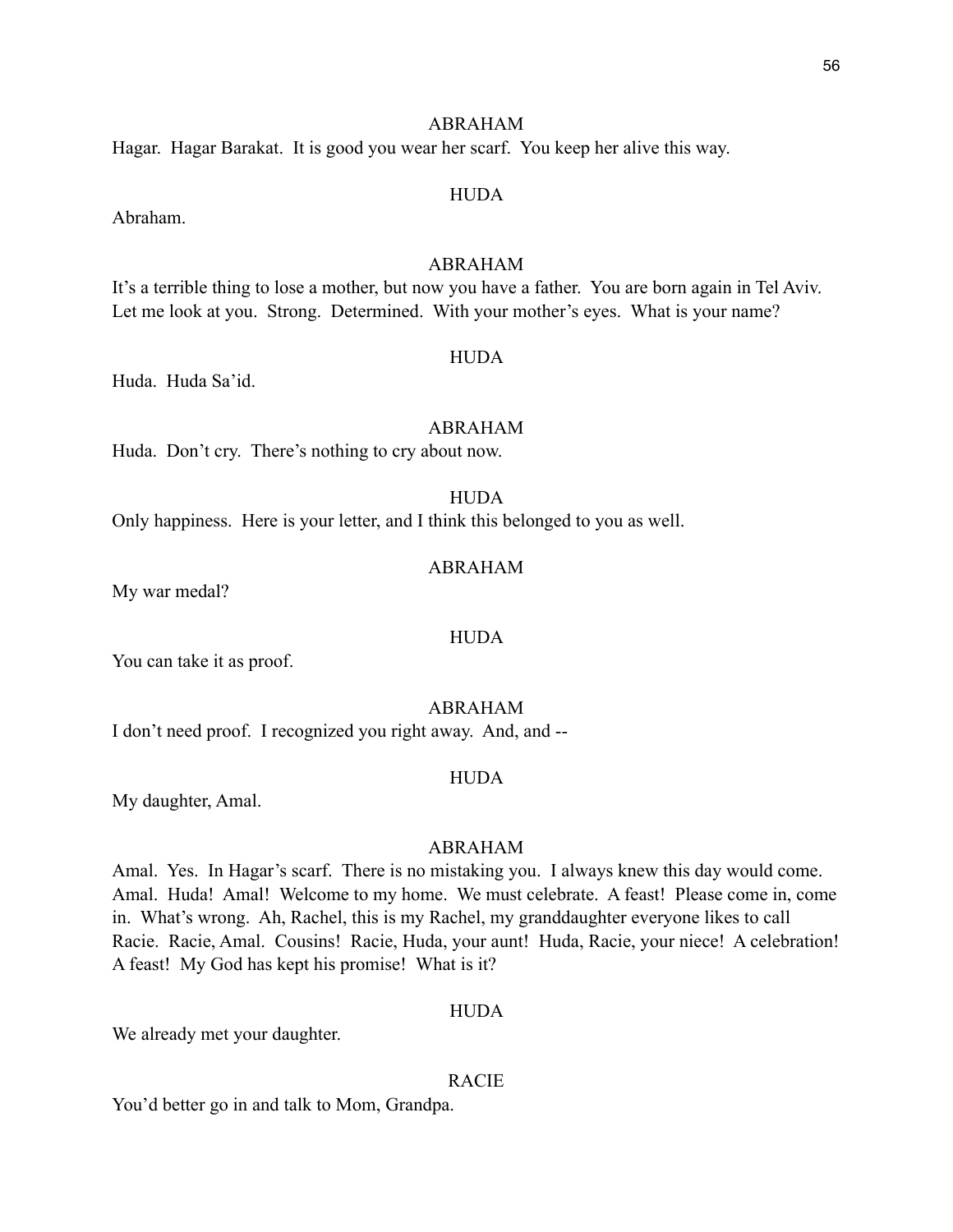#### HUDA

I didn't mean to upset her, but ...

# ABRAHAM

 (crossing the threshold into the condo and exiting) Maxine? Maxine!

#### RACIE

She'll get over it. She's only tough on the outside.

# AMAL

Like the sah-bear. We used it to mark property lines around our homes and to keep the goats out of our yards. Once you plant a cactus, it always grows back no matter what. Israelis use the word the same way we do: for people who are hard on the outside and soft on the inside. But in Arabic it means patience. Like the cactus, we will always return.

(MAXINE and ABRAHAM enter inside the condo.)

# MAXINE

Absolutely not!

# ABRAHAM

You're being ridiculous.

# MAXINE

I'm the only one thinking of the family here.

MAXINE

They are family.

They're Arabs.

# ABRAHAM

So?

# MAXINE

This is Israel, Dad. There's a war going on.

#### ABRAHAM

You think everyone who's an Arab is an enemy?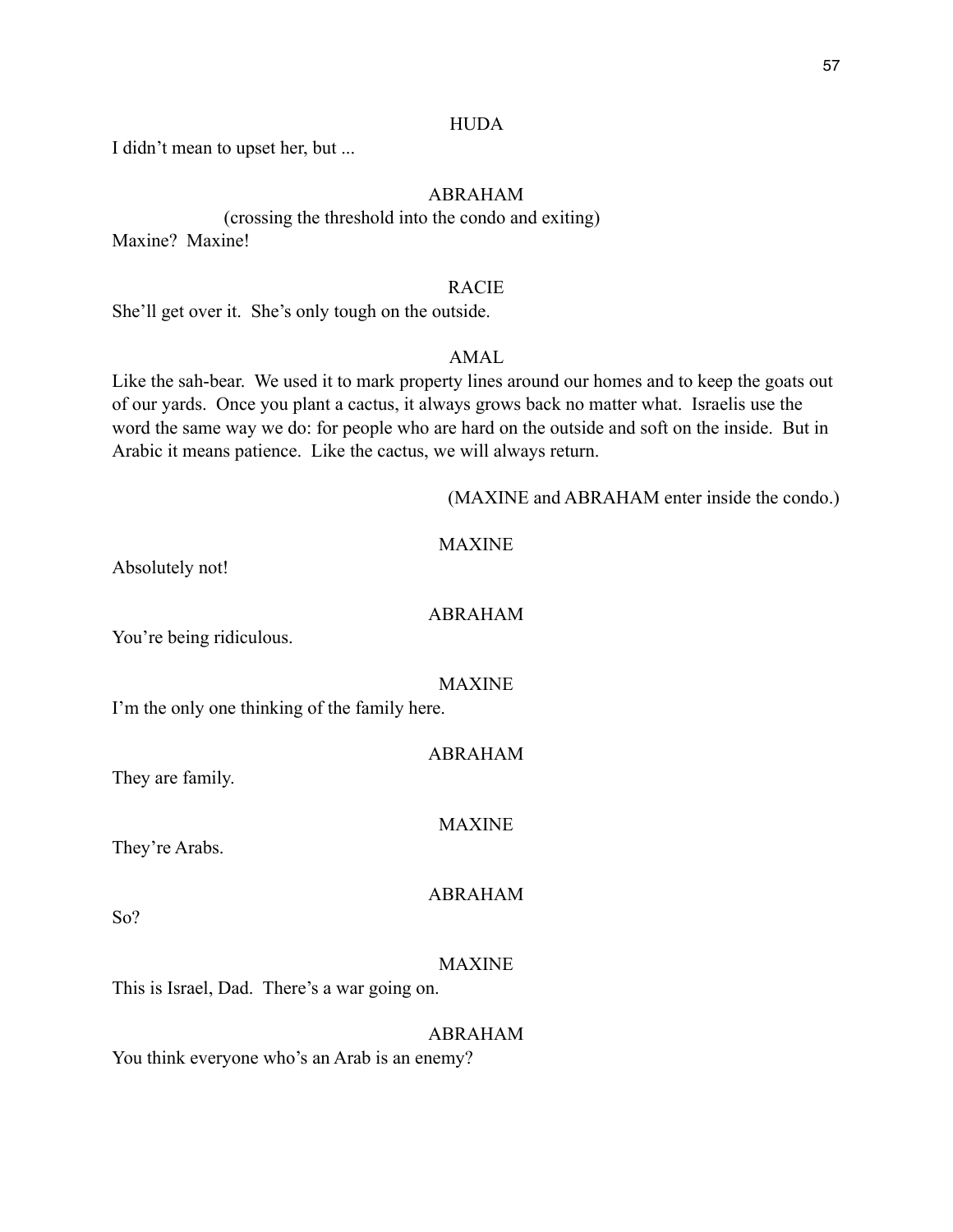You want to take chances with your life, go ahead. But not with mine, not with my daughter.

#### ABRAHAM

You have no faith in people.

#### MAXINE

You don't even know if they're really related.

# ABRAHAM

I know my own flesh and blood. They are family!

# MAXINE

Mom's dead ten minutes, and you're ready to adopt a whole new family?

# ABRAHAM

This happened long before I married your mother.

# MAXINE

Whenever it happened, you can't expect me to be happy about it.

#### ABRAHAM

The least you can do is help me serve them a nice meal. They came all this way.

# MAXINE

There's nothing to serve.

# ABRAHAM

There's plenty of food in there. I'm asking them in. Go make a nice table.

# (MAXINE exits.)

#### ABRAHAM

Thank you God.

 (ABRAHAM blows a big kiss to God and then moves toward the threshold where HUDA, AMAL and RACIE are waiting.)

# ABRAHAM

Come in, come in. A feast is in the making. Would you like something to drink? A little iced tea? A Coca-cola?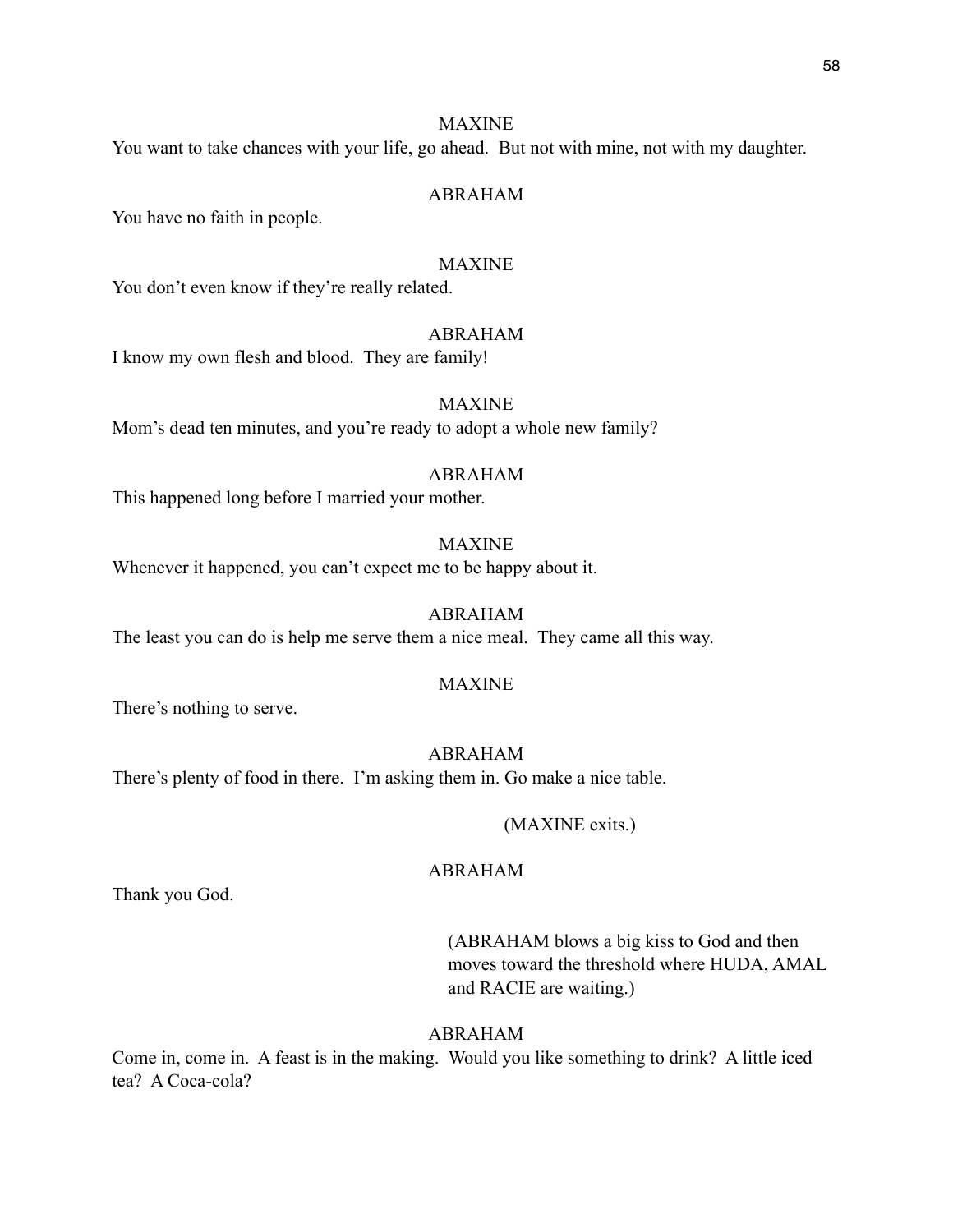#### HUDA

Thank you.

# ABRAHAM

Sit. Be comfortable. Relax.

# HUDA

Please don't go to any trouble.

# ABRAHAM

No trouble at all. Racie, serve drinks.

# AMAL

I can help.

# RACIE

It's okay, I'll be right back.

# ABRAHAM

So tell me everything. I want to hear all about you and and you and your mother. I used to worry how she survived the war. But she must have, to look at the two of you, and I wanted to help her, the whole family really, you must know that. But there was nothing I could do. And I never realized there was a... I didn't know we bore any fruit, so to speak, eh? So please, tell me.

#### HUDA

I don't know where to begin.

(RACIE enters with drinks for everyone.)

#### ABRAHAM

HUDA

AMAL

Thank you Racie.

Thank you.

Thank you.

# ABRAHAM

So?

**HUDA** My mother's story? Amal, why don't you start? You know it as well as I do.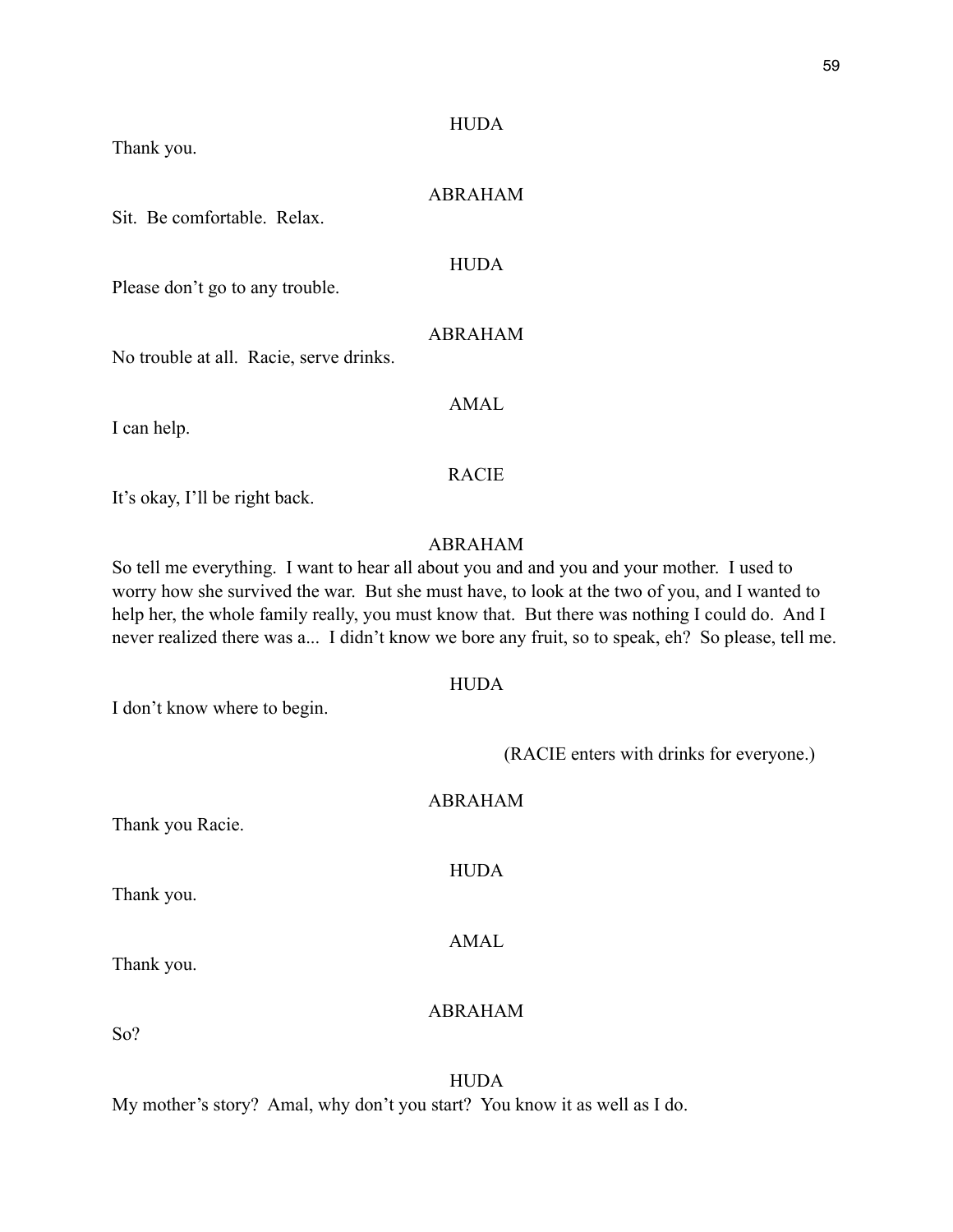Good, yes, it's very important to be able to tell these things. A sense of history. Come on Racie, have a seat.

#### AMAL

She always thought she would be able to return. She always said she would never have left if she had known she would not be able to return. She left everything behind. The house was furnished.

# ABRAHAM

Yes, I remember the house.

# AMAL

The fields were full of fruit.

# ABRAHAM

They had a house in Jerusalem, in the Muslim Quarter of the Old City, and their fields were just north of there from Herod's Gate. Your father, I mean, her father, your great-grandfather, he took me out to see them. Orchards and flowers, roses. There were almond trees and olive trees.

### AMAL

She was married the day the British left.

#### ABRAHAM

May 14th. I was mobilized the week before. I had warned them. I tried to get them to leave before the fighting started, but they refused. And she wouldn't speak to me before I left. Every time I stopped by she would cry and run away. I thought it was the war, and the fact of her upcoming marriage, but she must have known she was pregnant by then. When were you born?

#### **HUDA**

In your calendar? January, 1949.

### ABRAHAM

I wish she had told me.

#### AMAL

The wedding was made in haste as the war began. Her wedding night spent on the move. They slept in caves and walked all the way to Gaza where he put her on a boat. It cost three and a half months of his salary. It was a small boat on the sea for nine days with one rower who constantly asked them all to pray.

#### **HUDA**

She saw only heaven and sea.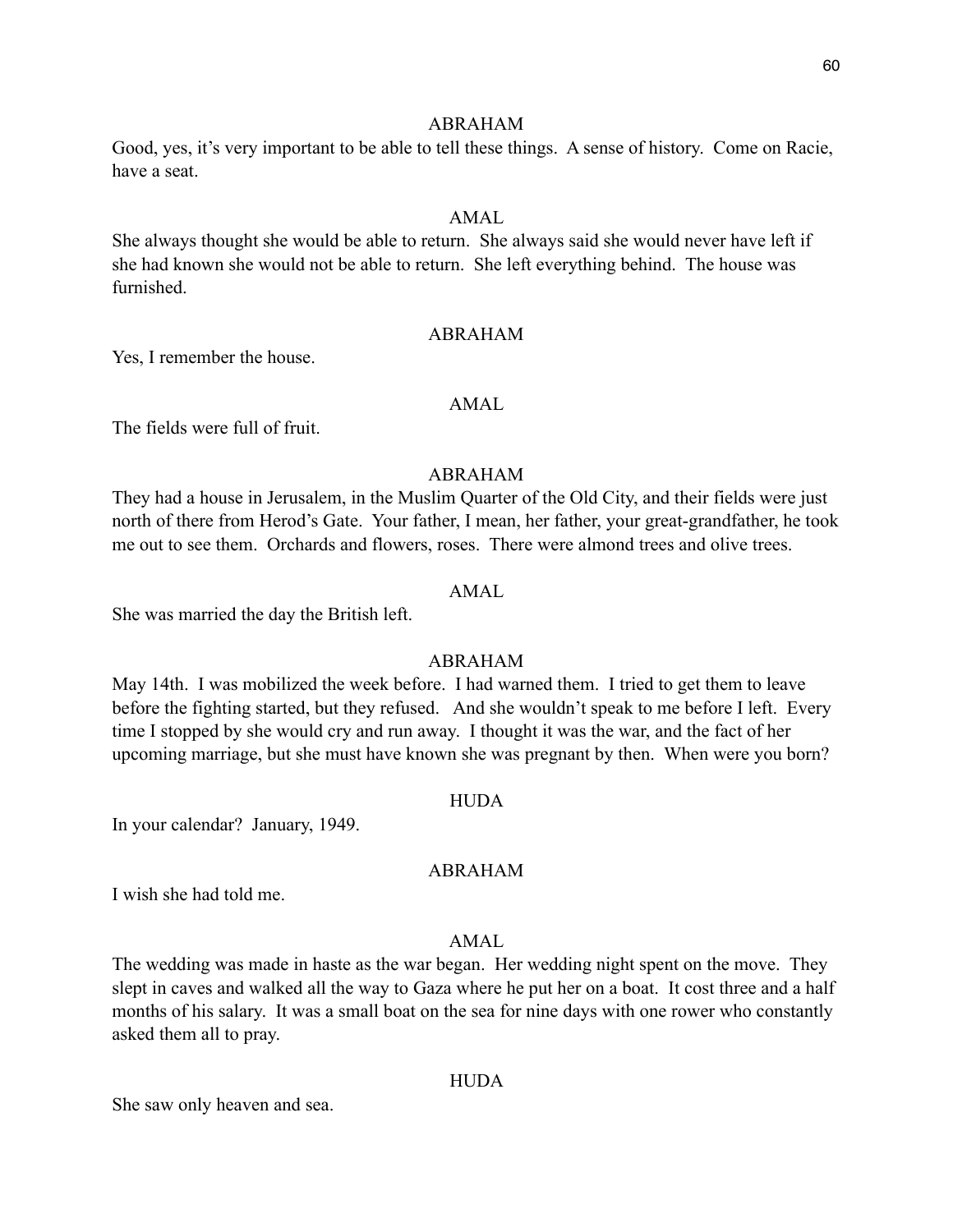### AMAL

She had nothing to eat, and she was very sick.

# HUDA

Sick with me, of course. And when she got to the shores of Beirut, she kissed the soil.

# AMAL

She was trying to get to the West Bank where my grandfather, I mean her husband, had a cousin who could look after her while the fighting went on. But her purse was stolen and she ended up in a refugee camp.

# HUDA

Where I was born.

# AMAL

Yes, and after a while she was able to find someone to take her by car to Damascus,

# HUDA

and after Damascus, she went to Amman, and...

# AMAL

HUDA

and after Amman finally to Nablus.

I was six years old by then.

#### AMAL

The cousin's house in Nablus was very crowded, so they went to live in the refugee camp.

# **HUDA**

If I had looked more like my father, I mean the man my mother married, or if I had been a boy, maybe his cousins might have been kinder to us.

# AMAL

Nana was very angry when she first went to the market and saw the relief workers handing out food. She asked them, "why give us flour? why give us butter?"

# AMAL and HUDA

"Why not let us return to our homes where we can make these things for ourselves?"

# HUDA

She always said there was more than enough food sitting at home,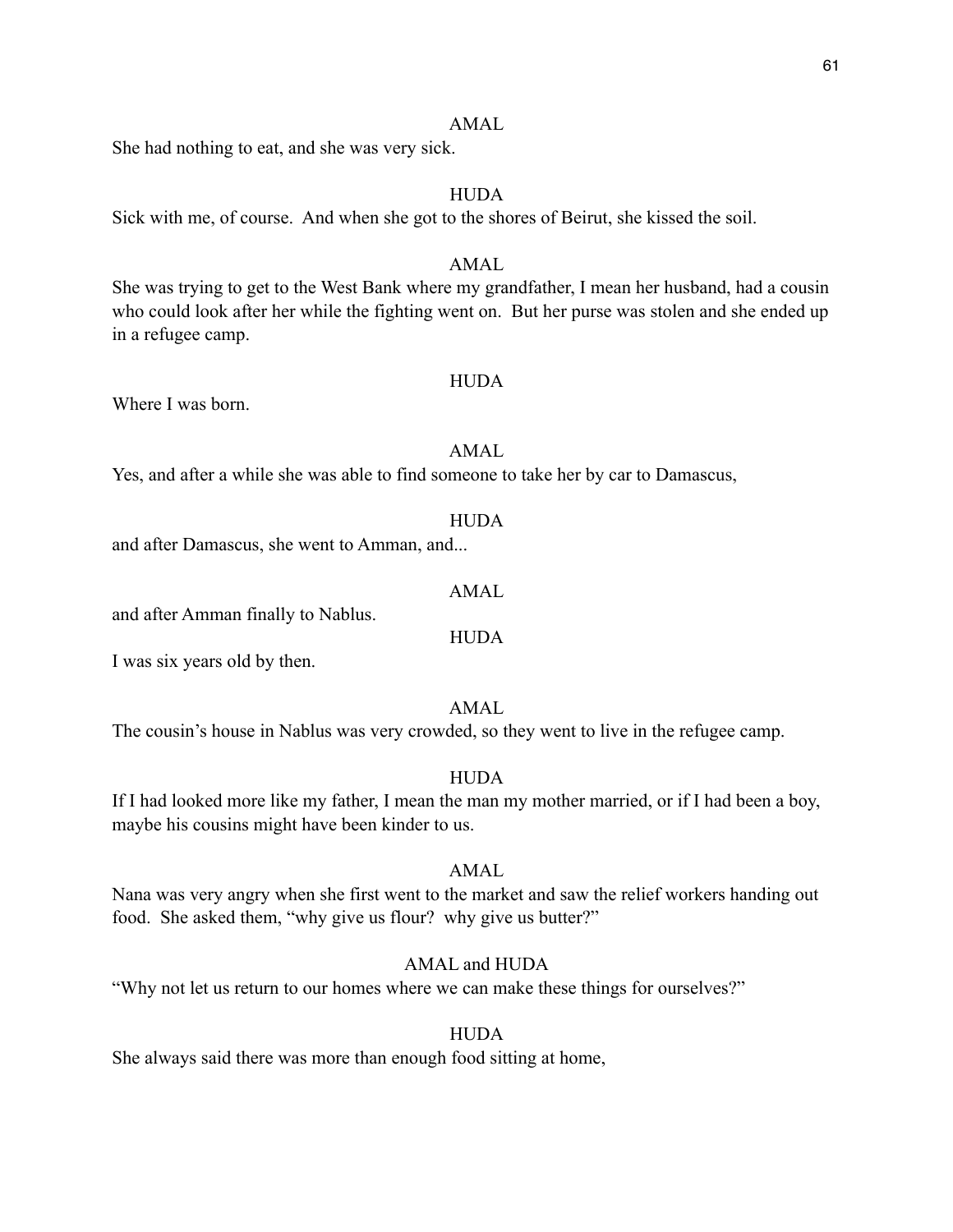| as if nothing had spoiled from the day that she felt.                                 |                                                                                                            |
|---------------------------------------------------------------------------------------|------------------------------------------------------------------------------------------------------------|
|                                                                                       | <b>HUDA</b><br>She would describe the persimmon ripe and ready in a crystal bowl on the dining room table. |
| I remember that bowl.                                                                 | <b>ABRAHAM</b>                                                                                             |
|                                                                                       | (MAXINE enters with a platter of appetizers. SHE<br>stands at the edge listening.)                         |
| As if she could go there and eat from it. But every day is worse than the day before. | <b>AMAL</b>                                                                                                |
| More houses destroyed.                                                                | <b>HUDA</b>                                                                                                |
| More refugees created.                                                                | <b>AMAL</b>                                                                                                |
| More fruit trees cut down.                                                            | <b>HUDA</b>                                                                                                |
| To build settlements.                                                                 | <b>AMAL</b>                                                                                                |
| To swallow more land.                                                                 | <b>HUDA</b>                                                                                                |
| But peace is for everyone.                                                            | <b>AMAL</b>                                                                                                |
| We need to recognize each other.                                                      | <b>HUDA</b>                                                                                                |
| She was always hoping we would be able to return.                                     | <b>AMAL</b>                                                                                                |
| We are still hoping for that today.                                                   | <b>HUDA</b>                                                                                                |

#### AMAL

as if nothing had spoiled from the day that she left.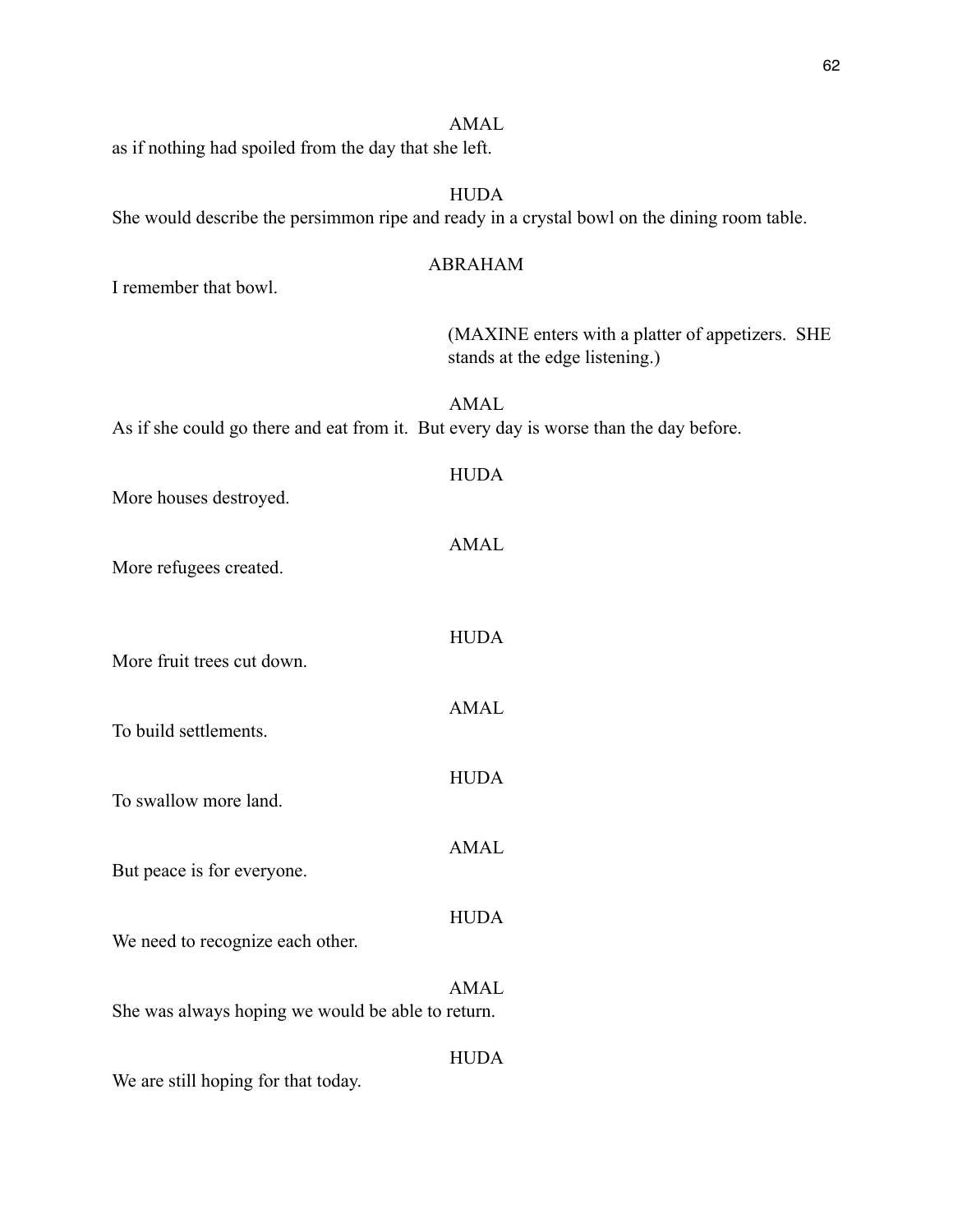(MAXINE enters with food.)

# MAXINE

Well, here it is! Right, Dad? As soon as Racie and I clear out, you can have full run of the place.

#### ABRAHAM

They are certainly welcome. Maxine, this is Huda and her daughter, Amal. Huda, Amal -- Maxine.

It's very nice to meet you. Thank you for your hospitality.

HUDA AMAL

# MAXINE

Home at last?

#### HUDA

That's not what we meant.

MAXINE

Oh? I thought I heard you say you were hoping to return.

#### HUDA

Yes, of course we are, but as a people.

#### MAXINE

But doesn't that happen one step at a time? You move back and then someone else and then someone else until the whoe country's full of you?

#### ABRAHAM

Maxine, that's enough.

#### RACIE

I understand. It's like tokenism. You don't want to be the only ones allowed in. You want to come as a group.

#### AMAL

Yes.

#### HUDA

We didn't come here to take over your house.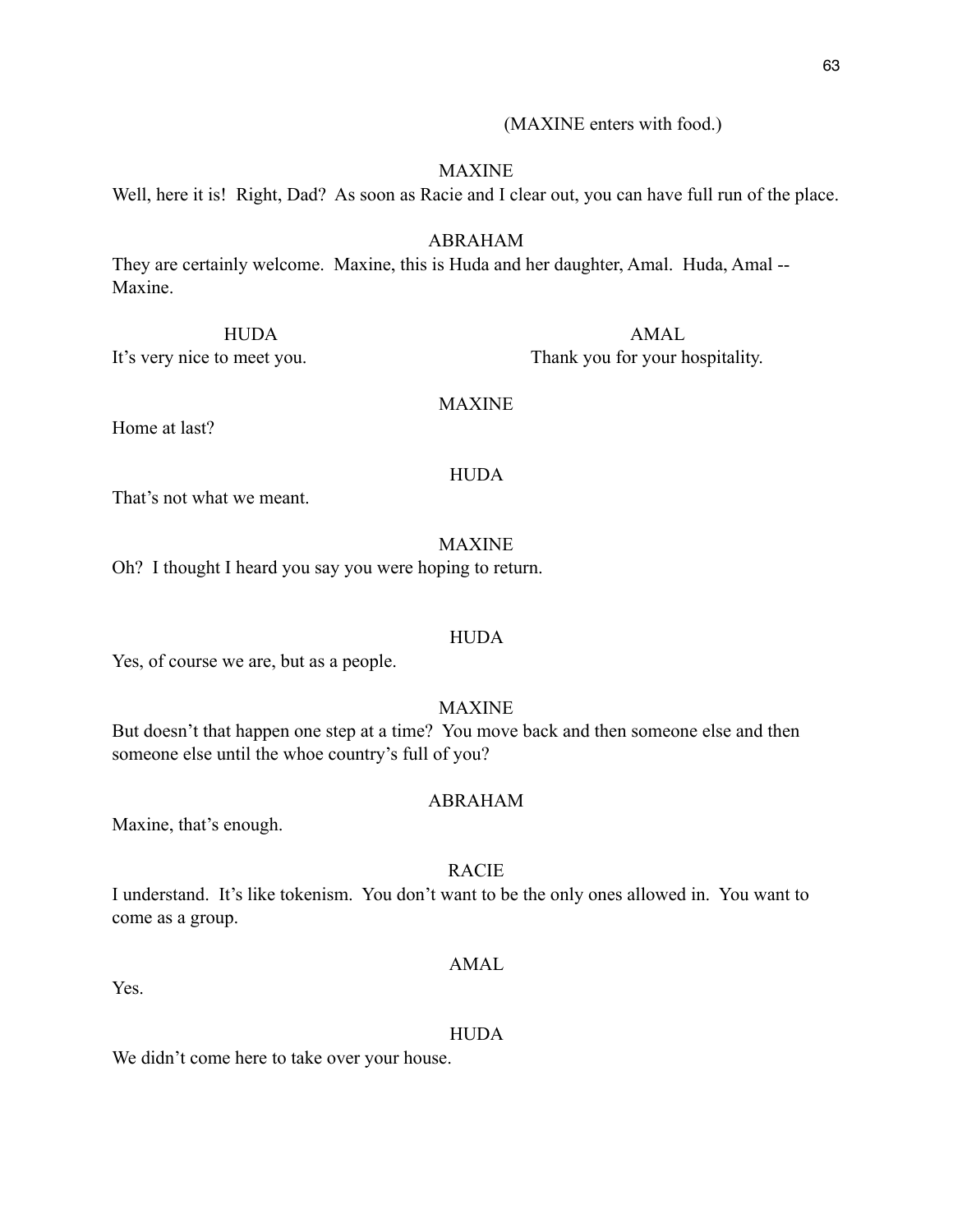#### AMAL

We only came to meet you, to introduce ourselves. And only because we got your letter.

# HUDA

We thought we might find a sense of kinship

### MAXINE

Kinship?

# AMAL

This is very good hummus. The way I like to make it, with the olives mixed right in.

# MAXINE

It's store bought. I didn't make it.

# ABRAHAM

Your story reminds me of my own grandmother's journey out of Russia. Although she didn't take a rowboat. I guess you see me as the equivalent of a Cossack.

# **HUDA**

It's not your fault you were born to one side and we the other.

#### ABRAHAM

But you blame the Israelis, and I was fighting with the Israelis when you were forced to leave. The story goes that Abraham sends Hagar and Ishmael into the desert.

# AMAL

In our version, Abraham sends Sara and Isaac out -- everything's reversed.

#### HUDA

But whoever is cast out is provided with a well and a nation of her own.

#### MAXINE

But of course you don't believe that. Just because his name is Abraham and your mother's name was Hagar --

#### RACIE

And Grandma's name was Sara, don't forget that.

# HUDA

I am not trying to say that we are those people. I wasn't trying to say that at all.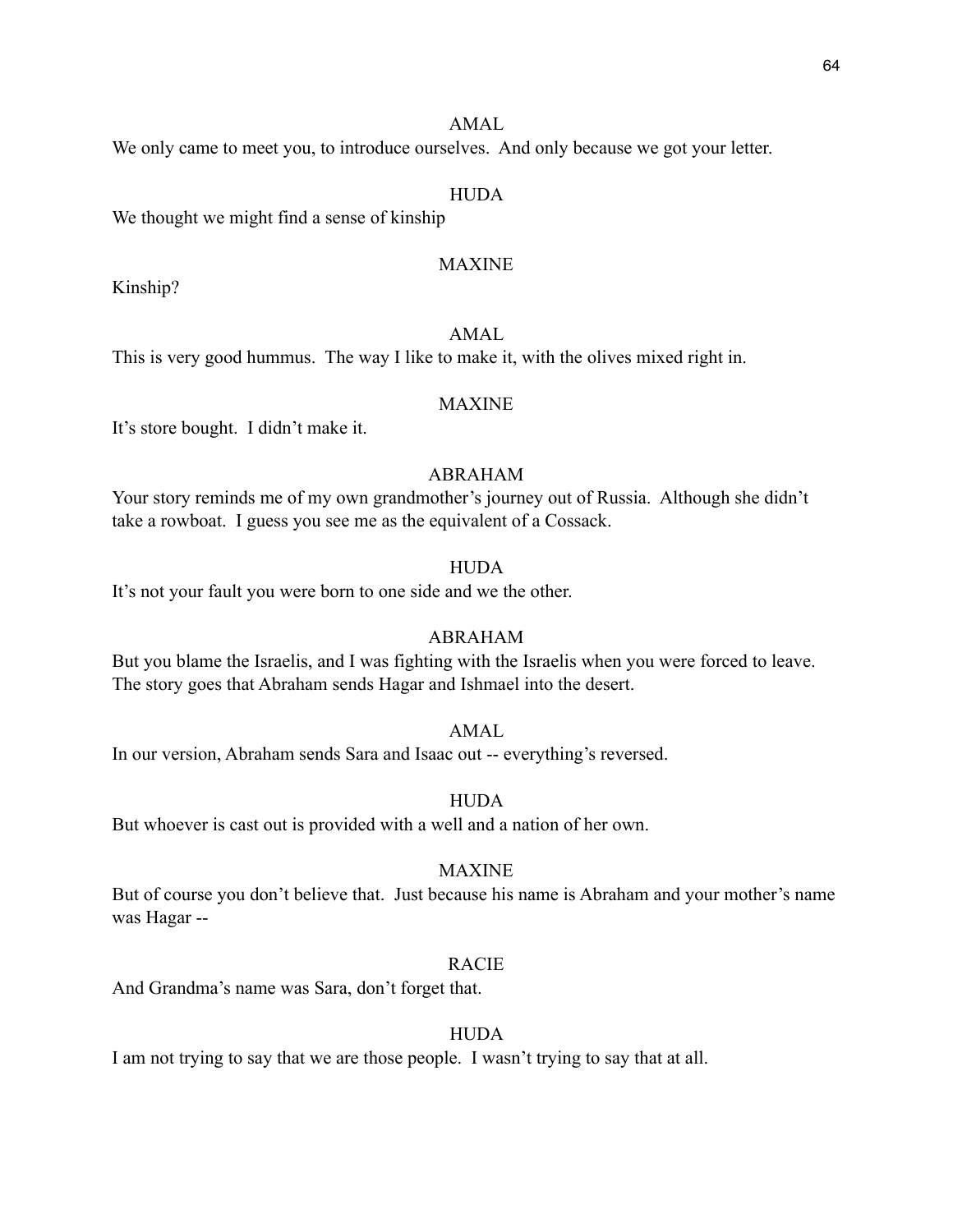But we are those people.

#### MAXINE

My father plays games. Whatever our names are, we are not fundamentalists. We do not interpret anything literally.

#### ABRAHAM

It isn't fundamental. It's the way things are.

#### MAXINE

And who am I? Isaac? You want to cut my throat on an altar?

#### ABRAHAM

Maxine, enough!

#### RACIE

So you don't want to live here with us?

#### MAXINE

Of course not. They want to live here without us.

#### ABRAHAM

I am asking you to be kind.

#### MAXINE

Then you be kind to me. How am I supposed to understand this? I'm supposed to leave here in a week and go thousands of miles away. You're a new widower. I can't even anticipate your needs in this country much less meet them, and suddenly you're embracing a brand new daughter from an entirely diferent culture? How am I supposed to be kind?

#### ABRAHAM

Because you are loved. By me, by your mother. And we raised you to be kind, we expect you to be kind, especially now. And what could be better than for me to find a daughter in a different country, a sister and a niece for you, family for Rachel, someone we can learn from, someone we can share with. Please Maxine. Please Huda, tell me more.

# HUDA

There is an old Arabic saying that goes, sometimes it is better to only speak of camels.

#### MAXINE

You have camels?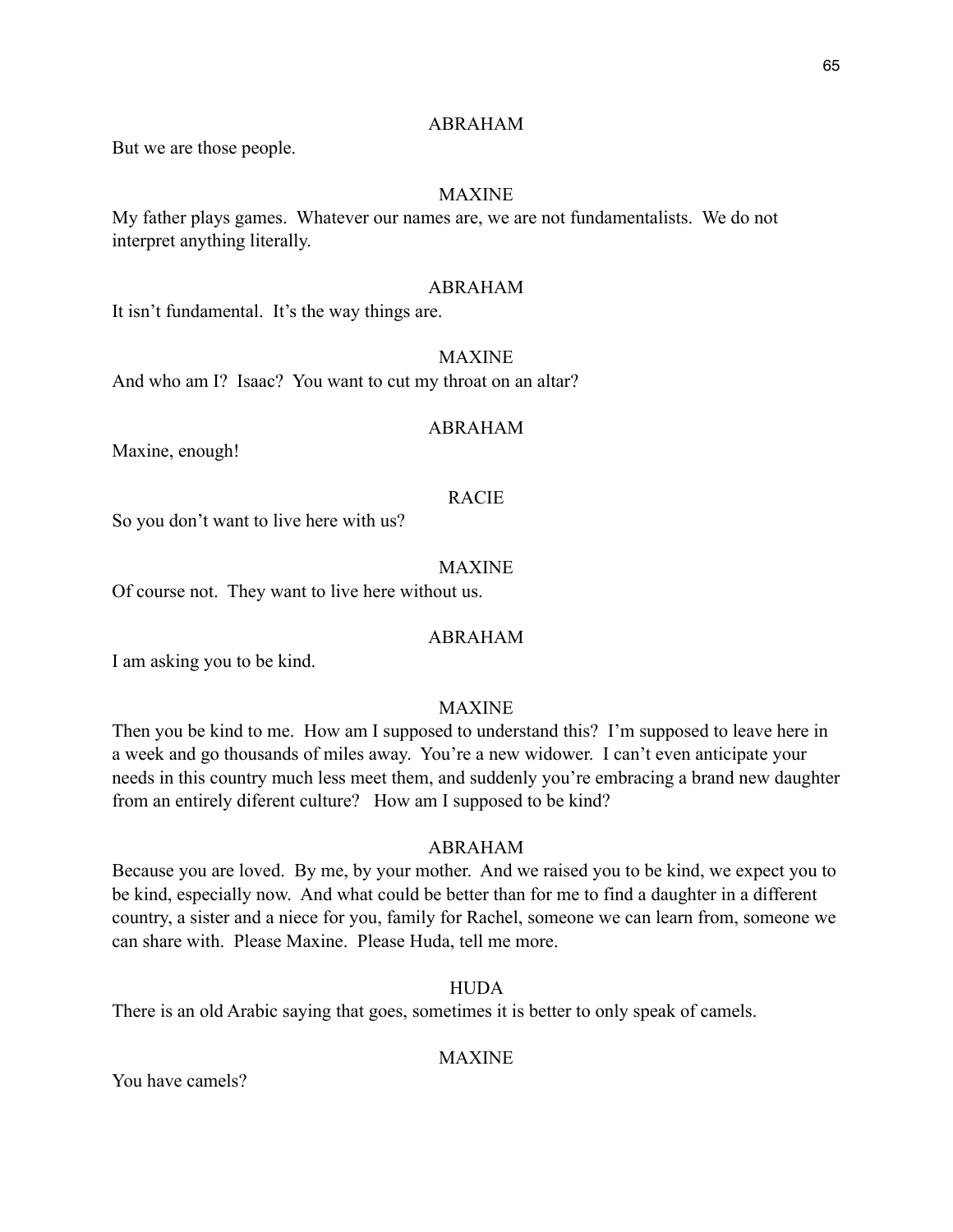#### HUDA

That is not what I meant.

#### AMAL

I don't mean any disrespect, but almost everything in our lives has at least something to do with politics.

#### MAXINE

You see!

# ABRAHAM

But you're an attractive young woman. Don't you ever go out dancing?

# AMAL

Dancing is considered an expression of identity. So it's not allowed. A few years ago we had a cultural center that used to give dances, but the Israelis insisted it was a front for political activity, so they closed it down.

#### MAXINE

Was it a front?

#### AMAL

Only if you consider dancing political.

#### HUDA

There is the question as to whether or not we as Palestinians have our own culture. If the Israelis can prove that we are the same as any of the other Arabs, then we could be absorbed into another nation. But we do have our own culture, and dancing is a part of it. So dancing is an expression of who we are, separate from Jordanians or Egyptians. They think that if we are not allowed to dance, we will forget our culture and become disconnected from who we are, that they will be able to break us up, force us to leave. It's a long story...

#### MAXINE

So there are no camels to discuss. Why don't you tell us why you think my father is your father?

#### HUDA

It is only speculation. I have no proof.

#### ABRAHAM

It's a feeling\* Maxine. Don't you have cooking to do?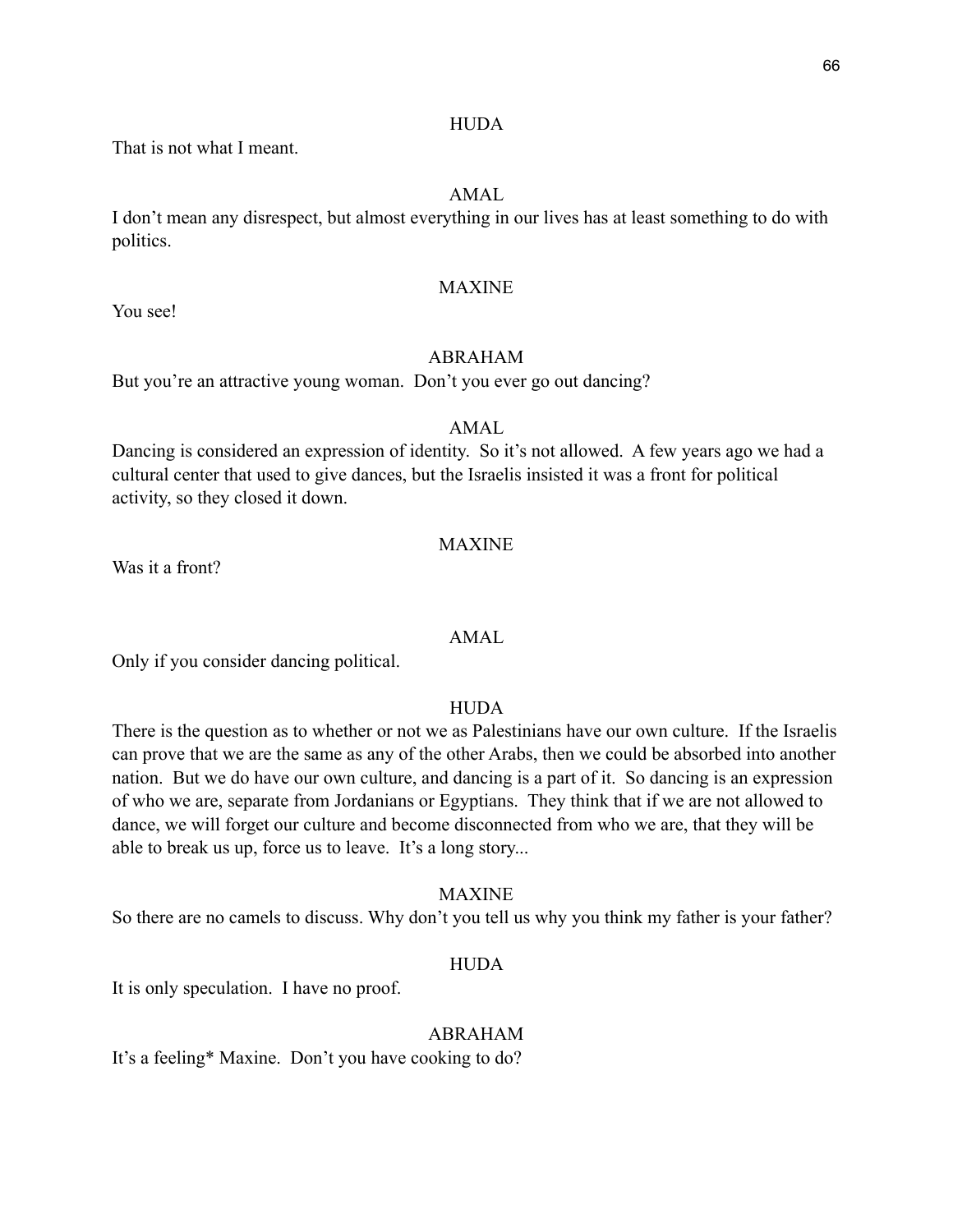\*A feeling?

## ABRAHAM

Leave it alone Maxine.

## MAXINE

When is your birthday?

## ABRAHAM

We've already discussed that, and her birthday, if you must know, makes her my daughter as much if not more than any feeling I have for her or she for me. Are you satisfied Maxine?

## **HUDA**

This isn't the easiest thing to imagine. If my mother was still alive, it would bring her great shame.

## ABRAHAM

There was nothing shameful in it at the time, I assure you. I introduced myself to your family. I became friendly with your father.

## HUDA

I don't mean to imply that she was ashamed of you, it's just that our culture doesn't accept this sort of thing so easily.

#### ABRAHAM

If I had known she was pregnant, I would have stayed.

## HUDA

I am sure this is why she never mentioned it to me. She was an honorable woman.

# MAXINE

But you believe your honorable mother screwed my father\* out of wedlock and conceived a child. An American soldier in the Haganah throwing your family out of their home?

#### ABRAHAM

\*Maxine, that's enough!

## MAXINE

What? You want to call it something else? Go right ahead. It sounds like you raped her. Is that what you want people to think?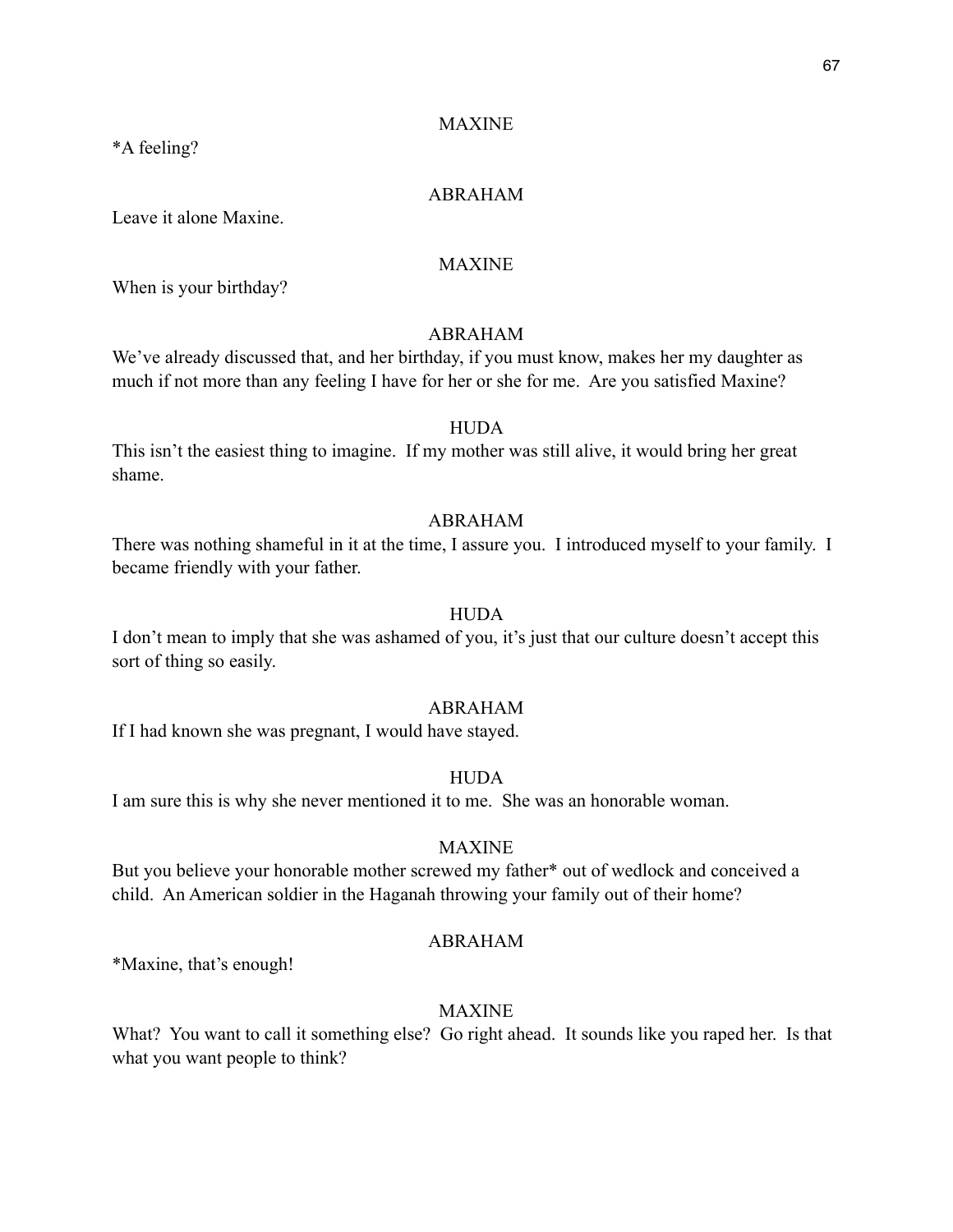We were in love.

## MAXINE

Mrs. Sa'id, I don't mean to offend you, and maybe I'm misinformed, but I thought in your culture a family would stone a woman to death for sex out of marriage, any kind of sex.

### HUDA

In the middle of the war, people have other things to worry about.

## ABRAHAM

I was a friend of the family. I knew Hagar's father.

## **HUDA**

The man I thought was my father was killed in the fighting. So I never had a father.

## ABRAHAM

Until now.

## MAXINE

It must be very hard to live without a father. But that doesn't mean you can claim mine.

## ABRAHAM

Maxine, it was a different world. I was living on a Kibbutz. We were farming the land. We had Palestinian neighbors. We made friends.

## MAXINE

But I thought you were in the Haganah.

## ABRAHAM

Think Maxine! I was in Tunis at the end of World War II. I was young. I knew if I went back to Flushing, I'd marry Sara and we'd have children. And I'd be working to support them. I had never been to Palestine -- that's what we called it then. So I went. I found a place on a kibbutz not far outside Jerusalem. It was beautiful. From '45 until '47 I was just an American man who had fought in the war. I fell in love, and yes, I fell harder maybe because her name was Hagar. I believed we were meant for each other. It was easy to imagine we were destined to be together. She believed it along with me. We thought our love would bring our people together. Maybe it still can.

## HUDA

When I would ask my mother about my father, sometimes she would tell me about a man from Nablus who she didn't know very well. There was no wedding photo. I could tell she didn't want to talk about him. But then there were other times when she would smile and stare into my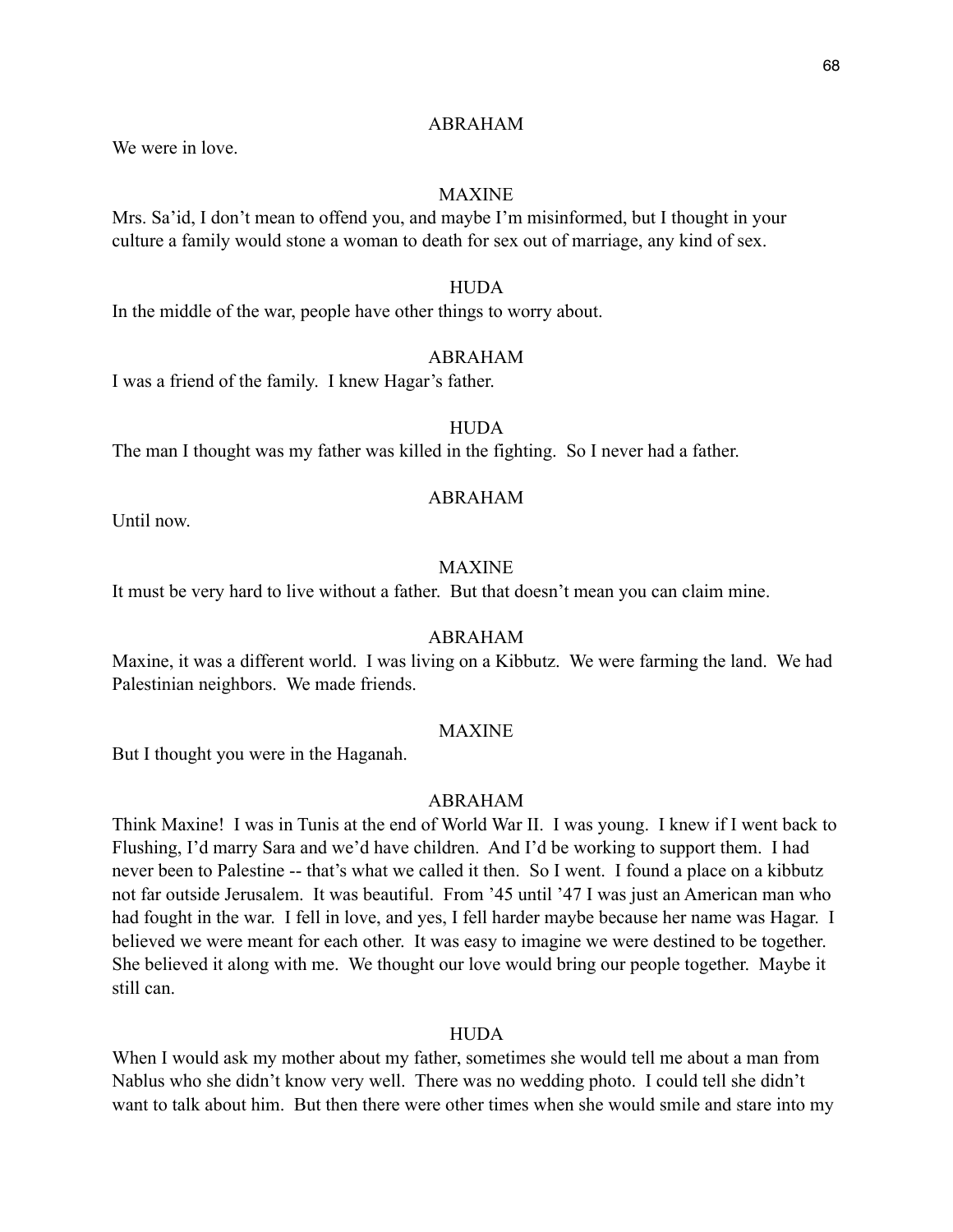## HUDA (cont'd)

face so hard, and she would tell me about my father with such a soft expression on her face. He was a man she loved. Of course she never said he wasn't the man she married.

## ABRAHAM

Thank you.

## MAXINE

Flattery might get you anywhere with him, but it doesn't fly with me.

## **HUDA**

I don't know how to explain what I feel, what I've felt most of my life: that my father was not my father, that my real father would arrive one day from somewhere else, quite unexpected. A man I could admire. A man I might love.

#### **MAXINE**

Wanting doesn't make it so.

## ABRAHAM

That's enough. Is this how it is with two? Must there always be such fighting?

#### RACIE

They could get a paternity test Mom. There are ways to figure these things out, you know. ABRAHAM

If she says she's my daughter, she's my daughter. And I won't hear any more talk about it.

### MAXINE

You're a fool.

#### ABRAHAM

**HUDA** 

Maxine, apologize. Huda and Amal did not come here to be insulted.

It's all right.

#### ABRAHAM

No, it's not all right.

#### RACIE

Mom, just apologize.

#### **MAXINE**

Okay, I'm sorry. It's a lot to take in all of a sudden.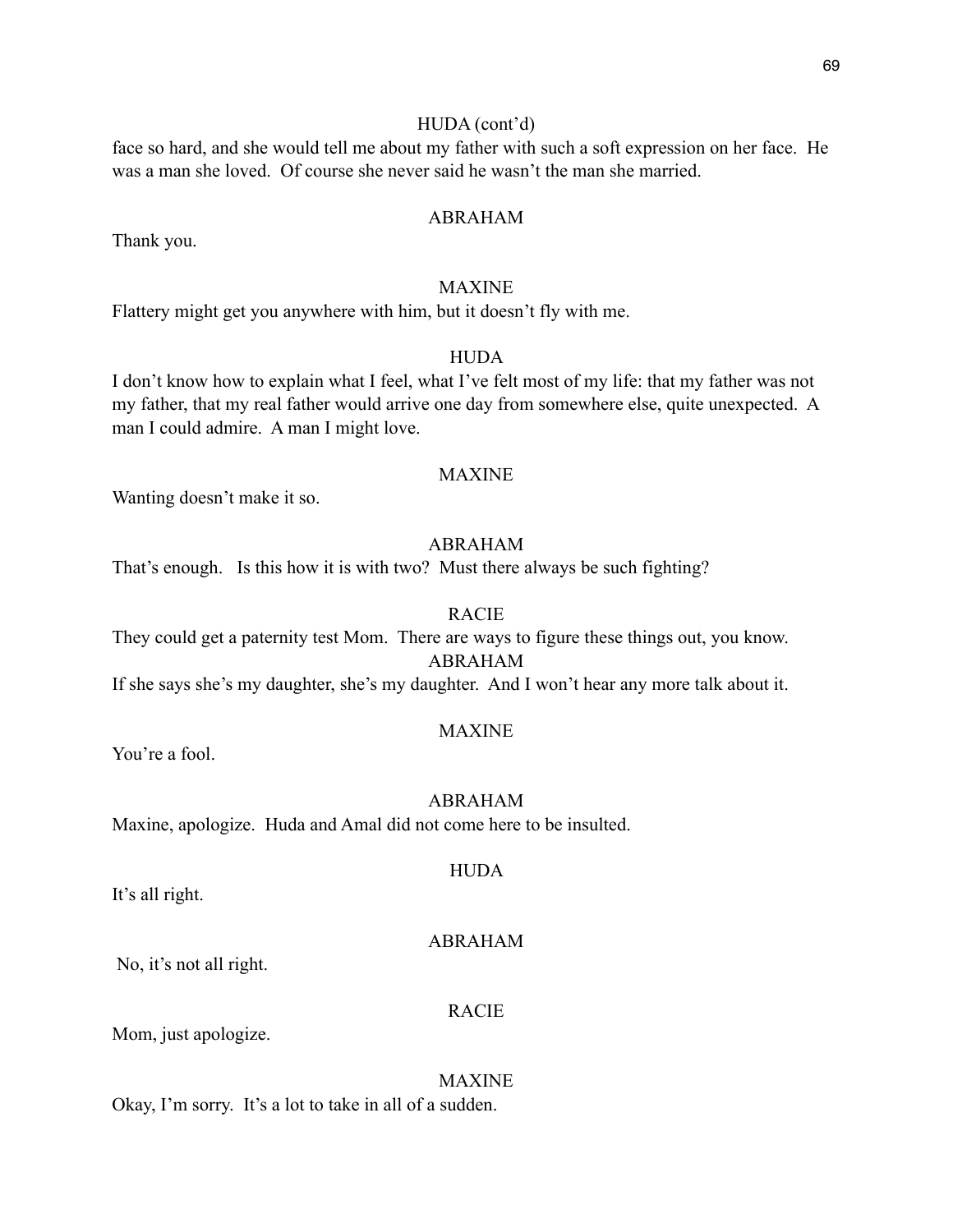Please don't go.

#### HUDA

Thank you, but --

## ABRAHAM

I only want to make things better for you. I know you must have suffered terribly all these years, and we should be more considerate of your situation. Maxine is not herself these days. She's going through a divorce. Her mother just died.

#### MAXINE

He's right. I am sorry. I'll put out the food.

#### (MAXINE exits.)

## ABRAHAM

And you, Huda. What about you? Your life?

#### HUDA

I married. I had six children.

## ABRAHAM

Six children! This is wonderful!

## HUDA

Five boys and Amal.

#### ABRAHAM

Five boys! Did you hear that Racie, you have five more cousins.

## RACIE

I look forward to meeting them.

## ABRAHAM

And your husband, what does he do?

(HUDA turns away.)

## AMAL

He died. Four years ago.

ABRAHAM

I'm so sorry.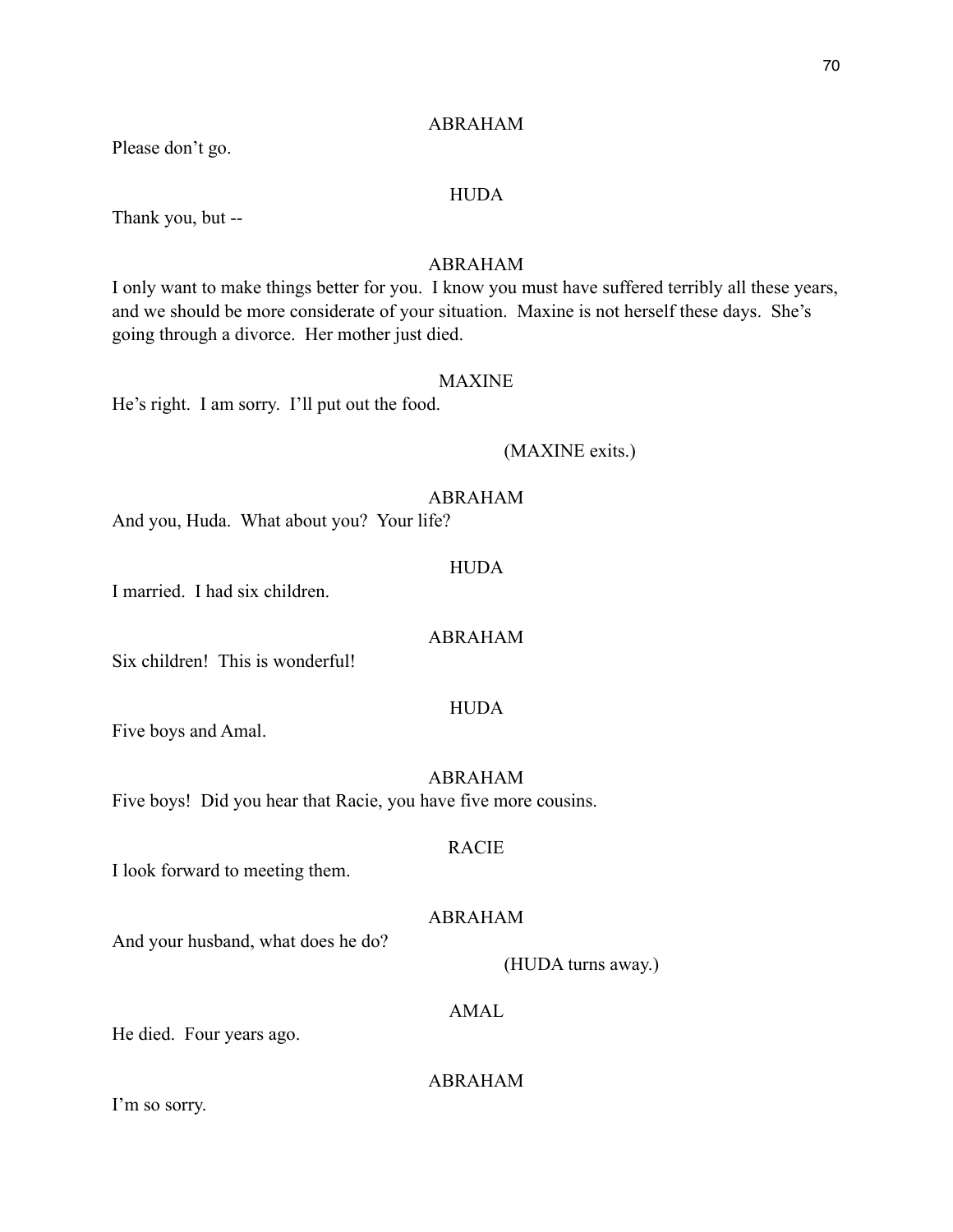He was a farmer. He had a truck to take our produce to the market. It was a small flatbed truck with high wooden fencing to hold everything. When the Intifahda started, the shih-**bahb** used to hide in the back of the truck and throw stones at the soldiers. My father put a lock on the truck, but they would climb in anyway. First the soldiers tore up the back, so he made a new one. Then one night he heard them destroying the back of the truck again. He went to ask them to stop, and they arrested him for being outside during curfew. He was in jail for six months. When he got out, he started again to rebuild the back of the truck. Then one night he heard the soldiers. This time he was afraid to go outside. He didn't want to be arrested. He could hear them destroying his truck. They started to call his name. They pounded on our door demanding he come out, but he was afraid. Then they set his truck on fire. When he saw the flames he went out. And they shot him.

#### ABRAHAM

I don't know what to say. I'm very sorry.

#### RACIE

 (to AMAL) How can you stand it? This is how Israeli soldiers act? They taunt and jail and kill and — (to ABRAHAM) I told you I hated it here!

Our feast is ready.

#### HUDA

MAXINE

We appreciate you going to all this trouble for us.

#### AMAL

Thank you. I'm sure we'll enjoy it.

#### RACIE

Don't be too nice to her. It makes her suspicious.

#### ABRAHAM

Well then, shall we all go in to the feast?

#### HUDA

Only if you all promise to come to Nablus so that we can return your hospitality.

## ABRAHAM

Of course we will come. We will come to Nablus!

(RACIE leads HUDA and AMAL off.)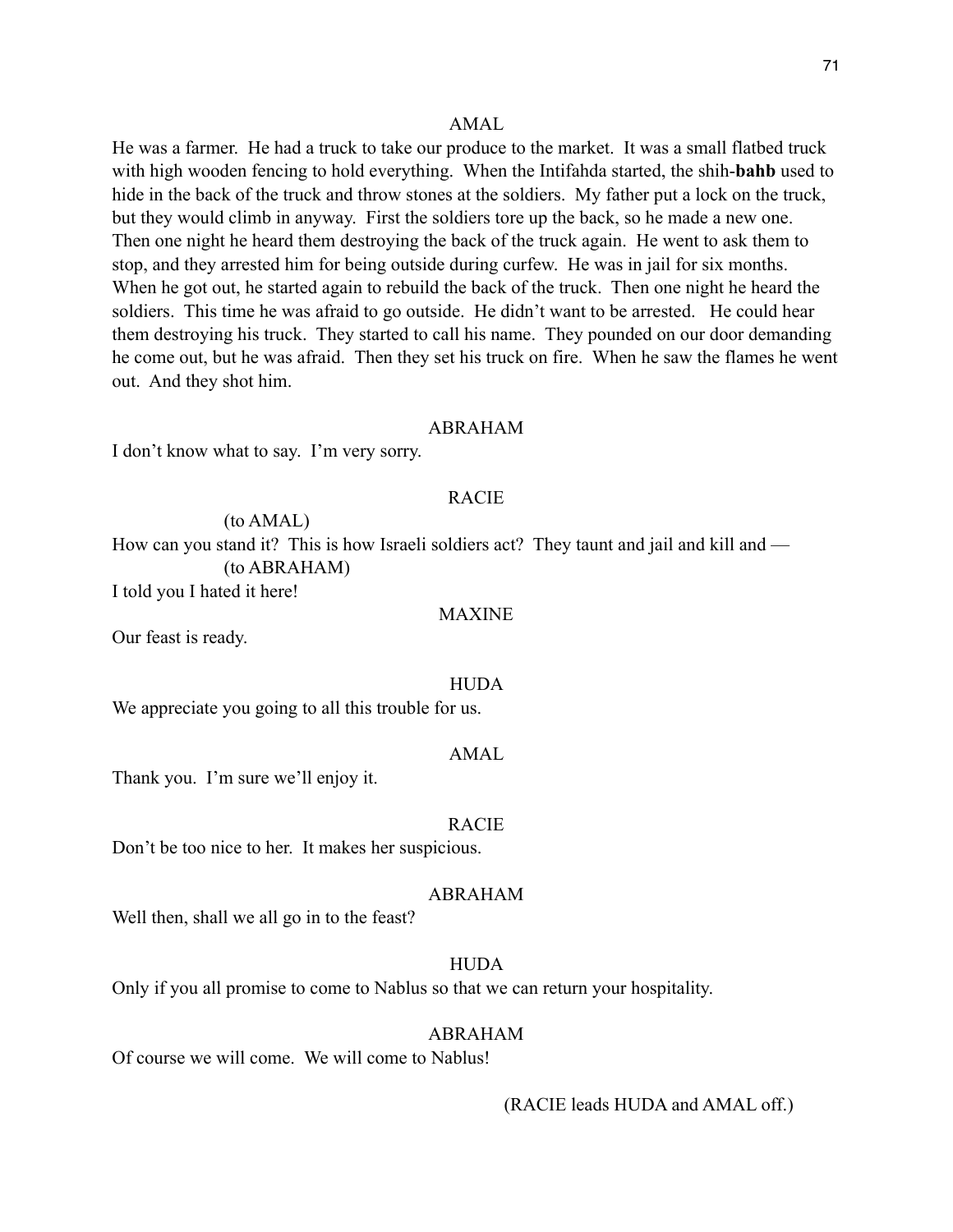| You can't be serious.                                                 | <b>MAXINE</b>  |  |
|-----------------------------------------------------------------------|----------------|--|
| Why not?                                                              | <b>ABRAHAM</b> |  |
| It isn't safe.                                                        | <b>MAXINE</b>  |  |
| Was it safe for them to come to us?                                   | <b>ABRAHAM</b> |  |
| That's not the point.                                                 | <b>MAXINE</b>  |  |
|                                                                       | <b>ABRAHAM</b> |  |
| It's only fair we go and pay our respects.                            | <b>MAXINE</b>  |  |
| I don't think any of this is fair.                                    | <b>ABRAHAM</b> |  |
| We will go and that is final.                                         | <b>MAXINE</b>  |  |
| To the West Bank? The Occupied Territories? Are you out of your mind? |                |  |
| We're American Citizens, Maxine.                                      | <b>ABRAHAM</b> |  |
| You are making aliyah.                                                | <b>MAXINE</b>  |  |
| I still have my American passport.                                    | <b>ABRAHAM</b> |  |
| Last I heard, they weren't bullet-proof.                              | <b>MAXINE</b>  |  |
| Stones, Maxine. It's a bunch of kids throwing stones.                 | <b>ABRAHAM</b> |  |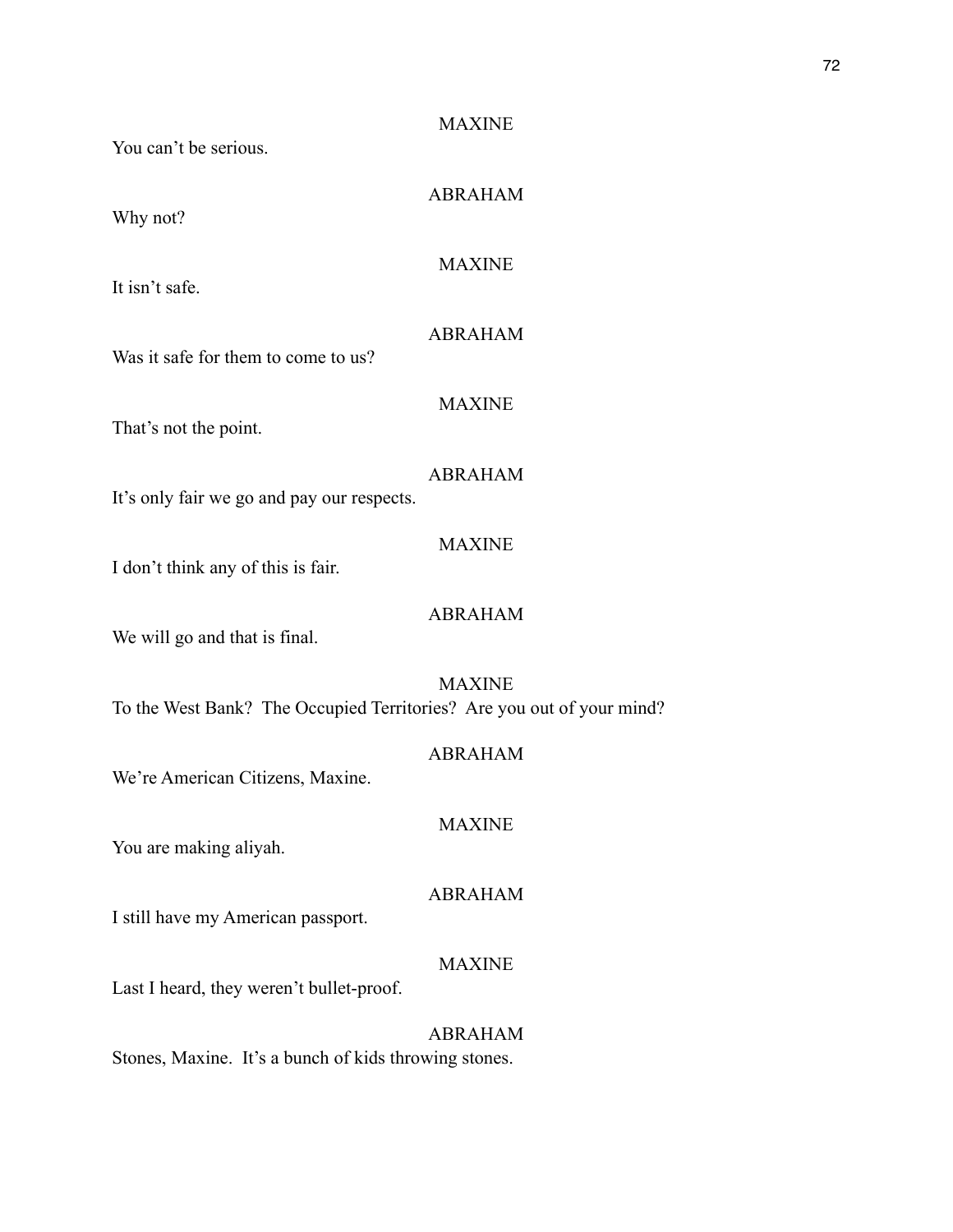You think the Israelis will protect us?

# ABRAHAM

We'll visit Hagar's grave. Meet my grandsons. Grandsons, Maxine, did you hear? I have five grandsons!

# END OF ACT ONE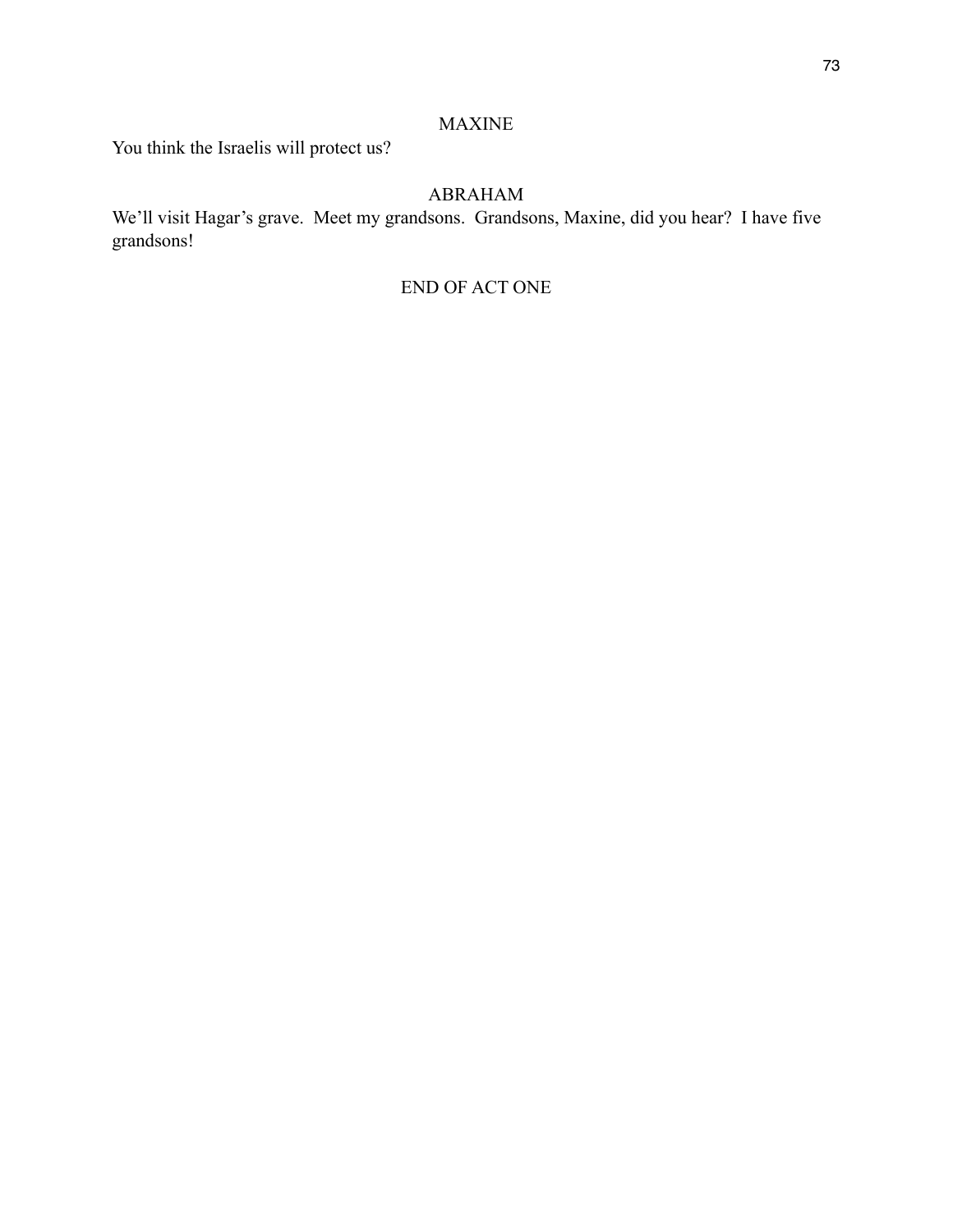## ACT II

## Scene 1

## (At Rise: MAXINE , RACIE and ABRAHAM stand at a checkpoint.)

## MAXINE

This is ridiculous.

## RACIE

You think everything is ridiculous.

# OFFSTAGE SOLDIER ON BULLHORN IN HEBREW

<<Stand in line!>>

# MAXINE

ABRAHAM

MAXINE

ABRAHAM

MAXINE

What is he saying?

He wants us to stand in a line.

What kind of line?

Just a line Maxine.

We're going to be shot.

## ABRAHAM

Just stand in a line.

## RACIE

You know when I said the trip was kind of boring? I take it back.

## MAXINE

I don't understand what is taking so long and why he took our passports. What will we do without our passports?

## ABRAHAM

He'll give them back.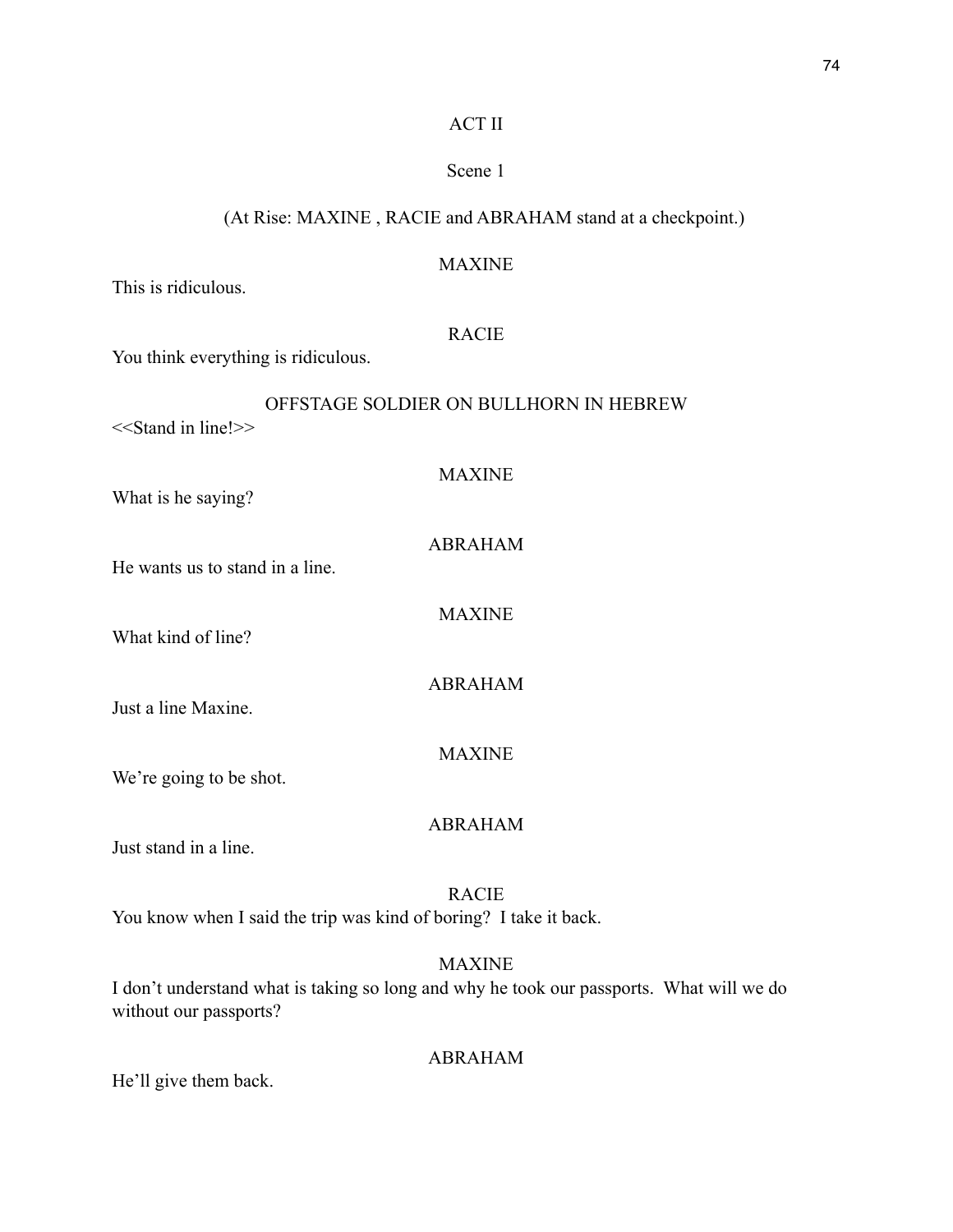How do you know?

## ABRAHAM

It's a procedure. It's orderly. He takes the passports. He makes sure they're not fakes. He'll give them back.

## RACIE

Look, that one's a woman.

## ABRAHAM

She's his captain. You can tell by the uniform.

RACIE Cool. She's in charge. Did you wear a uniform like that?

## ABRAHAM

Not exactly. No.

## **MAXINE**

What are they doing now?

## ABRAHAM

What does it look like Maxine?

## RACIE

They're searching our car.

## MAXINE

That's my purse. My make-up case. Those are my pills. Does he really have to search through everything.

## ABRAHAM

It's a good thing Huda and Amal refused to ride with us. I don't know what would have happened.

## RACIE

Can you imagine walking this ? In the dark? I think I would faint.

## ABRAHAM

They didn't walk. I gave them money for a car.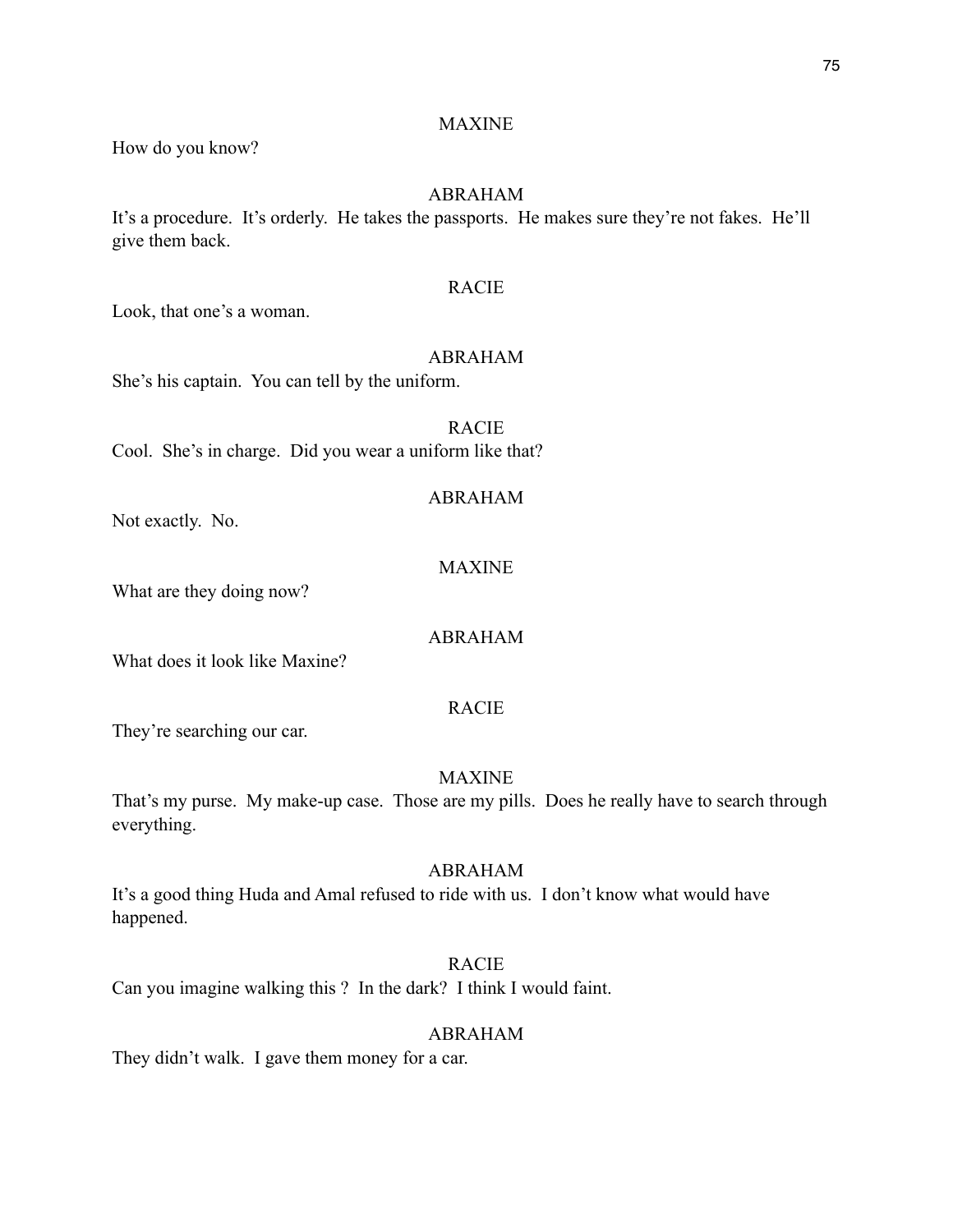You gave them money?

## ABRAHAM

How much should they suffer Maxine? Would it make you happier if they walked?

RACIE

This is my grandfather. He fought for you in '48. He was in the Haganah!

## MAXINE

Rachel, that's enough.

## RACIE

What? They should know. You're a war hero. They should respect you.

## ABRAHAM

They probably didn't understand what she said.

## RACIE

I heard that most of the soldiers are from New Jersey.

## ABRAHAM

No, the settlers. I think there are settlers here from Jersey.

## RACIE

If I had to live in New Jersey, I might become a settler.

## MAXINE

What is taking them so long? This is ridiculous. Are we just supposed to stand here and melt?

 (MAXINE moves out of line. Sound of a gun's safety being removed.)

# OFFSTAGE SOLDIER ON BULLHORN IN HEBREW

<<I told you people to stand in line!>>

(MAXINE freezes, sees gun pointed at her.)

# OFFSTAGE SOLDIER ON BULLHORN IN HEBREW

<<Raise your arms above your head.>>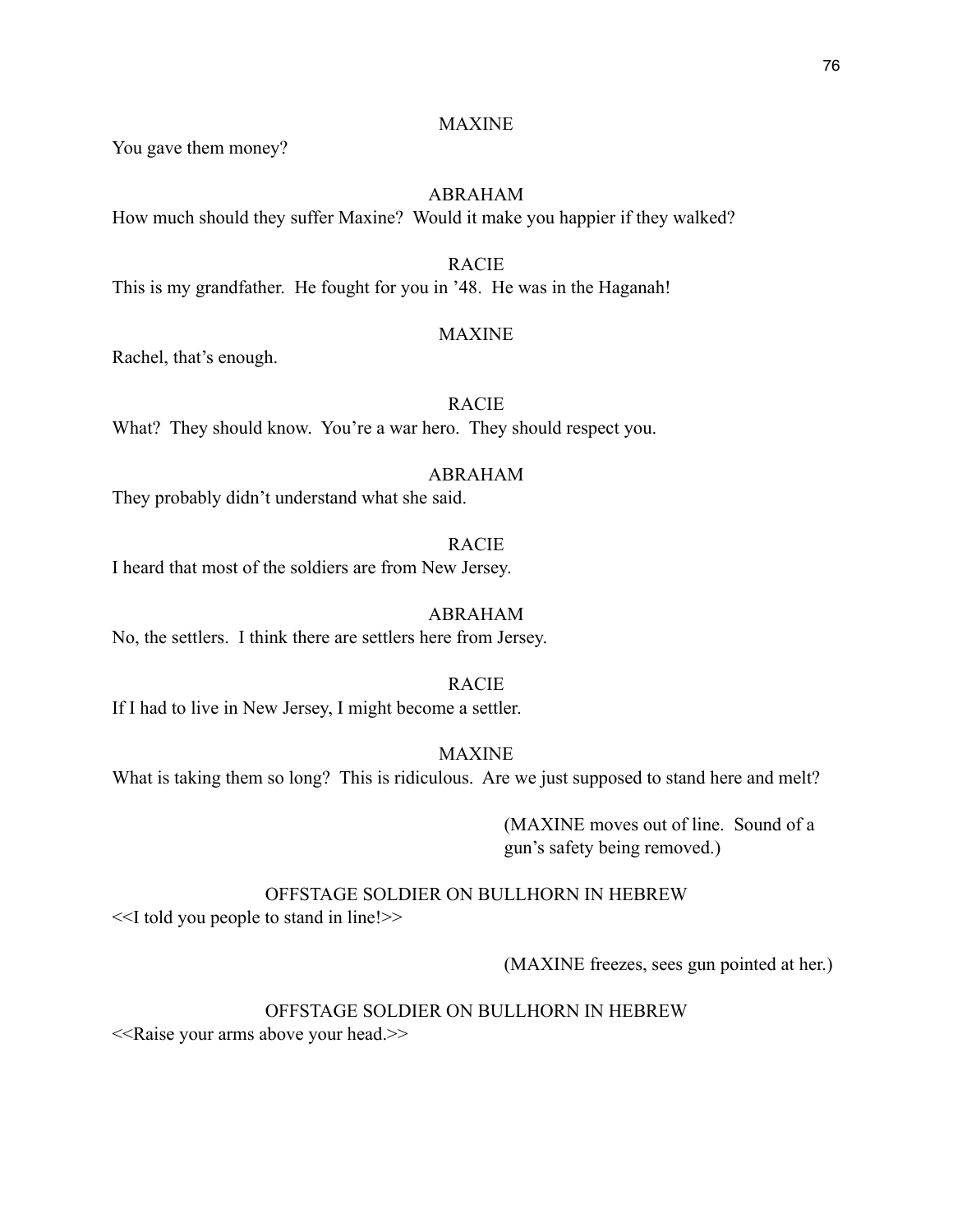(MAXINE raises her arms without understanding the language -- she can assume he is saying this because he motions with his rifle.)

## MAXINE

I was just a little thirsty. Thought I'd get some water from the car.

# ABRAHAM

Slowly move back to us Maxine. He wants you to stay in line.

(MAXINE slowly moves back to the line.)

RACIE This is a little bit too exciting now. I think I'm going to be sick.

#### ABRAHAM

You're not getting sick. Just stay where you are.

#### RACIE

But my stomach...

#### **MAXINE**

Racie? Rachel? Are you there pumpkin?

#### RACIE

I'm here Mom.

#### ABRAHAM

Two more steps back.

## MAXINE

There's a soldier with a gun pointed at my breast, and I want you to know Dad that whatever happens to me, it's your fault. I want you to live with this for the rest of your life. I want to state for the record that you are being very selfish.

#### ABRAHAM

Good. You made your point. Now don't move.

## MAXINE

I also want to say that if Racie endures any psychological stress as a result of seeing her mother's remains splattered about, I expect you to pay for her therapy.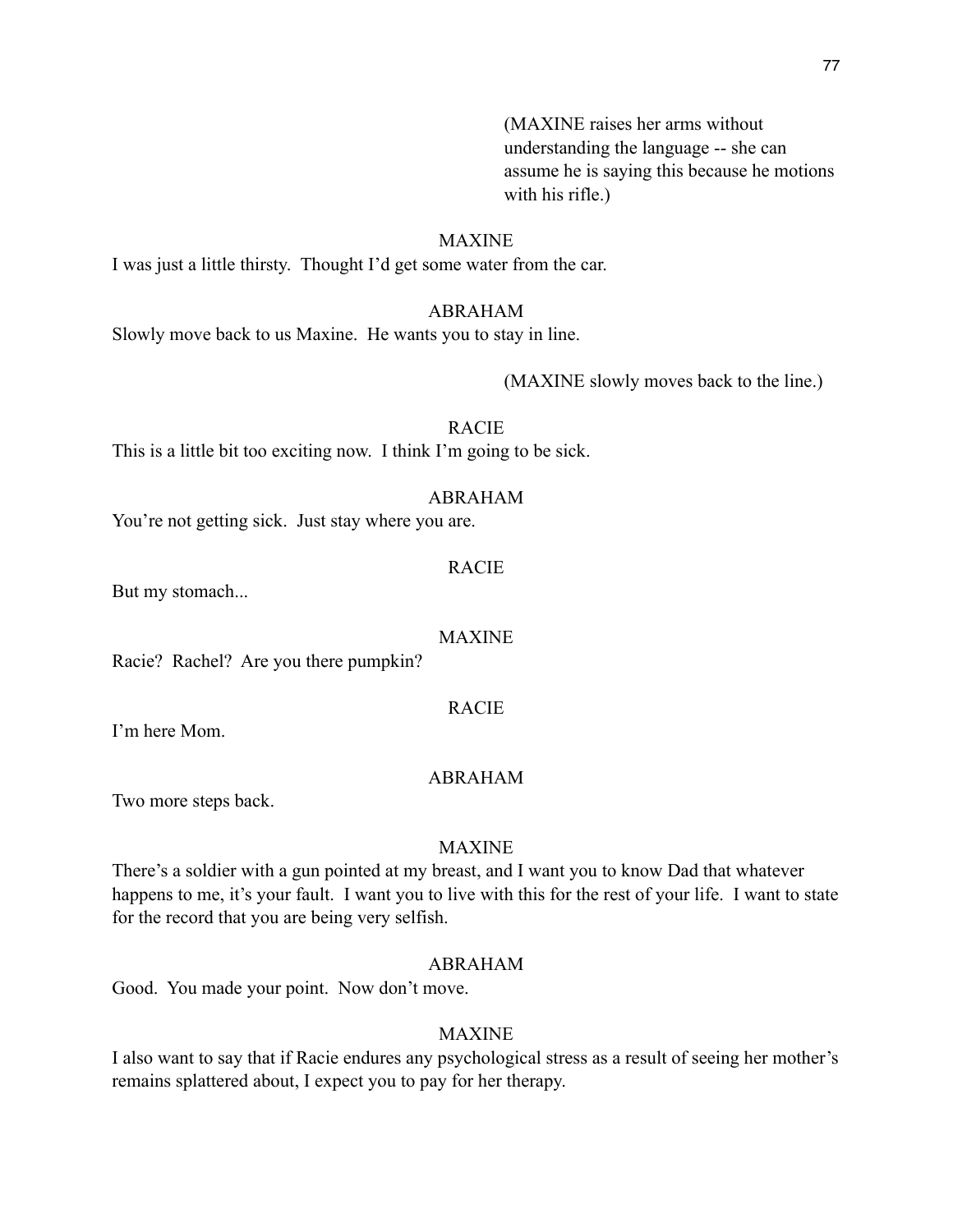(RACIE raises her hand as if to ask a question in school.)

#### RACIE

Excuse me, but would you mind if I --

 (RACIE turns away and vomits as SOLDIER fires gun into the air causing MAXINE to throw herself over RACIE and ABRAHAM to raise his hand in a stop gesture.)

## MAXINE

Oh my God, are we dead? Were we shot?

## ABRAHAM

Stand up Maxine. Rachel, are you all right now?

## RACIE

I'm alive.

## MAXINE

What's going on?

# ABRAHAM

No one shot at you. He fired into the air. I think his captain is giving him hell for it too. Very undisciplined.

## **MAXINE**

Oh look. They're arguing.

# RACIE

I think it's just a lot of testosterone. I bet if they did a study, they'd find that men are more willing to fire more quickly than women are -- it's in their hormones.

## MAXINE

I think we should turn around and go home. I feel as if I've had twenty cups of coffee today, and it isn't even noon.

## ABRAHAM

That's adrenaline.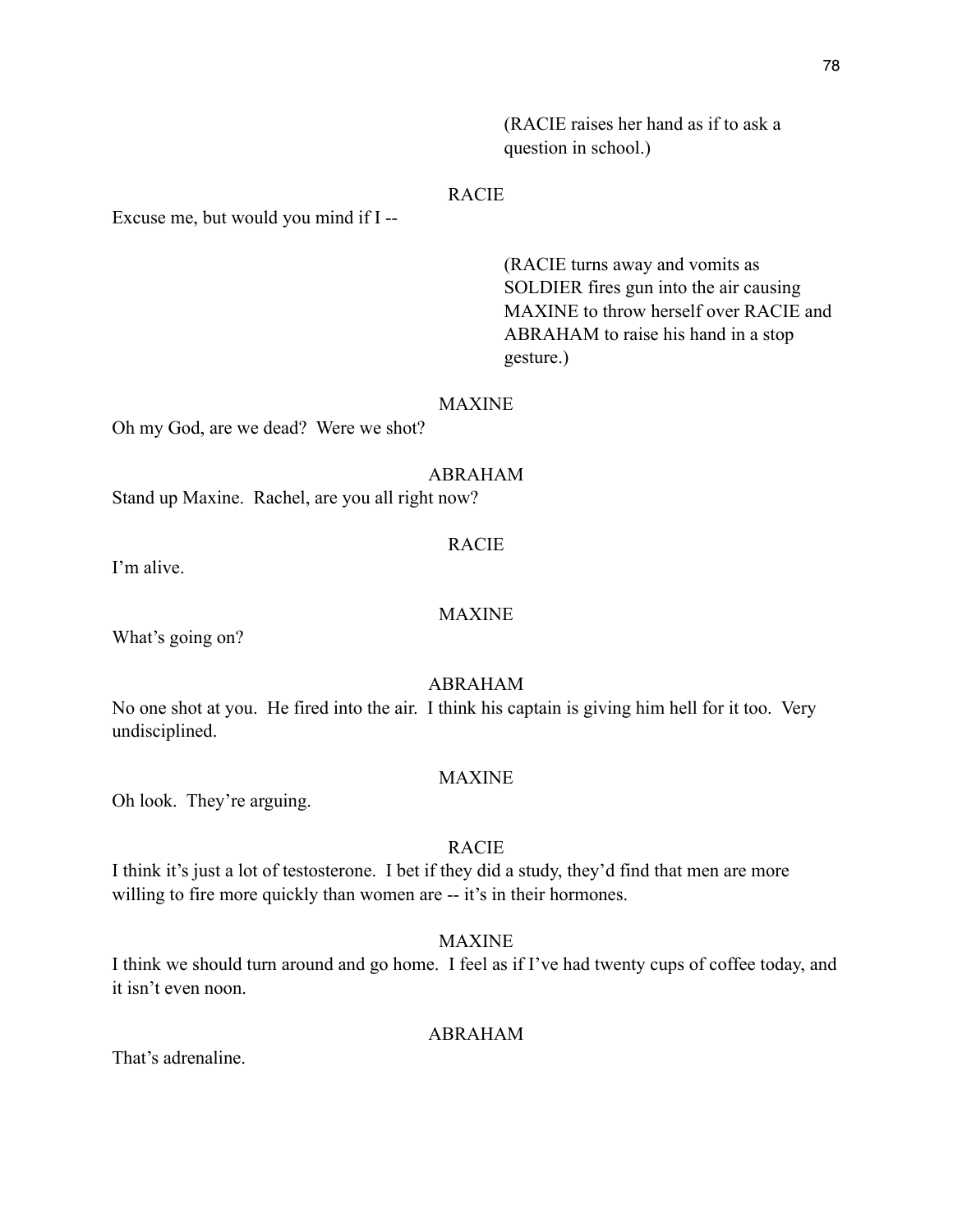Whatever it is, I want to go home.

## ABRAHAM

We've come this far, Maxine. We're not turning around now.

RACIE

You see what I mean Mom? Testosterone. He wants to see what his seed has sprung. His five grandsons!

> (ABRAHAM sees the SOLDIERS motioning for them to get back in the car.)

ABRAHAM

All right already. Everyone slowly back in the car. They'll hand out the passports when we're seated.

## Scene 2

(AMAL appears on a high path as MAXINE, ABRAHAM and RACIE greet her.)

#### AMAL

Hello! Welcome to Nablus. You made it.

(AMAL rushes down to them.)

|  | AM. |
|--|-----|
|  |     |

I hope it wasn't too difficult a trip.

ABRAHAM

AMAL

RACIE

It was fine.

Good.

That isn't really true.

## ABRAHAM

Nothing to worry about.

AMAL

Your car should be safe there, but I brought you a keffiyah to put on the dashboard just in case.

# AMAL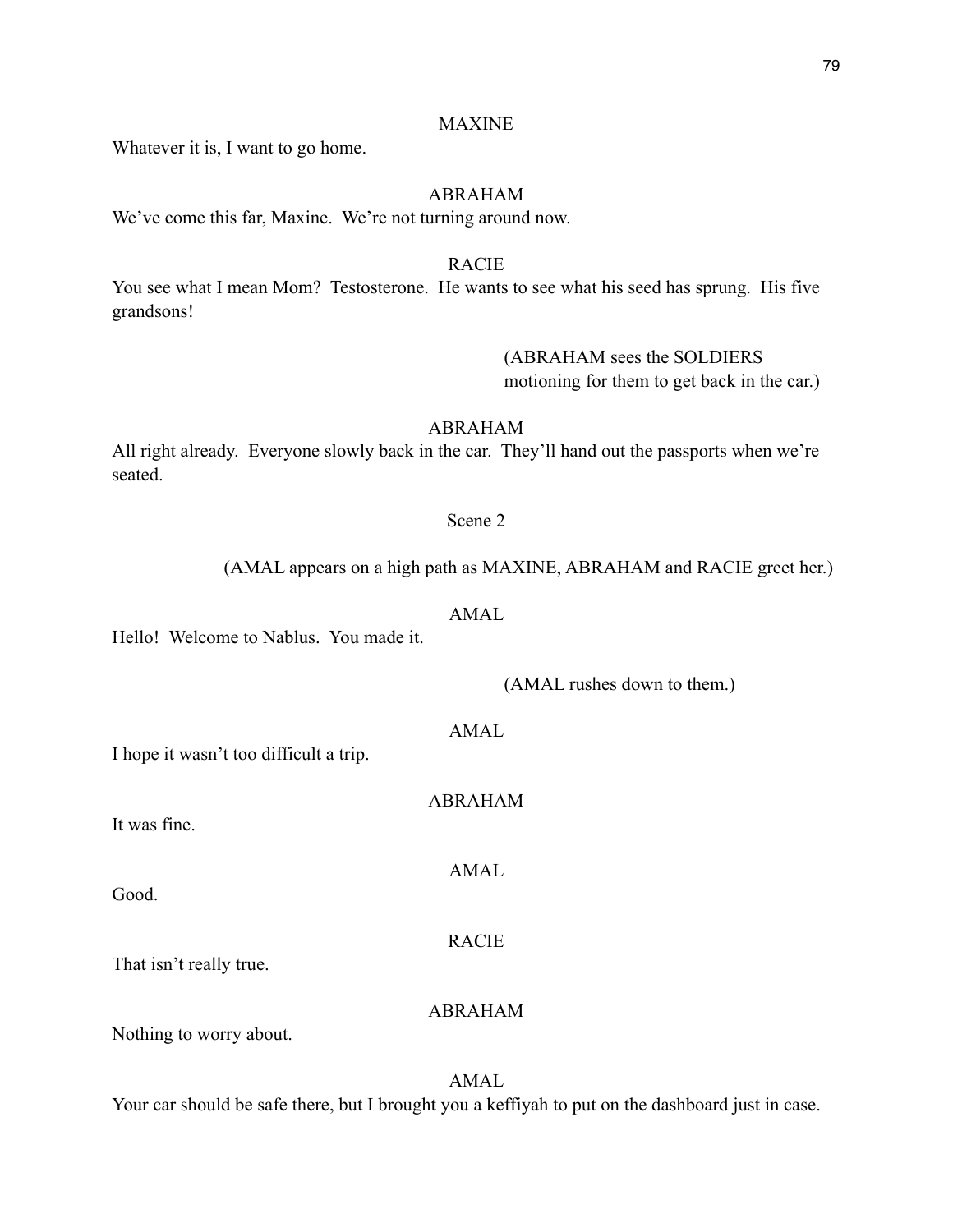## RACIE

But I'm sure it's much harder for you than it is for us.

## ABRAHAM

What's this for?

## AMAL

You have Israeli plates.

## ABRAHAM

It's a rental.

# AMAL

But you don't want anyone to smash it up, so just to be safe.

## ABRAHAM

Ah, I see. This marks it, yes?

## AMAL

Put it on the dashboard.

## (ABRAHAM exits with keffiyah.)

## MAXINE

The truth is Amal, it was hell. And I hated every minute of it. I don't know how you manage. I'm still recovering.

## (ABRAHAM enters.)

## ABRAHAM

Done.

## AMAL

Yesterday was the first time I ever left.

# ABRAHAM

But that's not possible.

# AMAL

Under Closure, anything is possible, Djetthi -- I can call you Djetthi, can't I?

## ABRAHAM

Of course you can!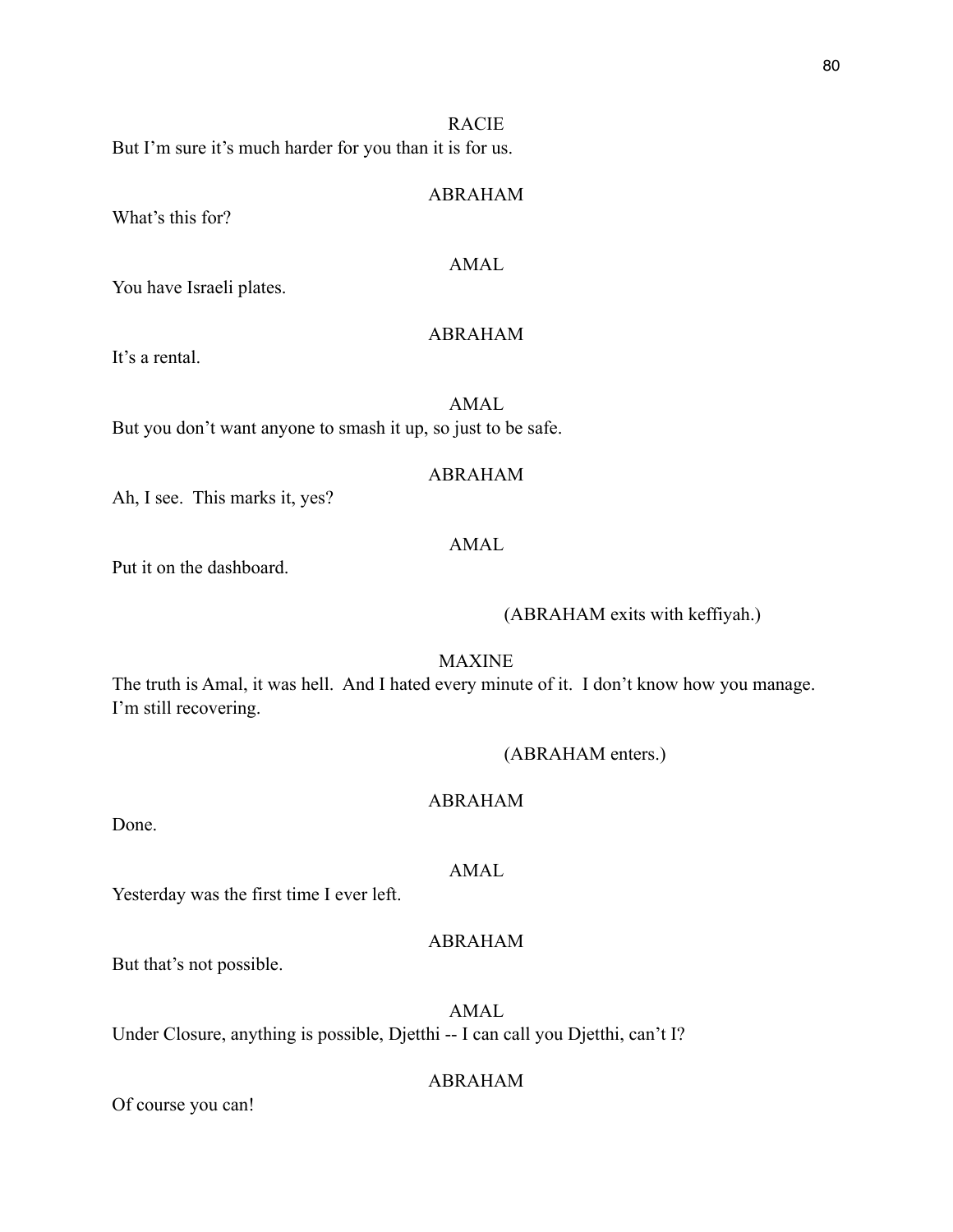What's she calling you?

## ABRAHAM

**Grandfather** 

## AMAL

My mother's still making preparations, so I thought I would give you a tour of the town first, if that's all right.

## MAXINE

Oh everything's all right with him today. When we were shot at everything was all right.

# ABRAHAM

We weren't shot at.

## AMAL

There was a problem?

# MAXINE

I don't know how you can let her call you grandfather. You don't seem to have the slightest paternal instinct. A gun goes off and you don't even flinch.

## ABRAHAM

That bullet didn't have anyone's name on it.

## MAXINE

You don't know.

## RACIE

It was nothing, Amal. She's making a big deal out of --

## MAXINE

I almost jumped out of my skin to keep you safe. What did he do?

## ABRAHAM

I say we take a tour of the town. Lead the way Amal.

## (AMAL leads them up a path.)

## ABRAHAM

How do you say granddaughter in Arabic?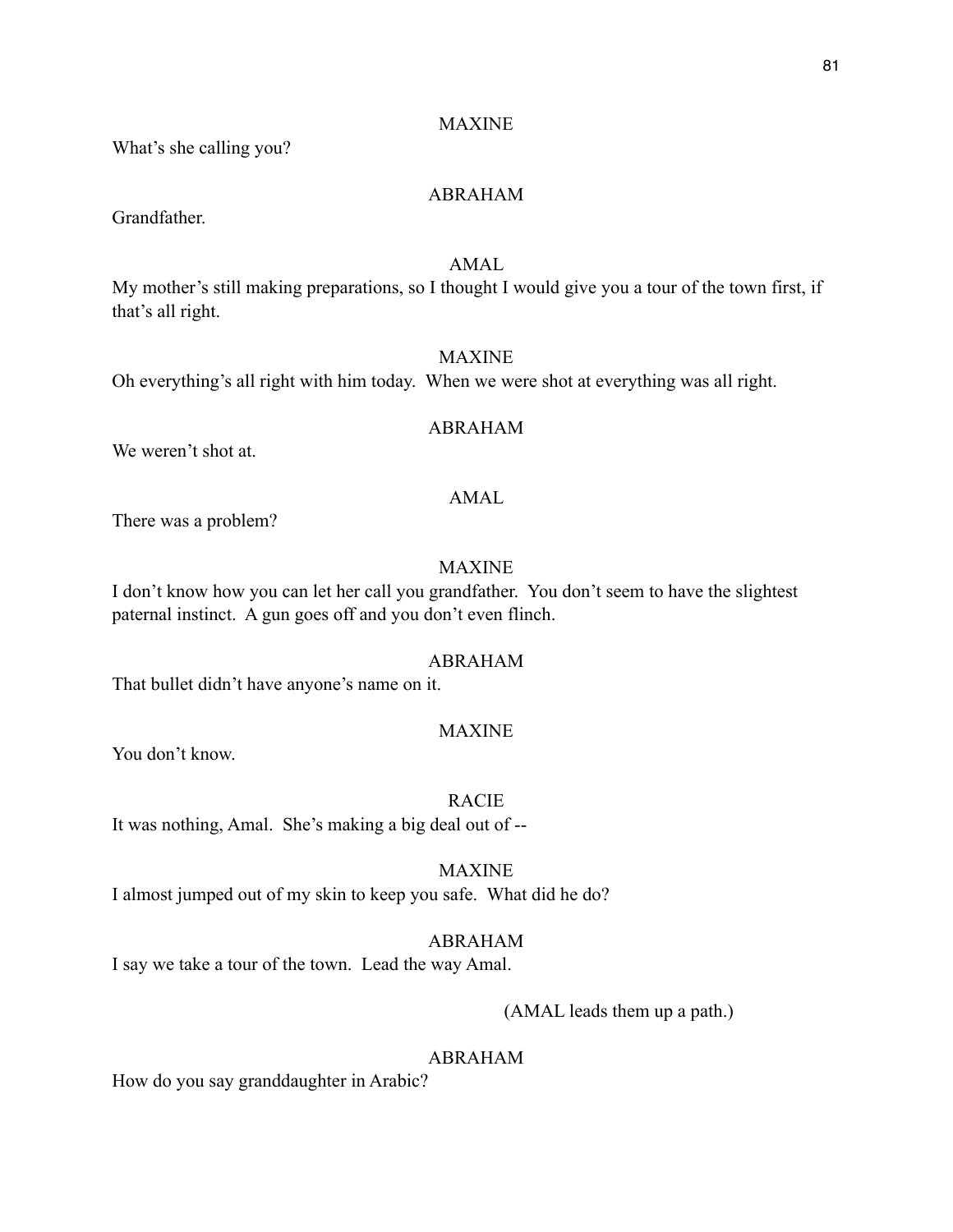Hau**feey**duh.

## ABRAHAM

Lead the way, hau**feey**duh.

## AMAL

The streets are a bit deserted because today we have a self-imposed Closure.

## ABRAHAM

Self-imposed?

# AMAL

Yes. Instead of being shut in by the Israelis, we choose certain days to make Closure on our own. This way we are controlling our own oppression.

## RACIE

But aren't you just making things worse?

# AMAL

We need to have some control over something, and this way we show our solidarity.

## RACIE

But aren't you breaking that by giving us this tour?

## AMAL

Yes, but we won't stay outside long. There are some things that are more important than politics.

## ABRAHAM

AMAL

MAXINE

Like family?

Yes, family.

It sounds ridiculous to me.

ABRAHAM

Maxine.

**MAXINE** 

Okay.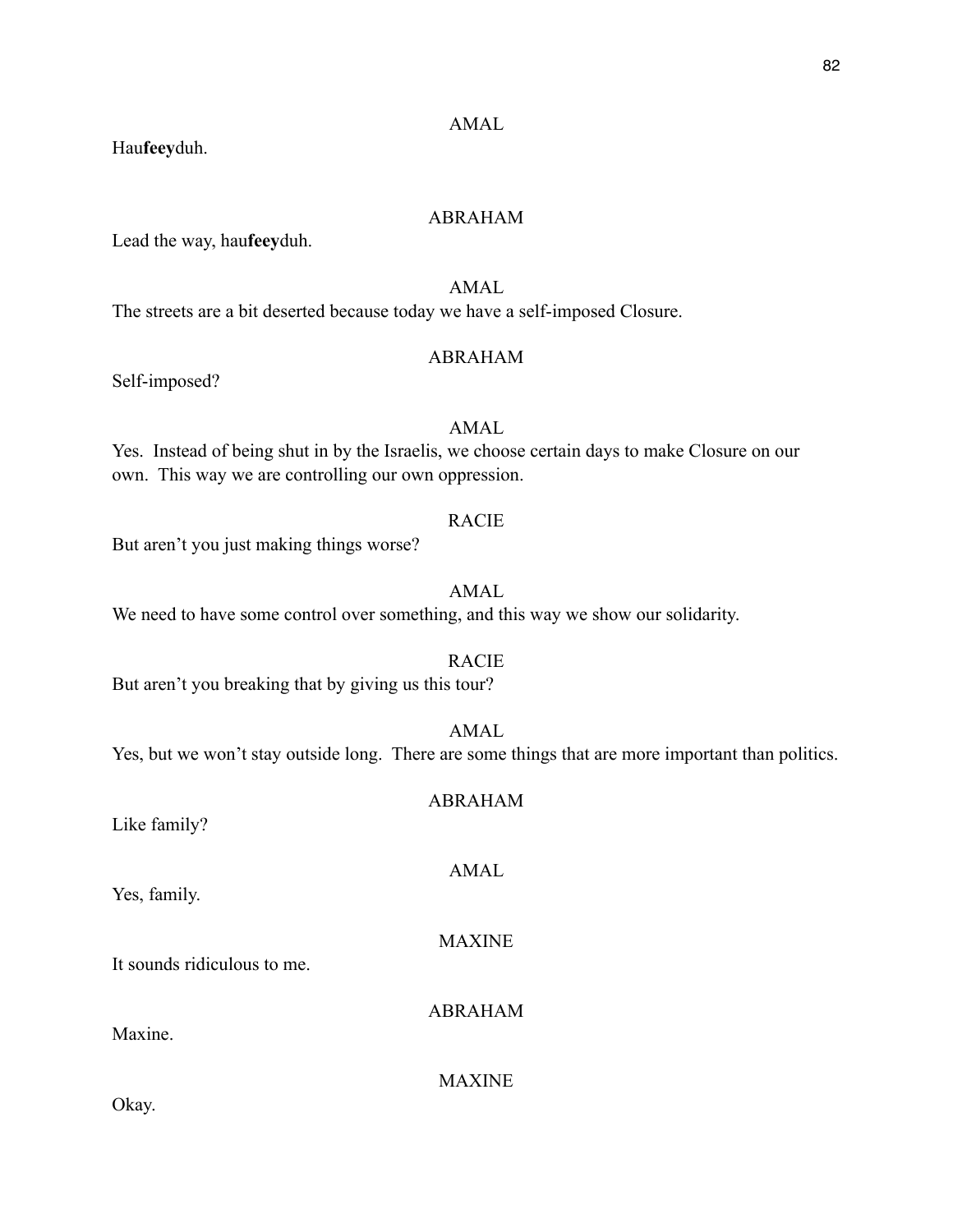Here are the ruins of a demolished house. You can see the bulldozer's tracks. More than guns, I think, the bulldozers have done more damage than anything else.

## MAXINE

How do we know that whatever was here before wasn't destroyed for military purposes?

## AMAL

Of course that's the reason always given. You don't know.

#### ABRAHAM

I can't imagine Israelis setting up a checkpoint here. It isn't strategic.

#### MAXINE

You want to believe her. I want to know the truth.

## AMAL

That used to be our movie theatre, and you can see most of the shops are boarded up now. There is nothing to sell here.

#### RACIE

It's so quiet. Like a ghost town.

AMAL

There's someone. Over there, see? She's been picking cactus fruit.

#### MAXINE

Cactus is edible?

## AMAL

It's delicious! Cactus is not considered property. Anyone can pick it. It is the only fruit that grows here without chemicals or pesticides. The Palestinian National fruit.

#### MAXINE

How can you have a national fruit if you're not a nation?

## AMAL

But we are a nation. It is only a matter of recognition. And land. This is UNRWA. United Nations Relief and Works Agency. It's been here since 1950 to provide education, health services and housing. There are 7 camps. We live in camp Oskar. There are almost 10,000 people in our camp. There are 3000 people who get special relief (like money or food) for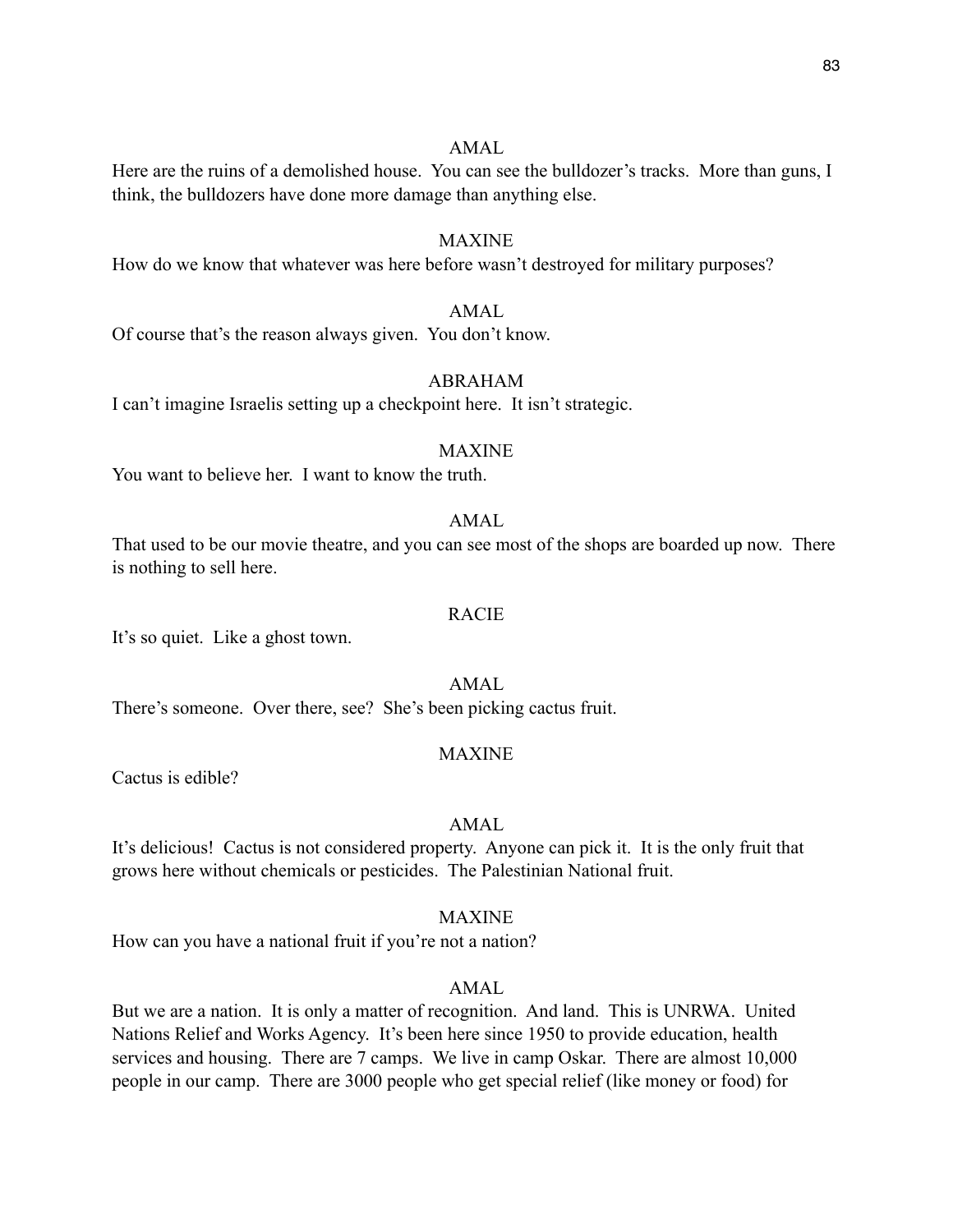## AMAL (cont'd)

hardship. And when Closure goes on for more than five days, the administrators also give good and care to the people in the town.

## **MAXINE**

But you said yourself it's self-imposed.

## AMAL

Only one day a month. The rest of the time it is random and can last for any amount of time. It is up to the Israelis.

| But what does it mean?    | <b>RACIE</b>   |
|---------------------------|----------------|
| That we can't go out.     | <b>AMAL</b>    |
| See the lookouts, Maxine? | <b>ABRAHAM</b> |
| We can't go to work.      | AMAI.          |

## **MAXINE**

What? Where?

## AMAL

We can't buy food. The shops are all closed.

## ABRAHAM

Over there, a soldier on the roof. And on that one.

## AMAL

House arrest for everyone. Now we are entering the camp. You can see that we have no sewage system\*, so everything runs in the streets. It is good we had no rain last night, or it would be like a flood.

## ABRAHAM

You've never been out of the West Bank your entire life?

# AMAL

Well, I've been to Tel Aviv. But there is no freedom of movement here. Even to plant a tree we must obtain a license.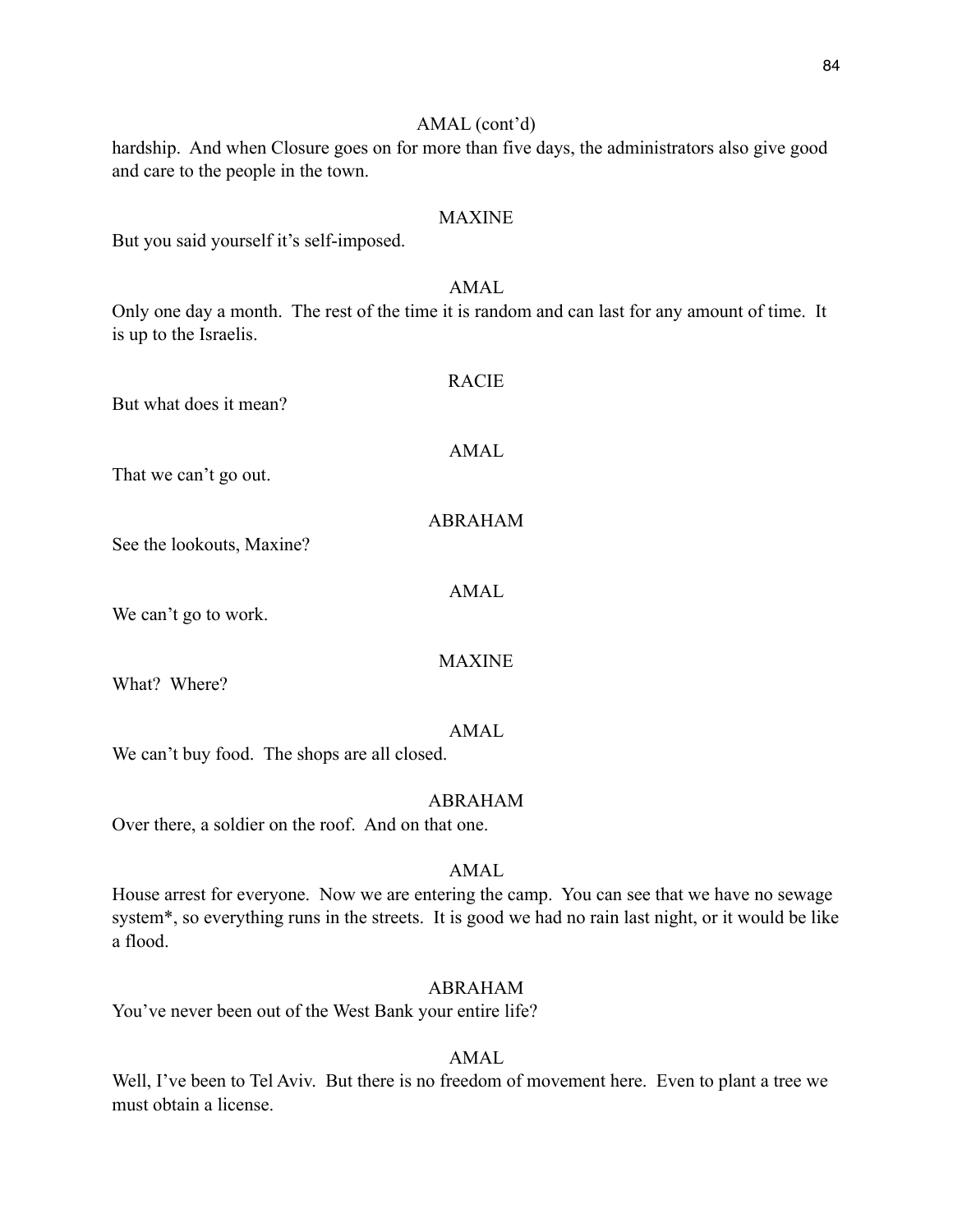But the Intifahda hasn't been happening forever. How old are you?

## AMAL

Nineteen. I was thirteen when it started. But the controls by the Israelis were in place before that. And why would a a girl of thirteen or younger need to leave her family? To go where? The only place I ever wanted to go was Jerusalem. I lie awake at night dreaming of it. I have seen pictures, but even the pictures are never as wonderful as the way it looks in my mind. I can hardly believe how close we came yesterday.

## ABRAHAM

But Jerusalem is south, that way, and Tel Aviv is that way, west, by the sea.

## AMAL

But before we turned toward the sea, we took the Jerusalem road. I have dreamed of Jerusalem as a magical place, without shutters on the windows or gates on the doors. I dreamed that the cactus there would not have thorns. Of course it is only a dream. I know our home is gone. The streets must have changed. The old mosque where my great-grandfather prayed was destroyed.

## MAXINE

If it gives you any comfort, I'm sure the Temple where my great-grandfather prayed is gone too.

## ABRAHAM

Maxine, please.

## AMAL

It's all right, Djetthi, we are both without a homeland.

## MAXINE

What do you mean?

## AMAL

You are from America and yet you are Jewish. Doesn't that make you part of a diaspora?

## MAXINE

Well, yes, but...

## AMAL

I am part of one too. So here we are.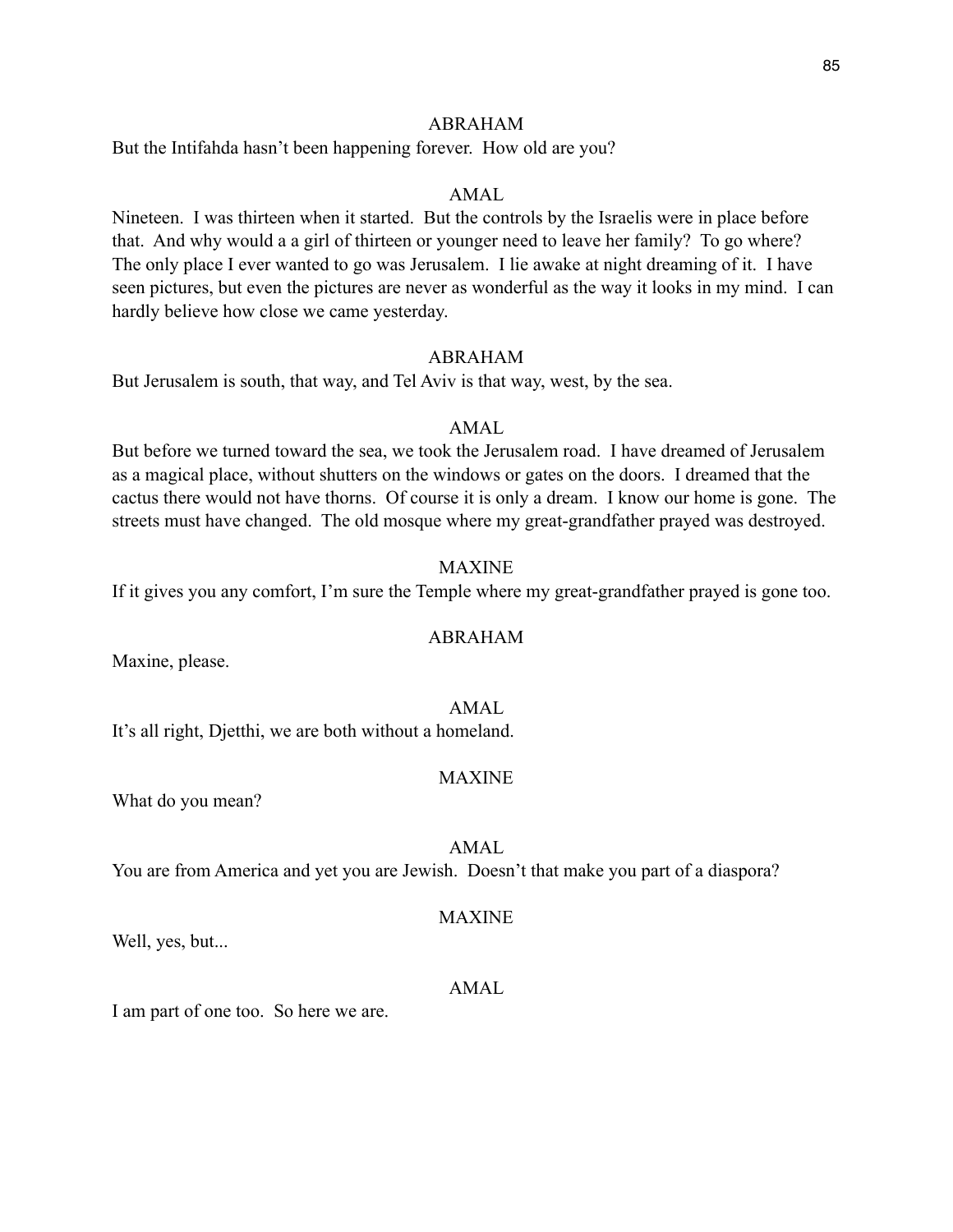Scene 3

 (HUDA enters and ushers EVERYONE into her home. There are five photos of Huda's sons in frames on a garlanded altar. The frame of her husband is also there, separated from the sons. Other than this, there is HAGAR's jewelry box, some plastic flowers in a plastic pot, two CSX gas canisters, and a plastic tray with drinks. There are stacked plastic chairs for seating and a few low pillowed benches for sitting and sleeping, low tables on one of which an old record player.)

## **HUDA**

Hello and welcome to our home. Arabic coffee? Coca Cola?

## ABRAHAM

Hello Huda. Thank you.

#### **HUDA**

I am so glad you could be here with us.

## ABRAHAM

(with coffee)

Thank you. I am glad too. I am anxious to meet my sons. You were terrible to me last night to make me wait so long to even hear a word about them. But I see photographs! Mmm! This coffee is good! Have some coffee, Maxine. It's delicious.

## MAXINE

Just what I need.

#### HUDA

MAXINE

I have been so excited to make you feel welcome, I could hardly sleep all night.

# We are happy to be here Huda.

#### HUDA

You don't have to say that.

## MAXINE

I wouldn't lie to you. I am happy to be here. It was a difficult trip.

#### **HUDA**

I'm sorry. Did something happen?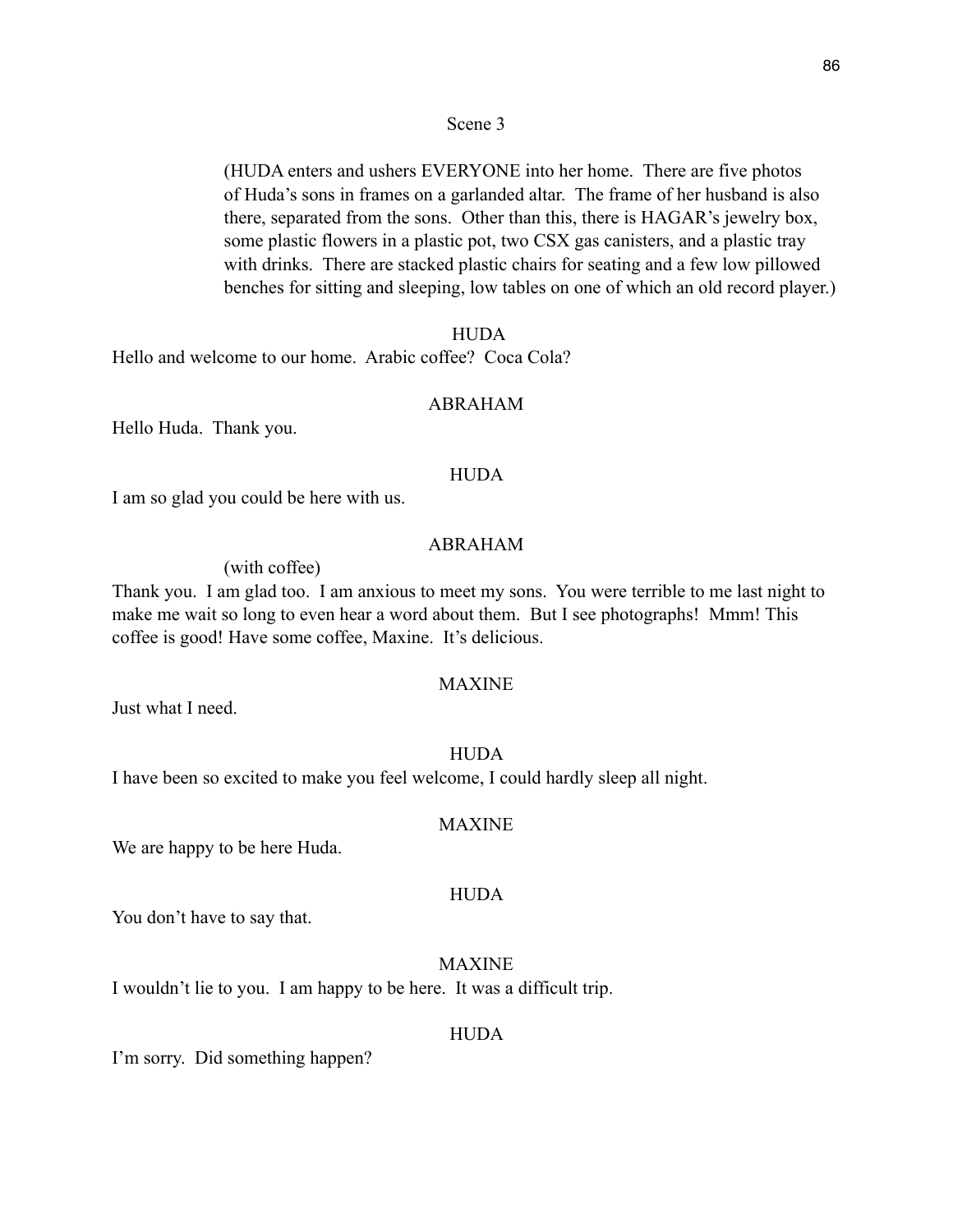#### RACIE

Yes. When they stopped us at the checkpoint, they kept repeating "all this for your own safe".

#### HUDA

But you made it, and that is what is important.

## ABRAHAM

Exactly.

# **HUDA**

So, it is a humble home, but I hope you will be comfortable here. Cushions or a chair? I have prepared some food, some of Amal's favorite dishes. I hope you will enjoy them.

## ABRAHAM

I'm sure we will.

## **HUDA**

Amal, **fee**-al mut-bachh. (in the kitchen)

## (HUDA and AMAL exit to kitchen.)

#### MAXINE

What if they poison us? Did you ever think of that?

## ABRAHAM

Maxine, this whole trip all you say is this or that is ridiculous, and now I understand why. Because your mind is ridiculous. The way you think!

MAXINE

There might be a plot to kill Jews one by one by luring them to the West Bank, and --

## RACIE

Mom, you don't get it at all, do you?

## MAXINE

And you do? Did we tell anyone we were coming here today? Does any other person in the world know where we are? No.

## ABRAHAM

That isn't true. We were recorded at the checkpoint.

# **MAXINE**

And the Israeli soldiers are going to come looking for us later? I don't think so.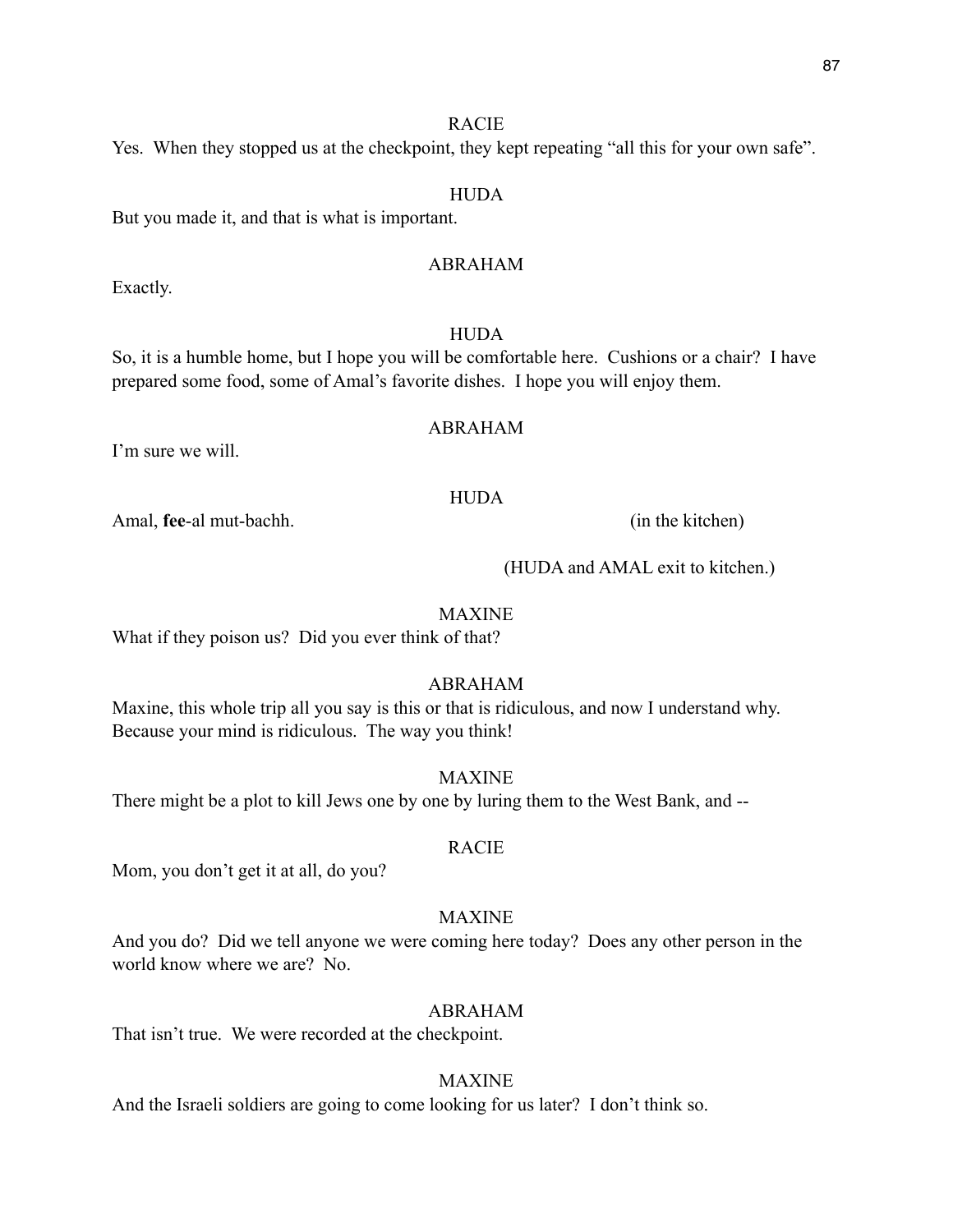## RACIE

Can't you calm down?

 (AMAL enters with a tray of food and small plates and utensils.)

AMAL

This is a vegetable dish we call "upside down". It's made with eggplant and carrots.

**HUDA** 

And this is Arabic beef. And this is called *sumac*. Please help yourselves.

(AMAL exits for more food.)

## MAXINE

Sumac? As in poison sumac?

## ABRAHAM

You have an overactive imagination Maxine.

#### **HUDA**

Is something wrong?

# ABRAHAM

Not at all. It looks delicious.

#### HUDA

It's made with onion, olive oil, spice and almonds. You can eat it with your hands. We do. And there is yogurt and tabouli.

AMAL

RACIE

(AMAL enters with a roast chicken.)

And this is chicken.

This is great, Mom. Dig in!

MAXINE

I'm getting there.

## AMAL

And we have a special surprise for dessert.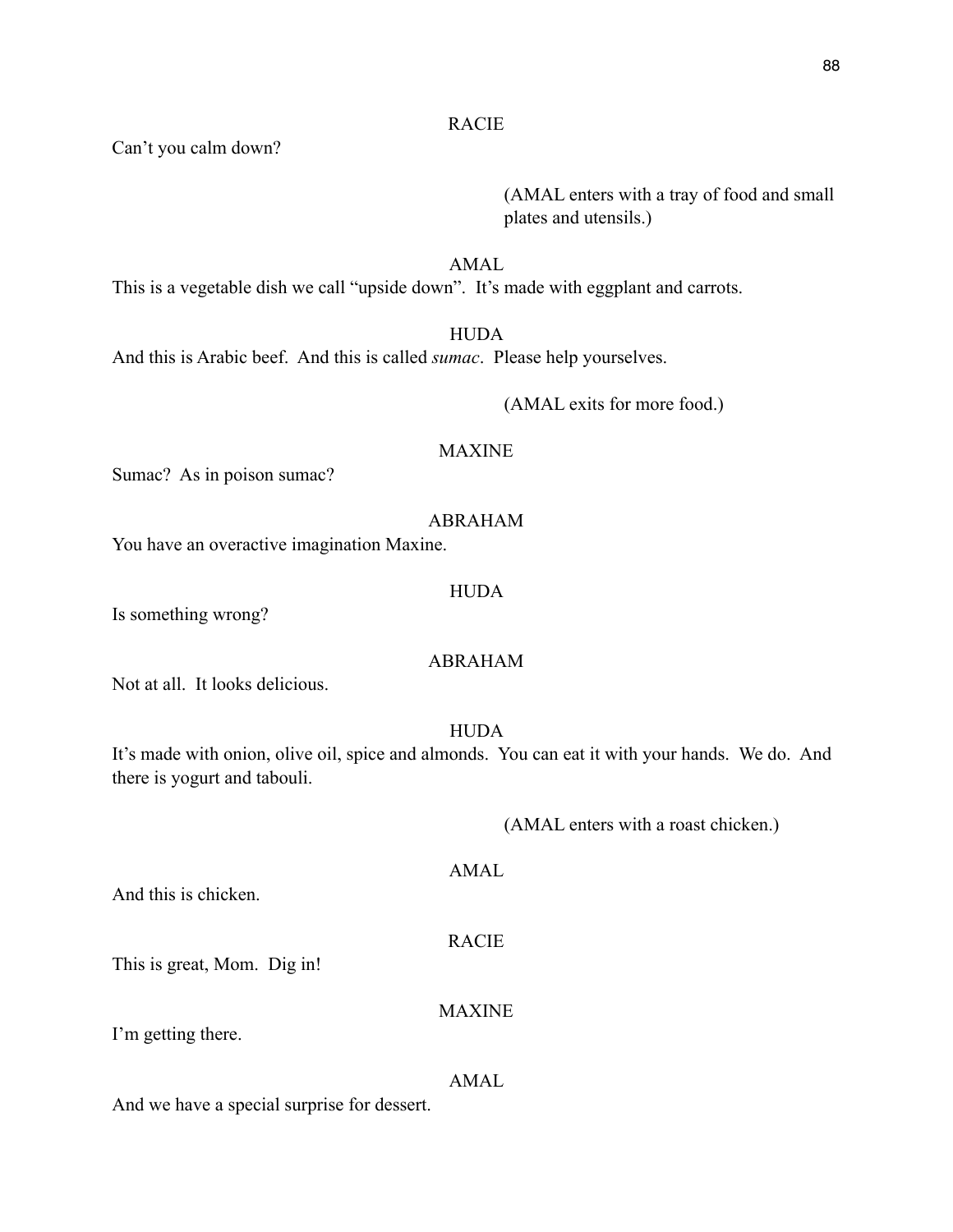Try to enjoy yourself Maxine. Delicious! Huda, you are a wonderful cook.

## RACIE

Yes, it's really good.

## HUDA

Amal helped too.

# ABRAHAM

You too Amal, my hau**fee**duh, you are another great cook, thank you. But where are my grandsons? Aren't they joining us for the feast?

#### **HUDA**

I didn't know how to tell you, yesterday.

## ABRAHAM

Tell me what? What?

## (HUDA can't answer. AMAL stands up.)

HUDA

No. I'll tell him. It's usually not so difficult. It is difficult, but... with you... Oh, Babba!

## ABRAHAM

It's all right, Huda. Everything is going to be all right.

#### HUDA

I'm sorry.

## ABRAHAM

HUDA

How do I say daughter in Arabic?

Tiflah.

## ABRAHAM

Tiflah, it's all going to work out. One day you will return to Jerusalem. Please, tell us. Please.

## **HUDA**

There are people who come by sometimes, to document what has happened, and I am asked to speak, and I tell them what I know, but to sit here with you, to give you this news... They are dead. You must have felt that by now.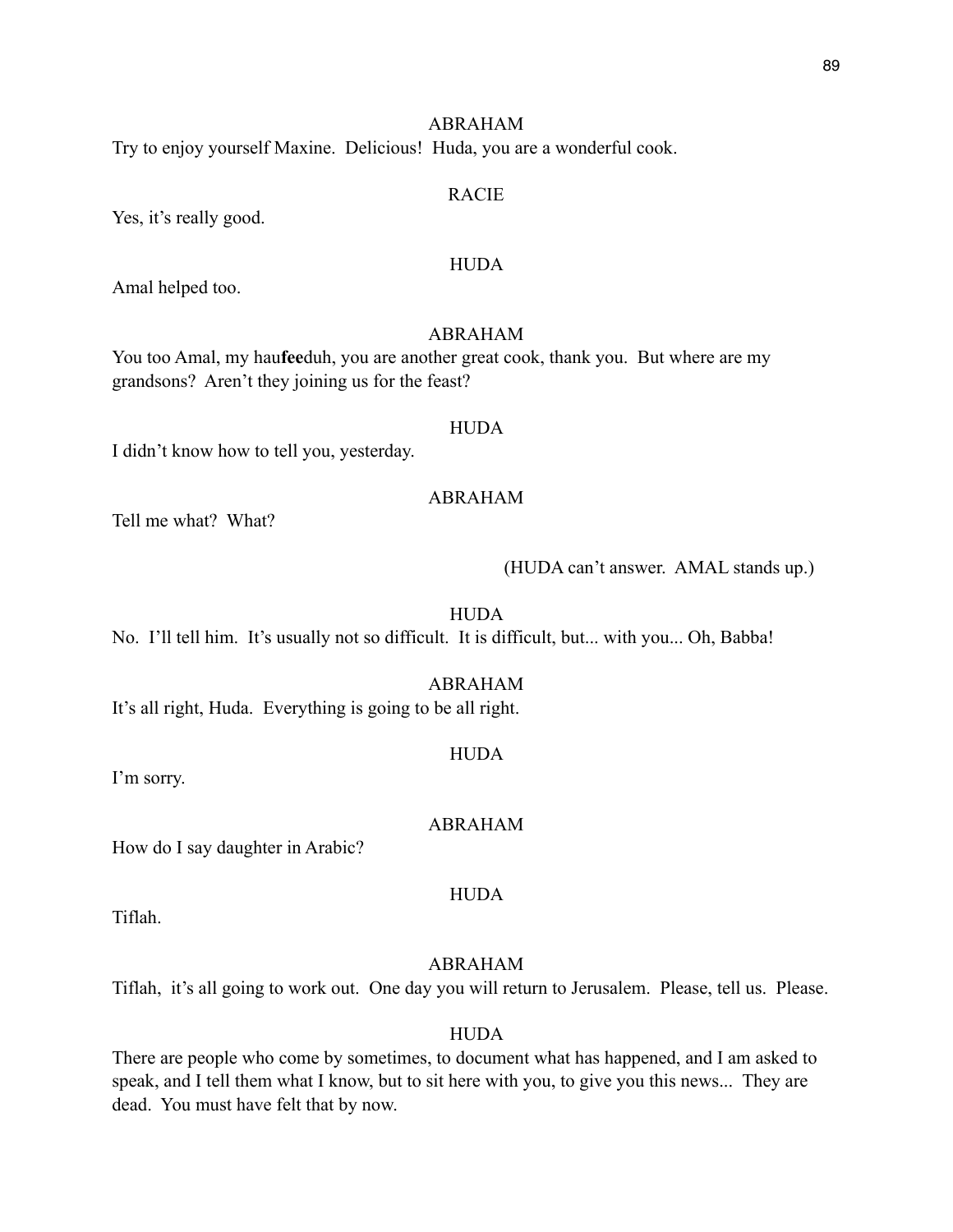My grandsons? All five of them?

#### HUDA

All.

## ABRAHAM

I understand Hagar being dead, she lived a long life, she had a family... But children. They were children. What is this world that we cannot raise our children?

#### MAXINE

I am so sorry, Huda. I didn't mean to be so rude.

## **HUDA**

Maxine, I think I would like to be your sister, because it is not good to be on the wrong side of you, but our lives are different, I don't know if you will ever understand what I've been through.

> (HUDA gets up and goes to the photos. Each is a picture of one son. There are five photos of happy healthy young boys, and on the other side are five photos of wounded bloody dead boys. These are martyr photos. Around the photos are garlands in the colors of the Palestinian flag - green, white, red and black.)

## **HUDA**

Mohammed was the oldest.

#### ABRAHAM

Handsome.

**HUDA** 

Then Arafat,

## MAXINE

You had a son named Arafat?

HUDA

Everyone has a son named Arafat. It is not uncommon.

#### ABRAHAM

This one's a fighter, like me. See the resemblance?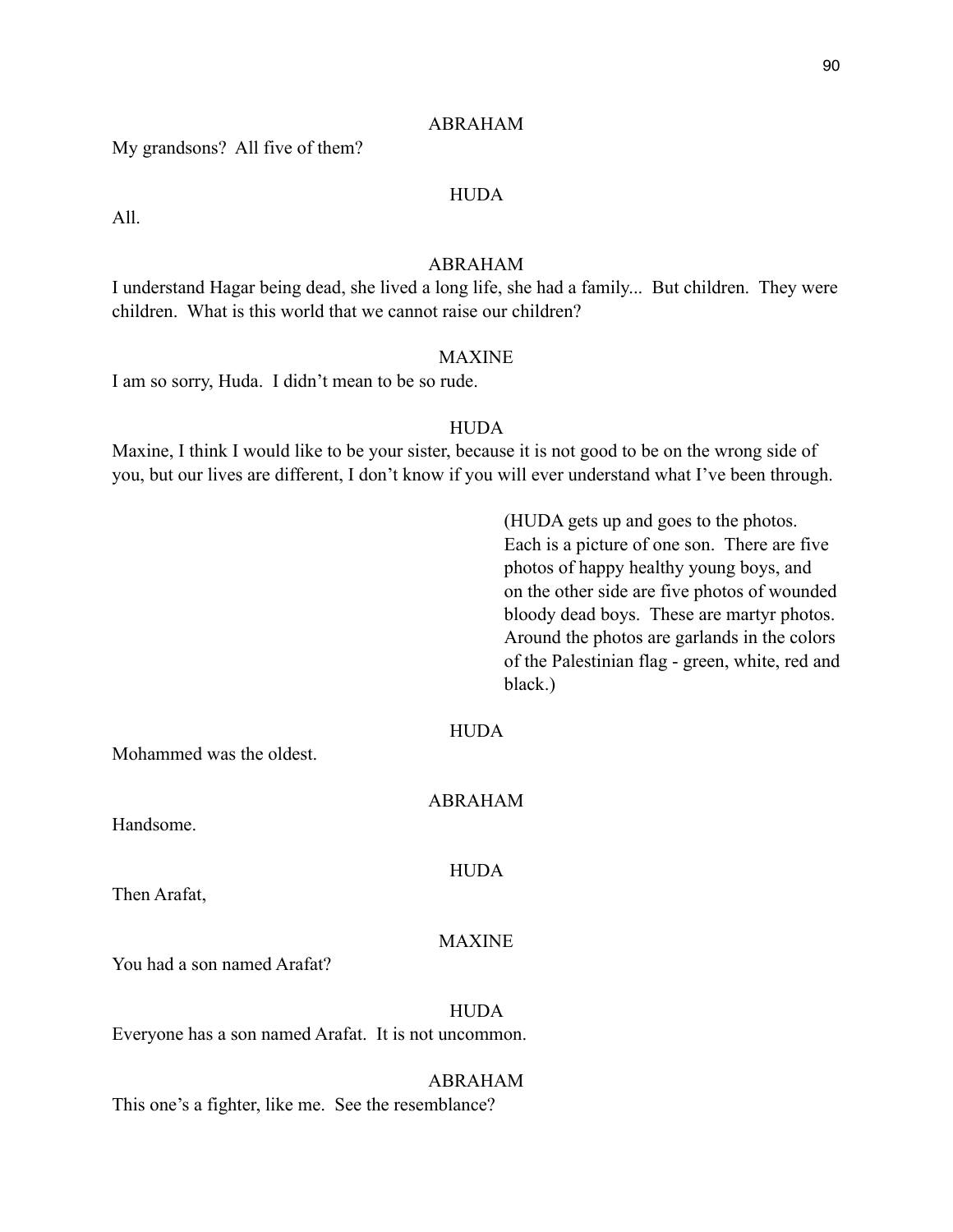## HUDA

then Yusif,

## ABRAHAM

He was a dreamer, eh?

## **HUDA**

He was always the one bringing home something to fix. Very bright. The dreamer was Hasan. (pause) And my youngest Najib.

#### ABRAHAM

A fine bunch of sons. I'm so sorry Huda. Please tell me what happened.

#### HUDA

Mohammed was going to school at the university. He was a very smart boy. But the soldiers used to pick on him. "Where are you going, Mohammed?" they would ask.

## AMAL

The soldiers assume all boys are named Mohammed, because many are.

#### HUDA

They demanded to see his papers for no reason. They stopped him every day and questioned him insisting he was with Hamas when he was not.

#### AMAL

Hamas is a fundamentalist organization.

## MAXINE

You mean terrorists?

## AMAL

Some people would use that term. Other people would call them freedom fighters.

## MAXINE

You see?

## **HUDA**

No one in my family ever belonged to Hamas. But he would come home with bruises and crying and tell me, "if they already think I am Hamas, why not be Hamas?" I begged him not to join. He tried to take backroads to school to stay away from the soldiers, but this only made them suspect him more. He was listed as Hamas before he ever joined. Villagers were enlisted to report on all his activities, so he took up arms and hid for two years.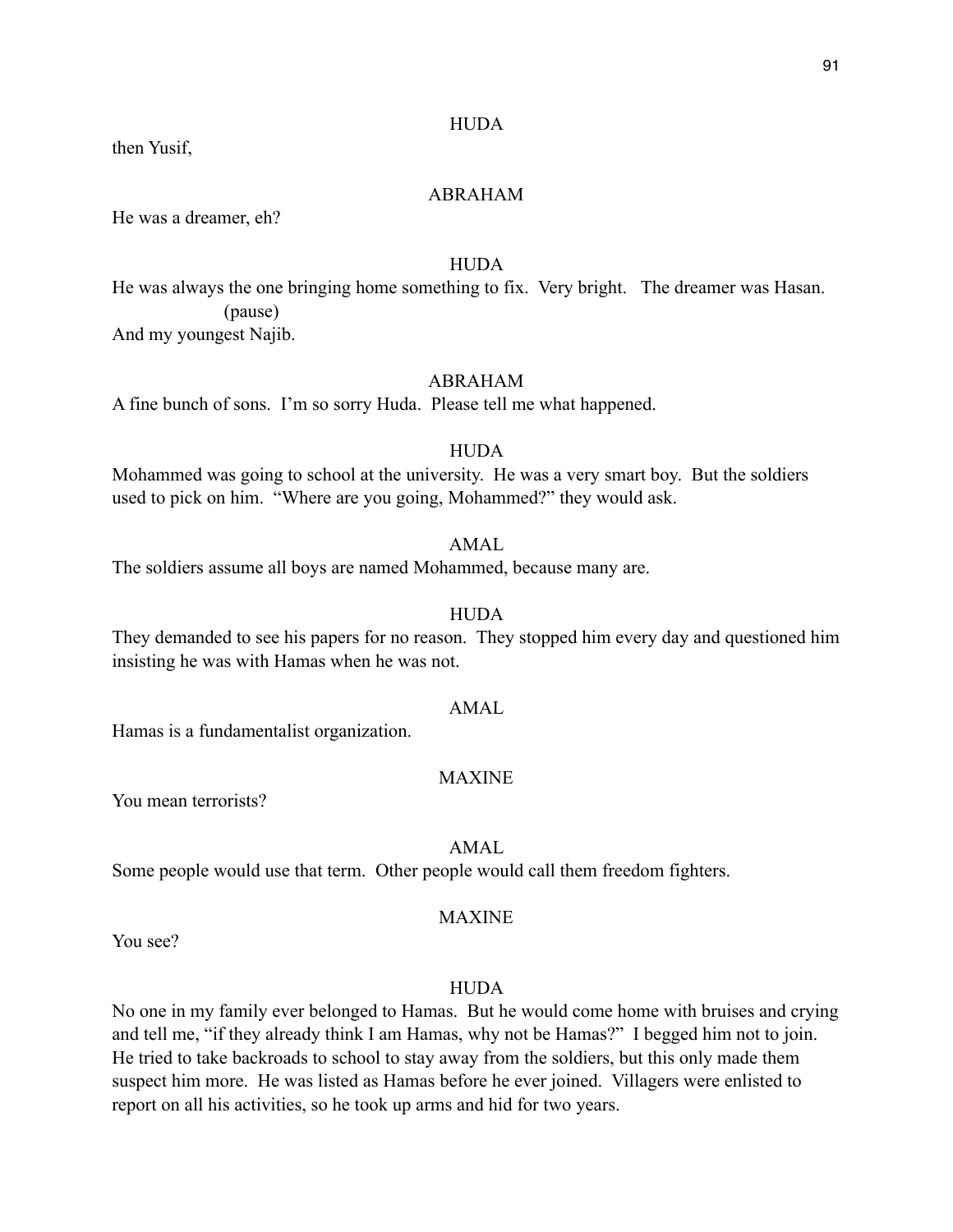Our house was watched closely. Once the sun set, no one could go out. No one could visit. Sometimes soldiers fired bullets into the house to see if they could excite him to come out, but he was never here. One of those bullets hit Arafat. He was the friendly one. The peacemaker.

#### HUDA

Our first martyr. And Mohammed could not come to his funeral. For two years I never saw him. Then on a feast day he tried to visit. He hid in a house across the street. The soldiers surrounded the area. In the morning they threw gas into the house to force everyone out. And even though he was armed, he didn't shoot.

## AMAL

He did not want to endanger the people who sheltered him.

#### HUDA

They all came out with their hands up. The seargent didn't know his face, but an informer identified him.

## AMAL

As if they would only shoot him.

#### HUDA

The family was handcuffed and made to stand by the wall of the house. Mohammed stood beside them. They shot them all. They shot them so full, their insides emptied out. He was twenty.

## AMAL

Afterwards they took pictures of him and passed them around. They said, "we will do this to you if you join the *intifahda*."

#### **HUDA**

They left his body near the martyr cemetery in Janeen, so we had to go and get him. We were followed and watched the whole time. A week after the burial, people were still mourning by his grave. With flowers and palm leaves as is the custom. Then the soldiers took everything off the grave and would not let us near it again.

## AMAL

With all this, my other brothers grew up very angry.

## **HUDA**

Even Najib was arrested for throwing stones at the soldiers twice before he was eleven.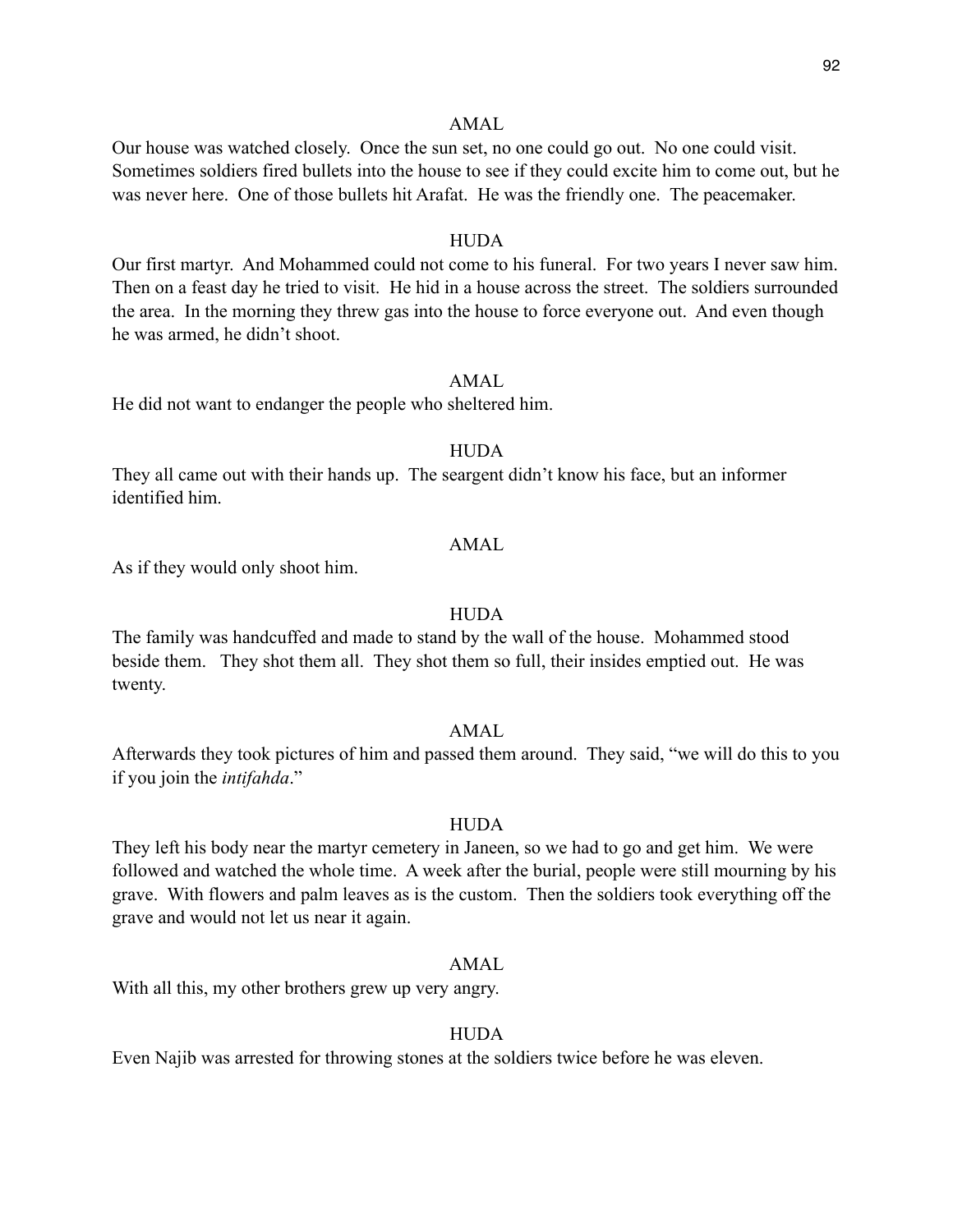So you blame the Israeli soldiers?

## HUDA

It is not about blame. Do you know what this is? It's a canister of gas. Don't worry. It's empty.

(RACIE takes it.)

# RACIE

Made in Pittsburgh, Pennsylvania.

HUDA

It was a present from the Israelis. Do you know what this is?

 (HUDA picks up the plastic flowers from the altar.)

#### HUDA

This is my present to the Israelis.

MAXINE

Flowers? You can't be serious.

HUDA

Why not?

MAXINE

If someone did that to my daughter, I would hate them, kill them, try to rip them apart.

HUDA

Yes?

MAXINE

HUDA

You're trying to trick me, aren't you? You think I'm ridiculous.

Not at all.

## MAXINE

I get it. You want me to prove how shallow and cruel I am, so he'll see you as better, prefer you to me.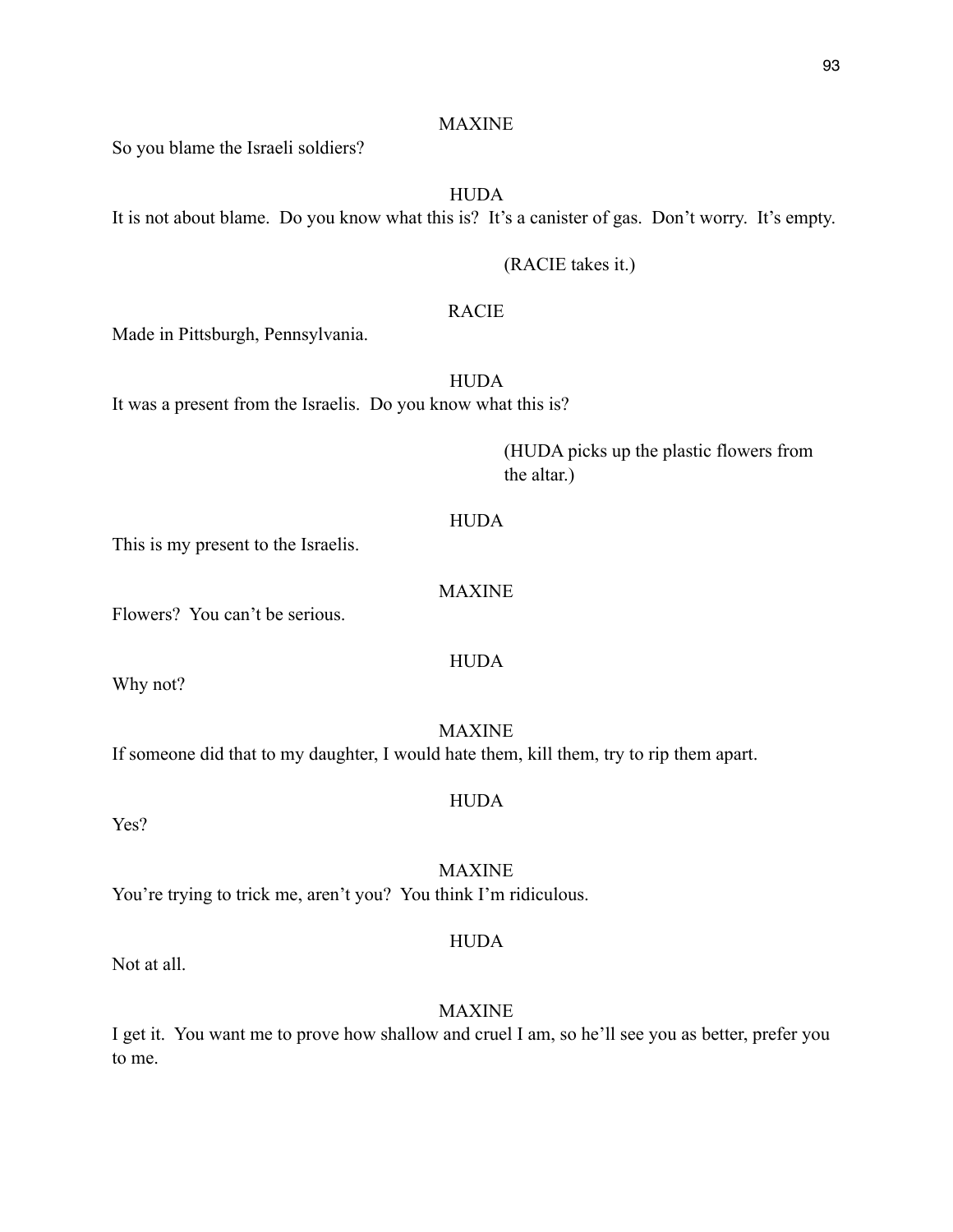Maxine, it has nothing to do with that.

# MAXINE

Of course not. Because you've always been so fair. (to HUDA) He was a judge. He spent his whole life being fair.

## ABRAHAM

Trying to.

#### **MAXINE**

Do you know what it's like to be the daughter of a judge?

#### HUDA

I have no more sons to lose. I offer them flowers in the hope of peace.

## MAXINE

What about you Amal? How do you feel about all of this?

## AMAL

I don't want to see any blood, either from us or from them, but we must stay alive.

#### RACIE

 (with gas canister) And what about this? This was made in America. Don't you hate us?

#### AMAL

We make distinctions between Americans, Israelis, the Israeli government, the American government. We aren't fighting America. We want America to support us in our struggle for peace and for statehood.

#### MAXINE

Do you practice that speech in a mirror at night?

## AMAL

Do you think I like the fighting? Do you think I want to live this way? In a refugee camp? When we try to improve things, the soldiers come and tear it apart. If we plant something they rip it out. They control everything there is, even our water supply

#### MAXINE

I can't just sit here and listen without asking questions. I am sorry your sons are dead, but it seems to me that they died for specific reasons. Reasons the Israelis can defend.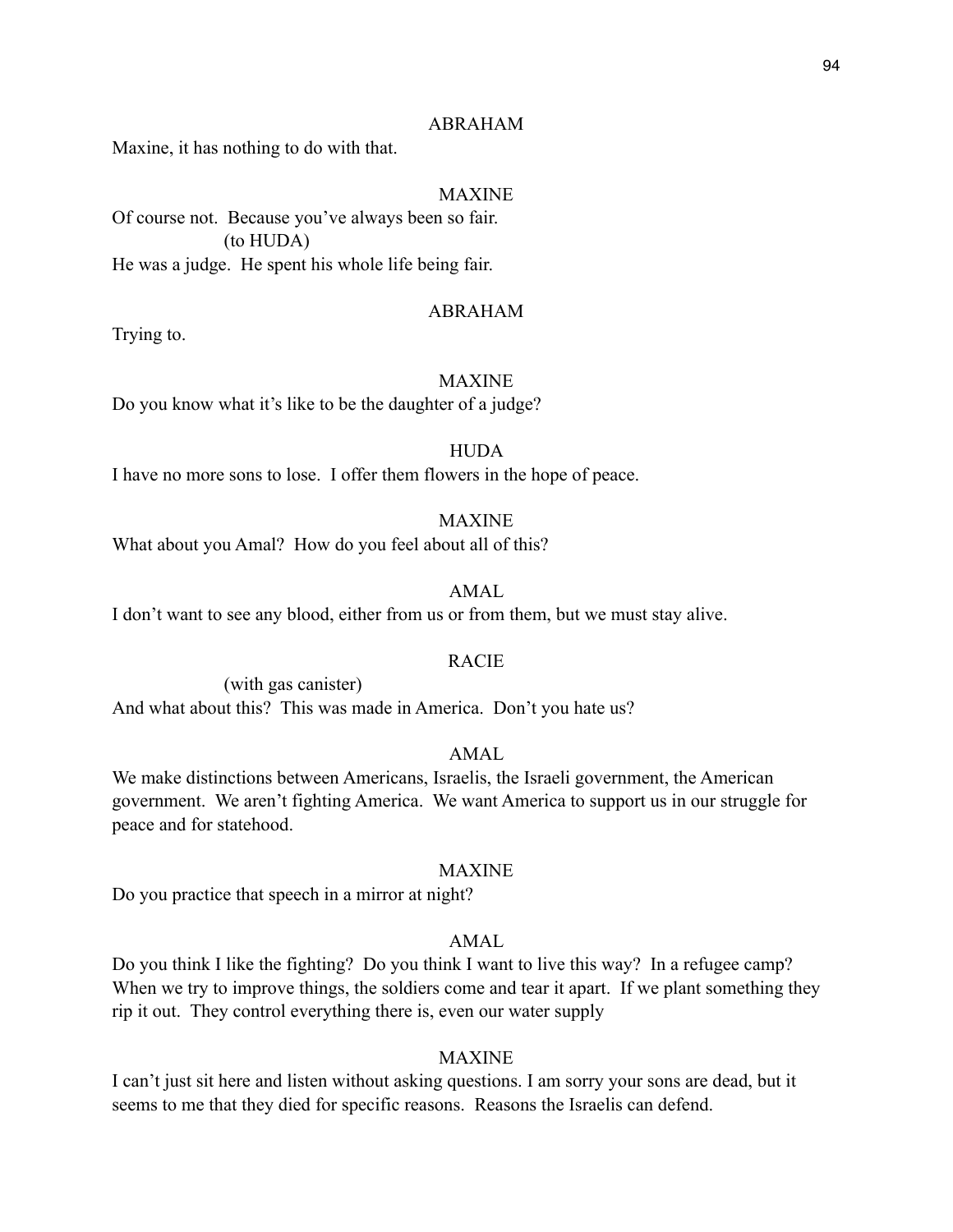## **HUDA**

You can think what you want Maxine. I can't make you understand this.

#### **MAXINE**

I understand that you need to make sense of their deaths. But what makes you think you deserve your own state?

## ABRAHAM

They are a People. They were thrown off their land and --

#### HUDA

You don't need to defend us.

## ABRAHAM

Of course I do. You need defending. This is — this is monstrous. Unbearable. Inconceivable.

## MAXINE

Then why don't they go and live in Jordan or Lebanon. There are Arabs there.

**HUDA** Jordanian Arabs. Lebanese Arabs. We are Palestinias. There is a difference.

#### MAXINE

What's the difference?

Racie, where do you live in America?

New York.

New York City?

# RACIE

I grew up in New Rochelle, but I'm moving to the city in the fall to go to college.

## HUDA

RACIE

And you think of yourself as a New Yorker.

I guess so.

**HUDA** 

RACIE

HUDA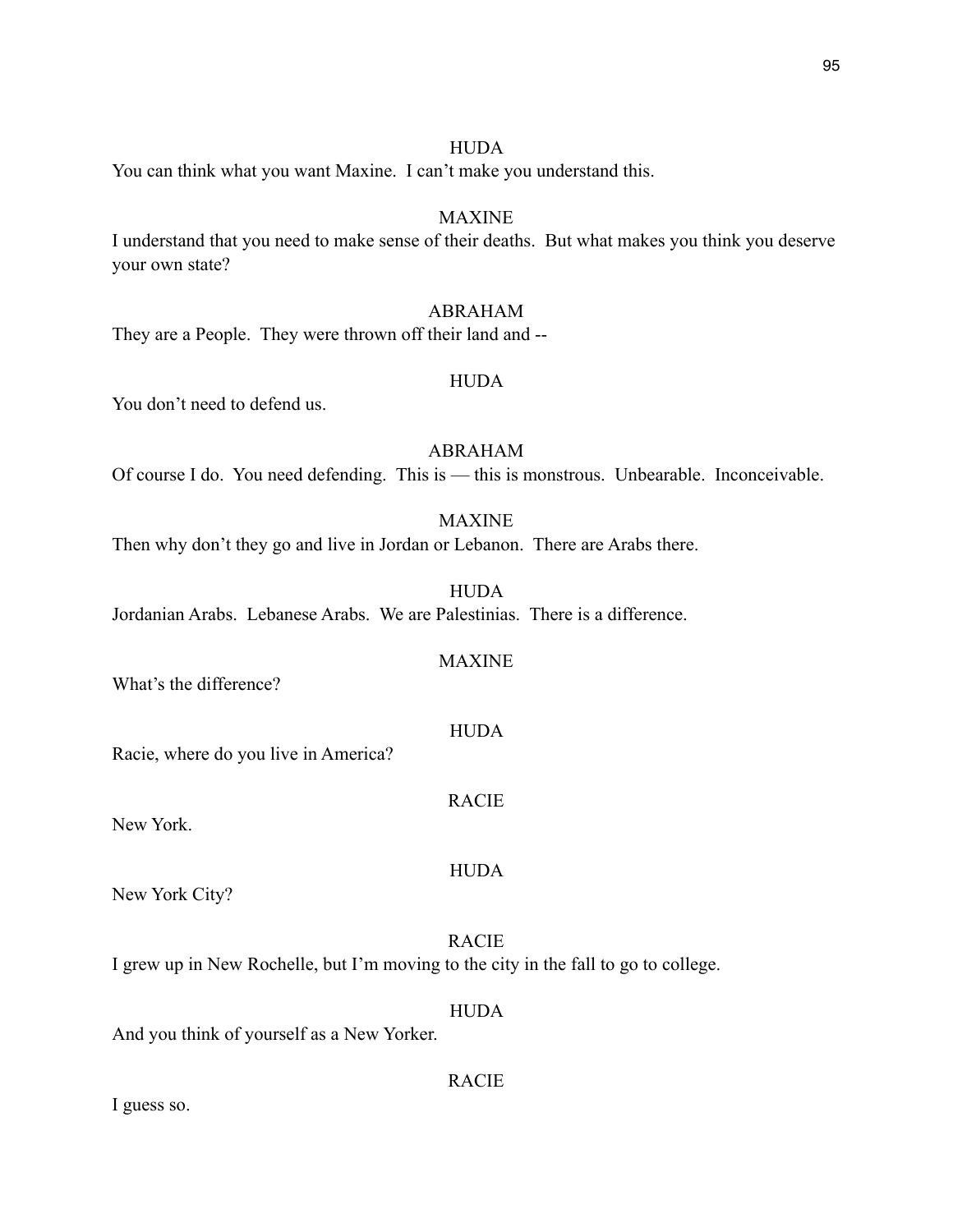#### **HUDA**

And what if people came to your island and said you had to go and live in the South. That you were the same as the people in the South.

## RACIE

But I'm not. At least I don't think so.

# **HUDA**

Do you think I can tell the difference between an American from the South and an American from New York?

I don't know. Have you met a lot of people from the South?

#### MAXINE

Fine, you made your point.

## HUDA

They fought in a war against each other. Right?

#### MAXINE

I bet it's a lot more complicated than that.

HUDA

Not really. Amal,  $\le$ shall we clear away the dishes? $\ge$ 

 (AMAL gets up and takes a tray out. RACIE gets up to help.)

## RACIE

I'll help you.

AMAL

I can do it.

#### (AMAL exits.)

## MAXINE

Can we go now? Are you satisfied? Your "grandsons" don't exist. Do we have to sit through any more of this? Dad?

# RACIE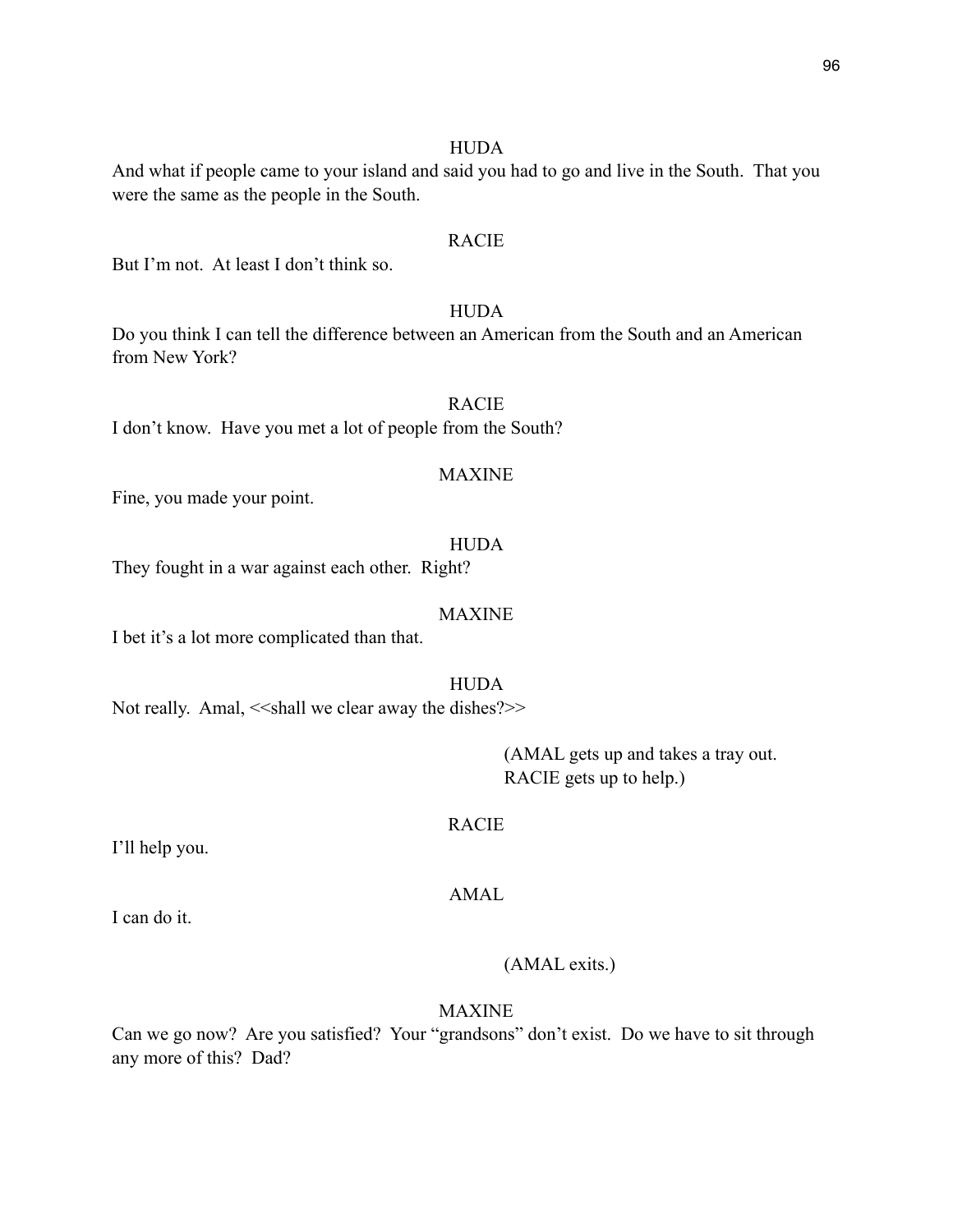I was just wondering what things would have been like if my grandsons knew that their grandfather was a Jew. I should have come here years ago.

#### **HUDA**

You cannot blame yourself for any of this.

#### ABRAHAM

I would like to see the graves.

## HUDA

We could do that.

#### RACIE

I can stay with Amal I'll help her clean up.

#### ABRAHAM

Let her stay Maxine. She should get to know her cousin.

### **HUDA**

I'll just get my purse.

#### RACIE

I hate Israel. I hated it before, but now... Look at how they're treated. Look at how they live. And when we drove past that big evergreen forest? It was just like Amal said. All those trees planted to make a forest, but I could still see the rows of cactus that had been planted years before to create property lines for Palestinian homes. Every year I sent my allowance to plant trees in what I thought was "Israel" to "make the desert bloom" and what I was really doing was covering bulldozed ground where Palestinian homes used to be.

## MAXINE

You don't know that.

RACIE

Cactus doesn't grow in straight lines by accident. It was planted there.

#### MAXINE

Does it matter how it got there?

## RACIE

Yes. This wasn't empty land. This was someone else's property marked with cactus. This whole place is one big lie.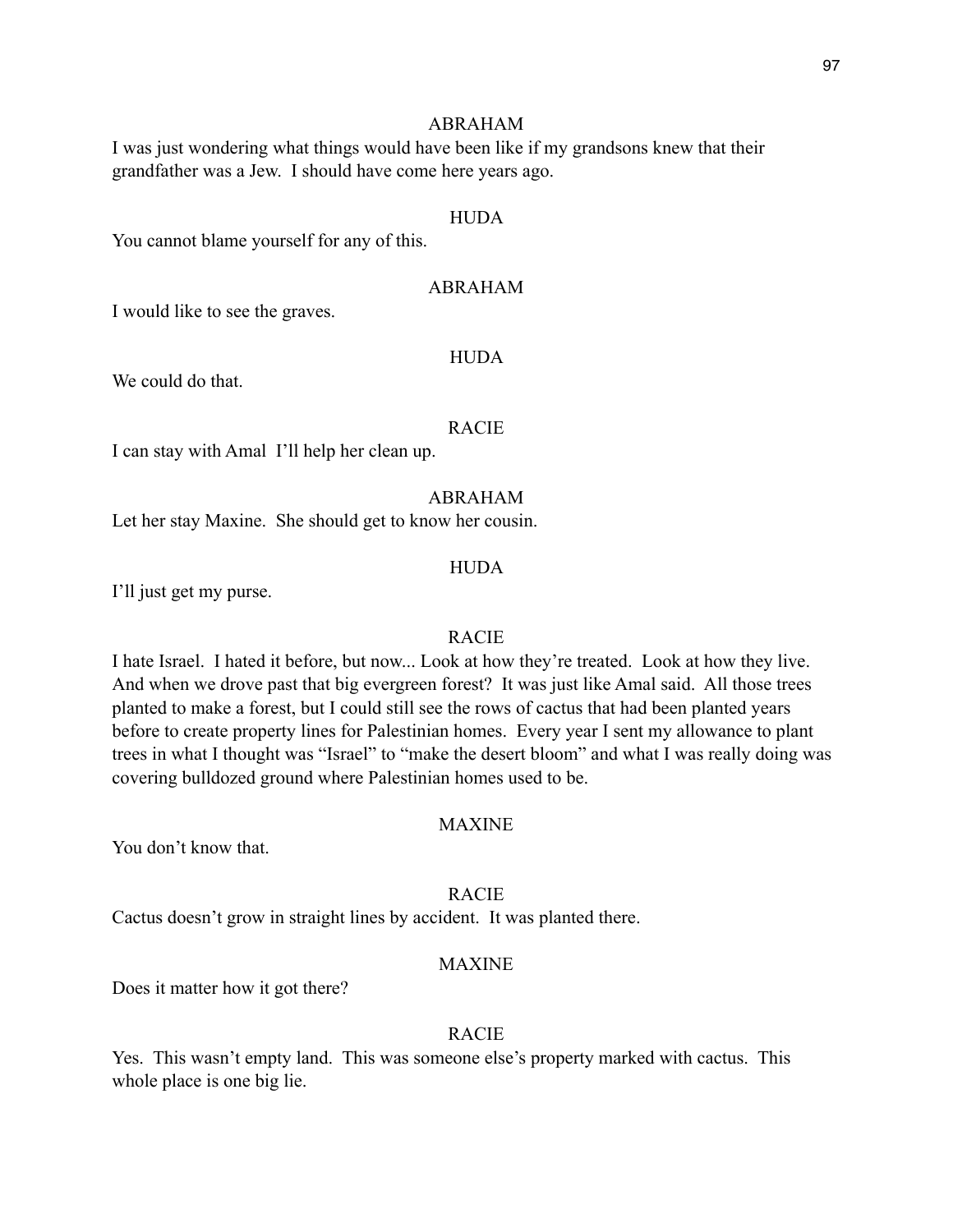No one is asking you to live here.

## RACIE

That's not the point. If I was going to create my own nation on disputed land where someone else was living, the first thing I would do would be to bring them gifts.

## ABRAHAM

That sounds very diplomatic.

## RACIE

So why didn't anyone think of that? Why did we have to just take it?

ABRAHAM You're not an Israeli. Don't be so quick to judge what they've done.

## RACIE

Then maybe I should become one.

# MAXINE

Rachel!

## RACIE

At least stay here and find out what it's really like, from their perspective.

## ABRAHAM

You could stay with me and go to Hebrew University or Tel Aviv.

## MAXINE

She will do no such thing.

(HUDA enters with her purse.)

## HUDA

Shall we go?

 (ABRAHAM, MAXINE and HUDA exit. AMAL enters to clear more away.)

RACIE

Why do you wear that head scarf on your head?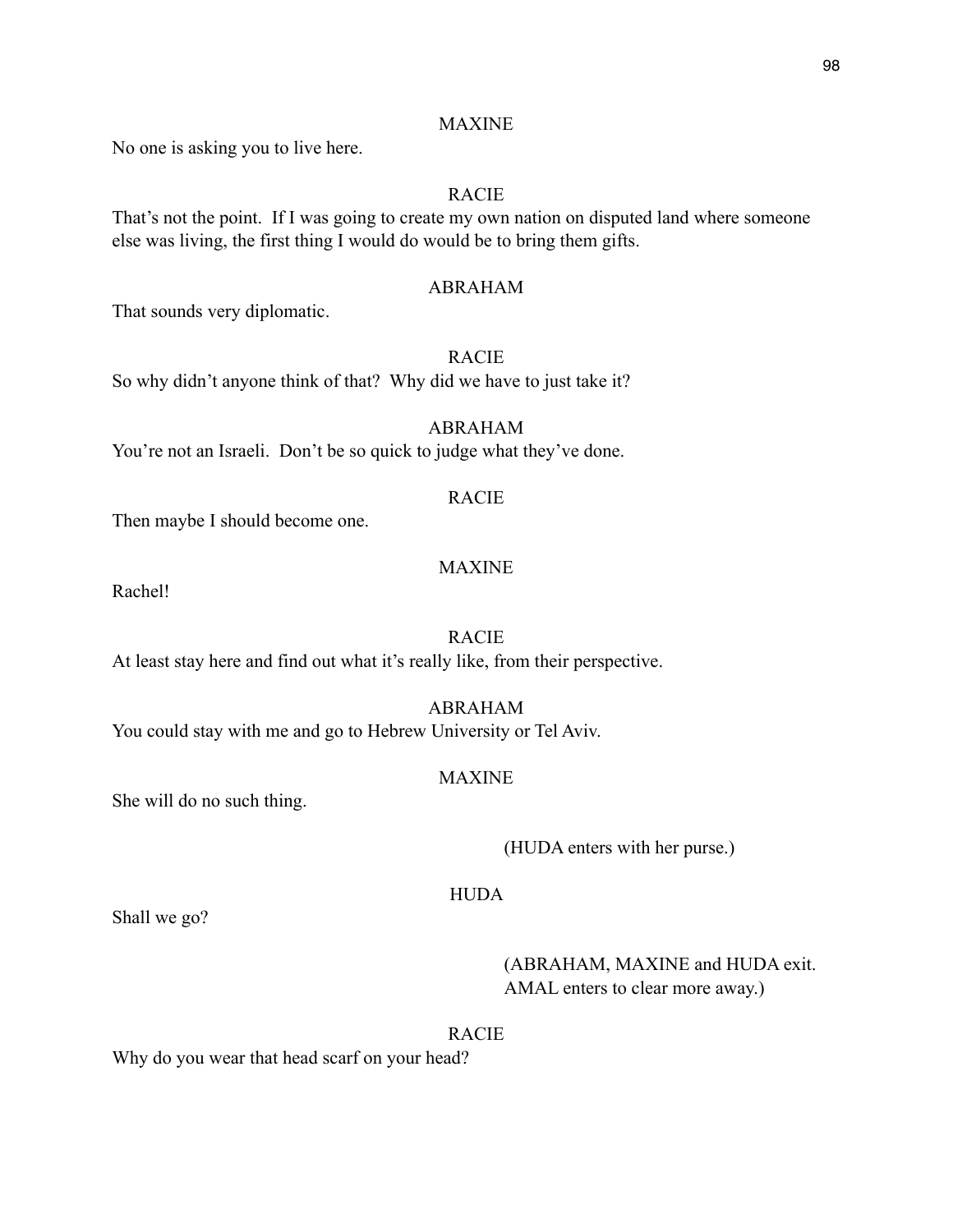It's part of our religion. It's called a *hijahb*.

# RACIE

RACIE

But don't you wonder why you have to wear it? I mean, aren't veils and *hijahbs* all about keeping women down?

AMAL Down where? RACIE Below men. AMAL You're a feminist. RACIE Yeah and a lesbian too. Does that bother you? AMAL Are you making a pass at me? RACIE No, you're my cousin. AMAL Half-sister actually. RACIE No. Our mothers are half-sisters. We're cousins. But we could be sisters if you want. I'd like it. AMAL You would? RACIE But tell me why you wear it? AMAL My *hijahb*? Everyone wears them.

So you're trying to fit in?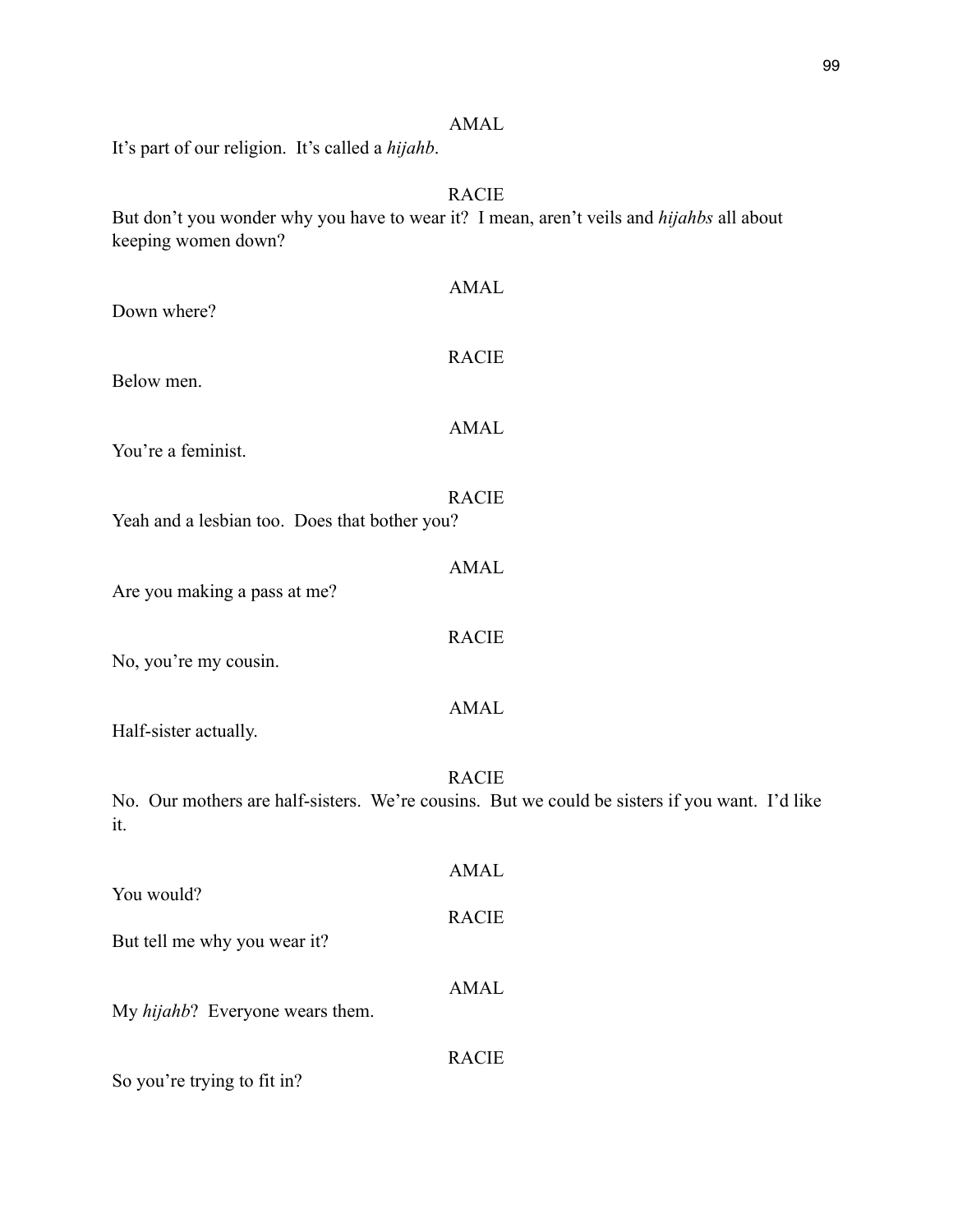What do you mean?

## RACIE

To be like everyone else, to conform...

## AMAL

I never thought about it like that.

# RACIE

But if you didn't wear it, what would your friends think?

# AMAL

That I was angry, changing, rebelling, but they would understand me, I think. When I was a little girl I knew that all the older girls got to wear *hijahb*. I wanted to be like them. To me, once you wear *hijahb*, you are saying you are a woman. Some girls were allowed to wear them when they were little, but my mother made me wait, and on the day I finally got to wear it, it was a special day. My friends and I celebrated.

## RACIE

And don't you question what it's really for? What it stands for as part of your religious law?

## AMAL

If I didn't wear it, I think I would feel undressed.

## RACIE

Sounds like a conspiracy to me.

## AMAL

RACIE

Now you sound like your mother.

I do?

## AMAL

Racie, this is a part of my culture. Maybe being American you can't understand what it means to me, but you should try. If not, we don't have any way to know each other. We won't ever be related. Here, put one on and see for yourself.

## RACIE

My mother says we never will be, that we can't be. She says we have nothing in common.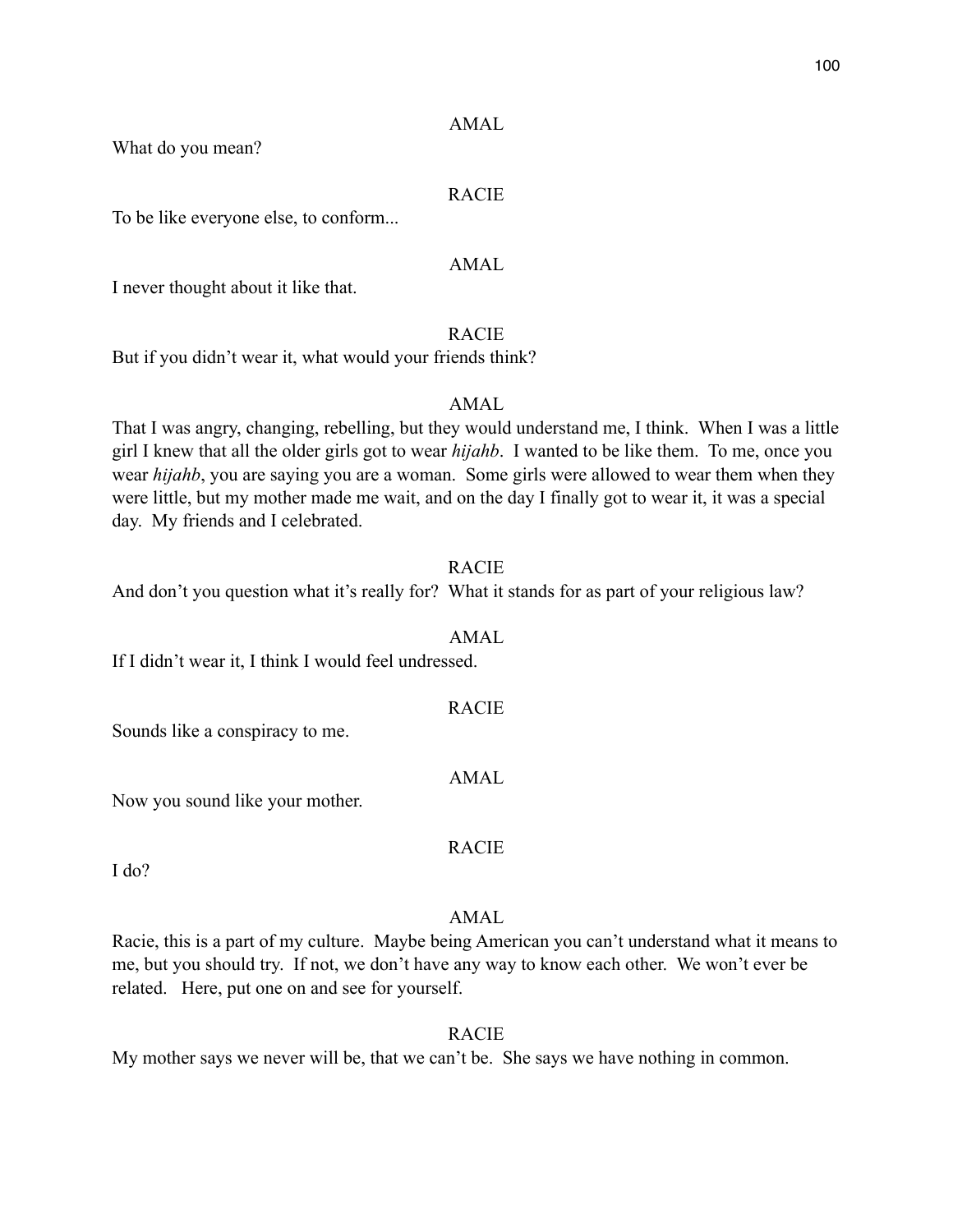But what do you have in common with your family? Are they all lesbians like you?

RACIE

No.

AMAL

RACIE

Then what do you have?

I don't know.

AMAL

In my family, my mother and her cousins share more than different ways of cooking.

## RACIE

You mean recipes?

## AMAL

We share with each other what is happening in our lives. Everyone gets born, goes to school, gets married, has babies. We share that. You are starting college in the fall.

## RACIE

Yeah, but you don't go to college.

## AMAL

But I would love to hear about it. I want to know what college is like in America. I have a friend going to college in Germany and she writes to me about her life and I write to her about mine. I don't have to have her life in order to be close to her.

# RACIE

You make it sound easy.

## AMAL

If you share your life with people and they share their life with you and when good things happen you celebrate with each other and when bad things happen you cry with each other, isn't that what a family is for?

## (HUDA, MAXINE and ABRAHAM enter.)

## HUDA

The road is blocked. There is some kind of trouble.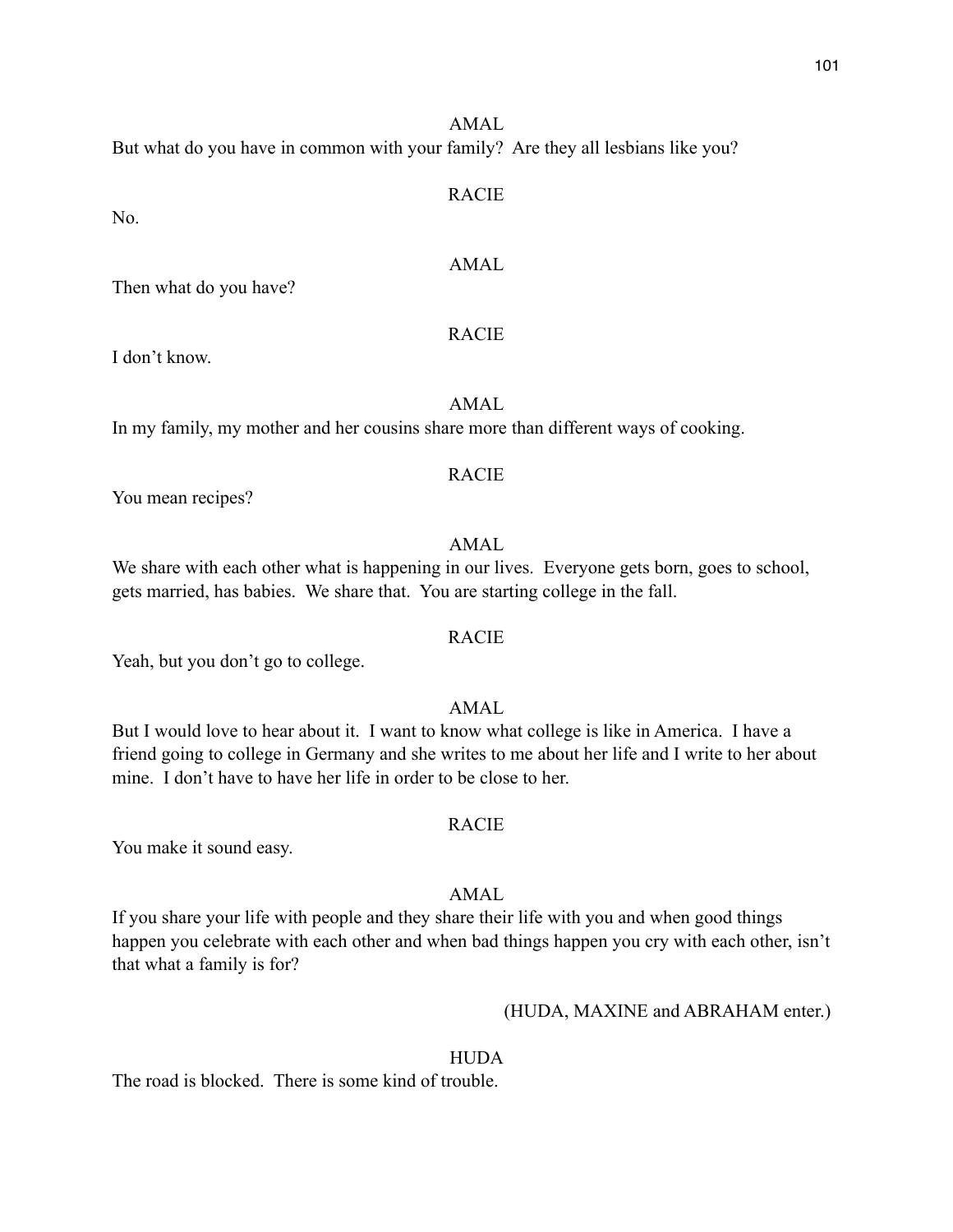Racie, let's go up on the roof.

## (RACIE and AMAL exit.)

## MAXINE

Is it safe for them up there?

# **HUDA**

As safe as anywhere else. I'll bring more coffee.

## (HUDA clears the rest of the food and exits. RACIE and AMAL enter the roof.)

## RACIE

Nice roof! This is where you sleep?

## AMAL

Sometimes when it's hot or I want to be alone. That is where the hospital is, where I work. And there is the graveyard.

#### MAXINE

So we can't see the graves. So we'll never know for sure, whether her sons or her mother ever existed.

#### ABRAHAM

I knew her mother. I loved her mother. Why is it so hard for you to accept this?

## MAXINE

Why is it so easy for you?

(HUDA enters with coffee.)

## AMAL

The University where my brother went is over there.

## RACIE

Why don't you go?

## AMAL

I am lucky to have a job. And women take part in the Intifahda too. We don't just sit at home and cook all day.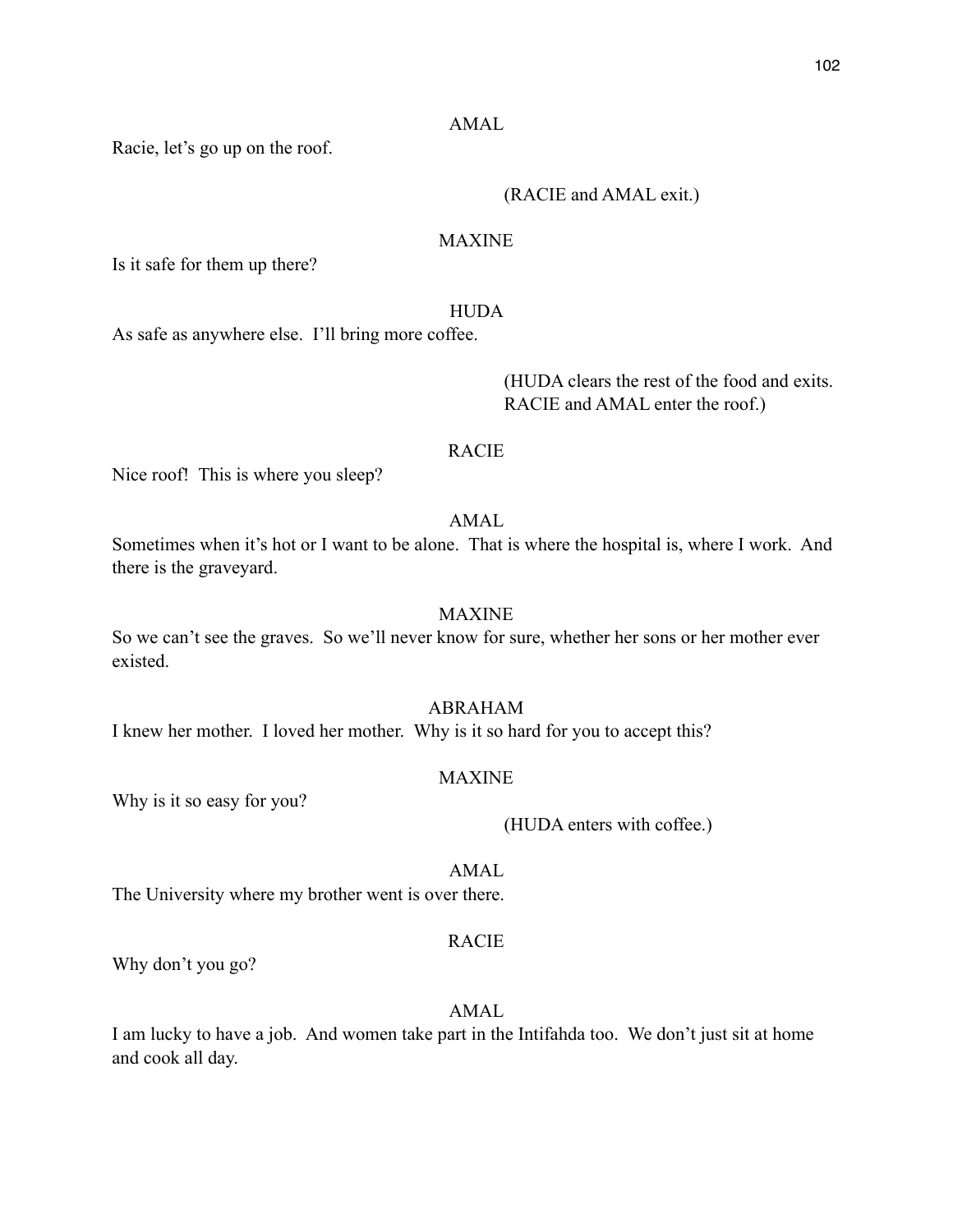## HUDA

Maxine, you haven't told me anything about yourself, your life in America.

#### MAXINE

There's nothing to say.

# RACIE

How do you know who you are?

What do you mean?

RACIE You say you're a Palestinian, but how do you know?

AMAL I was raised this way. Don't you think of yourself as an American?

#### (RACIE shrugs.)

AMAL But you think of yourself as a feminist and a lesbian.

#### RACIE

I guess so.

# MAXINE

You should have picked someone else if you were out looking for a father.

#### HUDA

I didn't pick him.

# MAXINE

He's not that interested in having daughters.

# ABRAHAM

That isn't true.

#### MAXINE

Well, he was never much interested in me.

AMAL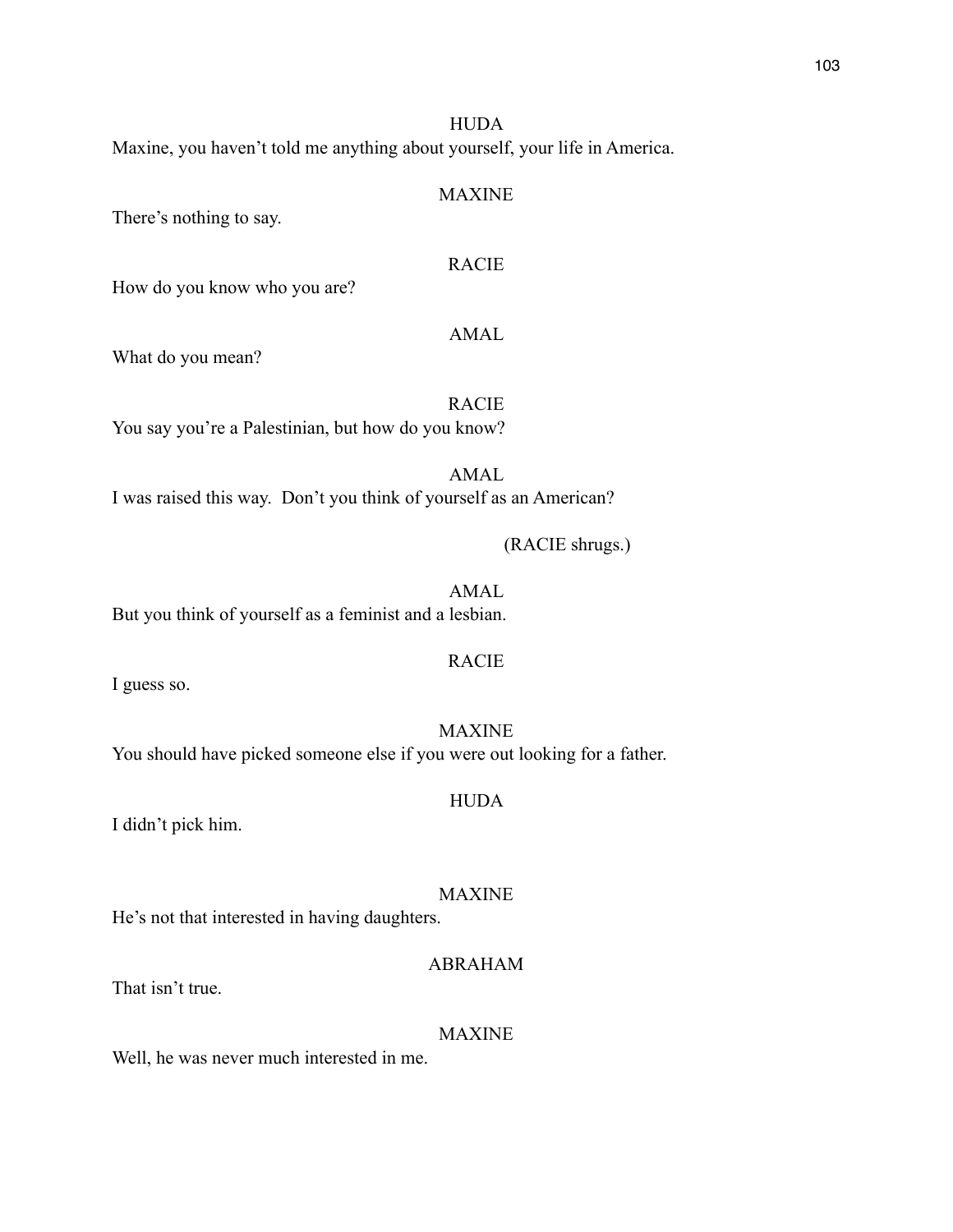What are you talking about, Maxine?

#### MAXINE

She wants to hear about my life in America. Well, I work as a lawyer, and my husband left me for a younger woman. My mother we buried three days ago. My daughter leaves for college in a month. And my father has left me for another country. All my life he wanted a boy.

# ABRAHAM

What?

#### MAXINE

I always felt like I had to make up for the fact that I wasn't a boy. And I could never do that. I couldn't even give him a grandson. And don't think I didn't try.

#### ABRAHAM

I never expected --

#### MAXINE

You know when Mom got sick, and I spent most of my time taking care of her, that wasn't for her, that was for you, so you would notice me, be proud of me. But what difference did it make?

#### ABRAHAM

You did everything you could. We all did. People die Maxine. It doesn't mean you failed her.

#### MAXINE

You can try to be the best there is, but he won't care because you're not a boy.

(Muslim call to prayer begins.)

# RACIE

What's that?

#### AMAL

The call to prayer. The Sabbath is starting.

# RACIE

Same as ours. Friday night. The sun is hotter than I'm used to.

#### AMAL

That's another reason for the hijahb*.* It keeps the sun off our heads, the back of our necks.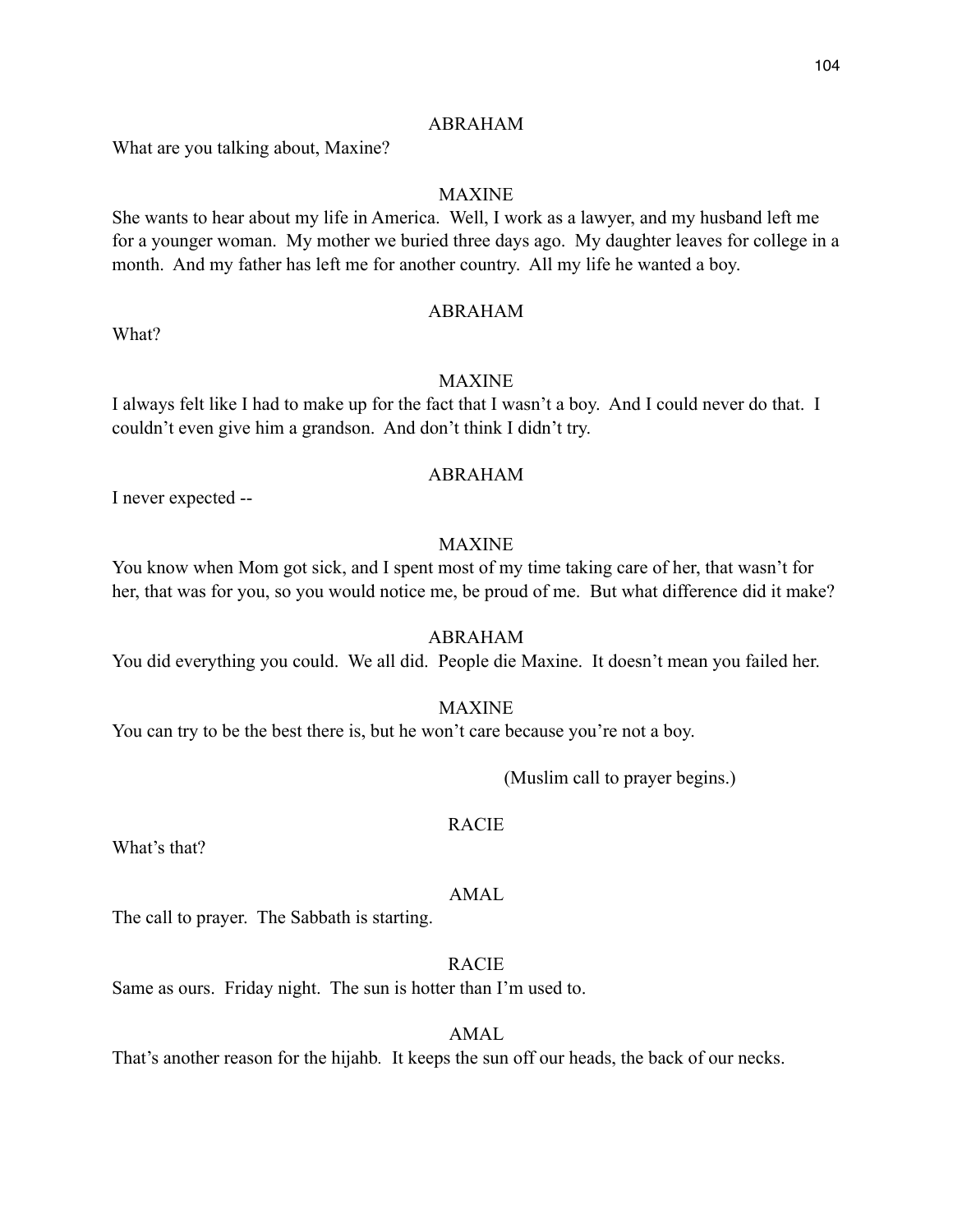I thought helping you move here, things would be different. It was supposed to be just — I was hoping to — get to know you.

#### ABRAHAM

You know me.

#### MAXINE

In a different way. But I can see —

#### ABRAHAM

See what?

#### MAXINE

You want to make a whole new family with strangers to avoid a friendship, a friendship with me.

# ABRAHAM

I had no idea you felt this way.

### RACIE

I just want to know what's what. I want to know who you are and who I am, not because I think you're a terrorist…

# AMAL

Freedom fighter.

# RACIE

My parents are getting divorced, my grandfather moved here, I just met you and your mother, and I'm supposed to go to school in the fall in the city. I have this once in a lifetime chance to introduce myself as someone only I don't know who.

# AMAL

I don't think the chance happens only one time. I think we define ourselves every single day. Look, there's the Israeli patrol

(RACIE picks up stones from the roof.)

# RACIE

I wonder what it would feel like -- You know, don't you? You're a part of all of this. A freedom fighter.

# AMAL

Stones don't jump up to the roof.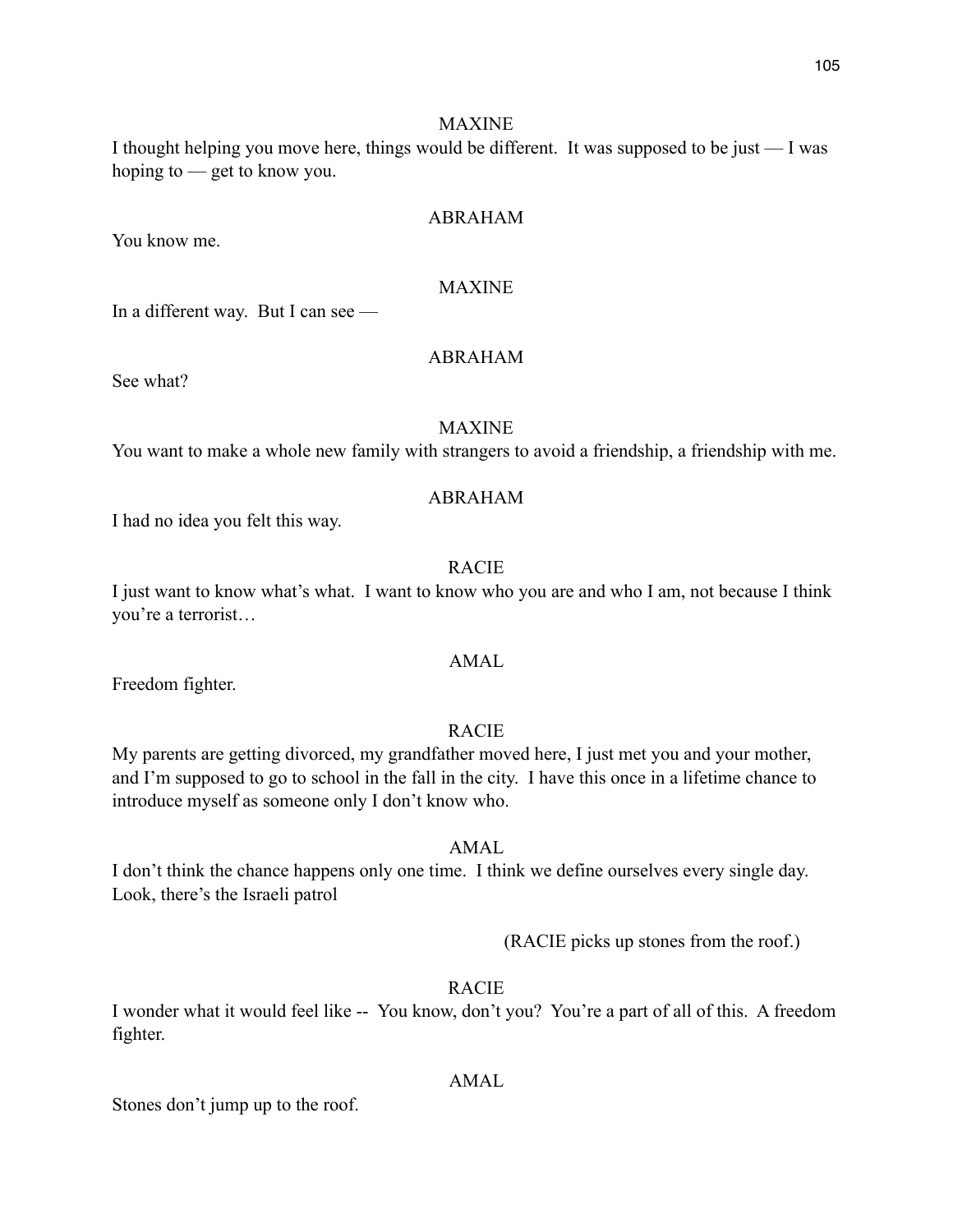# RACIE

They don't jump down either. Bastards!

(RACIE hurls a stone.)

#### AMAL

Quick! Get down.

# MAXINE

What you're asking me to do is help you leave me, and good girl that I am, I was actually trying to help you. Well, no more.

# ABRAHAM

So we'll spend more time together. We have the rest of your visit, Maxine. And you can return, every year, whenever you want, you know.

# MAXINE

Of course. Now. In front of Huda.

# **HUDA**

We can't insist on a relationship, Maxine. We can only appreciate the time we have.

# MAXINE

You don't know how hard I've tried. You don't know what it's like to be his daughter.

# ABRAHAM

What's it like?

# **MAXINE**

You were always so silent. Years of silence. And when you did speak you were always taking someone else's side. Mom's side. Racie's side. And now your side.

# HUDA

I'm not asking him to choose between us. I know what it's like to have no father at all. Whatever time I can spend with him is a gift.

# **MAXINE**

So I don't appreciate him.

ABRAHAM

Girls, girls.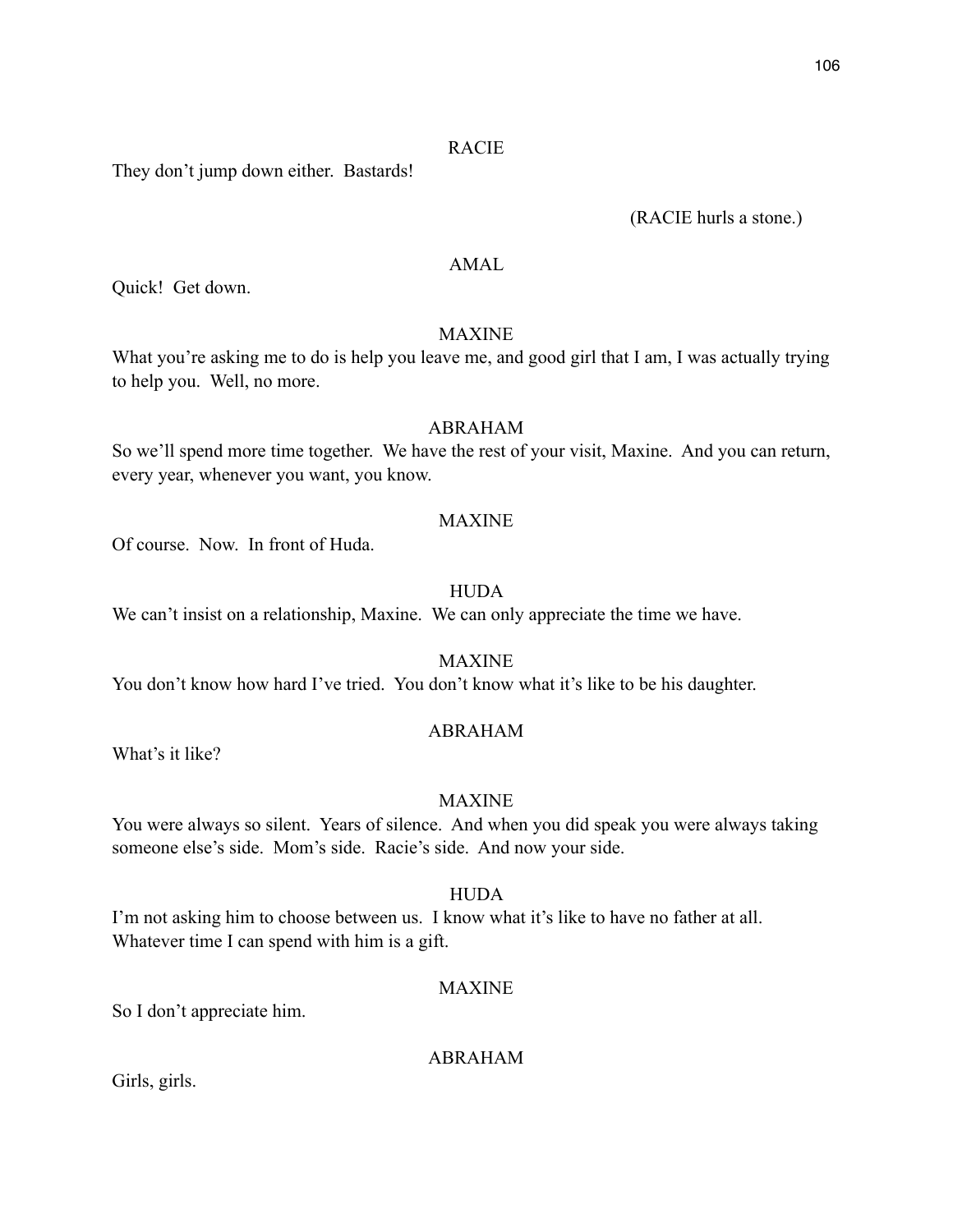We're grown women.

# ABRAHAM

Then act like it. What did you expect from me? I thought I was a good father.

#### MAXINE

I'm not a nation.

(RACIE and AMAL enter, excited.)

AMAL

Mama, it's time for the dessert! (to ABRAHAM) We're going to celebrate your birthday. (to RACIE) Come on.

(RACIE and AMAL exit to get the cake.)

#### MAXINE

It isn't his birthday.

# **HUDA**

We didn't know when your birthday comes, but we have missed so many of them, and yesterday you said I was reborn, and, in a way, I am. So I wanted to do something for you, something to mark the occasion, the day you became my father.

> (AMAL enters with the cake and RACIE carries plates and forks. THEY all sing HAPPY BIRTHDAY except MAXINE.)

#### ABRAHAM

Where did you learn the American version?

# AMAL

We have sitcoms you know.

HUDA

Make a birthday wish!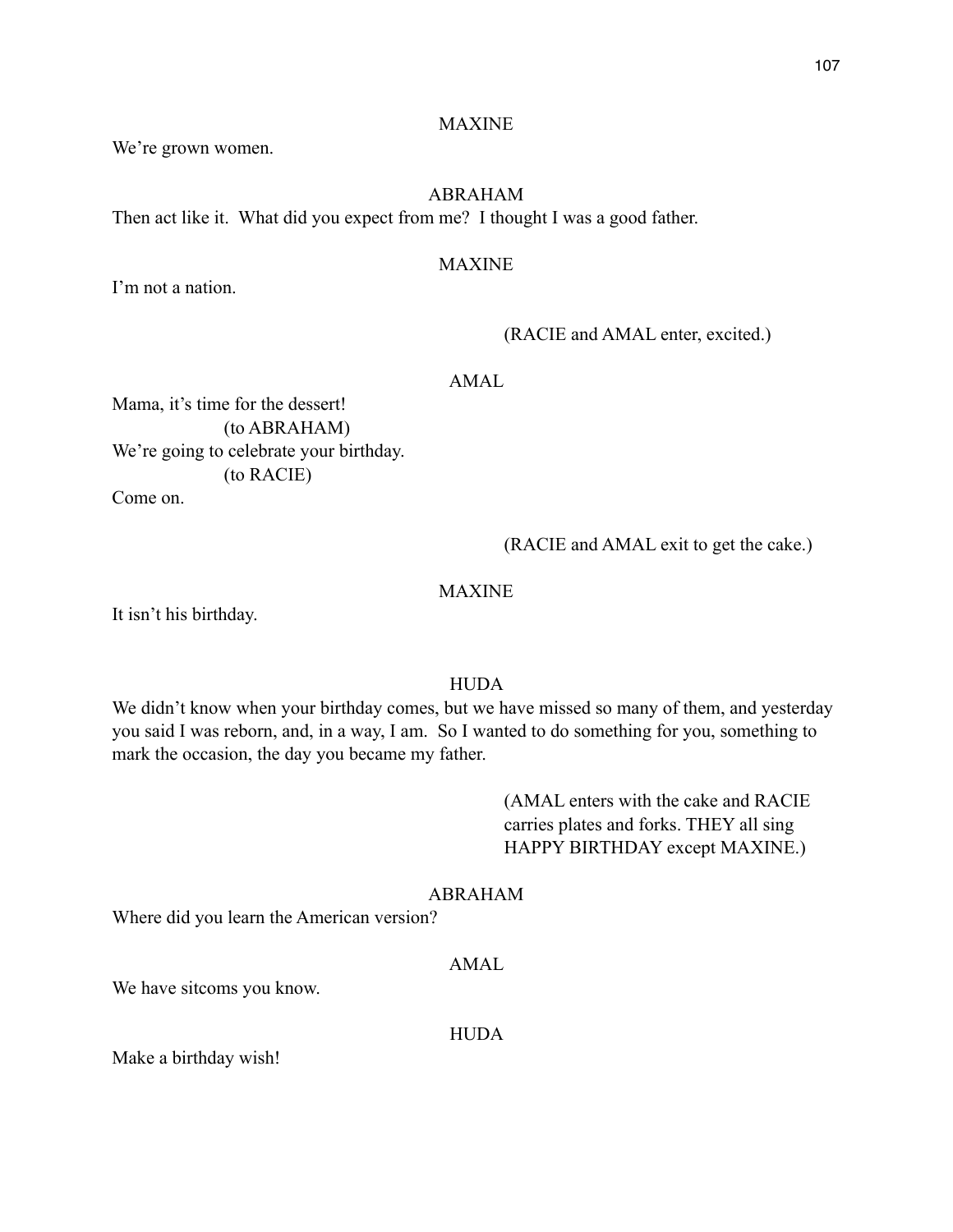There is only one thing to wish for.

 (ABRAHAM wishes and blows out the candles. ABRAHAM humming begins a hora taking RACIE's hand. AMAL joins them. ABRAHAM takes HUDA's hand, and HUDA holds out her hand for MAXINE.)

# AMAL

RACIE

AMAL

RACIE

I know this dance.

It's Jewish. It's called the hora.

It is like our debke.

Your what?

AMAL

Palestinian dancing. Here. I'll play some music.

# MAXINE

I thought music was illegal here.

HUDA No. Not music. Only dancing. Dance Maxine. Dance with us.

AMAL You see, Racie, this is how you know who you are!

# RACIE

And what does this make me?

# AMAL

A Jewish Palestinian!

# ABRAHAM

If she can be a Jewish Palestinian, I can be a Palestinian Jew. Give me a keffiyah! Can I learn to be a good father Maxine?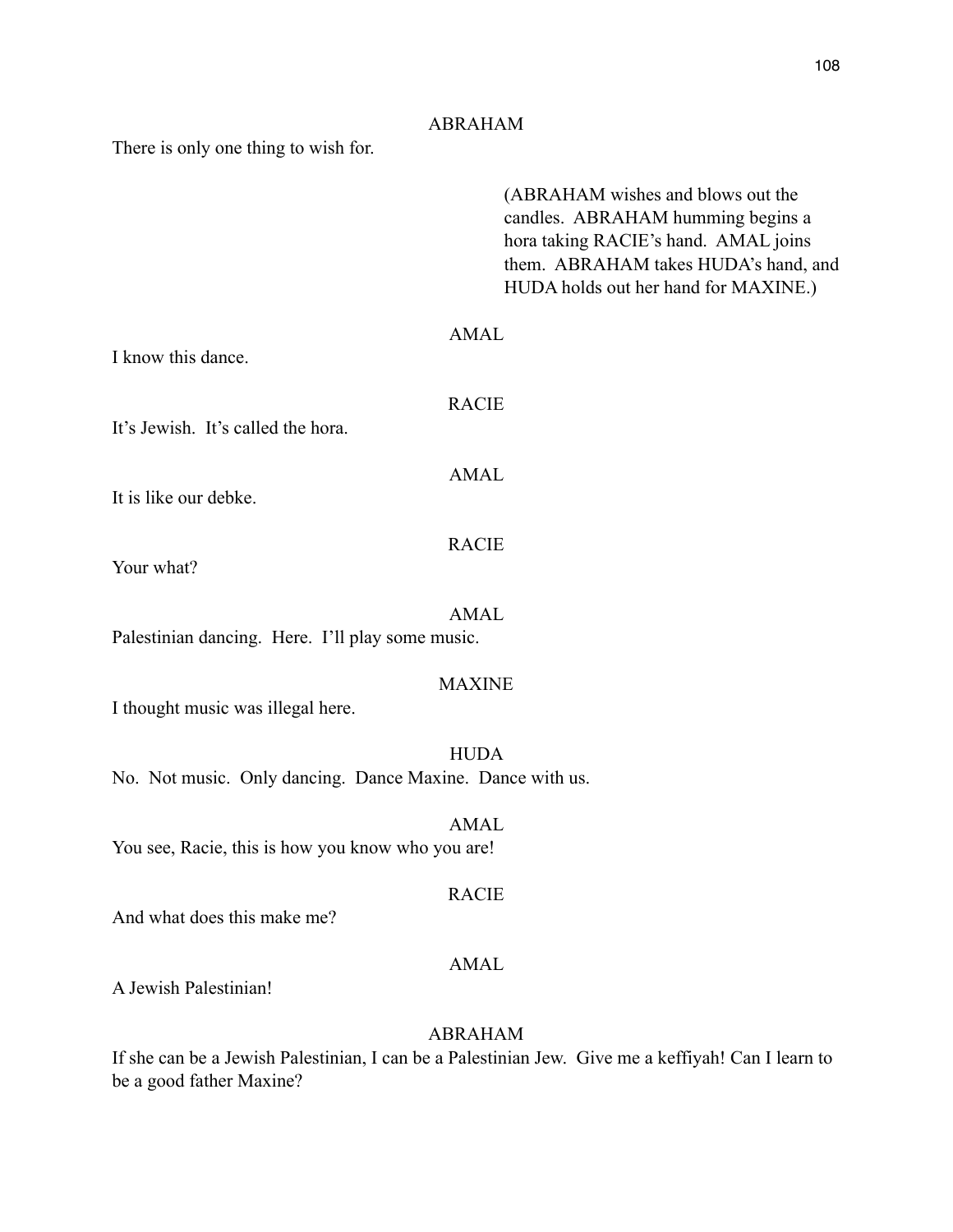You're a good dancer, Dad.

## ABRAHAM

So dance with me.

 (MAXINE joins ABRAHAM in the center of the circle. THEY dance together with the others circling. Then MAXINE leaves ABRAHAM and joins the circle of women who dance around ABRAHAM.)

# ABRAHAM

Hey! Hey! Hey! Hey!

 (Skirmish outside with children and soldiers. AMAL turns off the music.)

# ABRAHAM

What is going on out there?

Sssh!

# HUDA

ABRAHAM

I will not be silent now. My sons are martyrs. My daughters act like strangers. Enemies.

#### MAXINE

Daddy!

ABRAHAM

I have been silent for too many years.

Abraham, don't. It isn't safe.

#### ABRAHAM

**HUDA** 

People of Nablus, Soldiers of Israel,

SOLDIER (off IN HEBREW)

<<Get back inside old man.>>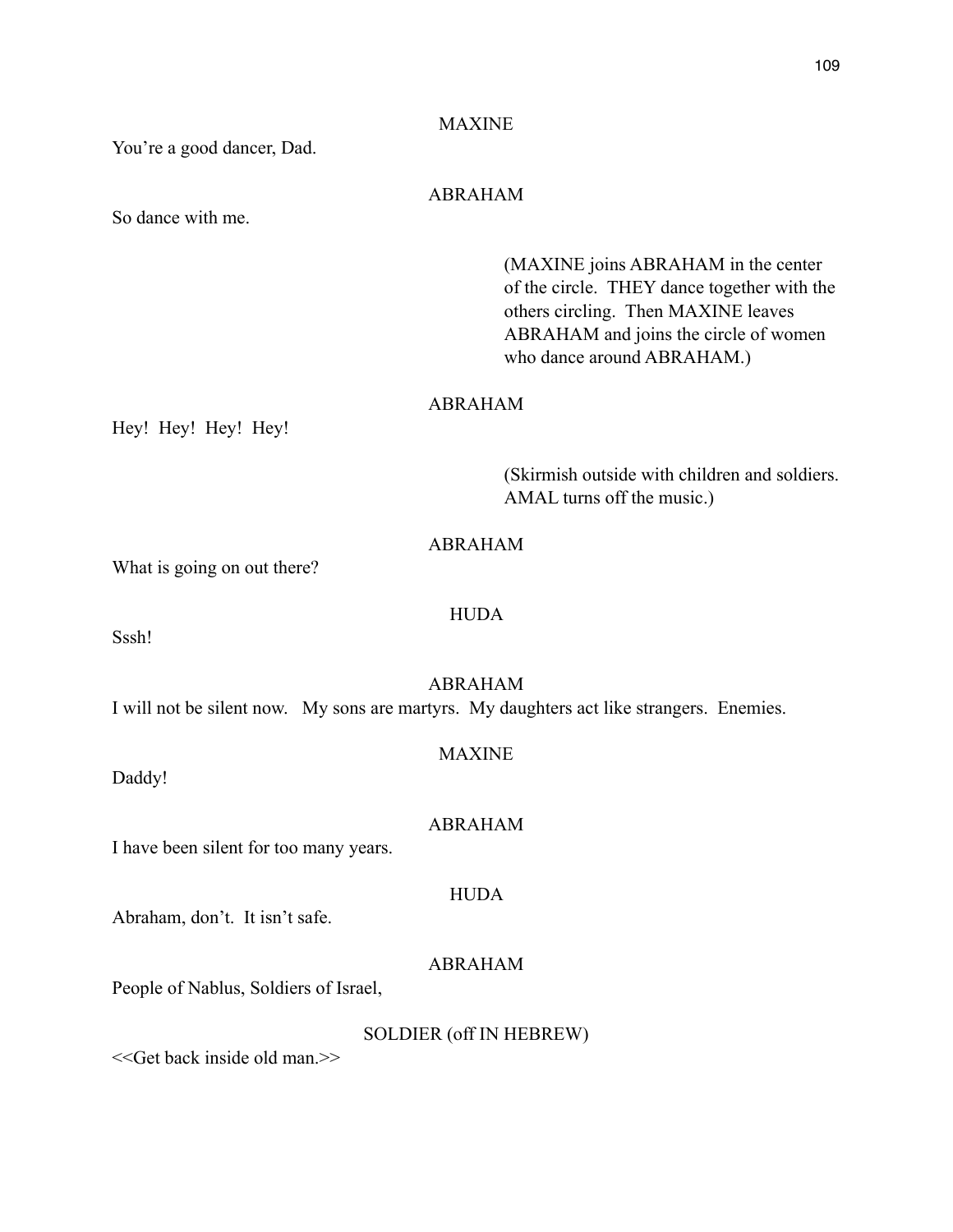I am not afraid of you.

## MAXINE

# (to HUDA)

What do we do?

|                                              | <b>HUDA</b> |
|----------------------------------------------|-------------|
| What do you usually do when he is like this? |             |

MAXINE

HUDA

ABRAHAM

MAXINE

HUDA

He is never like this.

Let's go in and watch from the window.

There is a grave with my name on it.

Dad, this is crazy!

Please, Maxine, come with me.

ABRAHAM

Not in Nablus -- my grave is in Hebron.

MAXINE

But what about my father?

What about mine?

# ABRAHAM

In a mosque. In a synagogue. Where we all pray together.

# SOLDIER (off in HEBREW)

HUDA

Go home old man!

# ABRAHAM

I am Abraham. Father of Nations!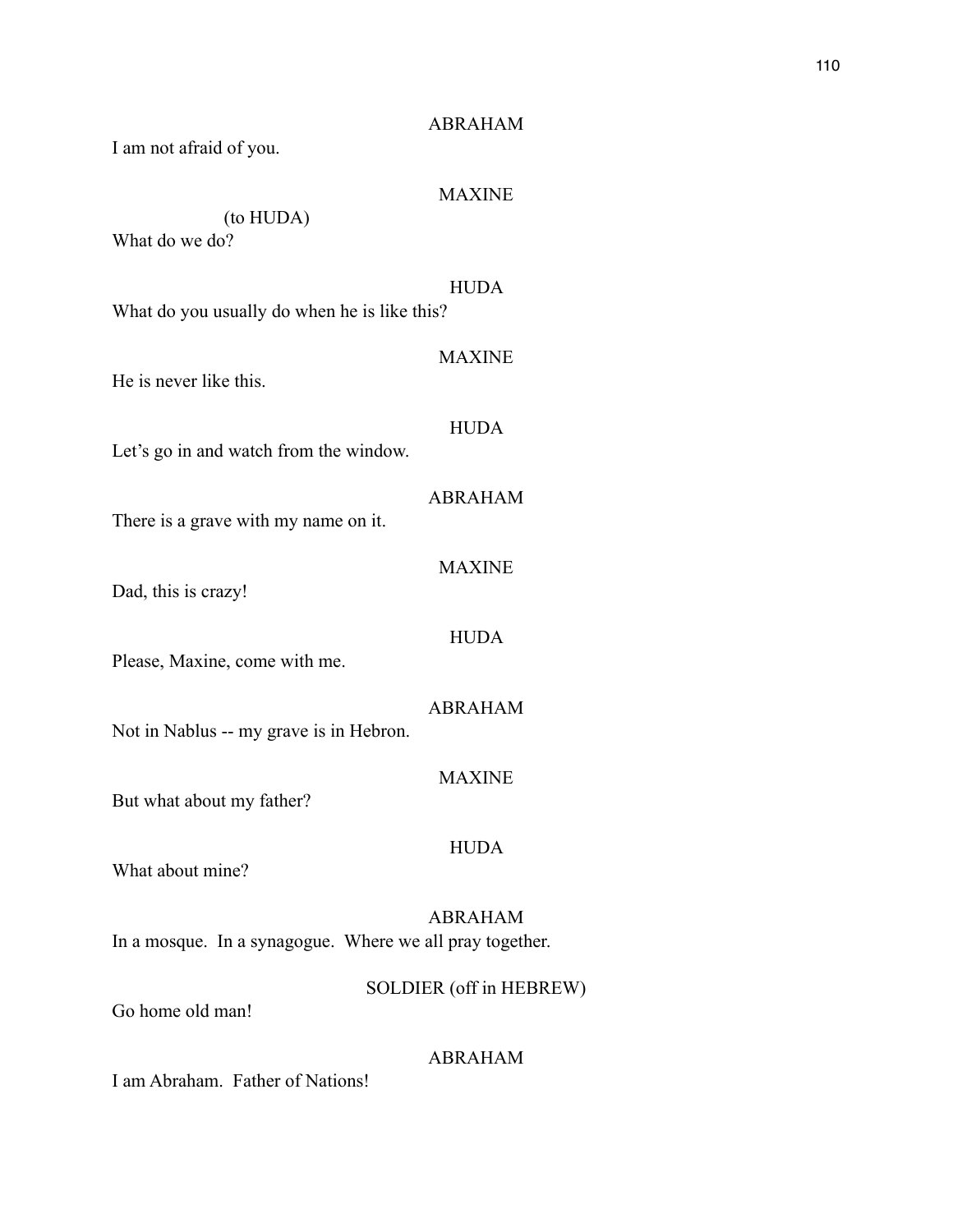# AMAL

The soldiers are all yelling at him.

### RACIE

What are they saying?

### AMAL

Go home old man. You're going to get hurt.

# SOLDIER (off in HEBREW)

Get back old man!

# ABRAHAM

Let the children come and gather round me.

# SOLDIER (off in HEBREW)

You're going to get yourself hurt.

# ABRAHAM

I can't be hurt dancing. Not with my children. We should all be dancing!

### RACIE

The soldiers are yelling at him, only I don't understand what they say. Amal starts to translate, and I see my grandfather with the children running back and forth all around, and the soldiers trying to get them off the streets. The children chant and throw stones from the road. My grandfather starts to sing. He sings and snaps his fingers and dances. He tries to embrace everyone, even the soldiers. I say to Amal, "he's crazy!" And she says to me, "no, he's a peacemaker!" And we are proud of him. She takes my hand, and we stand on her roof and smile.

SOLDIER (off in HEBREW)

Go back inside, Abu!

# RACIE

The boys, they are called sh'**babb**, they are young, younger than I imagined. And angry, but they all hold up their hands and make peace signs. Amal tells me this is not the sign for peace but the sign for victory, and then one of them with a stone hits a soldier in the eye. He starts to bleed. He is angry now too.

SOLDIER (off in HEBREW)

Move back inside! Abu! Stop or I'll shoot!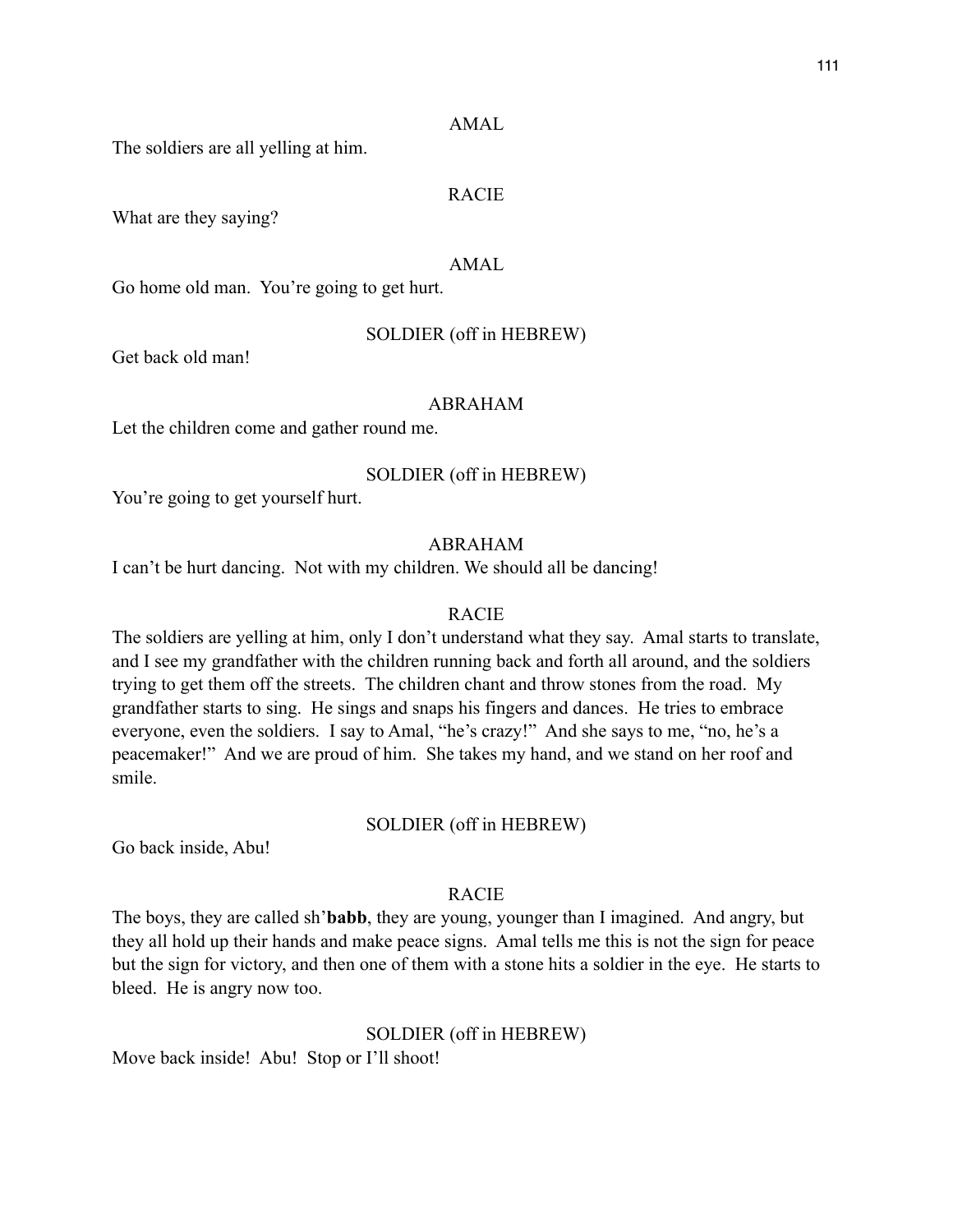#### RACIE

Amal says they are shooting rubber bullets, but rubber bullets can kill. When Grandpa goes down, my mother and Huda rush out of the house to pull him back inside. But the fighting goes on, and another bullet comes, and another.

### ABRAHAM

But we are a family now! Don't you see? Mishpocheh! Mishpocheh!

#### SOLDIER (off in HEBREW)

<<You can't protect them old man.>>

MAXINE HUDA

#### Daddy, Daddy please come away from there. I should never have asked you to

come. The come of the come of the come of the come of the come of the come of the come of the come of the come of the come of the come of the come of the come of the come of the come of the come of the come of the come of

#### SOLDIER (off IN HEBREW)

<<Watch out Abu! Watch out!>>

#### ABRAHAM

All of these boys are mine. And the girls too. Maxine. Huda. We are a family!

MAXINE HUDA (in ARABIC) No! Please! Stop it! Stop! You have to kill him too? You have to kill and kill and kill —

#### SOLDIER (off IN HEBREW)

<<I warned you.>>

HUDA (in ARABIC)

<<He is a Jew, you idiot!>>

#### **MAXINE**

He is an American!

#### HUDA (in ARABIC)

<<He is a Jew and you shot him!>>

#### MAXINE

How will you explain this to your government?

SOLDIER (in HEBREW)

<<I didn't know what side he was on!>>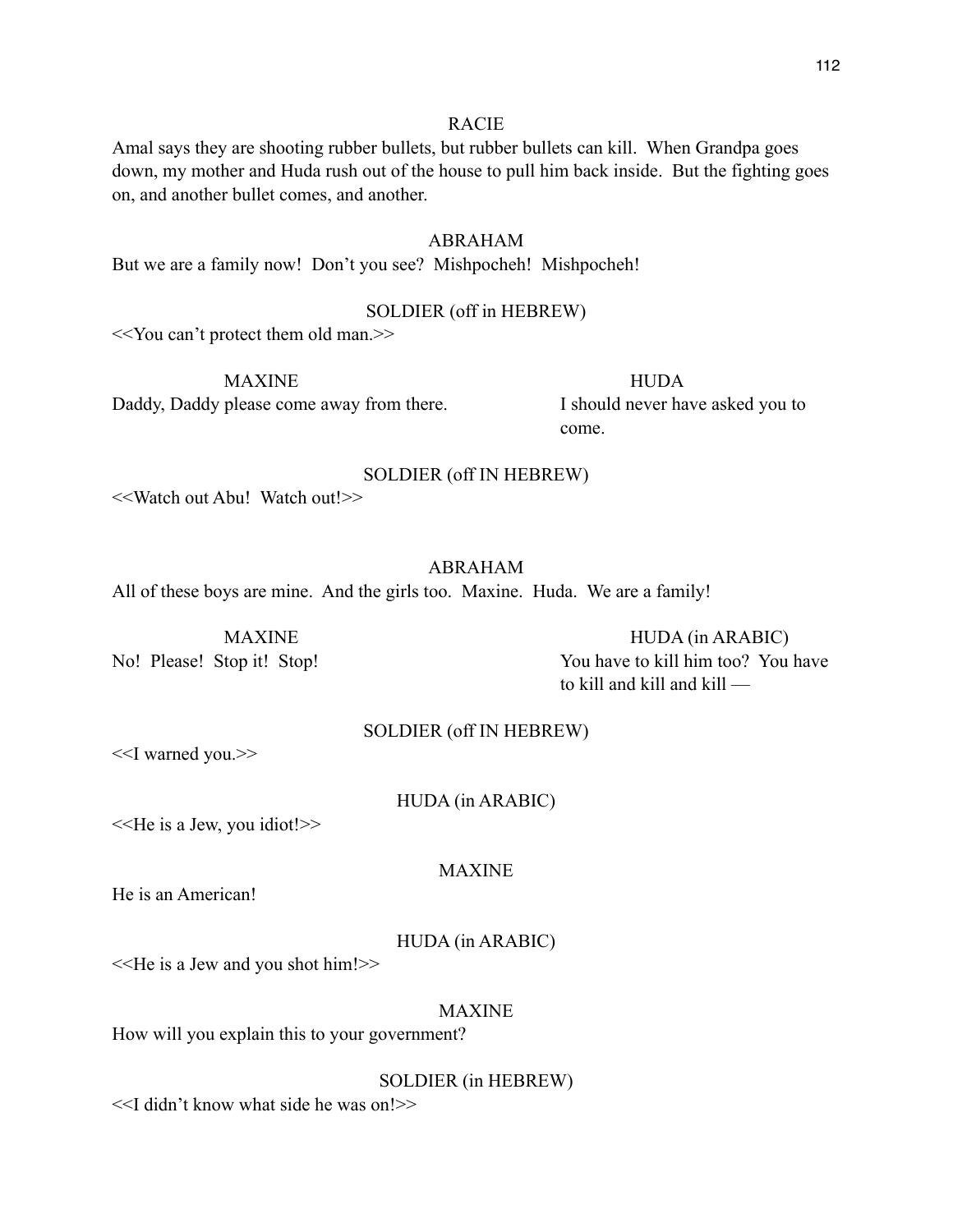What did he say?

#### HUDA

He said he didn't know what side he was on.

#### ABRAHAM

I am a father to everyone.

#### MAXINE

And the soldiers just walk away?

#### HUDA

They are only soldiers.

#### **MAXINE**

They can't leave us here like this. With him? Like this?

epilogue

# (MAXINE and RACIE stand on one side of the grave davening. AMAL and HUDA on the other side. ABRAHAM stands between them unseen/unheard by them. Muslim and Hebrew prayers are heard softly.)

# ABRAHAM

When I first came here in 1945, I stood at the gates to the Old City of Jerusalem. I put my hands on the stones. I thought, "this is mine. This is my birthright and my homeland and my destiny. I will return to this, and it will still be here, and it will still be mine."

# MAXINE

This may be what you wanted, but I didn't want this.

# ABRAHAM

These stones withstand weather and war, the changes of history, beyond what anyone is ever asked to endure.

# HUDA

You must have been my father, or I wouldn't feel this way.